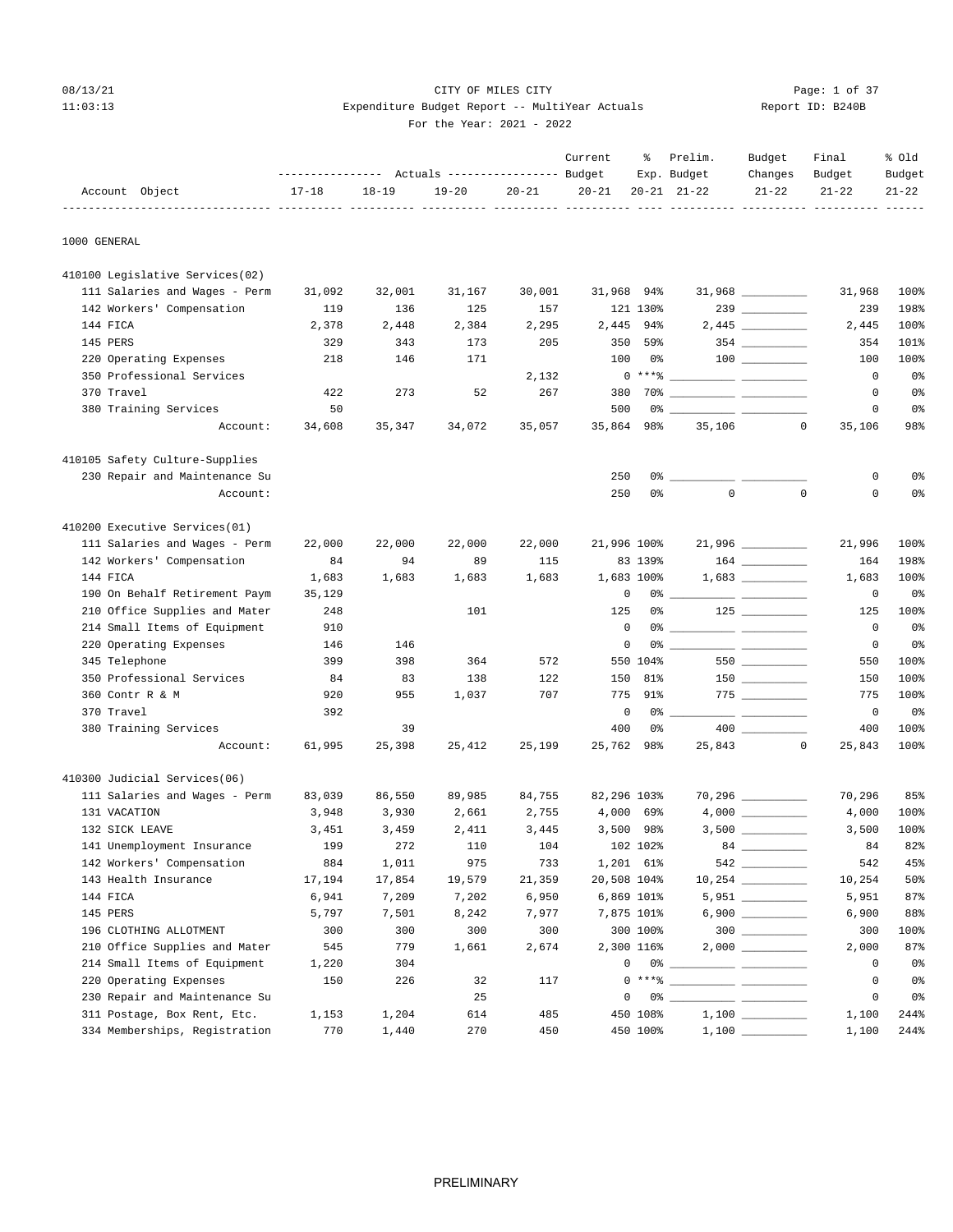## 08/13/21 CITY OF MILES CITY CHECK CITY CONTROL Page: 2 of 37 11:03:13 Expenditure Budget Report -- MultiYear Actuals For the Year: 2021 - 2022

| Report ID: B240B |  |  |
|------------------|--|--|
|                  |  |  |

|                               |                   |           |                                  |           | Current      | ႜ           | Prelim.             | Budget                                 | Final                                        | % old        |
|-------------------------------|-------------------|-----------|----------------------------------|-----------|--------------|-------------|---------------------|----------------------------------------|----------------------------------------------|--------------|
|                               | ----------------- |           | Actuals ----------------- Budget |           |              |             | Exp. Budget         | Changes                                | Budget                                       | Budget       |
| Account Object                | $17 - 18$         | $18 - 19$ | $19 - 20$                        | $20 - 21$ | $20 - 21$    |             | $20 - 21$ $21 - 22$ | $21 - 22$                              | $21 - 22$<br>---------- ---------- --------- | $21 - 22$    |
| 345 Telephone                 | 1,510             | 1,402     | 1,587                            | 1,448     |              | 1,900 76%   |                     | $1,500$ __________                     | 1,500                                        | 79%          |
| 347 Internet                  | 778               | 658       | 404                              | 241       | 250          |             |                     |                                        | 0                                            | 0%           |
| 350 Professional Services     | $7\phantom{.0}$   |           |                                  |           | $\mathbf 0$  |             |                     |                                        | 0                                            | 0%           |
| 360 Contr R & M               | 1,851             | 1,257     |                                  |           |              | $\mathbf 0$ |                     |                                        | 0                                            | $0\,$        |
| 370 Travel                    | 2,683             | 1,975     | 1,149                            | 1,110     | 2,000        | 56%         |                     |                                        | 1,500                                        | 75%          |
| 380 Training Services         | 1,464             |           | 600                              | 671       | 850          | 79%         |                     |                                        | 1,650                                        | 194%         |
| 382 Books                     | 585               |           | 279                              |           | 300          | 0%          |                     | $900$                                  | 900                                          | 300%         |
| 394 Jury and Witness Fees     | 387               | 636       | 573                              | $-201$    |              | $500 - 40$  |                     |                                        | 500                                          | 100%         |
| 533 Machinery and Equipment R | 1,683             |           | 41                               |           |              | 0<br>0% _   |                     |                                        | 0                                            | 0%           |
| Account:                      | 136,539           | 137,967   | 138,700                          | 135,373   | 135,651 100% |             | 112,077             | $\mathbf 0$                            | 112,077                                      | 83%          |
| 410500 Financial Services(03) |                   |           |                                  |           |              |             |                     |                                        |                                              |              |
| 111 Salaries and Wages - Perm | 115,064           | 107,371   | 112,598                          | 103,141   | 99,604 104%  |             |                     | $114,840$ _________                    | 114,840                                      | 115%         |
| 121 OVERTIME-PERMANENT        |                   |           |                                  | 66        |              | $0***8$     |                     | 648                                    |                                              | 648 ******   |
| 131 VACATION                  | 7,781             | 8,678     | 6,024                            | 17,600    | 15,000 117%  |             |                     |                                        | 7,552                                        | 50%          |
| 132 SICK LEAVE                | 5,588             | 4,447     | 4,276                            | 7,478     |              | 4,100 182%  |                     |                                        | 4,100                                        | 100%         |
| 133 OTHER LEAVE PAY           | 4,739             | 4,038     | 2,365                            | 3,418     |              | 3,283 104%  |                     |                                        | 2,940                                        | $90\%$       |
| 141 Unemployment Insurance    | 334               | 438       | 189                              | 198       |              | 183 108%    |                     | $195$ ________                         | 195                                          | 107%         |
| 142 Workers' Compensation     | 1,504             | 1,573     | 766                              | 802       |              | 1,957 41%   |                     | 856                                    | 856                                          | 44%          |
| 143 Health Insurance          | 25,364            | 25,019    | 27,822                           | 27,644    |              | 28,199 98%  |                     |                                        | 29,737                                       | 105%         |
| 144 FICA                      | 10,228            | 9,542     | 9,587                            | 10,080    |              | 9,332 108%  |                     |                                        | 9,949                                        | 107%         |
| 145 PERS                      | 11,072            | 10,407    | 10,699                           | 11,256    | 10,698 105%  |             |                     | $11,536$ _________                     | 11,536                                       | 108%         |
| 196 CLOTHING ALLOTMENT        | 518               | 574       | 435                              | 435       |              | 450 97%     |                     |                                        | 450                                          | 100%         |
| 210 Office Supplies and Mater | 2,491             | 1,095     | 1,534                            | 998       |              | 2,200 45%   |                     |                                        | 1,500                                        | 68%          |
| 214 Small Items of Equipment  | 282               | 3,061     | -291                             |           | 2,000        | 0%          |                     |                                        | 3,100                                        | 155%         |
| 220 Operating Expenses        | 1,815             | 1,720     | 2,088                            | 3,142     | 5,457        | 58%         |                     |                                        | 4,000                                        | 73%          |
| 230 Repair and Maintenance Su | 416               |           |                                  |           |              | 0<br>0 %    |                     |                                        | 0                                            | 0%           |
| 311 Postage, Box Rent, Etc.   | $-44$             | 1,647     | 492                              | 859       |              | 2,500 34%   |                     |                                        | 2,500                                        | 100%         |
| 320 Printing, Duplicating, Ty |                   | 65        |                                  | 266       |              | 100 266%    |                     |                                        | 100                                          | 100%         |
| 330 Publicity, Subscriptions  | 1,700             | 998       | 1,033                            | 686       |              | 2,200 31%   |                     |                                        | 1,500                                        | 68%          |
| 331 Publication of Formal & L |                   |           |                                  | 43        |              | $0***8$     |                     |                                        |                                              | $200$ *****% |
| 334 Memberships, Registration | 2,925             | 3,276     | 3,205                            | 6,185     |              | 3,300 187%  |                     |                                        | 3,600                                        | 109%         |
| 345 Telephone                 | 671               | 615       | 577                              | 861       |              | 650 132%    |                     | 865                                    | 865                                          | 133%         |
| 347 Internet                  | 254               | 234       | 223                              | 96        |              | 250 38%     |                     | 108 30                                 | 108                                          | 43%          |
| 350 Professional Services     | 29,697            | 24,663    | 25,257                           | 32,953    | 20,500 161%  |             |                     | 35,000 _________                       | 35,000                                       | 171%         |
| 360 Contr R & M               | 21,999            | 12,118    | 13,590                           | 10,806    | 16,500       | 65%         |                     | 16,500 _________                       | 16,500                                       | 100%         |
| 370 Travel                    | 1,352             | 2,172     | 793                              |           | 2,800        | - 0%        |                     | $2,800$ _________                      | 2,800                                        | 100%         |
| 380 Training Services         | 1,541             | 1,471     | 450                              | 175       | 1,600 11%    |             |                     |                                        | 2,050                                        | 128%         |
| 382 Books                     | 117               |           |                                  |           | 350          | 0%          |                     |                                        | 700                                          | 200%         |
| 390 Other Purchased Services  | 28                |           | 18                               |           | 100          | 0%          |                     | $\begin{tabular}{c} 100 \end{tabular}$ | 100                                          | 100%         |
| 513 Liability                 | 56,847            | 81,904    | 91,300                           | 97,749    | 97,749 100%  |             |                     |                                        | 97,749                                       | 100%         |
| 521 Surety Bonds for Official | 890               | 863       | 750                              | 750       |              | 750 100%    |                     |                                        | 750                                          | 100%         |
| 555 Bank Service Charges      | 140               | 240       | 337                              | 462       |              | 500 92%     |                     |                                        | 500                                          | 100%         |
| Account:                      | 305, 313          | 308,229   | 316,117                          | 338,149   | 332,312 102% |             | 356,425             | $\mathbb O$                            | 356,425                                      | 107%         |
| 410540 City Treasurer(09)     |                   |           |                                  |           |              |             |                     |                                        |                                              |              |
| 111 Salaries and Wages - Perm | 22,000            | 22,000    | 22,000                           | 22,000    |              | 21,996 100% |                     | 21,996 _________                       | 21,996                                       | 100%         |
| 142 Workers' Compensation     | 84                | 94        | 89                               | 115       |              | 83 139%     |                     |                                        | 164                                          | 198%         |
| 144 FICA                      | 1,683             | 1,683     | 1,683                            | 1,683     |              | 1,683 100%  |                     |                                        | 1,683                                        | 100%         |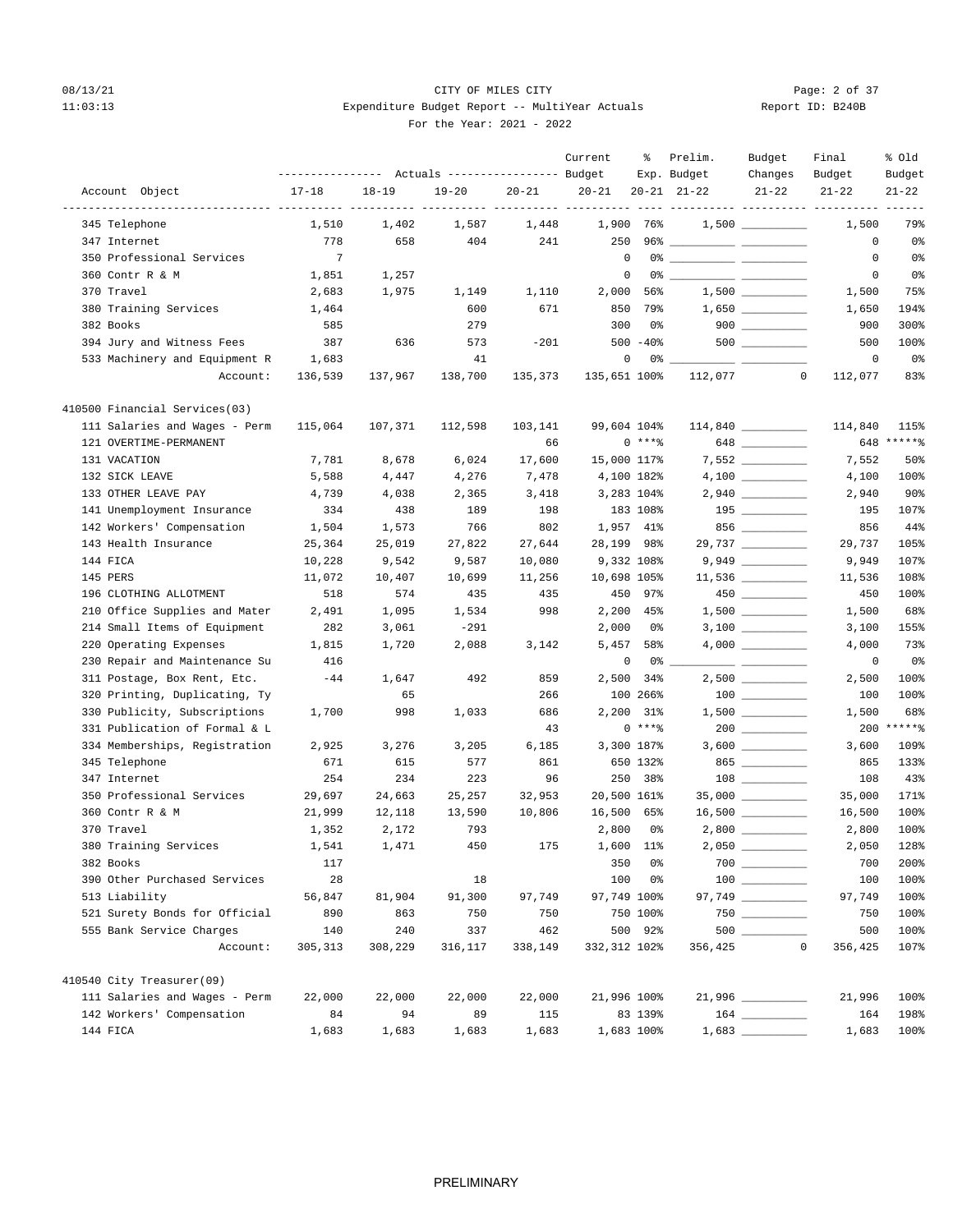## 08/13/21 CITY OF MILES CITY Page: 3 of 37 11:03:13 Expenditure Budget Report -- MultiYear Actuals For the Year: 2021 - 2022

|                                      | ---------------- |           | Actuals ----------------- Budget |           | Current          | ႜ               | Prelim.<br>Exp. Budget                                                                                                                                                                                                                                                                                                   | Budget<br>Changes                                     | Final<br>Budget                      | % old<br>Budget |
|--------------------------------------|------------------|-----------|----------------------------------|-----------|------------------|-----------------|--------------------------------------------------------------------------------------------------------------------------------------------------------------------------------------------------------------------------------------------------------------------------------------------------------------------------|-------------------------------------------------------|--------------------------------------|-----------------|
| Account Object                       | $17 - 18$        | $18 - 19$ | $19 - 20$                        | $20 - 21$ | $20 - 21$        |                 | $20 - 21$ $21 - 22$                                                                                                                                                                                                                                                                                                      | $21 - 22$                                             | $21 - 22$                            | $21 - 22$       |
| 145 PERS                             | 1,863            | 1,885     | 1,908                            | 1,929     | ----------- ---- | 1,929 100%      |                                                                                                                                                                                                                                                                                                                          | $1,951$ _________                                     | ------ ---------- ---------<br>1,951 | 101%            |
| 214 Small Items of Equipment         |                  |           | 1,100                            | 200       |                  |                 | $0***$ $\frac{1}{2}$ $\frac{1}{2}$ $\frac{1}{2}$ $\frac{1}{2}$ $\frac{1}{2}$ $\frac{1}{2}$ $\frac{1}{2}$ $\frac{1}{2}$ $\frac{1}{2}$ $\frac{1}{2}$ $\frac{1}{2}$ $\frac{1}{2}$ $\frac{1}{2}$ $\frac{1}{2}$ $\frac{1}{2}$ $\frac{1}{2}$ $\frac{1}{2}$ $\frac{1}{2}$ $\frac{1}{2}$ $\frac{1}{2}$ $\frac{1}{2}$ $\frac{1}{$ |                                                       | 0                                    | 0%              |
| 220 Operating Expenses               | 30               | 80        | 273                              |           |                  | $\mathbf 0$     | 0 왕 1                                                                                                                                                                                                                                                                                                                    |                                                       | 0                                    | 0%              |
| 345 Telephone                        | 57               | 41        | 66                               | 369       |                  | 50 738%         |                                                                                                                                                                                                                                                                                                                          |                                                       | 400                                  | 800%            |
| 350 Professional Services            | 84               | 83        | 388                              | 122       | 550              | 22%             |                                                                                                                                                                                                                                                                                                                          | $550$ ________                                        | 550                                  | 100%            |
| 360 Contr R & M                      | 861              | 955       | 1,037                            | 707       | 1,000            | 71%             |                                                                                                                                                                                                                                                                                                                          |                                                       | 1,000                                | 100%            |
| Account:                             | 26,662           | 26,821    | 28,544                           | 27,125    |                  | 27,291 99%      | 27,744                                                                                                                                                                                                                                                                                                                   | $\mathbf{0}$                                          | 27,744                               | 102%            |
| 410600 Elections                     |                  |           |                                  |           |                  |                 |                                                                                                                                                                                                                                                                                                                          |                                                       |                                      |                 |
| 300 PURCHASED SERVICES               | 8,048            |           | 9,859                            |           | 10,000           | 0%              |                                                                                                                                                                                                                                                                                                                          | $10,000$ _________                                    | 10,000                               | 100%            |
| Account:                             | 8,048            |           | 9,859                            |           | 10,000           | 0%              | 10,000                                                                                                                                                                                                                                                                                                                   | $\mathbf{0}$                                          | 10,000                               | 100%            |
| 411020 Community Services & Planning |                  |           |                                  |           |                  |                 |                                                                                                                                                                                                                                                                                                                          |                                                       |                                      |                 |
| 111 Salaries and Wages - Perm        | 40,274           | 32,461    | 35,803                           | 9,697     |                  | 7,228 134%      |                                                                                                                                                                                                                                                                                                                          |                                                       | 7,804                                | 108%            |
| 121 OVERTIME-PERMANENT               | 57               | 68        | 46                               | 5         | 200              | 3%              |                                                                                                                                                                                                                                                                                                                          |                                                       | 200                                  | 100%            |
| 131 VACATION                         | 2,680            | 3,383     | 2,757                            | 498       | 2,800            | 18%             |                                                                                                                                                                                                                                                                                                                          | $2,800$ __________                                    | 2,800                                | 100%            |
| 132 SICK LEAVE                       | 1,498            | 3,122     | 1,652                            | 836       | 1,300            | 64%             |                                                                                                                                                                                                                                                                                                                          | $1,300$                                               | 1,300                                | 100%            |
| 133 OTHER LEAVE PAY                  | 884              | 2,050     | 1,717                            | 176       | 424              | 42%             |                                                                                                                                                                                                                                                                                                                          | $466$                                                 | 466                                  | 110%            |
| 141 Unemployment Insurance           | 114              | 144       | 63                               | 17        | 18               | 94%             |                                                                                                                                                                                                                                                                                                                          |                                                       | 19                                   | 106%            |
| 142 Workers' Compensation            | 203              | 399       | 202                              | 73        | 95               | 77%             |                                                                                                                                                                                                                                                                                                                          |                                                       | 90                                   | 95%             |
| 143 Health Insurance                 | 9,394            | 7,923     | 9,990                            | 2,744     | 2,769            | 99%             |                                                                                                                                                                                                                                                                                                                          |                                                       | 2,769                                | 100%            |
| 144 FICA                             | 3,485            | 3,155     | 3,223                            | 861       | 914              | 94%             |                                                                                                                                                                                                                                                                                                                          | $962$                                                 | 962                                  | 105%            |
| 145 PERS                             | 3,793            | 3,521     | 9,620                            | 974       | 1,048            | 93%             |                                                                                                                                                                                                                                                                                                                          |                                                       | 1,115                                | 106%            |
| 196 CLOTHING ALLOTMENT               | 164              | 164       | 164                              | 41        | 164              | 25%             |                                                                                                                                                                                                                                                                                                                          |                                                       | 164                                  | 100%            |
| 210 Office Supplies and Mater        | 693              | 200       | 290                              | 391       | 500              | 78%             |                                                                                                                                                                                                                                                                                                                          | $500$ ________                                        | 500                                  | 100%            |
| 214 Small Items of Equipment         | 398              | 70        | 252                              | 466       | 800              | 58%             |                                                                                                                                                                                                                                                                                                                          |                                                       | 400                                  | 50%             |
| 220 Operating Expenses               |                  | 141       |                                  | 20        | 300              | 7%              |                                                                                                                                                                                                                                                                                                                          |                                                       | 0                                    | 0%              |
| 231 Gas, Oil, Diesel Fuel, Gr        |                  |           |                                  |           | 400              | 0 <sup>°</sup>  |                                                                                                                                                                                                                                                                                                                          |                                                       | 200                                  | 50%             |
| 311 Postage, Box Rent, Etc.          | 71               | 232       | 74                               | 216       | 3,000            | 7%              |                                                                                                                                                                                                                                                                                                                          |                                                       | 1,000                                | 33%             |
| 320 Printing, Duplicating, Ty        | 69               |           | 98                               | 380       | 1,000            | 38%             |                                                                                                                                                                                                                                                                                                                          | $300$                                                 | 300                                  | 30 <sup>8</sup> |
| 327 Map Printing                     |                  | 61        | 10                               | 20        | 200              | 10 <sub>8</sub> |                                                                                                                                                                                                                                                                                                                          |                                                       | 200                                  | 100%            |
| 330 Publicity, Subscriptions         | 30               |           | 350                              | 13        | 1,000            | $1\%$           |                                                                                                                                                                                                                                                                                                                          | $500$ _________                                       | 500                                  | 50%             |
| 331 Publication of Formal & L        |                  | 270       | 117                              | 598       | 1,000            | 60%             |                                                                                                                                                                                                                                                                                                                          |                                                       | 700                                  | 70%             |
| 334 Memberships, Registration        | 144              | 130       | 135                              | 953       |                  | 500 191%        |                                                                                                                                                                                                                                                                                                                          |                                                       | 1,000                                | 200%            |
| 345 Telephone                        | 1,005            | 916       | 746                              | 204       | 900              | 23%             |                                                                                                                                                                                                                                                                                                                          | $300$ ________                                        | 300                                  | 33%             |
| 347 Internet                         |                  |           |                                  |           | 170              | 0%              |                                                                                                                                                                                                                                                                                                                          | $\overline{\phantom{a}}$ and $\overline{\phantom{a}}$ | 0                                    | 0%              |
| 350 Professional Services            | 31,042           | 30,478    | 11,841                           | 31,747    |                  | 30,000 106%     |                                                                                                                                                                                                                                                                                                                          |                                                       | 69,000                               | 230%            |
| 360 Contr R & M                      | 1,879            | 5,001     | 2,802                            | 707       |                  | 5,000 14%       |                                                                                                                                                                                                                                                                                                                          |                                                       | $1\, , \, 0\,0\,0$                   | 20%             |
| 370 Travel                           | 1,793            | 429       | 2,275                            | 83        | 2,000            | $4\%$           |                                                                                                                                                                                                                                                                                                                          |                                                       | 1,000                                | 50%             |
| 380 Training Services                | 914              | 1,059     | 673                              | 456       | 3,000            | 15%             |                                                                                                                                                                                                                                                                                                                          |                                                       | 2,000                                | 67%             |
| 382 Books                            | 132              |           |                                  |           | 200              | 0%              |                                                                                                                                                                                                                                                                                                                          |                                                       | 400                                  | 200%            |
| 532 Land Rental                      | 150              |           |                                  |           | $\mathbf 0$      | 0%              |                                                                                                                                                                                                                                                                                                                          |                                                       | $\mathbb O$                          | 0%              |
| Account:                             | 100,866          | 95,377    | 84,900                           | 52,176    | 66,930           | 78%             | 96,189                                                                                                                                                                                                                                                                                                                   | $\mathbb O$                                           | 96,189                               | 144%            |
| 411100 Legal Services(04)            |                  |           |                                  |           |                  |                 |                                                                                                                                                                                                                                                                                                                          |                                                       |                                      |                 |
| 111 Salaries and Wages - Perm        | 94,618           | 93,482    | 83,859                           | 82,357    | 103,880 79%      |                 |                                                                                                                                                                                                                                                                                                                          | $92,480$ _________                                    | 92,480                               | 89%             |
| 131 VACATION                         | 3,682            | 2,834     | 2,627                            | 5,955     |                  | 2,700 221%      |                                                                                                                                                                                                                                                                                                                          |                                                       | 2,700                                | 100%            |
| 132 SICK LEAVE                       | 887              | 704       | 1,873                            | 1,644     |                  | 1,900 87%       |                                                                                                                                                                                                                                                                                                                          |                                                       | 1,900                                | 100%            |
| 133 OTHER LEAVE PAY                  | 97               |           |                                  | 295       |                  | $0***$ $*$      |                                                                                                                                                                                                                                                                                                                          |                                                       | 0                                    | 0%              |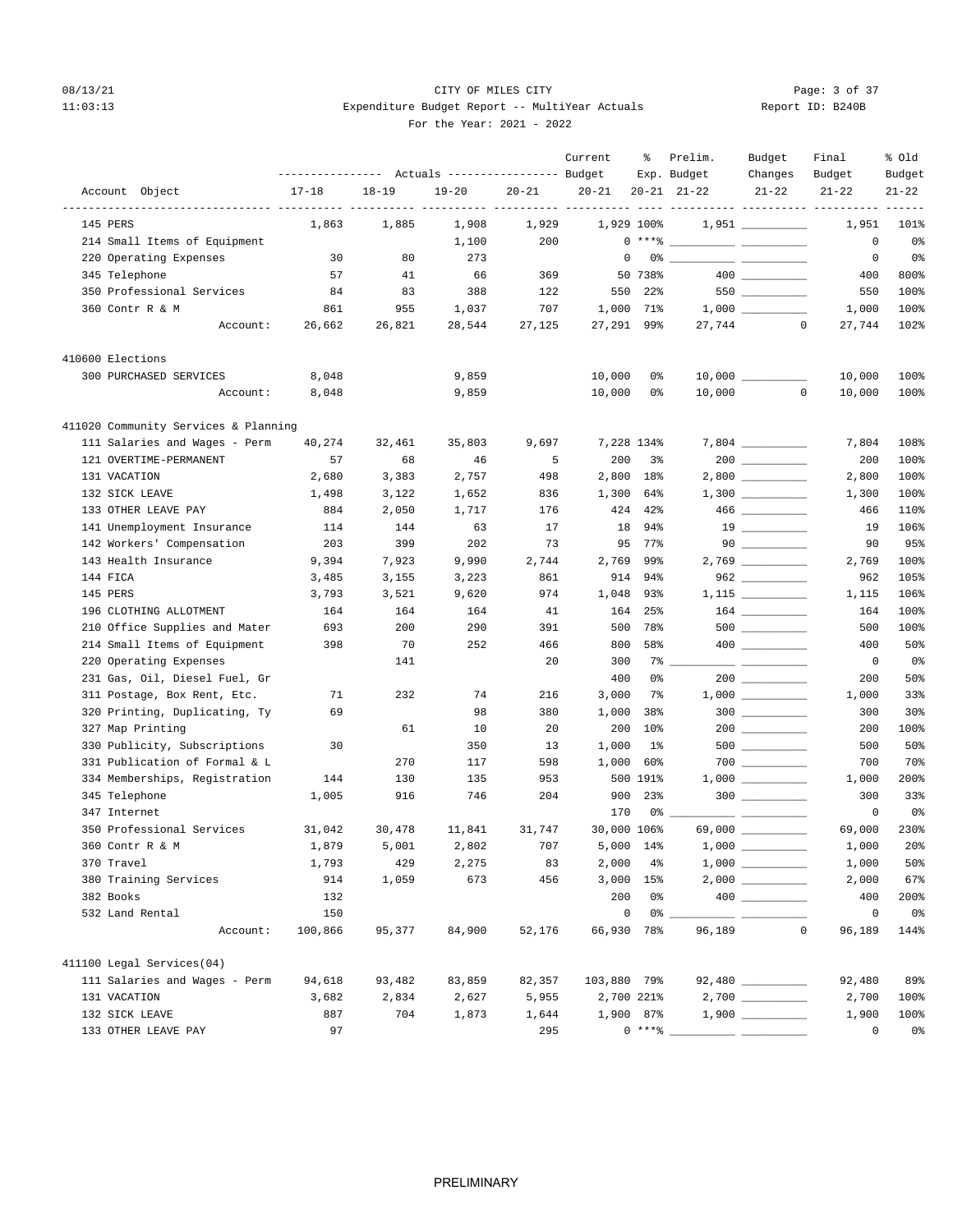# 08/13/21 CITY OF MILES CITY CHECK CONTROL Page: 4 of 37 11:03:13 Expenditure Budget Report -- MultiYear Actuals For the Year: 2021 - 2022

| Report ID: B240B |  |  |  |
|------------------|--|--|--|
|------------------|--|--|--|

|                               | ---------------- |           | Actuals ----------------- Budget |           | Current         | ိ           | Prelim.<br>Exp. Budget        | Budget<br>Changes                                                       | Final<br>Budget                           | % old<br>Budget |
|-------------------------------|------------------|-----------|----------------------------------|-----------|-----------------|-------------|-------------------------------|-------------------------------------------------------------------------|-------------------------------------------|-----------------|
| Account Object                | $17 - 18$        | $18 - 19$ | $19 - 20$                        | $20 - 21$ | $20 - 21$       |             | $20 - 21$ $21 - 22$           | $21 - 22$                                                               | $21 - 22$                                 | $21 - 22$       |
| 141 Unemployment Insurance    | 249              | 340       | 133                              | 136       | ---- ---------- | 163 83%     |                               | $146$ _________                                                         | --------- ---------- ---------- --<br>146 | $90\%$          |
| 142 Workers' Compensation     | 566              | 633       | 571                              | 557       | 760             | 73%         |                               |                                                                         | 714                                       | 94%             |
| 143 Health Insurance          | 8,601            | 8,931     | 9,596                            | 9,406     |                 | 10,254 92%  |                               |                                                                         | 5,127                                     | 50%             |
| 144 FICA                      | 7,541            | 7,367     | 6,603                            | 6,816     |                 | 8,299 82%   |                               |                                                                         | 7,427                                     | 89%             |
| 145 PERS                      | 8,409            | 8,315     | 7,347                            | 7,810     |                 | 9,514 82%   |                               | 8,611 _________                                                         | 8,611                                     | 91%             |
| 196 CLOTHING ALLOTMENT        | 150              | 150       | 150                              | 150       |                 | 150 100%    |                               |                                                                         | 150                                       | 100%            |
| 210 Office Supplies and Mater | 557              | 297       | 633                              | 835       |                 | 1,000 84%   |                               | $1\, , \, 0\, 0\, 0 \quad \underline{\hspace{1cm}} \rule{2.5cm}{0.4cm}$ | 1,000                                     | 100%            |
| 214 Small Items of Equipment  | 937              | 891       | 193                              |           | 1,000           | 0%          |                               |                                                                         | 1,000                                     | 100%            |
| 220 Operating Expenses        | 1,124            | 882       | 935                              | 811       |                 | 1,000 81%   |                               |                                                                         | 1,000                                     | 100%            |
| 311 Postage, Box Rent, Etc.   | 380              | 321       | 289                              | 159       | 500             | 32%         |                               | $500$ ________                                                          | 500                                       | 100%            |
| 345 Telephone                 | 58               | 41        | 154                              | 953       |                 | 100 953%    |                               |                                                                         | 1,000                                     | 1000%           |
| 350 Professional Services     | 9,212            | $-3,322$  | 14,599                           | 15,688    |                 | 4,000 392%  |                               |                                                                         | 4,000                                     | 100%            |
| 360 Contr R & M               |                  |           |                                  |           | 207             | 0%          |                               | $207$ _________                                                         | 207                                       | 100%            |
| 370 Travel                    |                  | 696       |                                  |           | 700             | 0%          |                               |                                                                         | 700                                       | 100%            |
| Account:                      | 137,068          | 122,562   | 129,562                          | 133,572   | 146,127         | 91%         |                               | $128,662$ 0                                                             | 128,662                                   | 88%             |
| 411101 Labor Negotiations     |                  |           |                                  |           |                 |             |                               |                                                                         |                                           |                 |
| 350 Professional Services     | 4,681            | 7,894     | 10,123                           | 1,140     |                 | 10,000 11%  |                               |                                                                         | 5,000                                     | 50%             |
| Account:                      | 4,681            | 7,894     | 10,123                           | 1,140     |                 | 10,000 11%  | 5,000                         | $\mathbf 0$                                                             | 5,000                                     | 50%             |
| 411230 City Hall              |                  |           |                                  |           |                 |             |                               |                                                                         |                                           |                 |
| 214 Small Items of Equipment  |                  |           |                                  |           | 400             | 0%          |                               |                                                                         | 400                                       | 100%            |
| 220 Operating Expenses        | 2,953            | 2,683     | 2,217                            | 3,638     |                 | 2,000 182%  |                               |                                                                         | 3,500                                     | 175%            |
| 230 Repair and Maintenance Su | 1,716            | 1,546     | 163                              | 1,161     | 2,000           | 58%         |                               |                                                                         | 2,000                                     | 100%            |
| 341 Electric Utility Services | 6,059            | 5,701     | 5,288                            | 4,522     |                 | $6,000$ 75% |                               |                                                                         | 5,000                                     | 83%             |
| 342 Water Utility Services    | 668              | 681       | 694                              | 708       | 750             | 94%         |                               | $750$ _________                                                         | 750                                       | 100%            |
| 343 Sewer Utility Services    | 797              | 813       | 829                              | 845       |                 | 800 106%    |                               | $800$ ________                                                          | 800                                       | 100%            |
| 344 Gas Utility Service       | 2,724            | 2,027     | 2,456                            | 2,577     |                 | 2,600 99%   |                               |                                                                         | 2,600                                     | 100%            |
| 346 Garbage Service           | 237              | 190       | 173                              | 190       |                 | 250 76%     |                               |                                                                         | 250                                       | 100%            |
| 360 Contr R & M               | 14,302           | 11,149    | 11,640                           | 16,008    |                 | 9,000 178%  |                               |                                                                         | 15,000                                    | 167%            |
| 511 Insurance on Buildings    | 2,216            | 1,565     | 2,940                            | 3,360     |                 | 3,360 100%  |                               |                                                                         | 3,450                                     | 103%            |
| Account:                      | 31,672           | 26,355    | 26,400                           | 33,009    |                 | 27,160 122% |                               | 33,750<br>0                                                             | 33,750                                    | 124%            |
| 411840 Program Assistant      |                  |           |                                  |           |                 |             |                               |                                                                         |                                           |                 |
| 111 Salaries and Wages - Perm | 5,016            |           |                                  |           |                 | 0           |                               |                                                                         | 0                                         | 0%              |
| 131 VACATION                  | 313              |           |                                  |           |                 | $\Omega$    |                               |                                                                         | 0                                         | 0%              |
| 132 SICK LEAVE                | 461              |           |                                  |           |                 | $\mathbf 0$ |                               |                                                                         | 0                                         | 0%              |
| 133 OTHER LEAVE PAY           | 15               |           |                                  |           |                 |             | $0\%$ __                      |                                                                         |                                           | 0 <sup>°</sup>  |
| 141 Unemployment Insurance    | 15               |           |                                  |           |                 | 0           | 0% _____________ ____________ |                                                                         | 0                                         | 0%              |
| 142 Workers' Compensation     | 67               |           |                                  |           |                 | 0           |                               |                                                                         | 0                                         | 0 <sup>°</sup>  |
| 143 Health Insurance          | 1,429            |           |                                  |           |                 | $\mathbf 0$ |                               |                                                                         | 0                                         | 0%              |
| 144 FICA                      | 453              |           |                                  |           |                 | 0           |                               |                                                                         | 0                                         | 0%              |
| 145 PERS                      | 503              |           |                                  |           |                 | $\mathbf 0$ |                               |                                                                         | 0                                         | 0%              |
| 196 CLOTHING ALLOTMENT        | 140              |           |                                  |           |                 | 0           |                               |                                                                         | 0                                         | 0%              |
| 220 Operating Expenses        | 170              |           |                                  |           |                 | 0           |                               |                                                                         | $\mathbf 0$                               | 0%              |
| 360 Contr R & M               | 457              |           |                                  |           |                 |             |                               |                                                                         | 0                                         | 0%              |
| Account:                      | 9,039            |           |                                  |           |                 |             | $0 \rightarrow + * *$ 0       | $\mathbb O$                                                             | $\mathbf 0$                               | 0%              |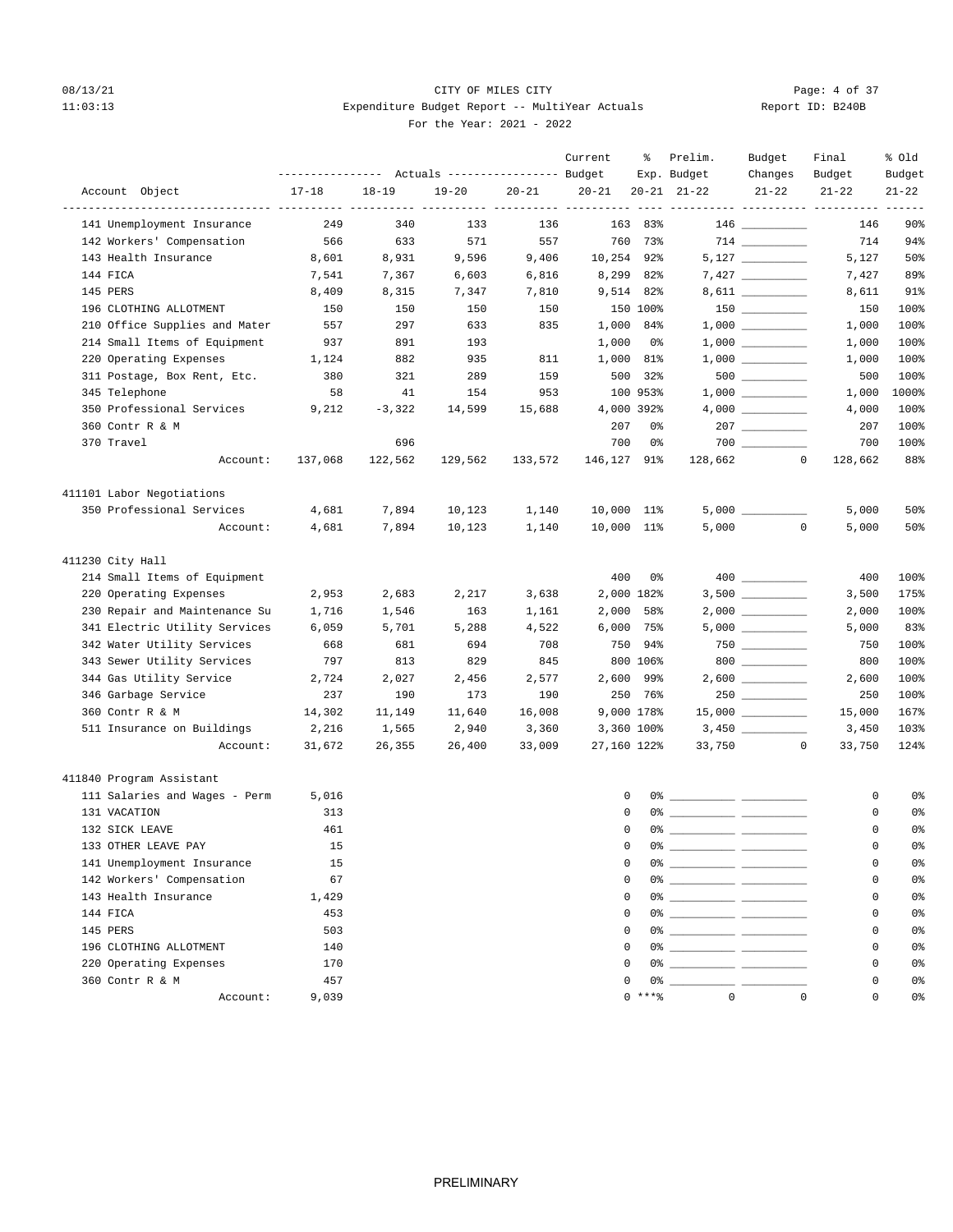# 08/13/21 CITY OF MILES CITY CHECK CITY CONTROL Page: 5 of 37 11:03:13 Expenditure Budget Report -- MultiYear Actuals For the Year: 2021 - 2022

| $17 - 18$<br>$18 - 19$<br>Account Object<br>$19 - 20$<br>$20 - 21$<br>$20 - 21$<br>$20 - 21$ $21 - 22$<br>$21 - 22$<br>$21 - 22$<br>$21 - 22$<br>---------------- ---------- --------- ---<br>---- ----------<br>------- ---------- ---------<br>420140 Crime Control and Investigation(05)<br>111 Salaries and Wages - Perm<br>669,017<br>674,486<br>687,772<br>712,099<br>722,888 99%<br>830,677<br>115%<br>30,000 361%<br>134%<br>121 OVERTIME-PERMANENT<br>84,887<br>117,028<br>119,178<br>108,315<br>40,100<br>49,746<br>51,000<br>100%<br>131 VACATION<br>57,332<br>48,121<br>46,550<br>91%<br>51,000<br>25,000<br>$25,000$ _________<br>132 SICK LEAVE<br>27,250<br>35,450<br>20,510<br>17,187<br>69%<br>25,000<br>100%<br>$31,000$ __________<br>98%<br>133 OTHER LEAVE PAY<br>56,063<br>45,913<br>53,560<br>54,276<br>31,515 172%<br>31,000<br>35,000 _________<br>134 HOLIDAY PAY<br>19,232<br>39,589<br>4,262<br>10,100 42%<br>347%<br>35,000<br>141 Unemployment Insurance<br>1,306 110%<br>2,296<br>3,435<br>1,411<br>1,432<br>116%<br>1,519<br>142 Workers' Compensation<br>37,507<br>$30,678$ _________<br>82%<br>39,003<br>45,308<br>41,851<br>34,592<br>30,678<br>92%<br>158,937 102%<br>$179,445$ _________<br>143 Health Insurance<br>128,755<br>134,777<br>147,846<br>161,486<br>113%<br>179,445<br>144 FICA<br>13,594<br>14,558<br>13,467<br>13,485<br>12,622 107%<br>15,682<br>124%<br>681 ******<br>145 PERS<br>636<br>997<br>443<br>0<br>0%<br>681<br>146 Police Pension<br>107,425<br>108,259<br>116,835 95%<br>114%<br>105,787<br>110,481<br>133,549<br>190 On Behalf Retirement Paym<br>$\mathbf 0$<br>$\mathbf 0$<br>0 <sup>8</sup><br>202,716<br>0%<br>$\frac{1}{1-\frac{1}{1-\frac{1}{1-\frac{1}{1-\frac{1}{1-\frac{1}{1-\frac{1}{1-\frac{1}{1-\frac{1}{1-\frac{1}{1-\frac{1}{1-\frac{1}{1-\frac{1}{1-\frac{1}{1-\frac{1}{1-\frac{1}{1-\frac{1}{1-\frac{1}{1-\frac{1}{1-\frac{1}{1-\frac{1}{1-\frac{1}{1-\frac{1}{1-\frac{1}{1-\frac{1}{1-\frac{1}{1-\frac{1}{1-\frac{1}{1-\frac{1}{1-\frac{1}{1-\frac{1}{1-\frac{1}{1-\frac{1}{1-\frac{1}{1-\frac{1}{1-\frac{1}{1-\frac{1$<br>$0***8$<br>12,240 ******<br>196 CLOTHING ALLOTMENT<br>11,908<br>11,460<br>11,595<br>12,240<br>$5,000$ __________<br>210 Office Supplies and Mater<br>6,956<br>7,880<br>6,096<br>4,931<br>$6,500$ 76%<br>5,000<br>77%<br>214 Small Items of Equipment<br>8,400<br>5,157<br>5,967<br>13,909<br>5,196<br>62%<br>5,500<br>220 Operating Expenses<br>45,895 130%<br>44%<br>22,108<br>20,549<br>10,353<br>59,612<br>20,000<br>500<br>226 Clothing and Uniforms<br>326<br>630<br>92<br>45<br>100%<br>9%<br>500<br>227 Firearm Supplies<br>2,040<br>3,800 103%<br>4,066<br>3,500<br>3,920<br>1,500<br>39%<br>230 Repair and Maintenance Su<br>9,685<br>9,851<br>8,747<br>11,856<br>9,000 132%<br>0%<br>0<br>25,000<br>100%<br>231 Gas, Oil, Diesel Fuel, Gr<br>29,102<br>32,049<br>23,661<br>22,482<br>90%<br>25,000<br>1,000<br>$1,000$ _________<br>100%<br>311 Postage, Box Rent, Etc.<br>1,196<br>598<br>532<br>579<br>58%<br>1,000<br>320 Printing, Duplicating, Ty<br>$7\phantom{.0}$<br>$\mathbf 0$<br>$\mathbf 0$<br>0 <sup>°</sup><br>56<br>$0***$ $*$<br>330 Publicity, Subscriptions<br>145<br>767<br>0<br>0%<br>2,000 82%<br>334 Memberships, Registration<br>1,712<br>1,558<br>2,066<br>1,630<br>2,000<br>100%<br>$1,165$ *****%<br>$\mathbf 0$<br>341 Electric Utility Services<br>0%<br>514 ******<br>342 Water Utility Services<br>0<br>0%<br>514<br>384 ******<br>343 Sewer Utility Services<br>$\mathbf 0$<br>0%<br>$1,775$ *****%<br>344 Gas Utility Service<br>0<br>0%<br>4,000<br>345 Telephone<br>3,987<br>3,743<br>3,689<br>3,397<br>85%<br>4,000<br>100%<br>800<br>$800$<br>100%<br>347 Internet<br>853<br>787<br>792<br>636<br>80%<br>800<br>350 Professional Services<br>18,454 308%<br>100%<br>21,765<br>23,490<br>29,130<br>56,800<br>18,454<br>$600$<br>600<br>100%<br>360 Contr R & M<br>351<br>881<br>1,962<br>405<br>68%<br>600<br>366 R&M Vehicles - Police/Ani<br>16,980<br>$22,000$ __________<br>14,538<br>23,931<br>25,005<br>16,056<br>95%<br>22,000<br>130%<br>370 Travel<br>6,303<br>8,897<br>4,624<br>6,976<br>4,500 155%<br>5,000<br>111%<br>6,600 130%<br>100%<br>380 Training Services<br>8,093<br>10,465<br>4,825<br>8,569<br>6,600<br>334 1193%<br>511 Insurance on Buildings<br>25<br>28 100%<br>28<br>512 Insurance on Vehicles & E<br>3,048<br>1,507<br>1,204<br>1,018<br>1,018 100%<br>1,100<br>37,390 92%<br>530 Rent<br>6,232<br>37,390<br>43,622<br>34,274<br>18,695<br>$0***8$<br>$4,500$ *****%<br>700 Grants, Contributions & I<br>4,000<br>4,000<br>4,000<br>4,000<br>790 K9 from contributions<br>20,015<br>567<br>366<br>0<br>$\begin{picture}(150,10) \put(0,0){\vector(1,0){100}} \put(15,0){\vector(1,0){100}} \put(15,0){\vector(1,0){100}} \put(15,0){\vector(1,0){100}} \put(15,0){\vector(1,0){100}} \put(15,0){\vector(1,0){100}} \put(15,0){\vector(1,0){100}} \put(15,0){\vector(1,0){100}} \put(15,0){\vector(1,0){100}} \put(15,0){\vector(1,0){100}} \put(15,0){\vector(1,0){100}}$<br>791 Shop With A Cop<br>1,961<br>0<br>$0***$ $\frac{1}{2}$ $\frac{1}{2}$ $\frac{1}{2}$ $\frac{1}{2}$ $\frac{1}{2}$ $\frac{1}{2}$ $\frac{1}{2}$ $\frac{1}{2}$ $\frac{1}{2}$ $\frac{1}{2}$ $\frac{1}{2}$ $\frac{1}{2}$ $\frac{1}{2}$ $\frac{1}{2}$ $\frac{1}{2}$ $\frac{1}{2}$ $\frac{1}{2}$ $\frac{1}{2}$ $\frac{1}{2}$ $\frac{1}{2}$ $\frac{1}{2}$ $\frac{1}{$<br>920 Buildings<br>265,314<br>$\mathbf{0}$<br>940 Machinery & Equipment<br>$\begin{picture}(150,10) \put(0,0){\vector(1,0){100}} \put(15,0){\vector(1,0){100}} \put(15,0){\vector(1,0){100}} \put(15,0){\vector(1,0){100}} \put(15,0){\vector(1,0){100}} \put(15,0){\vector(1,0){100}} \put(15,0){\vector(1,0){100}} \put(15,0){\vector(1,0){100}} \put(15,0){\vector(1,0){100}} \put(15,0){\vector(1,0){100}} \put(15,0){\vector(1,0){100}}$<br>1,500<br>0<br>950 Construction<br>Account: 1,565,619 1,502,404 1,442,414 1,785,262 1,391,175 128% 2,823,808 0 2,823,808 |  | --------------- Actuals ---------------- Budget | Current | ႜ | Prelim.<br>Exp. Budget | Budget<br>Changes | Final<br>Budget | % old<br>Budget |
|-------------------------------------------------------------------------------------------------------------------------------------------------------------------------------------------------------------------------------------------------------------------------------------------------------------------------------------------------------------------------------------------------------------------------------------------------------------------------------------------------------------------------------------------------------------------------------------------------------------------------------------------------------------------------------------------------------------------------------------------------------------------------------------------------------------------------------------------------------------------------------------------------------------------------------------------------------------------------------------------------------------------------------------------------------------------------------------------------------------------------------------------------------------------------------------------------------------------------------------------------------------------------------------------------------------------------------------------------------------------------------------------------------------------------------------------------------------------------------------------------------------------------------------------------------------------------------------------------------------------------------------------------------------------------------------------------------------------------------------------------------------------------------------------------------------------------------------------------------------------------------------------------------------------------------------------------------------------------------------------------------------------------------------------------------------------------------------------------------------------------------------------------------------------------------------------------------------------------------------------------------------------------------------------------------------------------------------------------------------------------------------------------------------------------------------------------------------------------------------------------------------------------------------------------------------------------------------------------------------------------------------------------------------------------------------------------------------------------------------------------------------------------------------------------------------------------------------------------------------------------------------------------------------------------------------------------------------------------------------------------------------------------------------------------------------------------------------------------------------------------------------------------------------------------------------------------------------------------------------------------------------------------------------------------------------------------------------------------------------------------------------------------------------------------------------------------------------------------------------------------------------------------------------------------------------------------------------------------------------------------------------------------------------------------------------------------------------------------------------------------------------------------------------------------------------------------------------------------------------------------------------------------------------------------------------------------------------------------------------------------------------------------------------------------------------------------------------------------------------------------------------------------------------------------------------------------------------------------------------------------------------------------------------------------------------------------------------------------------------------------------------------------------------------------------------------------------------------------------------------------------------------------------------------------------------------------------------------------------------------------------------------------------------------------------------------------------------------------------------------------------------------------------------------------------------------------------------------------------------------------------------------------------------------------------------------------------------------------------------------------------------------------------------------------------------------------------------------------------------------------------------------------------------------------------------------------------------------------------------------------------------------------------------------------------------------------------------------------------------------------------------------------------------------------------------------------------------------------------------------------------------------------------------------------------------------------------------------------------------------------------------------------------------------------------------------------------------------------------------------------------------------------------------------------------------------------------------------------------------------------------------------------------------------------------------------------------------------------------------------------------------|--|-------------------------------------------------|---------|---|------------------------|-------------------|-----------------|-----------------|
|                                                                                                                                                                                                                                                                                                                                                                                                                                                                                                                                                                                                                                                                                                                                                                                                                                                                                                                                                                                                                                                                                                                                                                                                                                                                                                                                                                                                                                                                                                                                                                                                                                                                                                                                                                                                                                                                                                                                                                                                                                                                                                                                                                                                                                                                                                                                                                                                                                                                                                                                                                                                                                                                                                                                                                                                                                                                                                                                                                                                                                                                                                                                                                                                                                                                                                                                                                                                                                                                                                                                                                                                                                                                                                                                                                                                                                                                                                                                                                                                                                                                                                                                                                                                                                                                                                                                                                                                                                                                                                                                                                                                                                                                                                                                                                                                                                                                                                                                                                                                                                                                                                                                                                                                                                                                                                                                                                                                                                                                                                                                                                                                                                                                                                                                                                                                                                                                                                                                                                                                             |  |                                                 |         |   |                        |                   |                 |                 |
|                                                                                                                                                                                                                                                                                                                                                                                                                                                                                                                                                                                                                                                                                                                                                                                                                                                                                                                                                                                                                                                                                                                                                                                                                                                                                                                                                                                                                                                                                                                                                                                                                                                                                                                                                                                                                                                                                                                                                                                                                                                                                                                                                                                                                                                                                                                                                                                                                                                                                                                                                                                                                                                                                                                                                                                                                                                                                                                                                                                                                                                                                                                                                                                                                                                                                                                                                                                                                                                                                                                                                                                                                                                                                                                                                                                                                                                                                                                                                                                                                                                                                                                                                                                                                                                                                                                                                                                                                                                                                                                                                                                                                                                                                                                                                                                                                                                                                                                                                                                                                                                                                                                                                                                                                                                                                                                                                                                                                                                                                                                                                                                                                                                                                                                                                                                                                                                                                                                                                                                                             |  |                                                 |         |   |                        |                   |                 |                 |
| 65%<br>108%<br>0%<br>0 0% 1,290,816 1,290,816 ******                                                                                                                                                                                                                                                                                                                                                                                                                                                                                                                                                                                                                                                                                                                                                                                                                                                                                                                                                                                                                                                                                                                                                                                                                                                                                                                                                                                                                                                                                                                                                                                                                                                                                                                                                                                                                                                                                                                                                                                                                                                                                                                                                                                                                                                                                                                                                                                                                                                                                                                                                                                                                                                                                                                                                                                                                                                                                                                                                                                                                                                                                                                                                                                                                                                                                                                                                                                                                                                                                                                                                                                                                                                                                                                                                                                                                                                                                                                                                                                                                                                                                                                                                                                                                                                                                                                                                                                                                                                                                                                                                                                                                                                                                                                                                                                                                                                                                                                                                                                                                                                                                                                                                                                                                                                                                                                                                                                                                                                                                                                                                                                                                                                                                                                                                                                                                                                                                                                                                        |  |                                                 |         |   |                        |                   |                 |                 |
|                                                                                                                                                                                                                                                                                                                                                                                                                                                                                                                                                                                                                                                                                                                                                                                                                                                                                                                                                                                                                                                                                                                                                                                                                                                                                                                                                                                                                                                                                                                                                                                                                                                                                                                                                                                                                                                                                                                                                                                                                                                                                                                                                                                                                                                                                                                                                                                                                                                                                                                                                                                                                                                                                                                                                                                                                                                                                                                                                                                                                                                                                                                                                                                                                                                                                                                                                                                                                                                                                                                                                                                                                                                                                                                                                                                                                                                                                                                                                                                                                                                                                                                                                                                                                                                                                                                                                                                                                                                                                                                                                                                                                                                                                                                                                                                                                                                                                                                                                                                                                                                                                                                                                                                                                                                                                                                                                                                                                                                                                                                                                                                                                                                                                                                                                                                                                                                                                                                                                                                                             |  |                                                 |         |   |                        |                   |                 |                 |
|                                                                                                                                                                                                                                                                                                                                                                                                                                                                                                                                                                                                                                                                                                                                                                                                                                                                                                                                                                                                                                                                                                                                                                                                                                                                                                                                                                                                                                                                                                                                                                                                                                                                                                                                                                                                                                                                                                                                                                                                                                                                                                                                                                                                                                                                                                                                                                                                                                                                                                                                                                                                                                                                                                                                                                                                                                                                                                                                                                                                                                                                                                                                                                                                                                                                                                                                                                                                                                                                                                                                                                                                                                                                                                                                                                                                                                                                                                                                                                                                                                                                                                                                                                                                                                                                                                                                                                                                                                                                                                                                                                                                                                                                                                                                                                                                                                                                                                                                                                                                                                                                                                                                                                                                                                                                                                                                                                                                                                                                                                                                                                                                                                                                                                                                                                                                                                                                                                                                                                                                             |  |                                                 |         |   |                        |                   |                 |                 |
|                                                                                                                                                                                                                                                                                                                                                                                                                                                                                                                                                                                                                                                                                                                                                                                                                                                                                                                                                                                                                                                                                                                                                                                                                                                                                                                                                                                                                                                                                                                                                                                                                                                                                                                                                                                                                                                                                                                                                                                                                                                                                                                                                                                                                                                                                                                                                                                                                                                                                                                                                                                                                                                                                                                                                                                                                                                                                                                                                                                                                                                                                                                                                                                                                                                                                                                                                                                                                                                                                                                                                                                                                                                                                                                                                                                                                                                                                                                                                                                                                                                                                                                                                                                                                                                                                                                                                                                                                                                                                                                                                                                                                                                                                                                                                                                                                                                                                                                                                                                                                                                                                                                                                                                                                                                                                                                                                                                                                                                                                                                                                                                                                                                                                                                                                                                                                                                                                                                                                                                                             |  |                                                 |         |   |                        |                   |                 |                 |
| 50%<br>0%<br>0 <sup>°</sup><br>$0\,$<br>203%                                                                                                                                                                                                                                                                                                                                                                                                                                                                                                                                                                                                                                                                                                                                                                                                                                                                                                                                                                                                                                                                                                                                                                                                                                                                                                                                                                                                                                                                                                                                                                                                                                                                                                                                                                                                                                                                                                                                                                                                                                                                                                                                                                                                                                                                                                                                                                                                                                                                                                                                                                                                                                                                                                                                                                                                                                                                                                                                                                                                                                                                                                                                                                                                                                                                                                                                                                                                                                                                                                                                                                                                                                                                                                                                                                                                                                                                                                                                                                                                                                                                                                                                                                                                                                                                                                                                                                                                                                                                                                                                                                                                                                                                                                                                                                                                                                                                                                                                                                                                                                                                                                                                                                                                                                                                                                                                                                                                                                                                                                                                                                                                                                                                                                                                                                                                                                                                                                                                                                |  |                                                 |         |   |                        |                   |                 |                 |
|                                                                                                                                                                                                                                                                                                                                                                                                                                                                                                                                                                                                                                                                                                                                                                                                                                                                                                                                                                                                                                                                                                                                                                                                                                                                                                                                                                                                                                                                                                                                                                                                                                                                                                                                                                                                                                                                                                                                                                                                                                                                                                                                                                                                                                                                                                                                                                                                                                                                                                                                                                                                                                                                                                                                                                                                                                                                                                                                                                                                                                                                                                                                                                                                                                                                                                                                                                                                                                                                                                                                                                                                                                                                                                                                                                                                                                                                                                                                                                                                                                                                                                                                                                                                                                                                                                                                                                                                                                                                                                                                                                                                                                                                                                                                                                                                                                                                                                                                                                                                                                                                                                                                                                                                                                                                                                                                                                                                                                                                                                                                                                                                                                                                                                                                                                                                                                                                                                                                                                                                             |  |                                                 |         |   |                        |                   |                 |                 |
|                                                                                                                                                                                                                                                                                                                                                                                                                                                                                                                                                                                                                                                                                                                                                                                                                                                                                                                                                                                                                                                                                                                                                                                                                                                                                                                                                                                                                                                                                                                                                                                                                                                                                                                                                                                                                                                                                                                                                                                                                                                                                                                                                                                                                                                                                                                                                                                                                                                                                                                                                                                                                                                                                                                                                                                                                                                                                                                                                                                                                                                                                                                                                                                                                                                                                                                                                                                                                                                                                                                                                                                                                                                                                                                                                                                                                                                                                                                                                                                                                                                                                                                                                                                                                                                                                                                                                                                                                                                                                                                                                                                                                                                                                                                                                                                                                                                                                                                                                                                                                                                                                                                                                                                                                                                                                                                                                                                                                                                                                                                                                                                                                                                                                                                                                                                                                                                                                                                                                                                                             |  |                                                 |         |   |                        |                   |                 |                 |
|                                                                                                                                                                                                                                                                                                                                                                                                                                                                                                                                                                                                                                                                                                                                                                                                                                                                                                                                                                                                                                                                                                                                                                                                                                                                                                                                                                                                                                                                                                                                                                                                                                                                                                                                                                                                                                                                                                                                                                                                                                                                                                                                                                                                                                                                                                                                                                                                                                                                                                                                                                                                                                                                                                                                                                                                                                                                                                                                                                                                                                                                                                                                                                                                                                                                                                                                                                                                                                                                                                                                                                                                                                                                                                                                                                                                                                                                                                                                                                                                                                                                                                                                                                                                                                                                                                                                                                                                                                                                                                                                                                                                                                                                                                                                                                                                                                                                                                                                                                                                                                                                                                                                                                                                                                                                                                                                                                                                                                                                                                                                                                                                                                                                                                                                                                                                                                                                                                                                                                                                             |  |                                                 |         |   |                        |                   |                 |                 |
|                                                                                                                                                                                                                                                                                                                                                                                                                                                                                                                                                                                                                                                                                                                                                                                                                                                                                                                                                                                                                                                                                                                                                                                                                                                                                                                                                                                                                                                                                                                                                                                                                                                                                                                                                                                                                                                                                                                                                                                                                                                                                                                                                                                                                                                                                                                                                                                                                                                                                                                                                                                                                                                                                                                                                                                                                                                                                                                                                                                                                                                                                                                                                                                                                                                                                                                                                                                                                                                                                                                                                                                                                                                                                                                                                                                                                                                                                                                                                                                                                                                                                                                                                                                                                                                                                                                                                                                                                                                                                                                                                                                                                                                                                                                                                                                                                                                                                                                                                                                                                                                                                                                                                                                                                                                                                                                                                                                                                                                                                                                                                                                                                                                                                                                                                                                                                                                                                                                                                                                                             |  |                                                 |         |   |                        |                   |                 |                 |
|                                                                                                                                                                                                                                                                                                                                                                                                                                                                                                                                                                                                                                                                                                                                                                                                                                                                                                                                                                                                                                                                                                                                                                                                                                                                                                                                                                                                                                                                                                                                                                                                                                                                                                                                                                                                                                                                                                                                                                                                                                                                                                                                                                                                                                                                                                                                                                                                                                                                                                                                                                                                                                                                                                                                                                                                                                                                                                                                                                                                                                                                                                                                                                                                                                                                                                                                                                                                                                                                                                                                                                                                                                                                                                                                                                                                                                                                                                                                                                                                                                                                                                                                                                                                                                                                                                                                                                                                                                                                                                                                                                                                                                                                                                                                                                                                                                                                                                                                                                                                                                                                                                                                                                                                                                                                                                                                                                                                                                                                                                                                                                                                                                                                                                                                                                                                                                                                                                                                                                                                             |  |                                                 |         |   |                        |                   |                 |                 |
|                                                                                                                                                                                                                                                                                                                                                                                                                                                                                                                                                                                                                                                                                                                                                                                                                                                                                                                                                                                                                                                                                                                                                                                                                                                                                                                                                                                                                                                                                                                                                                                                                                                                                                                                                                                                                                                                                                                                                                                                                                                                                                                                                                                                                                                                                                                                                                                                                                                                                                                                                                                                                                                                                                                                                                                                                                                                                                                                                                                                                                                                                                                                                                                                                                                                                                                                                                                                                                                                                                                                                                                                                                                                                                                                                                                                                                                                                                                                                                                                                                                                                                                                                                                                                                                                                                                                                                                                                                                                                                                                                                                                                                                                                                                                                                                                                                                                                                                                                                                                                                                                                                                                                                                                                                                                                                                                                                                                                                                                                                                                                                                                                                                                                                                                                                                                                                                                                                                                                                                                             |  |                                                 |         |   |                        |                   |                 |                 |
|                                                                                                                                                                                                                                                                                                                                                                                                                                                                                                                                                                                                                                                                                                                                                                                                                                                                                                                                                                                                                                                                                                                                                                                                                                                                                                                                                                                                                                                                                                                                                                                                                                                                                                                                                                                                                                                                                                                                                                                                                                                                                                                                                                                                                                                                                                                                                                                                                                                                                                                                                                                                                                                                                                                                                                                                                                                                                                                                                                                                                                                                                                                                                                                                                                                                                                                                                                                                                                                                                                                                                                                                                                                                                                                                                                                                                                                                                                                                                                                                                                                                                                                                                                                                                                                                                                                                                                                                                                                                                                                                                                                                                                                                                                                                                                                                                                                                                                                                                                                                                                                                                                                                                                                                                                                                                                                                                                                                                                                                                                                                                                                                                                                                                                                                                                                                                                                                                                                                                                                                             |  |                                                 |         |   |                        |                   |                 |                 |
|                                                                                                                                                                                                                                                                                                                                                                                                                                                                                                                                                                                                                                                                                                                                                                                                                                                                                                                                                                                                                                                                                                                                                                                                                                                                                                                                                                                                                                                                                                                                                                                                                                                                                                                                                                                                                                                                                                                                                                                                                                                                                                                                                                                                                                                                                                                                                                                                                                                                                                                                                                                                                                                                                                                                                                                                                                                                                                                                                                                                                                                                                                                                                                                                                                                                                                                                                                                                                                                                                                                                                                                                                                                                                                                                                                                                                                                                                                                                                                                                                                                                                                                                                                                                                                                                                                                                                                                                                                                                                                                                                                                                                                                                                                                                                                                                                                                                                                                                                                                                                                                                                                                                                                                                                                                                                                                                                                                                                                                                                                                                                                                                                                                                                                                                                                                                                                                                                                                                                                                                             |  |                                                 |         |   |                        |                   |                 |                 |
|                                                                                                                                                                                                                                                                                                                                                                                                                                                                                                                                                                                                                                                                                                                                                                                                                                                                                                                                                                                                                                                                                                                                                                                                                                                                                                                                                                                                                                                                                                                                                                                                                                                                                                                                                                                                                                                                                                                                                                                                                                                                                                                                                                                                                                                                                                                                                                                                                                                                                                                                                                                                                                                                                                                                                                                                                                                                                                                                                                                                                                                                                                                                                                                                                                                                                                                                                                                                                                                                                                                                                                                                                                                                                                                                                                                                                                                                                                                                                                                                                                                                                                                                                                                                                                                                                                                                                                                                                                                                                                                                                                                                                                                                                                                                                                                                                                                                                                                                                                                                                                                                                                                                                                                                                                                                                                                                                                                                                                                                                                                                                                                                                                                                                                                                                                                                                                                                                                                                                                                                             |  |                                                 |         |   |                        |                   |                 |                 |
|                                                                                                                                                                                                                                                                                                                                                                                                                                                                                                                                                                                                                                                                                                                                                                                                                                                                                                                                                                                                                                                                                                                                                                                                                                                                                                                                                                                                                                                                                                                                                                                                                                                                                                                                                                                                                                                                                                                                                                                                                                                                                                                                                                                                                                                                                                                                                                                                                                                                                                                                                                                                                                                                                                                                                                                                                                                                                                                                                                                                                                                                                                                                                                                                                                                                                                                                                                                                                                                                                                                                                                                                                                                                                                                                                                                                                                                                                                                                                                                                                                                                                                                                                                                                                                                                                                                                                                                                                                                                                                                                                                                                                                                                                                                                                                                                                                                                                                                                                                                                                                                                                                                                                                                                                                                                                                                                                                                                                                                                                                                                                                                                                                                                                                                                                                                                                                                                                                                                                                                                             |  |                                                 |         |   |                        |                   |                 |                 |
|                                                                                                                                                                                                                                                                                                                                                                                                                                                                                                                                                                                                                                                                                                                                                                                                                                                                                                                                                                                                                                                                                                                                                                                                                                                                                                                                                                                                                                                                                                                                                                                                                                                                                                                                                                                                                                                                                                                                                                                                                                                                                                                                                                                                                                                                                                                                                                                                                                                                                                                                                                                                                                                                                                                                                                                                                                                                                                                                                                                                                                                                                                                                                                                                                                                                                                                                                                                                                                                                                                                                                                                                                                                                                                                                                                                                                                                                                                                                                                                                                                                                                                                                                                                                                                                                                                                                                                                                                                                                                                                                                                                                                                                                                                                                                                                                                                                                                                                                                                                                                                                                                                                                                                                                                                                                                                                                                                                                                                                                                                                                                                                                                                                                                                                                                                                                                                                                                                                                                                                                             |  |                                                 |         |   |                        |                   |                 |                 |
|                                                                                                                                                                                                                                                                                                                                                                                                                                                                                                                                                                                                                                                                                                                                                                                                                                                                                                                                                                                                                                                                                                                                                                                                                                                                                                                                                                                                                                                                                                                                                                                                                                                                                                                                                                                                                                                                                                                                                                                                                                                                                                                                                                                                                                                                                                                                                                                                                                                                                                                                                                                                                                                                                                                                                                                                                                                                                                                                                                                                                                                                                                                                                                                                                                                                                                                                                                                                                                                                                                                                                                                                                                                                                                                                                                                                                                                                                                                                                                                                                                                                                                                                                                                                                                                                                                                                                                                                                                                                                                                                                                                                                                                                                                                                                                                                                                                                                                                                                                                                                                                                                                                                                                                                                                                                                                                                                                                                                                                                                                                                                                                                                                                                                                                                                                                                                                                                                                                                                                                                             |  |                                                 |         |   |                        |                   |                 |                 |
|                                                                                                                                                                                                                                                                                                                                                                                                                                                                                                                                                                                                                                                                                                                                                                                                                                                                                                                                                                                                                                                                                                                                                                                                                                                                                                                                                                                                                                                                                                                                                                                                                                                                                                                                                                                                                                                                                                                                                                                                                                                                                                                                                                                                                                                                                                                                                                                                                                                                                                                                                                                                                                                                                                                                                                                                                                                                                                                                                                                                                                                                                                                                                                                                                                                                                                                                                                                                                                                                                                                                                                                                                                                                                                                                                                                                                                                                                                                                                                                                                                                                                                                                                                                                                                                                                                                                                                                                                                                                                                                                                                                                                                                                                                                                                                                                                                                                                                                                                                                                                                                                                                                                                                                                                                                                                                                                                                                                                                                                                                                                                                                                                                                                                                                                                                                                                                                                                                                                                                                                             |  |                                                 |         |   |                        |                   |                 |                 |
|                                                                                                                                                                                                                                                                                                                                                                                                                                                                                                                                                                                                                                                                                                                                                                                                                                                                                                                                                                                                                                                                                                                                                                                                                                                                                                                                                                                                                                                                                                                                                                                                                                                                                                                                                                                                                                                                                                                                                                                                                                                                                                                                                                                                                                                                                                                                                                                                                                                                                                                                                                                                                                                                                                                                                                                                                                                                                                                                                                                                                                                                                                                                                                                                                                                                                                                                                                                                                                                                                                                                                                                                                                                                                                                                                                                                                                                                                                                                                                                                                                                                                                                                                                                                                                                                                                                                                                                                                                                                                                                                                                                                                                                                                                                                                                                                                                                                                                                                                                                                                                                                                                                                                                                                                                                                                                                                                                                                                                                                                                                                                                                                                                                                                                                                                                                                                                                                                                                                                                                                             |  |                                                 |         |   |                        |                   |                 |                 |
|                                                                                                                                                                                                                                                                                                                                                                                                                                                                                                                                                                                                                                                                                                                                                                                                                                                                                                                                                                                                                                                                                                                                                                                                                                                                                                                                                                                                                                                                                                                                                                                                                                                                                                                                                                                                                                                                                                                                                                                                                                                                                                                                                                                                                                                                                                                                                                                                                                                                                                                                                                                                                                                                                                                                                                                                                                                                                                                                                                                                                                                                                                                                                                                                                                                                                                                                                                                                                                                                                                                                                                                                                                                                                                                                                                                                                                                                                                                                                                                                                                                                                                                                                                                                                                                                                                                                                                                                                                                                                                                                                                                                                                                                                                                                                                                                                                                                                                                                                                                                                                                                                                                                                                                                                                                                                                                                                                                                                                                                                                                                                                                                                                                                                                                                                                                                                                                                                                                                                                                                             |  |                                                 |         |   |                        |                   |                 |                 |
|                                                                                                                                                                                                                                                                                                                                                                                                                                                                                                                                                                                                                                                                                                                                                                                                                                                                                                                                                                                                                                                                                                                                                                                                                                                                                                                                                                                                                                                                                                                                                                                                                                                                                                                                                                                                                                                                                                                                                                                                                                                                                                                                                                                                                                                                                                                                                                                                                                                                                                                                                                                                                                                                                                                                                                                                                                                                                                                                                                                                                                                                                                                                                                                                                                                                                                                                                                                                                                                                                                                                                                                                                                                                                                                                                                                                                                                                                                                                                                                                                                                                                                                                                                                                                                                                                                                                                                                                                                                                                                                                                                                                                                                                                                                                                                                                                                                                                                                                                                                                                                                                                                                                                                                                                                                                                                                                                                                                                                                                                                                                                                                                                                                                                                                                                                                                                                                                                                                                                                                                             |  |                                                 |         |   |                        |                   |                 |                 |
|                                                                                                                                                                                                                                                                                                                                                                                                                                                                                                                                                                                                                                                                                                                                                                                                                                                                                                                                                                                                                                                                                                                                                                                                                                                                                                                                                                                                                                                                                                                                                                                                                                                                                                                                                                                                                                                                                                                                                                                                                                                                                                                                                                                                                                                                                                                                                                                                                                                                                                                                                                                                                                                                                                                                                                                                                                                                                                                                                                                                                                                                                                                                                                                                                                                                                                                                                                                                                                                                                                                                                                                                                                                                                                                                                                                                                                                                                                                                                                                                                                                                                                                                                                                                                                                                                                                                                                                                                                                                                                                                                                                                                                                                                                                                                                                                                                                                                                                                                                                                                                                                                                                                                                                                                                                                                                                                                                                                                                                                                                                                                                                                                                                                                                                                                                                                                                                                                                                                                                                                             |  |                                                 |         |   |                        |                   |                 |                 |
|                                                                                                                                                                                                                                                                                                                                                                                                                                                                                                                                                                                                                                                                                                                                                                                                                                                                                                                                                                                                                                                                                                                                                                                                                                                                                                                                                                                                                                                                                                                                                                                                                                                                                                                                                                                                                                                                                                                                                                                                                                                                                                                                                                                                                                                                                                                                                                                                                                                                                                                                                                                                                                                                                                                                                                                                                                                                                                                                                                                                                                                                                                                                                                                                                                                                                                                                                                                                                                                                                                                                                                                                                                                                                                                                                                                                                                                                                                                                                                                                                                                                                                                                                                                                                                                                                                                                                                                                                                                                                                                                                                                                                                                                                                                                                                                                                                                                                                                                                                                                                                                                                                                                                                                                                                                                                                                                                                                                                                                                                                                                                                                                                                                                                                                                                                                                                                                                                                                                                                                                             |  |                                                 |         |   |                        |                   |                 |                 |
|                                                                                                                                                                                                                                                                                                                                                                                                                                                                                                                                                                                                                                                                                                                                                                                                                                                                                                                                                                                                                                                                                                                                                                                                                                                                                                                                                                                                                                                                                                                                                                                                                                                                                                                                                                                                                                                                                                                                                                                                                                                                                                                                                                                                                                                                                                                                                                                                                                                                                                                                                                                                                                                                                                                                                                                                                                                                                                                                                                                                                                                                                                                                                                                                                                                                                                                                                                                                                                                                                                                                                                                                                                                                                                                                                                                                                                                                                                                                                                                                                                                                                                                                                                                                                                                                                                                                                                                                                                                                                                                                                                                                                                                                                                                                                                                                                                                                                                                                                                                                                                                                                                                                                                                                                                                                                                                                                                                                                                                                                                                                                                                                                                                                                                                                                                                                                                                                                                                                                                                                             |  |                                                 |         |   |                        |                   |                 |                 |
|                                                                                                                                                                                                                                                                                                                                                                                                                                                                                                                                                                                                                                                                                                                                                                                                                                                                                                                                                                                                                                                                                                                                                                                                                                                                                                                                                                                                                                                                                                                                                                                                                                                                                                                                                                                                                                                                                                                                                                                                                                                                                                                                                                                                                                                                                                                                                                                                                                                                                                                                                                                                                                                                                                                                                                                                                                                                                                                                                                                                                                                                                                                                                                                                                                                                                                                                                                                                                                                                                                                                                                                                                                                                                                                                                                                                                                                                                                                                                                                                                                                                                                                                                                                                                                                                                                                                                                                                                                                                                                                                                                                                                                                                                                                                                                                                                                                                                                                                                                                                                                                                                                                                                                                                                                                                                                                                                                                                                                                                                                                                                                                                                                                                                                                                                                                                                                                                                                                                                                                                             |  |                                                 |         |   |                        |                   |                 |                 |
|                                                                                                                                                                                                                                                                                                                                                                                                                                                                                                                                                                                                                                                                                                                                                                                                                                                                                                                                                                                                                                                                                                                                                                                                                                                                                                                                                                                                                                                                                                                                                                                                                                                                                                                                                                                                                                                                                                                                                                                                                                                                                                                                                                                                                                                                                                                                                                                                                                                                                                                                                                                                                                                                                                                                                                                                                                                                                                                                                                                                                                                                                                                                                                                                                                                                                                                                                                                                                                                                                                                                                                                                                                                                                                                                                                                                                                                                                                                                                                                                                                                                                                                                                                                                                                                                                                                                                                                                                                                                                                                                                                                                                                                                                                                                                                                                                                                                                                                                                                                                                                                                                                                                                                                                                                                                                                                                                                                                                                                                                                                                                                                                                                                                                                                                                                                                                                                                                                                                                                                                             |  |                                                 |         |   |                        |                   |                 |                 |
|                                                                                                                                                                                                                                                                                                                                                                                                                                                                                                                                                                                                                                                                                                                                                                                                                                                                                                                                                                                                                                                                                                                                                                                                                                                                                                                                                                                                                                                                                                                                                                                                                                                                                                                                                                                                                                                                                                                                                                                                                                                                                                                                                                                                                                                                                                                                                                                                                                                                                                                                                                                                                                                                                                                                                                                                                                                                                                                                                                                                                                                                                                                                                                                                                                                                                                                                                                                                                                                                                                                                                                                                                                                                                                                                                                                                                                                                                                                                                                                                                                                                                                                                                                                                                                                                                                                                                                                                                                                                                                                                                                                                                                                                                                                                                                                                                                                                                                                                                                                                                                                                                                                                                                                                                                                                                                                                                                                                                                                                                                                                                                                                                                                                                                                                                                                                                                                                                                                                                                                                             |  |                                                 |         |   |                        |                   |                 |                 |
|                                                                                                                                                                                                                                                                                                                                                                                                                                                                                                                                                                                                                                                                                                                                                                                                                                                                                                                                                                                                                                                                                                                                                                                                                                                                                                                                                                                                                                                                                                                                                                                                                                                                                                                                                                                                                                                                                                                                                                                                                                                                                                                                                                                                                                                                                                                                                                                                                                                                                                                                                                                                                                                                                                                                                                                                                                                                                                                                                                                                                                                                                                                                                                                                                                                                                                                                                                                                                                                                                                                                                                                                                                                                                                                                                                                                                                                                                                                                                                                                                                                                                                                                                                                                                                                                                                                                                                                                                                                                                                                                                                                                                                                                                                                                                                                                                                                                                                                                                                                                                                                                                                                                                                                                                                                                                                                                                                                                                                                                                                                                                                                                                                                                                                                                                                                                                                                                                                                                                                                                             |  |                                                 |         |   |                        |                   |                 |                 |
|                                                                                                                                                                                                                                                                                                                                                                                                                                                                                                                                                                                                                                                                                                                                                                                                                                                                                                                                                                                                                                                                                                                                                                                                                                                                                                                                                                                                                                                                                                                                                                                                                                                                                                                                                                                                                                                                                                                                                                                                                                                                                                                                                                                                                                                                                                                                                                                                                                                                                                                                                                                                                                                                                                                                                                                                                                                                                                                                                                                                                                                                                                                                                                                                                                                                                                                                                                                                                                                                                                                                                                                                                                                                                                                                                                                                                                                                                                                                                                                                                                                                                                                                                                                                                                                                                                                                                                                                                                                                                                                                                                                                                                                                                                                                                                                                                                                                                                                                                                                                                                                                                                                                                                                                                                                                                                                                                                                                                                                                                                                                                                                                                                                                                                                                                                                                                                                                                                                                                                                                             |  |                                                 |         |   |                        |                   |                 |                 |
|                                                                                                                                                                                                                                                                                                                                                                                                                                                                                                                                                                                                                                                                                                                                                                                                                                                                                                                                                                                                                                                                                                                                                                                                                                                                                                                                                                                                                                                                                                                                                                                                                                                                                                                                                                                                                                                                                                                                                                                                                                                                                                                                                                                                                                                                                                                                                                                                                                                                                                                                                                                                                                                                                                                                                                                                                                                                                                                                                                                                                                                                                                                                                                                                                                                                                                                                                                                                                                                                                                                                                                                                                                                                                                                                                                                                                                                                                                                                                                                                                                                                                                                                                                                                                                                                                                                                                                                                                                                                                                                                                                                                                                                                                                                                                                                                                                                                                                                                                                                                                                                                                                                                                                                                                                                                                                                                                                                                                                                                                                                                                                                                                                                                                                                                                                                                                                                                                                                                                                                                             |  |                                                 |         |   |                        |                   |                 |                 |
|                                                                                                                                                                                                                                                                                                                                                                                                                                                                                                                                                                                                                                                                                                                                                                                                                                                                                                                                                                                                                                                                                                                                                                                                                                                                                                                                                                                                                                                                                                                                                                                                                                                                                                                                                                                                                                                                                                                                                                                                                                                                                                                                                                                                                                                                                                                                                                                                                                                                                                                                                                                                                                                                                                                                                                                                                                                                                                                                                                                                                                                                                                                                                                                                                                                                                                                                                                                                                                                                                                                                                                                                                                                                                                                                                                                                                                                                                                                                                                                                                                                                                                                                                                                                                                                                                                                                                                                                                                                                                                                                                                                                                                                                                                                                                                                                                                                                                                                                                                                                                                                                                                                                                                                                                                                                                                                                                                                                                                                                                                                                                                                                                                                                                                                                                                                                                                                                                                                                                                                                             |  |                                                 |         |   |                        |                   |                 |                 |
|                                                                                                                                                                                                                                                                                                                                                                                                                                                                                                                                                                                                                                                                                                                                                                                                                                                                                                                                                                                                                                                                                                                                                                                                                                                                                                                                                                                                                                                                                                                                                                                                                                                                                                                                                                                                                                                                                                                                                                                                                                                                                                                                                                                                                                                                                                                                                                                                                                                                                                                                                                                                                                                                                                                                                                                                                                                                                                                                                                                                                                                                                                                                                                                                                                                                                                                                                                                                                                                                                                                                                                                                                                                                                                                                                                                                                                                                                                                                                                                                                                                                                                                                                                                                                                                                                                                                                                                                                                                                                                                                                                                                                                                                                                                                                                                                                                                                                                                                                                                                                                                                                                                                                                                                                                                                                                                                                                                                                                                                                                                                                                                                                                                                                                                                                                                                                                                                                                                                                                                                             |  |                                                 |         |   |                        |                   |                 |                 |
|                                                                                                                                                                                                                                                                                                                                                                                                                                                                                                                                                                                                                                                                                                                                                                                                                                                                                                                                                                                                                                                                                                                                                                                                                                                                                                                                                                                                                                                                                                                                                                                                                                                                                                                                                                                                                                                                                                                                                                                                                                                                                                                                                                                                                                                                                                                                                                                                                                                                                                                                                                                                                                                                                                                                                                                                                                                                                                                                                                                                                                                                                                                                                                                                                                                                                                                                                                                                                                                                                                                                                                                                                                                                                                                                                                                                                                                                                                                                                                                                                                                                                                                                                                                                                                                                                                                                                                                                                                                                                                                                                                                                                                                                                                                                                                                                                                                                                                                                                                                                                                                                                                                                                                                                                                                                                                                                                                                                                                                                                                                                                                                                                                                                                                                                                                                                                                                                                                                                                                                                             |  |                                                 |         |   |                        |                   |                 |                 |
|                                                                                                                                                                                                                                                                                                                                                                                                                                                                                                                                                                                                                                                                                                                                                                                                                                                                                                                                                                                                                                                                                                                                                                                                                                                                                                                                                                                                                                                                                                                                                                                                                                                                                                                                                                                                                                                                                                                                                                                                                                                                                                                                                                                                                                                                                                                                                                                                                                                                                                                                                                                                                                                                                                                                                                                                                                                                                                                                                                                                                                                                                                                                                                                                                                                                                                                                                                                                                                                                                                                                                                                                                                                                                                                                                                                                                                                                                                                                                                                                                                                                                                                                                                                                                                                                                                                                                                                                                                                                                                                                                                                                                                                                                                                                                                                                                                                                                                                                                                                                                                                                                                                                                                                                                                                                                                                                                                                                                                                                                                                                                                                                                                                                                                                                                                                                                                                                                                                                                                                                             |  |                                                 |         |   |                        |                   |                 |                 |
|                                                                                                                                                                                                                                                                                                                                                                                                                                                                                                                                                                                                                                                                                                                                                                                                                                                                                                                                                                                                                                                                                                                                                                                                                                                                                                                                                                                                                                                                                                                                                                                                                                                                                                                                                                                                                                                                                                                                                                                                                                                                                                                                                                                                                                                                                                                                                                                                                                                                                                                                                                                                                                                                                                                                                                                                                                                                                                                                                                                                                                                                                                                                                                                                                                                                                                                                                                                                                                                                                                                                                                                                                                                                                                                                                                                                                                                                                                                                                                                                                                                                                                                                                                                                                                                                                                                                                                                                                                                                                                                                                                                                                                                                                                                                                                                                                                                                                                                                                                                                                                                                                                                                                                                                                                                                                                                                                                                                                                                                                                                                                                                                                                                                                                                                                                                                                                                                                                                                                                                                             |  |                                                 |         |   |                        |                   |                 |                 |
|                                                                                                                                                                                                                                                                                                                                                                                                                                                                                                                                                                                                                                                                                                                                                                                                                                                                                                                                                                                                                                                                                                                                                                                                                                                                                                                                                                                                                                                                                                                                                                                                                                                                                                                                                                                                                                                                                                                                                                                                                                                                                                                                                                                                                                                                                                                                                                                                                                                                                                                                                                                                                                                                                                                                                                                                                                                                                                                                                                                                                                                                                                                                                                                                                                                                                                                                                                                                                                                                                                                                                                                                                                                                                                                                                                                                                                                                                                                                                                                                                                                                                                                                                                                                                                                                                                                                                                                                                                                                                                                                                                                                                                                                                                                                                                                                                                                                                                                                                                                                                                                                                                                                                                                                                                                                                                                                                                                                                                                                                                                                                                                                                                                                                                                                                                                                                                                                                                                                                                                                             |  |                                                 |         |   |                        |                   |                 |                 |
|                                                                                                                                                                                                                                                                                                                                                                                                                                                                                                                                                                                                                                                                                                                                                                                                                                                                                                                                                                                                                                                                                                                                                                                                                                                                                                                                                                                                                                                                                                                                                                                                                                                                                                                                                                                                                                                                                                                                                                                                                                                                                                                                                                                                                                                                                                                                                                                                                                                                                                                                                                                                                                                                                                                                                                                                                                                                                                                                                                                                                                                                                                                                                                                                                                                                                                                                                                                                                                                                                                                                                                                                                                                                                                                                                                                                                                                                                                                                                                                                                                                                                                                                                                                                                                                                                                                                                                                                                                                                                                                                                                                                                                                                                                                                                                                                                                                                                                                                                                                                                                                                                                                                                                                                                                                                                                                                                                                                                                                                                                                                                                                                                                                                                                                                                                                                                                                                                                                                                                                                             |  |                                                 |         |   |                        |                   |                 |                 |
|                                                                                                                                                                                                                                                                                                                                                                                                                                                                                                                                                                                                                                                                                                                                                                                                                                                                                                                                                                                                                                                                                                                                                                                                                                                                                                                                                                                                                                                                                                                                                                                                                                                                                                                                                                                                                                                                                                                                                                                                                                                                                                                                                                                                                                                                                                                                                                                                                                                                                                                                                                                                                                                                                                                                                                                                                                                                                                                                                                                                                                                                                                                                                                                                                                                                                                                                                                                                                                                                                                                                                                                                                                                                                                                                                                                                                                                                                                                                                                                                                                                                                                                                                                                                                                                                                                                                                                                                                                                                                                                                                                                                                                                                                                                                                                                                                                                                                                                                                                                                                                                                                                                                                                                                                                                                                                                                                                                                                                                                                                                                                                                                                                                                                                                                                                                                                                                                                                                                                                                                             |  |                                                 |         |   |                        |                   |                 |                 |
|                                                                                                                                                                                                                                                                                                                                                                                                                                                                                                                                                                                                                                                                                                                                                                                                                                                                                                                                                                                                                                                                                                                                                                                                                                                                                                                                                                                                                                                                                                                                                                                                                                                                                                                                                                                                                                                                                                                                                                                                                                                                                                                                                                                                                                                                                                                                                                                                                                                                                                                                                                                                                                                                                                                                                                                                                                                                                                                                                                                                                                                                                                                                                                                                                                                                                                                                                                                                                                                                                                                                                                                                                                                                                                                                                                                                                                                                                                                                                                                                                                                                                                                                                                                                                                                                                                                                                                                                                                                                                                                                                                                                                                                                                                                                                                                                                                                                                                                                                                                                                                                                                                                                                                                                                                                                                                                                                                                                                                                                                                                                                                                                                                                                                                                                                                                                                                                                                                                                                                                                             |  |                                                 |         |   |                        |                   |                 |                 |
|                                                                                                                                                                                                                                                                                                                                                                                                                                                                                                                                                                                                                                                                                                                                                                                                                                                                                                                                                                                                                                                                                                                                                                                                                                                                                                                                                                                                                                                                                                                                                                                                                                                                                                                                                                                                                                                                                                                                                                                                                                                                                                                                                                                                                                                                                                                                                                                                                                                                                                                                                                                                                                                                                                                                                                                                                                                                                                                                                                                                                                                                                                                                                                                                                                                                                                                                                                                                                                                                                                                                                                                                                                                                                                                                                                                                                                                                                                                                                                                                                                                                                                                                                                                                                                                                                                                                                                                                                                                                                                                                                                                                                                                                                                                                                                                                                                                                                                                                                                                                                                                                                                                                                                                                                                                                                                                                                                                                                                                                                                                                                                                                                                                                                                                                                                                                                                                                                                                                                                                                             |  |                                                 |         |   |                        |                   |                 |                 |
|                                                                                                                                                                                                                                                                                                                                                                                                                                                                                                                                                                                                                                                                                                                                                                                                                                                                                                                                                                                                                                                                                                                                                                                                                                                                                                                                                                                                                                                                                                                                                                                                                                                                                                                                                                                                                                                                                                                                                                                                                                                                                                                                                                                                                                                                                                                                                                                                                                                                                                                                                                                                                                                                                                                                                                                                                                                                                                                                                                                                                                                                                                                                                                                                                                                                                                                                                                                                                                                                                                                                                                                                                                                                                                                                                                                                                                                                                                                                                                                                                                                                                                                                                                                                                                                                                                                                                                                                                                                                                                                                                                                                                                                                                                                                                                                                                                                                                                                                                                                                                                                                                                                                                                                                                                                                                                                                                                                                                                                                                                                                                                                                                                                                                                                                                                                                                                                                                                                                                                                                             |  |                                                 |         |   |                        |                   |                 |                 |
|                                                                                                                                                                                                                                                                                                                                                                                                                                                                                                                                                                                                                                                                                                                                                                                                                                                                                                                                                                                                                                                                                                                                                                                                                                                                                                                                                                                                                                                                                                                                                                                                                                                                                                                                                                                                                                                                                                                                                                                                                                                                                                                                                                                                                                                                                                                                                                                                                                                                                                                                                                                                                                                                                                                                                                                                                                                                                                                                                                                                                                                                                                                                                                                                                                                                                                                                                                                                                                                                                                                                                                                                                                                                                                                                                                                                                                                                                                                                                                                                                                                                                                                                                                                                                                                                                                                                                                                                                                                                                                                                                                                                                                                                                                                                                                                                                                                                                                                                                                                                                                                                                                                                                                                                                                                                                                                                                                                                                                                                                                                                                                                                                                                                                                                                                                                                                                                                                                                                                                                                             |  |                                                 |         |   |                        |                   |                 |                 |
|                                                                                                                                                                                                                                                                                                                                                                                                                                                                                                                                                                                                                                                                                                                                                                                                                                                                                                                                                                                                                                                                                                                                                                                                                                                                                                                                                                                                                                                                                                                                                                                                                                                                                                                                                                                                                                                                                                                                                                                                                                                                                                                                                                                                                                                                                                                                                                                                                                                                                                                                                                                                                                                                                                                                                                                                                                                                                                                                                                                                                                                                                                                                                                                                                                                                                                                                                                                                                                                                                                                                                                                                                                                                                                                                                                                                                                                                                                                                                                                                                                                                                                                                                                                                                                                                                                                                                                                                                                                                                                                                                                                                                                                                                                                                                                                                                                                                                                                                                                                                                                                                                                                                                                                                                                                                                                                                                                                                                                                                                                                                                                                                                                                                                                                                                                                                                                                                                                                                                                                                             |  |                                                 |         |   |                        |                   |                 |                 |
|                                                                                                                                                                                                                                                                                                                                                                                                                                                                                                                                                                                                                                                                                                                                                                                                                                                                                                                                                                                                                                                                                                                                                                                                                                                                                                                                                                                                                                                                                                                                                                                                                                                                                                                                                                                                                                                                                                                                                                                                                                                                                                                                                                                                                                                                                                                                                                                                                                                                                                                                                                                                                                                                                                                                                                                                                                                                                                                                                                                                                                                                                                                                                                                                                                                                                                                                                                                                                                                                                                                                                                                                                                                                                                                                                                                                                                                                                                                                                                                                                                                                                                                                                                                                                                                                                                                                                                                                                                                                                                                                                                                                                                                                                                                                                                                                                                                                                                                                                                                                                                                                                                                                                                                                                                                                                                                                                                                                                                                                                                                                                                                                                                                                                                                                                                                                                                                                                                                                                                                                             |  |                                                 |         |   |                        |                   |                 |                 |
|                                                                                                                                                                                                                                                                                                                                                                                                                                                                                                                                                                                                                                                                                                                                                                                                                                                                                                                                                                                                                                                                                                                                                                                                                                                                                                                                                                                                                                                                                                                                                                                                                                                                                                                                                                                                                                                                                                                                                                                                                                                                                                                                                                                                                                                                                                                                                                                                                                                                                                                                                                                                                                                                                                                                                                                                                                                                                                                                                                                                                                                                                                                                                                                                                                                                                                                                                                                                                                                                                                                                                                                                                                                                                                                                                                                                                                                                                                                                                                                                                                                                                                                                                                                                                                                                                                                                                                                                                                                                                                                                                                                                                                                                                                                                                                                                                                                                                                                                                                                                                                                                                                                                                                                                                                                                                                                                                                                                                                                                                                                                                                                                                                                                                                                                                                                                                                                                                                                                                                                                             |  |                                                 |         |   |                        |                   |                 |                 |
|                                                                                                                                                                                                                                                                                                                                                                                                                                                                                                                                                                                                                                                                                                                                                                                                                                                                                                                                                                                                                                                                                                                                                                                                                                                                                                                                                                                                                                                                                                                                                                                                                                                                                                                                                                                                                                                                                                                                                                                                                                                                                                                                                                                                                                                                                                                                                                                                                                                                                                                                                                                                                                                                                                                                                                                                                                                                                                                                                                                                                                                                                                                                                                                                                                                                                                                                                                                                                                                                                                                                                                                                                                                                                                                                                                                                                                                                                                                                                                                                                                                                                                                                                                                                                                                                                                                                                                                                                                                                                                                                                                                                                                                                                                                                                                                                                                                                                                                                                                                                                                                                                                                                                                                                                                                                                                                                                                                                                                                                                                                                                                                                                                                                                                                                                                                                                                                                                                                                                                                                             |  |                                                 |         |   |                        |                   |                 |                 |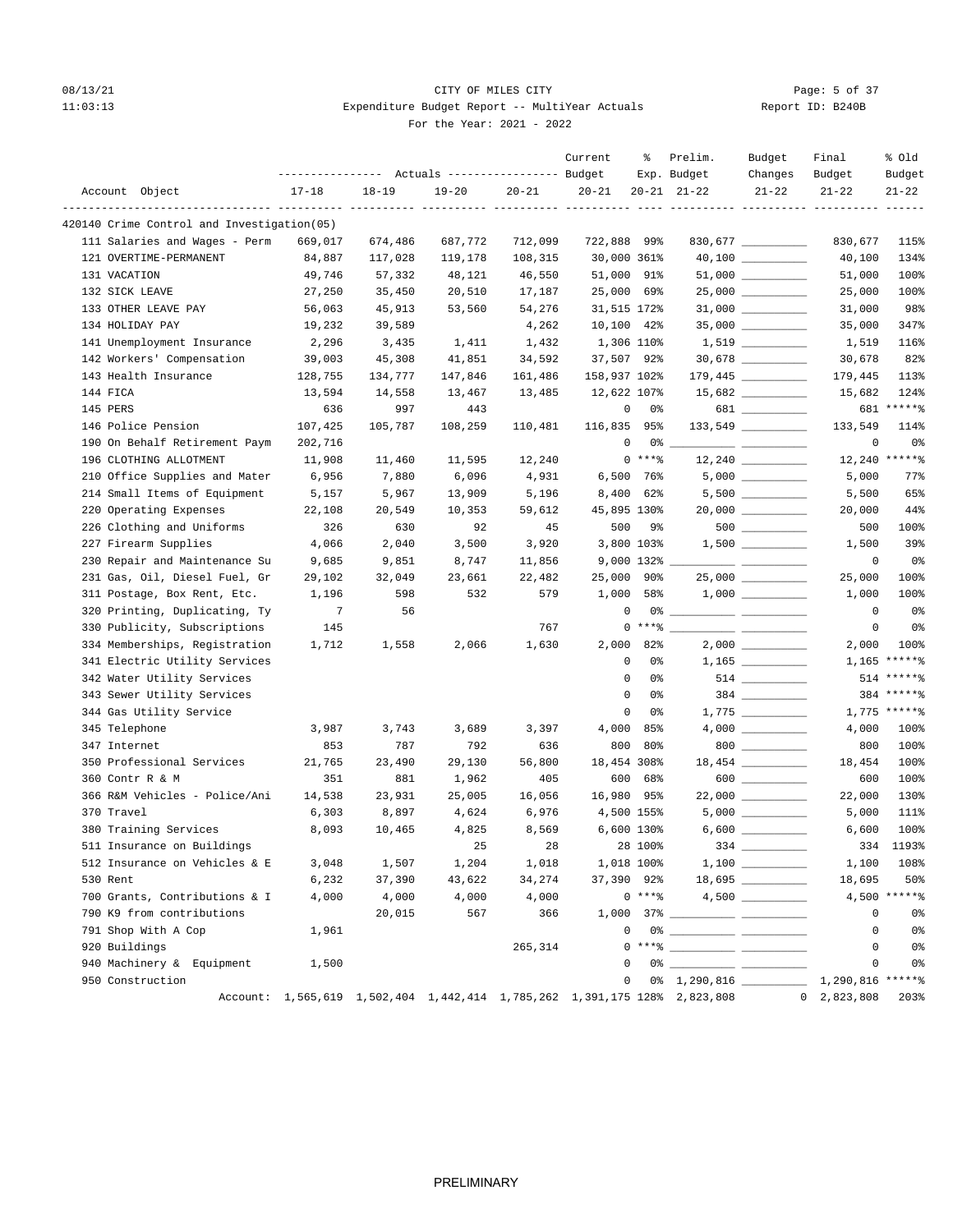## 08/13/21 CITY OF MILES CITY Page: 6 of 37 11:03:13 Expenditure Budget Report -- MultiYear Actuals Report ID: B240B For the Year: 2021 - 2022

|          |                                       |                  |           |                                  |           | Current      | ႜ                     | Prelim.             | Budget                                                                             | Final                  | % Old     |
|----------|---------------------------------------|------------------|-----------|----------------------------------|-----------|--------------|-----------------------|---------------------|------------------------------------------------------------------------------------|------------------------|-----------|
|          |                                       | ---------------- |           | Actuals ----------------- Budget |           |              |                       | Exp. Budget         | Changes                                                                            | Budget                 | Budget    |
|          | Account Object                        | $17 - 18$        | $18 - 19$ | $19 - 20$                        | $20 - 21$ | $20 - 21$    |                       | $20 - 21$ $21 - 22$ | $21 - 22$<br>---- ---------- ---------- --------                                   | $21 - 22$              | $21 - 22$ |
|          | 420144 School Resource Officer        |                  |           |                                  |           |              |                       |                     |                                                                                    |                        |           |
|          | 111 Salaries and Wages - Perm         |                  |           |                                  |           | 40,884       |                       |                     |                                                                                    | 0                      | 0%        |
|          | 141 Unemployment Insurance            |                  |           |                                  |           | 61           |                       |                     |                                                                                    | 0                      | 0%        |
|          | 142 Workers' Compensation             |                  |           |                                  |           | 1,844        |                       |                     |                                                                                    | 0                      | 0%        |
|          | 143 Health Insurance                  |                  |           |                                  |           | 10,254       |                       |                     |                                                                                    | 0                      | 0%        |
|          | 144 FICA                              |                  |           |                                  |           | 593          |                       |                     |                                                                                    | 0                      | 0%        |
|          | 146 Police Pension                    |                  |           |                                  |           | 5,891        |                       |                     |                                                                                    | 0                      | 0%        |
|          | Account:                              |                  |           |                                  |           | 59,527       | 0%                    | $\circ$             |                                                                                    | $\mathbf 0$<br>0       | 0%        |
|          | 420160 Communications-Dispatch        |                  |           |                                  |           |              |                       |                     |                                                                                    |                        |           |
|          | 111 Salaries and Wages - Perm         | 232,808          | 208,738   | 237,592                          | 236,803   | 253,384 93%  |                       |                     | $176,977$ __________                                                               | 176,977                | 70%       |
|          | 121 OVERTIME-PERMANENT                | 16,276           | 12,116    | 24,932                           | 25,183    | 24,800 102%  |                       |                     |                                                                                    | 28,200                 | 114%      |
|          | 131 VACATION                          | 13,823           | 19,135    | 8,046                            | 17,409    | 13,500 129%  |                       |                     | $13,500$ _________                                                                 | 13,500                 | 100%      |
|          | 132 SICK LEAVE                        | 5,517            | 11,735    | 10,248                           | 7,166     |              | 7,400 97%             |                     |                                                                                    | 7,400                  | 100%      |
|          | 133 OTHER LEAVE PAY                   | 11,620           | 14,733    | 17,229                           | 15,810    |              | 5,272 300%            |                     |                                                                                    | 5,327                  | 101%      |
|          | 134 HOLIDAY PAY                       | 5,609            | 11,330    |                                  | 1,252     |              | $3,400$ $37\%$ $\_\_$ |                     |                                                                                    | 0                      | 0%        |
|          | 141 Unemployment Insurance            | 718              | 978       | 450                              | 458       |              | 454 101%              |                     | 452                                                                                | 452                    | 100%      |
|          | 142 Workers' Compensation             | 12,340           | 13,428    | 13,723                           | 11,352    | 12,372       | 92%                   |                     |                                                                                    | 9,055                  | 73%       |
|          | 143 Health Insurance                  | 41,267           | 44,703    | 48,028                           | 49,622    | 61,524 81%   |                       |                     | 61,524 __________                                                                  | 61,524                 | 100%      |
|          | 144 FICA                              | 21,934           | 20,990    | 22,377                           | 22,771    | 23,140       | 98%                   |                     | 23,066 _________                                                                   | 23,066                 | 100%      |
| 145 PERS |                                       | 23,348           | 22,838    | 24,776                           | 25,473    | 26,990       | 94%                   |                     |                                                                                    | 27,218                 | 101%      |
|          | 196 CLOTHING ALLOTMENT                | 1,708            | 1,708     | 1,750                            | 1,813     |              | $2,000$ $91\%$ $\_\_$ |                     | $\overline{\phantom{a}}$ and $\overline{\phantom{a}}$ and $\overline{\phantom{a}}$ | 0                      | 0%        |
|          | 210 Office Supplies and Mater         | 1,956            | 2,436     | 2,165                            | 2,226     | 2,500        | 89%                   |                     |                                                                                    | 2,500                  | 100%      |
|          | 214 Small Items of Equipment          |                  |           | 359                              | 2,152     |              | 1,000 215%            |                     | $1,000$ _________                                                                  | 1,000                  | 100%      |
|          | 220 Operating Expenses                | 54               | 69        | 79                               |           | 1,000        | 0%                    |                     |                                                                                    | 100                    | 10%       |
|          | 231 Gas, Oil, Diesel Fuel, Gr         |                  |           |                                  |           | 600          | 0%                    |                     | $300$                                                                              | 300                    | 50%       |
|          | 311 Postage, Box Rent, Etc.           | 121              | 102       |                                  |           | 100          | 0%                    |                     |                                                                                    | 100                    | 100%      |
|          | 320 Printing, Duplicating, Ty         |                  |           |                                  |           | 200          | 0%                    |                     |                                                                                    | $\circ$                | 0%        |
|          | 330 Publicity, Subscriptions          | 60               | 26        |                                  |           | 100          | 0%                    |                     |                                                                                    | 0                      | 0%        |
|          | 334 Memberships, Registration         | 436              | 446       |                                  |           | 100          | 0%                    |                     |                                                                                    | 100                    | 100%      |
|          | 345 Telephone                         | 4,042            | 3,720     | 4,922                            | 1,878     | 2,000        | 94%                   |                     | $5,000$ __________                                                                 | 5,000                  | 250%      |
|          | 350 Professional Services             | 674              | 774       | 2,382                            | 1,490     | 1,500        | 99%                   |                     |                                                                                    | 1,500                  | 100%      |
|          | 370 Travel                            | 3,492            | 2,429     | 1,191                            | 1,617     | 2,000        | 81%                   |                     |                                                                                    | 2,000                  | 100%      |
|          | 380 Training Services                 | 350              | $-90$     | 250                              | 500       |              | 500 100%              |                     |                                                                                    | 500                    | 100%      |
|          | Account:                              | 398,153          | 392,344   | 420,499                          | 424,975   | 445,836 95%  |                       | 365,819             |                                                                                    | $\mathbf 0$<br>365,819 | 82%       |
|          | 420460 Fire Suppression(07)           |                  |           |                                  |           |              |                       |                     |                                                                                    |                        |           |
|          | 111 Salaries and Wages - Perm 536,521 |                  | 507,208   | 501,714                          | 437,613   | 438,580 100% |                       |                     |                                                                                    | 443,056 101%           |           |
|          | 112 SALARIES AND WAGES - PART         | 4,794            | 3,753     | 2,454                            | 10,749    |              | 7,380 146%            |                     | $20,004$ _________                                                                 | 20,004                 | 271%      |
|          | 121 OVERTIME-PERMANENT                | 60,228           | 50,381    | 63,282                           | 58,199    | 65,000 90%   |                       |                     | 65,780 _________                                                                   | 65,780                 | 101%      |
|          | 131 VACATION                          | 36,011           | 41,491    | 37,742                           | 38,142    | 45,600 84%   |                       |                     | 45,600 _________                                                                   | 45,600                 | 100%      |
|          | 132 SICK LEAVE                        | 20,655           | 23,120    | 25,372                           | 31,857    | 25,700 124%  |                       |                     | 28,100 ________                                                                    | 28,100                 | 109%      |
|          | 133 OTHER LEAVE PAY                   | 8,946            | 5,453     | 3,790                            | 8,758     |              | 9,578 91%             |                     | $11,437$ __________                                                                | 11,437                 | 119%      |
|          | 134 HOLIDAY PAY                       | 8,988            | 11,560    | 10,671                           | 11,480    | 12,000 96%   |                       |                     | $27,600$ __________                                                                | 27,600                 | 230%      |
|          | 141 Unemployment Insurance            | 1,690            | 2,249     | 967                              | 908       |              | 856 106%              |                     |                                                                                    | 906                    | 106%      |
|          | 142 Workers' Compensation             | 23,251           | 24,884    | 40,148                           | 35,656    | 29,357 121%  |                       |                     |                                                                                    | 31,066                 | 106%      |
|          | 143 Health Insurance                  | 88,946           | 85,935    | 91,482                           | 88,415    | 87,569 101%  |                       |                     |                                                                                    | 93,824                 | 107%      |
|          | 144 FICA                              | 10,077           | 9,513     | 9,472                            | 9,405     |              | 8,274 114%            |                     |                                                                                    | 8,740                  | 106%      |
|          | 147 Firemen's Pension                 | 73,735           | 74,627    | 78,207                           | 72,526    | 69,819 104%  |                       |                     |                                                                                    | 75,504                 | 108%      |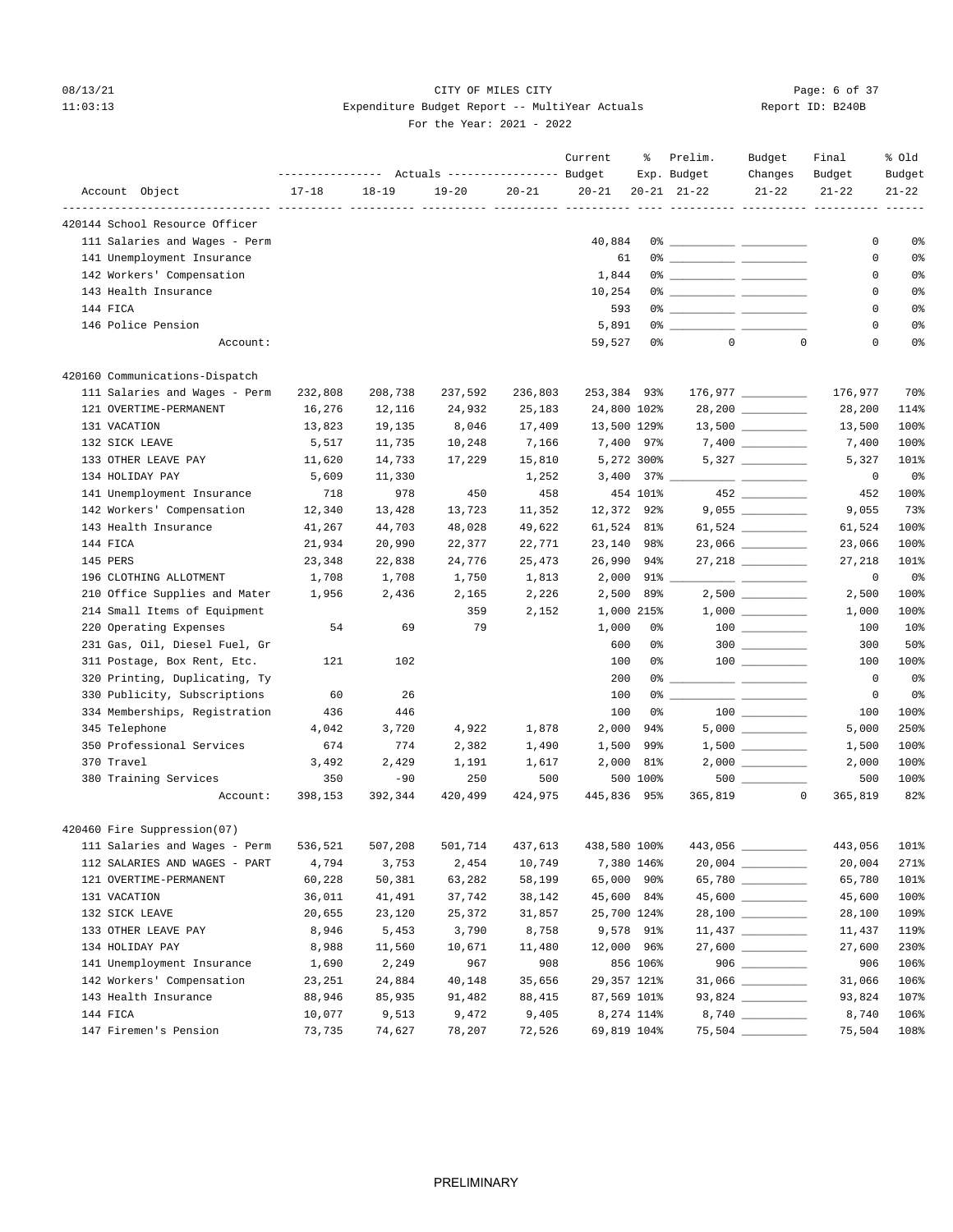# 08/13/21 CITY OF MILES CITY CHECK CITY CONTROL Page: 7 of 37 11:03:13 Expenditure Budget Report -- MultiYear Actuals For the Year: 2021 - 2022

| Report ID: B240B |
|------------------|
|------------------|

|                                                             |                                        |           | --------------- Actuals ---------------- Budget |           | Current     | ఄ               | Prelim.<br>Exp. Budget          | Budget<br>Changes                      | Final<br>Budget     | % Old<br>Budget |
|-------------------------------------------------------------|----------------------------------------|-----------|-------------------------------------------------|-----------|-------------|-----------------|---------------------------------|----------------------------------------|---------------------|-----------------|
| Account Object                                              | $17 - 18$                              | $18 - 19$ | 19-20                                           | $20 - 21$ | $20 - 21$   |                 | $20 - 21$ $21 - 22$             | $21 - 22$                              | $21 - 22$           | $21 - 22$       |
| ---------------- ---------- ---<br>149 Firemen's 457B Match |                                        |           | 4,834                                           | 5,406     |             | 3,081 175%      | ---------- ---------- --------- |                                        | 6,769               | 220%            |
| 190 On Behalf Retirement Paym                               | 147,221                                |           |                                                 |           | $\mathbf 0$ |                 |                                 |                                        | $\mathbf 0$         | 0%              |
| 210 Office Supplies and Mater                               | 6,961                                  | 1,412     | 5,480                                           | 2,852     | 12,000      | 24%             |                                 |                                        | 10,000              | 83%             |
| 211 Clothing Allotment                                      | 7,380                                  | 8,790     | 7,777                                           | 10,290    |             | 9,600 107%      |                                 |                                        | 10,200              | 106%            |
| 214 Small Items of Equipment                                | 7,484                                  | 3,178     | 15,765                                          | 6,894     | 15,000      | 46%             |                                 | 7,500 _________                        | 7,500               | 50%             |
| 217 Small Item Equ/Inspector                                | -40                                    | 6         |                                                 | 874       | 1,000       | 87%             |                                 | $1,000$ __________                     | 1,000               | 100%            |
| 220 Operating Expenses                                      | 4,343                                  | 5,073     | 5,212                                           | 9,474     | 11,000      | 86%             |                                 |                                        | 10,501              | 95%             |
| 222 Chemicals, Lab & Med Suppl                              | 36                                     | 224       |                                                 |           | $\mathbf 0$ | 0 %             |                                 |                                        | 0                   | 0%              |
| 223 Operating Exp/Inspector                                 | 629                                    |           | 745                                             | 1,173     | 2,440       | 48%             |                                 |                                        | 500                 | 20 <sup>8</sup> |
| 226 Clothing and Uniforms                                   | 9,795                                  | 8,193     | 9,483                                           | 6,773     | 16,600      | 41%             |                                 |                                        | 25,000              | 151%            |
| 230 Repair and Maintenance Su                               | 534                                    | 173       | 4,214                                           | 1,088     | 4,000       | 27%             |                                 |                                        | 4,000               | 100%            |
| 231 Gas, Oil, Diesel Fuel, Gr                               | 9,855                                  | 10,614    | 6,731                                           | 6,400     | 12,000      | 53%             |                                 | $12,500$ _________                     | 12,500              | 104%            |
| 241 Consumable Tools                                        | 1,494                                  | 1,021     | 199                                             | 197       | 3,000       | 7%              |                                 |                                        | 3,000               | 100%            |
| 311 Postage, Box Rent, Etc.                                 | 6                                      | 48        | 65                                              |           | 150         | 0%              |                                 | $\begin{tabular}{c} 150 \end{tabular}$ | 150                 | 100%            |
| 320 Printing, Duplicating, Ty                               | 365                                    | 106       | $-94$                                           |           | 750         | 0%              |                                 |                                        | 750                 | 100%            |
| 330 Publicity, Subscriptions                                | 296                                    | 667       |                                                 | 83        | 300         | 28%             |                                 | $300$                                  | 300                 | 100%            |
| 334 Memberships, Registration                               | 2,056                                  | 605       | 185                                             | 1,460     | 2,000       | 73%             |                                 |                                        | 1,500               | 75%             |
| 341 Electric Utility Services                               | 4,105                                  | 4,224     | 5,734                                           | 5,721     |             | 5,207 110%      |                                 | $5,350$ _________                      | 5,350               | 103%            |
| 342 Water Utility Services                                  | 401                                    | 414       | 401                                             | 434       | 500         | 87%             |                                 | $500$                                  | 500                 | 100%            |
| 343 Sewer Utility Services                                  | 454                                    | 468       | 499                                             | 518       |             | 500 104%        |                                 |                                        | 500                 | 100%            |
| 344 Gas Utility Service                                     | 1,911                                  | 2,457     | 2,111                                           | 2,251     | 2,893       | 78%             |                                 | $2,900$ _________                      | 2,900               | 100%            |
| 345 Telephone                                               | 3,006                                  | 2,466     | 2,659                                           | 2,870     | 3,241       | 89%             |                                 |                                        | 3,245               | 100%            |
| 346 Garbage Service                                         | 910                                    | 863       | 637                                             | 1,320     | 1,500       | 88%             |                                 |                                        | 1,500               | 100%            |
| 347 Internet                                                | 1,763                                  | 1,764     | 1,595                                           | 558       | 1,869       | 30 <sup>8</sup> |                                 |                                        | 2,000               | 107%            |
| 350 Professional Services                                   | 10,133                                 | 17,757    | 10,965                                          | 16,879    | 20,000      | 84%             |                                 |                                        | 17,000              | 85%             |
| 360 Contr R & M                                             | 7,340                                  | 9,898     | 6,175                                           | 5,719     | 13,568      | 42%             |                                 | $15,000$ _________                     | 15,000              | 111%            |
| 364 R&M Vehicles - Fire/Amb                                 | 19,135                                 | 13,109    | 14,459                                          | 40,655    | 40,000 102% |                 |                                 |                                        | 40,000              | 100%            |
| 370 Travel                                                  | 7,065                                  | 2,551     | 1,269                                           | 1,067     | 7,000       | 15%             |                                 |                                        | 3,000               | 43%             |
| 375 Travel/Inspector                                        | 863                                    |           |                                                 | 1,059     | 2,600       | 41%             |                                 | $1,100$                                | 1,100               | 42%             |
| 380 Training Services                                       | 12,592                                 | $-74$     | 3,794                                           | 7,808     | 11,160      | 70%             |                                 | $12,000$ _________                     | 12,000              | 108%            |
| 382 Books                                                   | 1,468                                  | 647       | 200                                             | 492       | 2,500       | 20%             |                                 | $2,000$ __________                     | 2,000               | 80%             |
| 400 BUILDING MATERIALS                                      | 329                                    | 6,399     | 256                                             | 5,098     | 13,500 38%  |                 |                                 | $10,000$ _________                     | 10,000              | 74%             |
| 511 Insurance on Buildings                                  | 1,494                                  | 843       | 1,381                                           | 1,579     |             | 1,579 100%      |                                 |                                        | 1,476               | 93%             |
| 512 Insurance on Vehicles & E                               | 5,042                                  | 5,102     | 4,621                                           | 5,170     |             | 5,171 100%      |                                 | $5,490$                                | 5,490               | 106%            |
| 940 Machinery & Equipment                                   |                                        | 335,672   | 20,739                                          | 9,390     | 10,000      | 94%             |                                 |                                        | 80,000              | 800%            |
|                                                             | Account: 1,150,348 1,284,844 1,003,392 |           |                                                 | 965,260   |             |                 | 1,035,422 93% 1,148,348         |                                        | $0 \quad 1,148,348$ | 111%            |
| 420532 Public Nuisance Cleanup                              |                                        |           |                                                 |           |             |                 |                                 |                                        |                     |                 |
| 350 Professional Services                                   |                                        |           |                                                 | 1,256     |             | $0***$ ?        |                                 |                                        |                     | $2,000$ ******  |
| 360 Contr R & M                                             |                                        |           |                                                 | 9,103     |             | 8,000 114%      |                                 |                                        | 2,000               | 25%             |
| Account:                                                    |                                        |           |                                                 | 10,359    |             | 8,000 129%      | 4,000                           | $\Omega$                               | 4,000               | 50%             |
| 431200 Flood Control                                        |                                        |           |                                                 |           |             |                 |                                 |                                        |                     |                 |
| 111 Salaries and Wages - Perm                               | 13,956                                 | 15,524    | 15,767                                          | 16,794    | 16,164 104% |                 |                                 | $16,692$ _________                     | 16,692              | 103%            |
| 131 VACATION                                                | 720                                    | 1,041     | 1,168                                           | 582       | 1,000       | 58%             |                                 |                                        | 1,000               | 100%            |
| 132 SICK LEAVE                                              | 1,175                                  | 782       | 588                                             | 251       | 500         | 50%             |                                 |                                        | 500                 | 100%            |
| 133 OTHER LEAVE PAY                                         | 358                                    | 883       | 243                                             | 349       |             | 1,019 34%       |                                 |                                        | 1,049               | 103%            |
| 141 Unemployment Insurance                                  | 41                                     | 64        | 27                                              | 27        | 28          | 96%             |                                 |                                        | 29                  | 104%            |
| 142 Workers' Compensation                                   | 833                                    | 1,048     | 72                                              | 94        |             | 970 10%         |                                 | $\begin{array}{c}\n 389 \end{array}$   | 389                 | 40%             |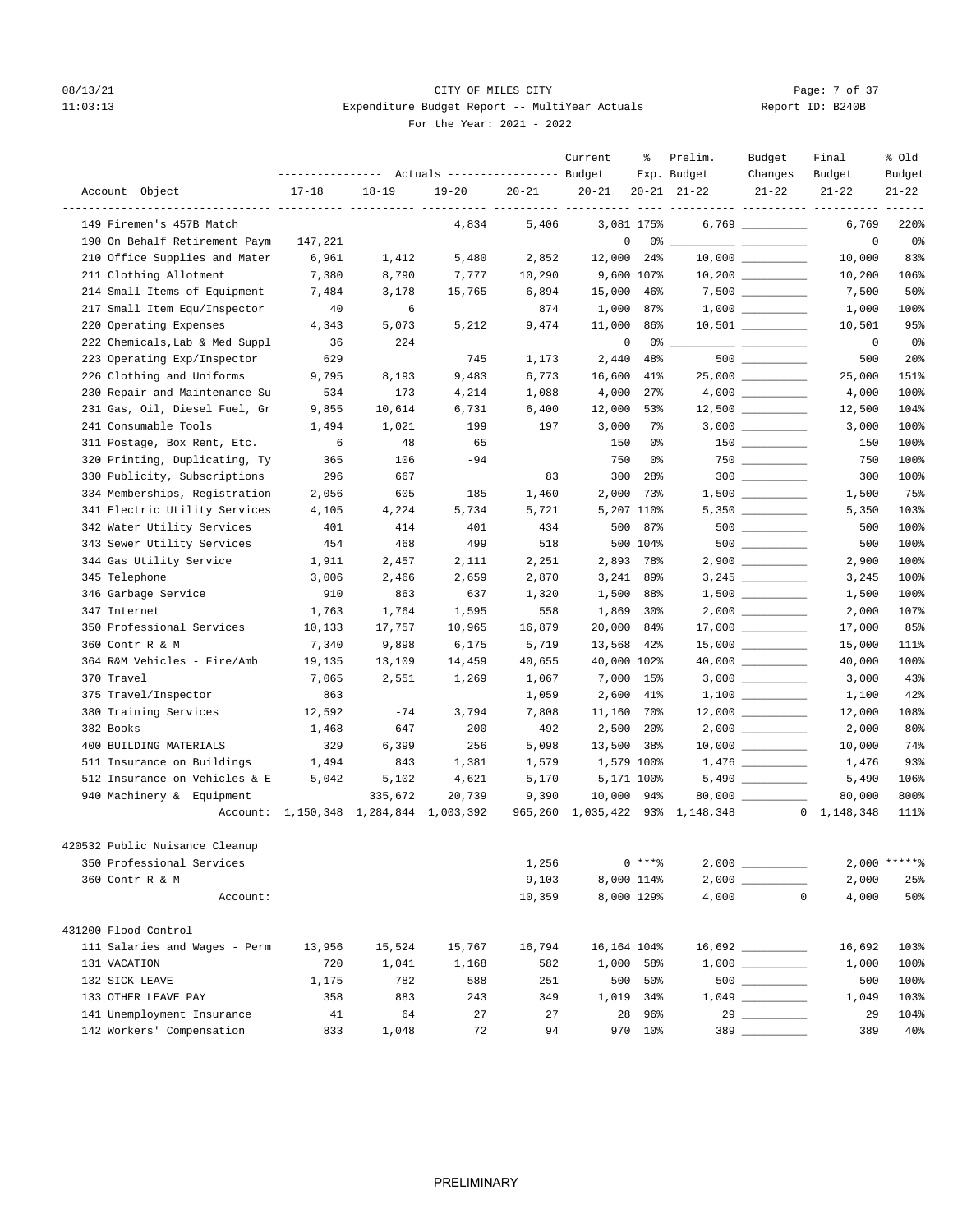# 08/13/21 CITY OF MILES CITY CHECK CITY CONTROL Page: 8 of 37 11:03:13 Expenditure Budget Report -- MultiYear Actuals For the Year: 2021 - 2022

| Report ID: B240B |  |  |
|------------------|--|--|
|                  |  |  |

|                                    |           |           | Actuals ----------------- Budget |           | Current     | ႜ          | Prelim.<br>Exp. Budget | Budget<br>Changes    | Final<br>Budget                 | % old<br>Budget |
|------------------------------------|-----------|-----------|----------------------------------|-----------|-------------|------------|------------------------|----------------------|---------------------------------|-----------------|
| Account Object                     | $17 - 18$ | $18 - 19$ | $19 - 20$                        | $20 - 21$ | $20 - 21$   |            | $20 - 21$ $21 - 22$    | $21 - 22$            | $21 - 22$                       | $21 - 22$       |
| 143 Health Insurance               | 3,456     | 3,573     | 3,839                            | 3,996     | ----------  | 4,102 97%  |                        |                      | ----------- ----------<br>4,102 | 100%            |
| 144 FICA                           | 1,230     | 1,385     | 1,349                            | 1,365     | 1,429       | 96%        |                        |                      | 1,472                           | 103%            |
| 145 PERS                           | 1,345     | 1,505     | 1,525                            | 1,576     | 1,638       | 96%        |                        |                      | 1,707                           | 104%            |
| 196 CLOTHING ALLOTMENT             | 60        | 60        | 60                               | 60        |             | 60 100%    |                        |                      | 60                              | 100%            |
| 210 Office Supplies and Mater      | 366       | 351       | 296                              | 956       |             | 500 191%   |                        |                      | 500                             | 100%            |
| 214 Small Items of Equipment       | 200       | 546       | 657                              | 275       | 500         | 55%        |                        | $400$ _________      | 400                             | 80%             |
| 220 Operating Expenses             | 1,057     |           | 316                              | 20        | 500         | $4\%$      |                        | $300$                | 300                             | 60%             |
| 231 Gas, Oil, Diesel Fuel, Gr      | 60        | 518       |                                  |           | 500         | 0%         |                        |                      | $\mathbf 0$                     | 0%              |
| 311 Postage, Box Rent, Etc.        | 2,242     | 2,574     | 197                              | 1,121     | 2,500       | 45%        |                        |                      | 2,000                           | 80%             |
| 330 Publicity, Subscriptions       |           |           |                                  |           | 50          | 0%         |                        |                      | 50                              | 100%            |
| 331 Publication of Formal & L      | 1,945     | 1,508     | 1,404                            | 1,531     | 2,000       | 77%        |                        |                      | 2,000                           | 100%            |
| 334 Memberships, Registration      | 230       | 160       | 245                              | 284       |             | 250 114%   |                        |                      | 250                             | 100%            |
| 345 Telephone                      |           |           | 21                               | 327       |             | 50 654%    |                        |                      | 350                             | 700%            |
| 350 Professional Services          | 121,902   | 47,037    | 46,907                           | 7,357     | 137,520     | 5%         |                        | $200,000$ __________ | 200,000                         | 145%            |
| 370 Travel                         | 372       | 823       | 676                              |           | 1,000       | 0%         |                        |                      | 1,000                           | 100%            |
| 380 Training Services              | 265       | 130       |                                  | 465       |             | 200 233%   |                        | 250                  | 250                             | 125%            |
| 382 Books                          |           |           |                                  |           | 50          | 0%         |                        |                      | 0                               | 0%              |
| 532 Land Rental                    | 150       |           |                                  |           | 200         | 0%         |                        |                      | 0                               | 0 <sup>o</sup>  |
| 540 Special Assessments            |           |           |                                  |           | 300         | 0%         |                        | $300$                | 300                             | 100%            |
| Account:                           | 151,963   | 79,512    | 75,357                           | 37,430    | 173,030     | 22%        | 234,400                |                      | $\mathbf 0$<br>234,400          | 135%            |
| 440600 Animal Control Services(21) |           |           |                                  |           |             |            |                        |                      |                                 |                 |
| 111 Salaries and Wages - Perm      | 32,693    | 40,056    | 38,980                           | 38,643    | 45,056 86%  |            |                        | 46,016 _________     | 46,016                          | 102%            |
| 121 OVERTIME-PERMANENT             | 147       | 1,125     | 128                              | 616       |             | 500 123%   |                        | 800                  | 800                             | 160%            |
| 131 VACATION                       | 84        | 20        | 2,359                            | 4,407     |             | 1,500 294% |                        |                      | 1,500                           | 100%            |
| 132 SICK LEAVE                     |           |           | 41                               |           | 700         | 0%         |                        | $700$ _________      | 700                             | 100%            |
| 133 OTHER LEAVE PAY                | 843       | 4,554     | 1,892                            | 1,024     |             | 500 205%   |                        |                      | 500                             | 100%            |
| 134 HOLIDAY PAY                    | 126       | 536       |                                  |           | 300         | 0%         |                        | ___ ____________     | $\circ$                         | 0 <sup>o</sup>  |
| 141 Unemployment Insurance         | 87        | 163       | 66                               | 68        | 73          | 93%        |                        |                      | 74                              | 101%            |
| 142 Workers' Compensation          | 1,548     | 2,307     | 2,096                            | 1,735     |             | 2,452 71%  |                        |                      | 974                             | 40%             |
| 143 Health Insurance               | 7,857     | 8,931     | 9,596                            | 10,256    | 10,254 100% |            |                        | $10,254$ __________  | 10,254                          | 100%            |
| 144 FICA                           | 2,434     | 3,569     | 3,384                            | 3,485     |             | 3,715 94%  |                        |                      | 3,788                           | 102%            |
| 145 PERS                           | 2,671     | 3,582     | 3,689                            | 3,844     |             | 3,622 106% |                        |                      | 3,690                           | 102%            |
| 196 CLOTHING ALLOTMENT             | 720       | 446       | 838                              | 870       |             | 807 108%   |                        | $870$ ________       | 870                             | 108%            |
| 210 Office Supplies and Mater      | 54        |           |                                  |           | 150         | 0%         |                        |                      | 0                               | 0%              |
| 214 Small Items of Equipment       | 370       |           | 69                               |           | 400         | 0%         |                        |                      | 100                             | 25%             |
| 220 Operating Expenses             | 1,108     | 1,593     | 592                              | 1,379     |             | 1,200 115% |                        |                      | 1,200                           | 100%            |
| 230 Repair and Maintenance Su      |           | 36        |                                  | 35        |             | 250 14%    | $50$ $\qquad$          |                      | 50                              | 20%             |
| 231 Gas, Oil, Diesel Fuel, Gr      | 1,083     | 1,312     | 3,285                            | 1,516     |             | 1,400 108% |                        |                      | 1,400                           | 100%            |
| 311 Postage, Box Rent, Etc.        | 17        | 32        | 104                              | 118       |             | 80 148%    |                        |                      | 100                             | 125%            |
| 320 Printing, Duplicating, Ty      | 2         |           |                                  |           | 25          | 0%         |                        |                      | 0                               | 0%              |
| 330 Publicity, Subscriptions       |           |           |                                  |           | 25          |            | 0 %                    |                      | 0                               | 0%              |
| 341 Electric Utility Services      | 588       | 720       | 729                              | 688       |             | 529 130%   |                        |                      | 529                             | 100%            |
| 342 Water Utility Services         | 272       | 277       | 283                              | 288       | 350         | 82%        |                        |                      | 350                             | 100%            |
| 343 Sewer Utility Services         | 317       | 324       | 330                              | 337       |             | 150 225%   |                        |                      | 150                             | 100%            |
| 344 Gas Utility Service            | 459       | 395       | 523                              | 578       |             | 635 91%    |                        | 635 __________       | 635                             | 100%            |
| 345 Telephone                      | 521       | 481       | 414                              | 561       |             | 500 112%   |                        |                      | 500                             | 100%            |
| 347 Internet                       |           |           | 135                              | 494       |             | 560 88%    |                        |                      | 560                             | 100%            |
| 350 Professional Services          | 5,810     | 4,340     | 6,700                            | 3,653     |             | 3,000 122% |                        |                      | 4,000                           | 133%            |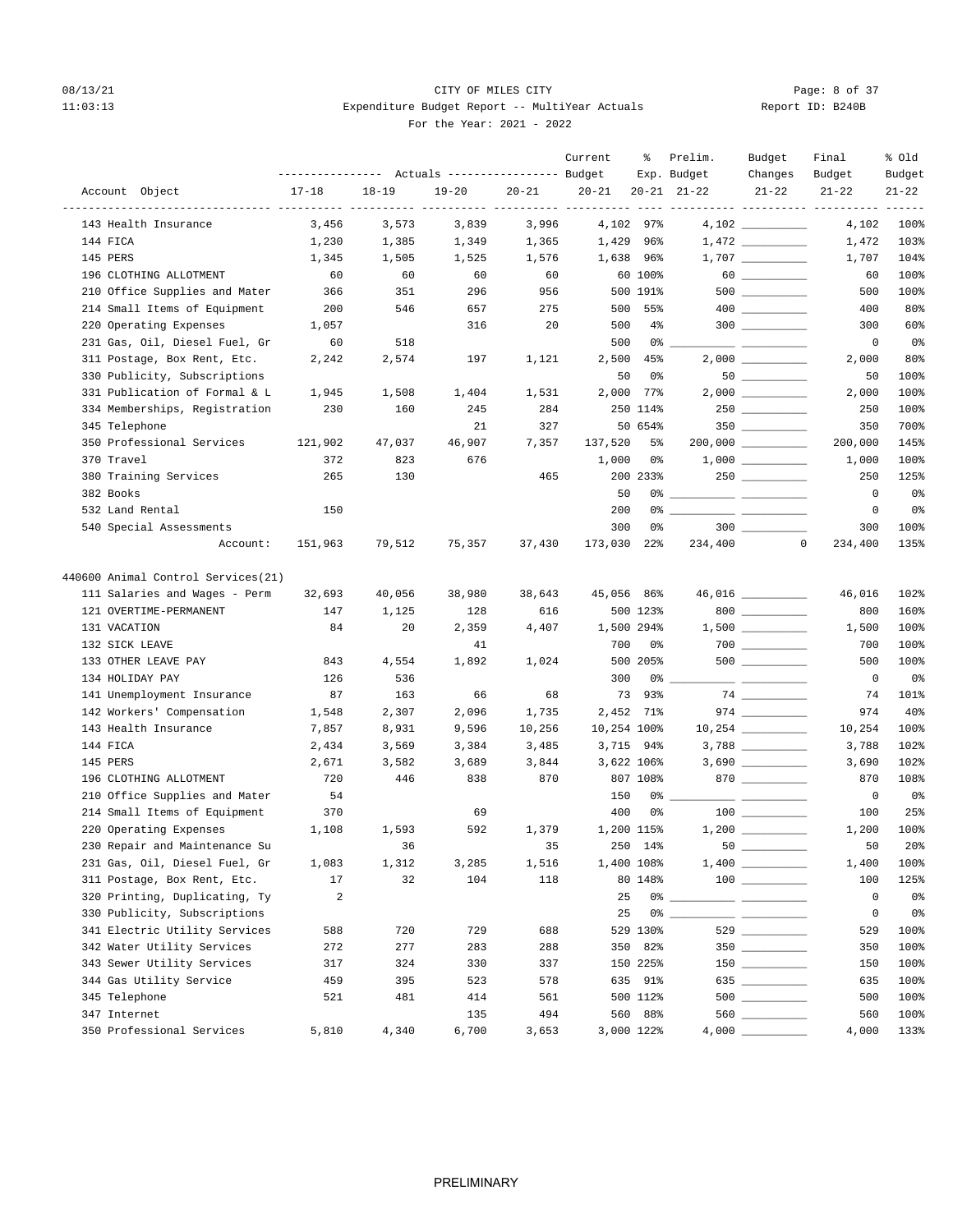## 08/13/21 CITY OF MILES CITY CHECK CITY CONTROL Page: 9 of 37 11:03:13 Expenditure Budget Report -- MultiYear Actuals For the Year: 2021 - 2022

| Report ID: B240B |  |  |  |  |
|------------------|--|--|--|--|
|------------------|--|--|--|--|

|                                |           |           | Actuals ----------------- Budget |           | Current      | ႜ           | Prelim.<br>Exp. Budget                                                                                                                                                                                                                                                                                                 | Budget<br>Changes  | Final<br>Budget | % old<br>Budget |
|--------------------------------|-----------|-----------|----------------------------------|-----------|--------------|-------------|------------------------------------------------------------------------------------------------------------------------------------------------------------------------------------------------------------------------------------------------------------------------------------------------------------------------|--------------------|-----------------|-----------------|
| Account Object                 | $17 - 18$ | $18 - 19$ | $19 - 20$                        | $20 - 21$ | $20 - 21$    |             | $20 - 21$ $21 - 22$                                                                                                                                                                                                                                                                                                    | $21 - 22$          | $21 - 22$       | $21 - 22$       |
|                                |           |           |                                  |           |              |             |                                                                                                                                                                                                                                                                                                                        |                    |                 |                 |
| 366 R&M Vehicles - Police/Ani  |           |           |                                  |           | 100          |             |                                                                                                                                                                                                                                                                                                                        |                    | 0               | 0%              |
| 370 Travel                     |           |           |                                  |           | 200          |             | $0$ $\frac{1}{2}$ $\frac{1}{2}$ $\frac{1}{2}$ $\frac{1}{2}$ $\frac{1}{2}$ $\frac{1}{2}$ $\frac{1}{2}$ $\frac{1}{2}$ $\frac{1}{2}$ $\frac{1}{2}$ $\frac{1}{2}$ $\frac{1}{2}$ $\frac{1}{2}$ $\frac{1}{2}$ $\frac{1}{2}$ $\frac{1}{2}$ $\frac{1}{2}$ $\frac{1}{2}$ $\frac{1}{2}$ $\frac{1}{2}$ $\frac{1}{2}$ $\frac{1}{2$ |                    | 0               | 0%              |
| 380 Training Services          |           |           |                                  |           | 100          |             |                                                                                                                                                                                                                                                                                                                        |                    | 0               | 0%              |
| 511 Insurance on Buildings     | 69        | 64        | 85                               | 98        |              | 98 100%     |                                                                                                                                                                                                                                                                                                                        |                    | 101             | 103%            |
| Account:                       | 59,880    | 74,863    | 76,318                           | 74,693    | 79,231 94%   |             |                                                                                                                                                                                                                                                                                                                        | 78,841 0           | 78,841          | 100%            |
| 460433 Park Operations(13)     |           |           |                                  |           |              |             |                                                                                                                                                                                                                                                                                                                        |                    |                 |                 |
| 111 Salaries and Wages - Perm  | 160,725   | 185,848   | 185,656                          | 182,970   | 177,916 103% |             |                                                                                                                                                                                                                                                                                                                        | 207,040 ________   | 207,040         | 116%            |
| 121 OVERTIME-PERMANENT         | 8,987     | 9,064     | 5,530                            | 3,216     |              | 7,000 46%   |                                                                                                                                                                                                                                                                                                                        |                    | 9,300           | 133%            |
| 131 VACATION                   | 12,243    | 15,742    | 13,713                           | 17,080    | 12,100 141%  |             |                                                                                                                                                                                                                                                                                                                        |                    | 12,100          | 100%            |
| 132 SICK LEAVE                 | 7,168     | 6,711     | 3,492                            | 8,535     |              | 9,400 91%   |                                                                                                                                                                                                                                                                                                                        |                    | 9,400           | 100%            |
| 133 OTHER LEAVE PAY            | 833       | 680       | 473                              | 686       | 748          | 92%         |                                                                                                                                                                                                                                                                                                                        |                    | 2,670           | 357%            |
| 134 HOLIDAY PAY                | 4,910     | 5,530     | 3,913                            | 2,748     |              | 5,500 50%   |                                                                                                                                                                                                                                                                                                                        | $5,500$ _________  | 5,500           | 100%            |
| 141 Unemployment Insurance     | 489       | 786       | 321                              | 324       |              | 323 100%    |                                                                                                                                                                                                                                                                                                                        | $369$ _________    | 369             | 114%            |
| 142 Workers' Compensation      | 9,749     | 12,547    | 10,802                           | 7,417     | 10,394 71%   |             |                                                                                                                                                                                                                                                                                                                        |                    | 4,677           | 45%             |
| 143 Health Insurance           | 30,343    | 37,423    | 40,208                           | 42,974    |              | 42,964 100% |                                                                                                                                                                                                                                                                                                                        | 42,964 _________   | 42,964          | 100%            |
| 144 FICA                       | 14,366    | 16,535    | 15,713                           | 15,847    | 16,445 96%   |             |                                                                                                                                                                                                                                                                                                                        |                    | 18,820          | 114%            |
| 145 PERS                       | 15,742    | 18,596    | 17,864                           | 18,252    | 18,348 99%   |             |                                                                                                                                                                                                                                                                                                                        | $21,298$ _________ | 21,298          | 116%            |
| 196 CLOTHING ALLOTMENT         | 779       | 929       | 979                              | 929       |              | 1,000 93%   |                                                                                                                                                                                                                                                                                                                        |                    | 1,000           | 100%            |
| 210 Office Supplies and Mater  | 441       | 165       | 96                               | 454       |              | 350 130%    |                                                                                                                                                                                                                                                                                                                        | $350$ _________    | 350             | 100%            |
| 214 Small Items of Equipment   | 1,399     | 1,841     | 244                              | 4,746     |              | 3,000 158%  |                                                                                                                                                                                                                                                                                                                        |                    | 4,000           | 133%            |
| 220 Operating Expenses         | 2,017     | 1,429     | 2,470                            | 3,653     |              | 3,500 104%  |                                                                                                                                                                                                                                                                                                                        |                    | 3,500           | 100%            |
| 222 Chemicals, Lab & Med Suppl | 2,725     | 5,683     | 2,166                            | 5,602     |              | 5,000 112%  |                                                                                                                                                                                                                                                                                                                        | $5,000$ _________  | 5,000           | 100%            |
| 226 Clothing and Uniforms      | 2,352     | 853       | 781                              | 575       |              | 850 68%     |                                                                                                                                                                                                                                                                                                                        |                    | 1,000           | 118%            |
| 230 Repair and Maintenance Su  | 16,680    | 16,816    | 13,053                           | 13,698    | 15,000       | 91%         |                                                                                                                                                                                                                                                                                                                        |                    | 15,000          | 100%            |
| 231 Gas, Oil, Diesel Fuel, Gr  | 8,274     | 7,758     | 7,250                            | 6,810     | 8,000        | 85%         |                                                                                                                                                                                                                                                                                                                        | $8,500$ __________ | 8,500           | 106%            |
| 334 Memberships, Registration  | 255       | 119       | 115                              | 286       | 300          | 95%         |                                                                                                                                                                                                                                                                                                                        | $300$              | 300             | 100%            |
| 341 Electric Utility Services  | 9,423     | 9,331     | 9,995                            | 8,365     | 10,000       | 84%         |                                                                                                                                                                                                                                                                                                                        | $10,000$ _________ | 10,000          | 100%            |
| 342 Water Utility Services     | 21,896    | 20,426    | 16,193                           | 5,512     | 17,000       | 32%         |                                                                                                                                                                                                                                                                                                                        |                    | 8,000           | 47%             |
| 343 Sewer Utility Services     | 1,519     | 1,962     | 1,734                            | 1,224     | 1,700        | 72%         |                                                                                                                                                                                                                                                                                                                        |                    | 1,500           | 88%             |
| 344 Gas Utility Service        | 3,144     | 2,782     | 2,727                            | 2,663     | 3,000        | 89%         |                                                                                                                                                                                                                                                                                                                        |                    | 3,000           | 100%            |
| 345 Telephone                  | 526       | 474       | 436                              | 575       |              | 450 128%    |                                                                                                                                                                                                                                                                                                                        | $450$ ________     | 450             | 100%            |
| 346 Garbage Service            | 1,185     | 948       | 866                              | 894       |              | 800 112%    |                                                                                                                                                                                                                                                                                                                        | $800$              | 800             | 100%            |
| 347 Internet                   | 489       | 451       | 440                              | 295       |              | 450 66%     |                                                                                                                                                                                                                                                                                                                        | $400$ _________    | 400             | 89%             |
| 350 Professional Services      | 12,951    | 11,486    | 7,290                            | 10,466    |              | 9,000 116%  |                                                                                                                                                                                                                                                                                                                        | $19,500$ _________ | 19,500          | 217%            |
| 360 Contr R & M                | 7,080     | 5,539     | 6,651                            | 7,757     | 8,000        | 97%         |                                                                                                                                                                                                                                                                                                                        |                    | 10,000          | 125%            |
| 363 R&M Vehicles/Equip/Labor-  | 20,032    | 10,730    | 9,355                            | 5,550     |              | $9,000$ 62% |                                                                                                                                                                                                                                                                                                                        |                    | 10,000          | 111%            |
| 370 Travel                     | 149       | 425       |                                  |           |              | 600 0%      | $600$ $\_\_$                                                                                                                                                                                                                                                                                                           |                    | 600             | 100%            |
| 380 Training Services          | 295       | 1,480     | 180                              |           | 400          | 0%          |                                                                                                                                                                                                                                                                                                                        | 400                | 400             | 100%            |
| 511 Insurance on Buildings     | 2,995     | 1,892     | 3,198                            | 3,729     |              | 3,729 100%  |                                                                                                                                                                                                                                                                                                                        |                    | 3,829           | 103%            |
| 512 Insurance on Vehicles & E  | 1,023     | 926       | 597                              | 630       |              | 630 100%    |                                                                                                                                                                                                                                                                                                                        | 664                | 664             | 105%            |
| 940 Machinery & Equipment      |           |           |                                  | 3,593     |              | 3,177 113%  |                                                                                                                                                                                                                                                                                                                        |                    | 15,500          | 488%            |
| Account:                       | 383,184   | 413,907   | 384,501                          | 388,055   | 406,074 96%  |             | 457,431                                                                                                                                                                                                                                                                                                                | $\mathbb O$        | 457,431         | 113%            |
|                                |           |           |                                  |           |              |             |                                                                                                                                                                                                                                                                                                                        |                    |                 |                 |
| 460435 Florence Stacy Fountain |           |           |                                  |           |              |             |                                                                                                                                                                                                                                                                                                                        |                    |                 |                 |
| 210 Office Supplies and Mater  |           | 1,293     |                                  | 1,815     |              | $0***$ %    |                                                                                                                                                                                                                                                                                                                        |                    | 0               | 0%              |
| 350 Professional Services      |           |           | $-584$                           |           |              | 0%          |                                                                                                                                                                                                                                                                                                                        |                    |                 | 17,209 ******   |
| Account:                       |           | 1,293     | $-584$                           | 1,815     |              | $0***8$     | 17,209                                                                                                                                                                                                                                                                                                                 | $\mathbb O$        |                 | $17,209$ *****% |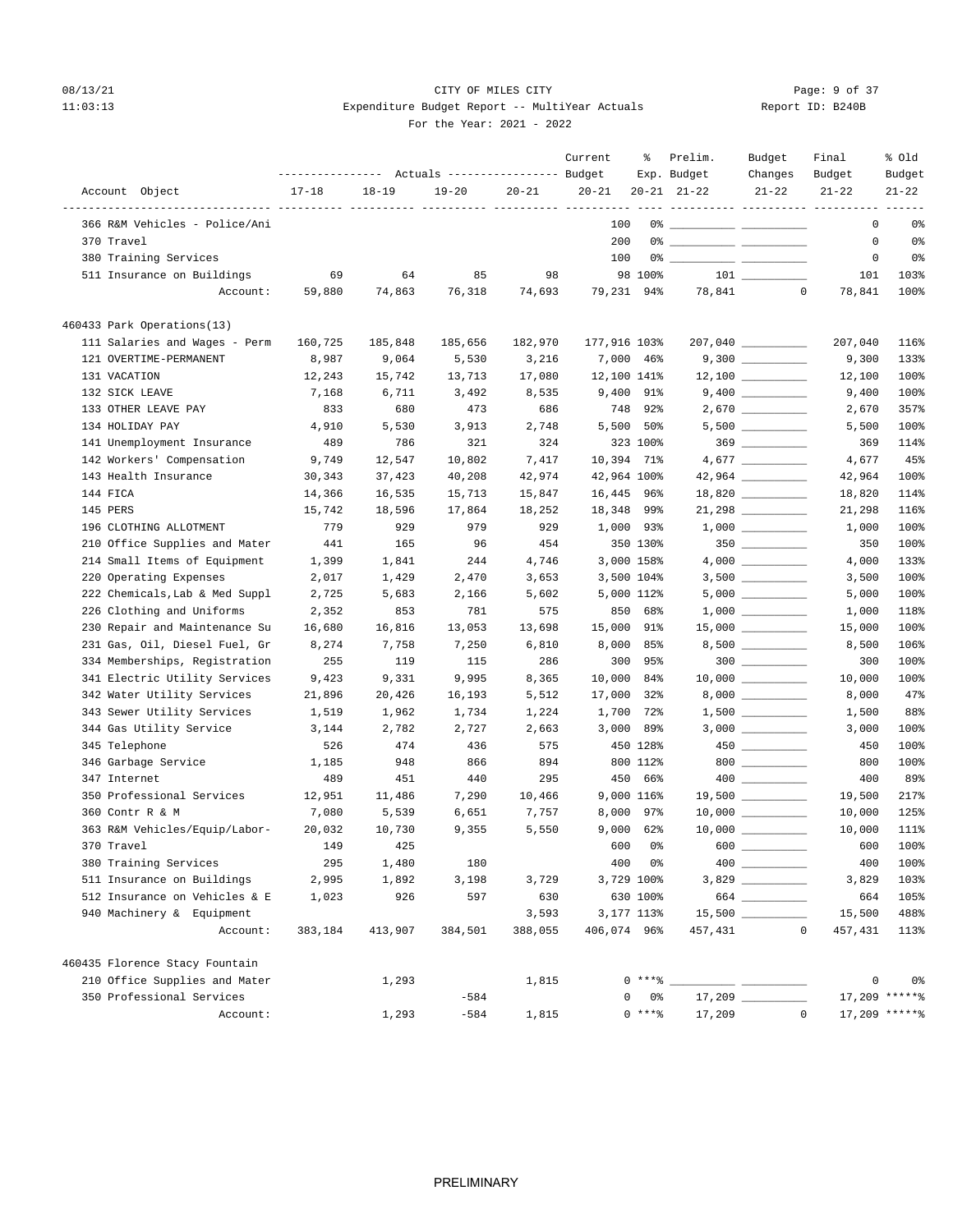## 08/13/21 Page: 10 of 37 11:03:13 Expenditure Budget Report -- MultiYear Actuals For the Year: 2021 - 2022

|                                            |           |           | ---------------    Actuals ----------------    Budget |           | Current               | ႜ                | Prelim.<br>Exp. Budget                                           | Budget<br>Changes                                                                                                                                                                                                                                                                                                                                   | Final<br>Budget | % old<br>Budget       |
|--------------------------------------------|-----------|-----------|-------------------------------------------------------|-----------|-----------------------|------------------|------------------------------------------------------------------|-----------------------------------------------------------------------------------------------------------------------------------------------------------------------------------------------------------------------------------------------------------------------------------------------------------------------------------------------------|-----------------|-----------------------|
| Account Object                             | $17 - 18$ | $18 - 19$ | $19 - 20$                                             | $20 - 21$ | $20 - 21$             |                  | $20 - 21$ $21 - 22$                                              | $21 - 22$                                                                                                                                                                                                                                                                                                                                           | $21 - 22$       | $21 - 22$             |
| 460436 Denton Complex Upgrades             |           |           |                                                       |           | ----- ---------- ---- |                  |                                                                  |                                                                                                                                                                                                                                                                                                                                                     |                 |                       |
| 230 Repair and Maintenance Su              |           |           |                                                       |           |                       | $^{\circ}$<br>0% |                                                                  |                                                                                                                                                                                                                                                                                                                                                     |                 | $1,000$ *****%        |
| 350 Professional Services                  |           | 6,020     | 584                                                   |           | 0                     | 0 %              |                                                                  |                                                                                                                                                                                                                                                                                                                                                     |                 | $3,000$ *****%        |
| Account:                                   |           | 6,020     | 584                                                   |           |                       | $0***8$          | 4,000                                                            | $\circ$                                                                                                                                                                                                                                                                                                                                             |                 | $4,000$ ***** \$      |
| 460439 Riverside Park Tennis Court Project |           |           |                                                       |           |                       |                  |                                                                  |                                                                                                                                                                                                                                                                                                                                                     |                 |                       |
| 230 Repair and Maintenance Su              |           |           |                                                       |           | 200                   | 0%               |                                                                  | 500 000                                                                                                                                                                                                                                                                                                                                             | 500             | 250%                  |
| Account:                                   |           |           |                                                       |           | 200                   | 0%               | 500                                                              | $\mathbf 0$                                                                                                                                                                                                                                                                                                                                         | 500             | 250%                  |
| 460445 Swimming Pool                       |           |           |                                                       |           |                       |                  |                                                                  |                                                                                                                                                                                                                                                                                                                                                     |                 |                       |
| 111 Salaries and Wages - Perm              | 53,647    | 48,470    | 46,996                                                | 42,526    | 46,224 92%            |                  |                                                                  |                                                                                                                                                                                                                                                                                                                                                     | 43,821          | 95%                   |
| 121 OVERTIME-PERMANENT                     |           |           | 395                                                   | 907       |                       | 500 181%         |                                                                  |                                                                                                                                                                                                                                                                                                                                                     | 0               | 0%                    |
| 141 Unemployment Insurance                 | 134       | 170       | 71                                                    | 65        | 70                    | 93%              |                                                                  | 66                                                                                                                                                                                                                                                                                                                                                  | 66              | 94%                   |
| 142 Workers' Compensation                  | 2,749     | 2,778     | 2,582                                                 | 1,788     |                       | 2,399 75%        |                                                                  | $886$                                                                                                                                                                                                                                                                                                                                               | 886             | 37%                   |
| 144 FICA                                   | 4,104     | 3,708     | 3,626                                                 | 3,323     | 3,536                 | 94%              |                                                                  |                                                                                                                                                                                                                                                                                                                                                     | 3,353           | 95%                   |
| 145 PERS                                   | 1,249     | 1,101     | 695                                                   | 681       |                       | 1,029 66%        |                                                                  | $798$ _________                                                                                                                                                                                                                                                                                                                                     | 798             | 78%                   |
| 214 Small Items of Equipment               |           | 198       |                                                       | 648       |                       | 300 216%         |                                                                  | $\begin{picture}(10,10) \put(0,0){\line(1,0){10}} \put(15,0){\line(1,0){10}} \put(15,0){\line(1,0){10}} \put(15,0){\line(1,0){10}} \put(15,0){\line(1,0){10}} \put(15,0){\line(1,0){10}} \put(15,0){\line(1,0){10}} \put(15,0){\line(1,0){10}} \put(15,0){\line(1,0){10}} \put(15,0){\line(1,0){10}} \put(15,0){\line(1,0){10}} \put(15,0){\line(1$ | 600             | 200%                  |
| 220 Operating Expenses                     | 530       | 305       |                                                       |           | 1,000                 | 0%               |                                                                  |                                                                                                                                                                                                                                                                                                                                                     | 0               | 0%                    |
| 222 Chemicals, Lab & Med Suppl             | 2,593     | 3,922     | 3,930                                                 | 3,522     |                       | 3,500 101%       |                                                                  |                                                                                                                                                                                                                                                                                                                                                     | 4,000           | 114%                  |
| 226 Clothing and Uniforms                  |           | 978       | 446                                                   | 561       |                       | 550 102%         |                                                                  | 600 000                                                                                                                                                                                                                                                                                                                                             | 600             | 109%                  |
| 230 Repair and Maintenance Su              | 64        | 12        | 245                                                   |           | 500                   | 0%               |                                                                  |                                                                                                                                                                                                                                                                                                                                                     | 500             | 100%                  |
| 341 Electric Utility Services              | 1,788     | 1,937     | 2,401                                                 | 2,236     |                       | 1,700 132%       |                                                                  |                                                                                                                                                                                                                                                                                                                                                     | 2,000           | 118%                  |
| 342 Water Utility Services                 | 172       | 300       | 196                                                   | 162       | 300                   | 54%              |                                                                  | $300$                                                                                                                                                                                                                                                                                                                                               | 300             | 100%                  |
| 343 Sewer Utility Services                 | 129       | 177       | 180                                                   | 185       |                       | 200 93%          |                                                                  |                                                                                                                                                                                                                                                                                                                                                     | 250             | 125%                  |
| 345 Telephone                              | 301       | 245       | 201                                                   | 214       |                       | 150 143%         |                                                                  |                                                                                                                                                                                                                                                                                                                                                     | 150             | 100%                  |
| 350 Professional Services                  | 192       |           |                                                       |           | 250                   | 0%               |                                                                  |                                                                                                                                                                                                                                                                                                                                                     | 0               | 0%                    |
| 360 Contr R & M                            |           |           |                                                       |           | 200                   | 0%               |                                                                  |                                                                                                                                                                                                                                                                                                                                                     | 500             | 250%                  |
| 363 R&M Vehicles/Equip/Labor-              | 675       | 360       | 810                                                   | 4,057     |                       | 300 ****         |                                                                  |                                                                                                                                                                                                                                                                                                                                                     | 6,300           | 2100%                 |
| 380 Training Services                      | 436       | 1,116     |                                                       | 1,640     |                       | 1,000 164%       |                                                                  |                                                                                                                                                                                                                                                                                                                                                     | 1,000           | 100%                  |
| 540 Special Assessments                    | 563       | 563       |                                                       | 1,363     |                       | 700 195%         |                                                                  |                                                                                                                                                                                                                                                                                                                                                     | 1,400           | 200%                  |
| Account:                                   | 69,326    | 66,340    | 62,774                                                | 63,878    | 64,408 99%            |                  |                                                                  | 66,524<br>0                                                                                                                                                                                                                                                                                                                                         | 66,524          | 103%                  |
| 470300 Ecomonic Development                |           |           |                                                       |           |                       |                  |                                                                  |                                                                                                                                                                                                                                                                                                                                                     |                 |                       |
| 350 Professional Services                  | 15,809    | 15,604    | 15,492                                                | 15,330    | 15,330 100%           |                  |                                                                  |                                                                                                                                                                                                                                                                                                                                                     | 558             | 4%                    |
| Account:                                   | 15,809    | 15,604    | 15,492                                                | 15,330    | 15,330 100%           |                  | 558                                                              | $\mathbf 0$                                                                                                                                                                                                                                                                                                                                         | 558             | $4\%$                 |
| 490500 Other Debt Service Payments         |           |           |                                                       |           |                       |                  |                                                                  |                                                                                                                                                                                                                                                                                                                                                     |                 |                       |
| 652 Principle- Flood Study Lo              | 28,006    | 28,092    | 28,798                                                | 29,522    | 29,523 100%           |                  |                                                                  |                                                                                                                                                                                                                                                                                                                                                     |                 | 30,266 103%           |
| 653 Interest- Flood Study Loa              | 3,584     | 4,408     | 3,764                                                 | 1,396     |                       | 1,397 100%       |                                                                  |                                                                                                                                                                                                                                                                                                                                                     | 875             | 63%                   |
| 654 Training Center- Principa              |           | 978       | 6,707                                                 | 6,938     |                       | 6,938 100%       |                                                                  | 7,139                                                                                                                                                                                                                                                                                                                                               | 7,139           | 103%                  |
| 655 Training Center- Interest              |           | 1,873     | 7,249                                                 | 7,018     |                       | 7,018 100%       |                                                                  |                                                                                                                                                                                                                                                                                                                                                     | 6,818           | 97%                   |
| Account:                                   | 31,590    | 35,351    | 46,518                                                | 44,874    | 44,876 100%           |                  | 45,098                                                           | 0                                                                                                                                                                                                                                                                                                                                                   | 45,098          | 100%                  |
| 521000 Interfund Operating Transfers Out   |           |           |                                                       |           |                       |                  |                                                                  |                                                                                                                                                                                                                                                                                                                                                     |                 |                       |
| 820 Transfers to Other Funds               | 382,619   | 336,394   | 320,944                                               | 325,955   | 325,955 100%          |                  |                                                                  | 528,674                                                                                                                                                                                                                                                                                                                                             | 528,674         | 162%                  |
| Account:                                   | 382,619   | 336,394   | 320,944                                               | 325,955   | 325,955 100%          |                  | 528,674                                                          | $\mathbf 0$                                                                                                                                                                                                                                                                                                                                         | 528,674         | 162%                  |
|                                            |           |           |                                                       |           |                       |                  |                                                                  |                                                                                                                                                                                                                                                                                                                                                     |                 |                       |
| Fund:                                      |           |           |                                                       |           |                       |                  | 5,064,982 4,994,826 4,651,898 4,918,686 4,866,411 101% 6,606,006 |                                                                                                                                                                                                                                                                                                                                                     | 0, 6, 606, 006  | 136%<br>$\frac{8}{9}$ |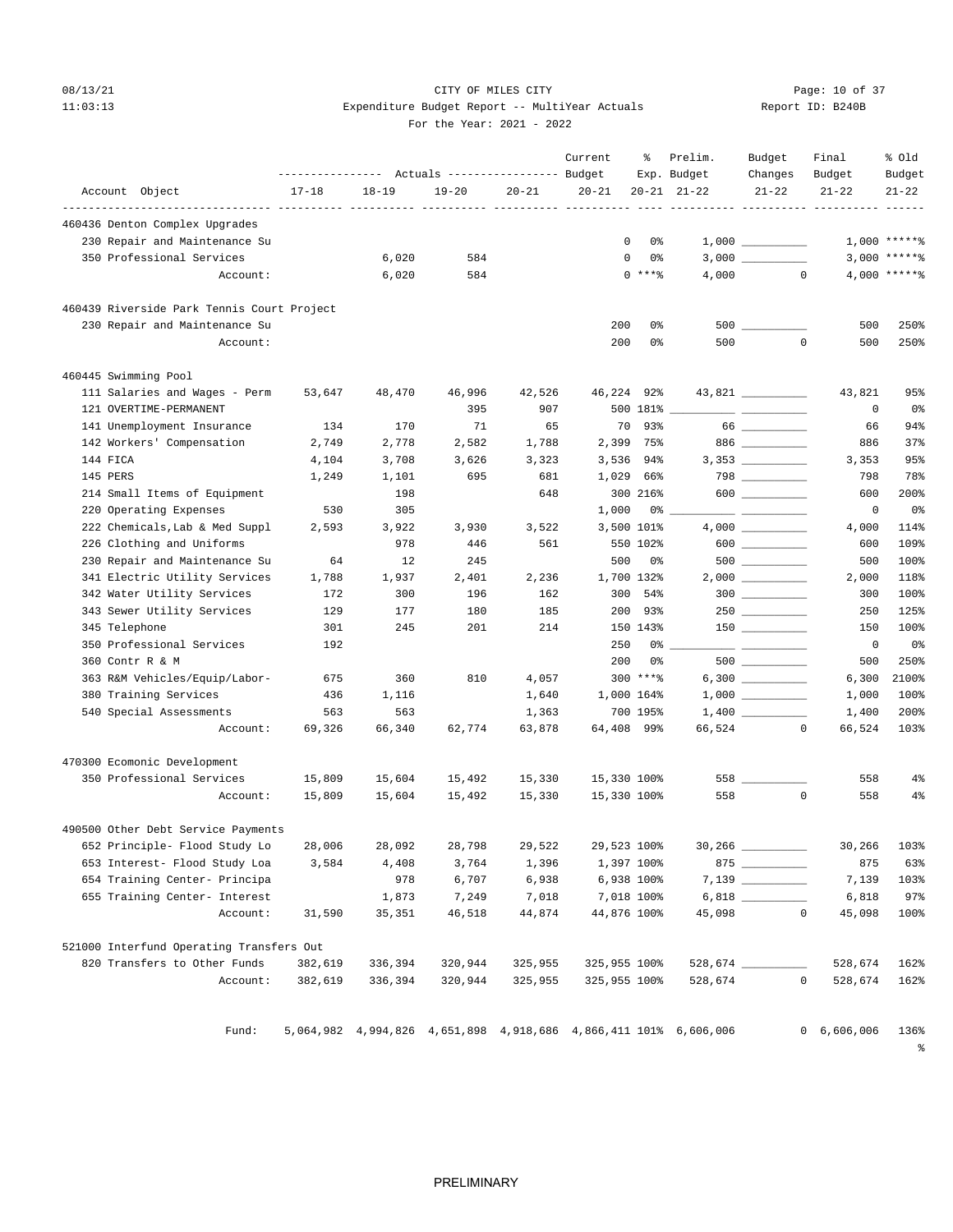## 08/13/21 Page: 11 of 37 11:03:13 Expenditure Budget Report -- MultiYear Actuals Report ID: B240B For the Year: 2021 - 2022

|                                          |           |           | Actuals ----------------- Budget |           | Current     | ႜ          | Prelim.<br>Exp. Budget | Budget<br>Changes                | Final<br>Budget | % Old<br>Budget |
|------------------------------------------|-----------|-----------|----------------------------------|-----------|-------------|------------|------------------------|----------------------------------|-----------------|-----------------|
| Account Object                           | $17 - 18$ | $18 - 19$ | $19 - 20$                        | $20 - 21$ | $20 - 21$   |            | $20 - 21$ $21 - 22$    | $21 - 22$                        | $21 - 22$       | $21 - 22$       |
| 2220 LIBRARY                             |           |           |                                  |           |             |            |                        |                                  |                 |                 |
| 430100 Public Works Administration       |           |           |                                  |           |             |            |                        |                                  |                 |                 |
| 311 Postage, Box Rent, Etc.              |           |           |                                  | 112       |             | 0 ****     |                        |                                  | 0               | 0%              |
| Account:                                 |           |           |                                  | 112       | $\Omega$    | $***$ $8$  | $\mathbf 0$            | $\mathbf{0}$                     | 0               | 0%              |
| 460100 Library Services(16)              |           |           |                                  |           |             |            |                        |                                  |                 |                 |
| 111 Salaries and Wages - Perm            | 171,710   | 169,179   | 163,338                          | 142,556   | 179,536 79% |            |                        | $158,500$ _________              | 158,500         | 88%             |
| 121 OVERTIME-PERMANENT                   |           |           |                                  |           | 600         | 0%         |                        | $600$                            | 600             | 100%            |
| 131 VACATION                             | 14,392    | 13,370    | 9,432                            | 18,290    | 16,000 114% |            |                        | $16,000$ ___________             | 16,000          | 100%            |
| 132 SICK LEAVE                           | 6,777     | 13,235    | 2,710                            | 19,414    |             | 7,300 266% |                        |                                  | 7,300           | 100%            |
| 133 OTHER LEAVE PAY                      | 581       |           | 355                              |           | 4,079       | 0%         |                        |                                  | 4,163           | 102%            |
| 141 Unemployment Insurance               | 486       | 688       | 265                              | 271       | 311         | 87%        |                        |                                  | 280             | 90%             |
| 142 Workers' Compensation                | 740       | 837       | 1,408                            | 982       |             | 785 125%   |                        |                                  | 1,394           | 178%            |
| 143 Health Insurance                     | 42,999    | 43,115    | 40,763                           | 40,162    | 51,270      | 78%        |                        | $51,270$ __________              | 51,270          | 100%            |
| 144 FICA                                 | 14,715    | 14,858    | 13,416                           | 13,800    | 15,875 87%  |            |                        |                                  | 14,272          | 90%             |
| 145 PERS                                 | 16,386    | 16,779    | 15,245                           | 15,809    | 18,199      | 87%        |                        |                                  | 16,548          | 91%             |
| 196 CLOTHING ALLOTMENT                   | 750       | 750       | 600                              | 600       | 750         | 80%        |                        |                                  | 750             | 100%            |
| 210 Office Supplies and Mater            | 795       | 726       | 316                              | 289       | 500         | 58%        |                        | $600$                            | 600             | 120%            |
| 214 Small Items of Equipment             | 1,529     | 1,109     | 953                              | 2,403     | 3,300       | 73%        |                        | 8,500 _________                  | 8,500           | 258%            |
| 220 Operating Expenses                   | 134       |           |                                  |           | 500         | 0%         |                        | $500$ _________                  | 500             | 100%            |
| 224 Janitorial Supplies                  | 608       | 532       | 331                              | 159       | 1,200       | 13%        |                        | $1,200$                          | 1,200           | 100%            |
| 311 Postage, Box Rent, Etc.              | 1,057     | 1,263     | 847                              | 1,079     | 1,500       | 72%        |                        |                                  | 1,500           | 100%            |
| 320 Printing, Duplicating, Ty            | 659       | 345       | 319                              | 897       | 1,500       | 60%        |                        |                                  | 2,000           | 133%            |
| 330 Publicity, Subscriptions             |           | 275       | 59                               |           | 0           | 0%         |                        | <u> De Carlos Company (1995)</u> | 0               | 0%              |
| 334 Memberships, Registration            |           |           |                                  |           | 250         | 0%         |                        |                                  | 500             | 200%            |
| 341 Electric Utility Services            | 7,332     | 6,898     | 6,733                            | 7,494     | 9,000       | 83%        |                        |                                  | 10,000          | 111%            |
| 342 Water Utility Services               | 514       | 529       | 329                              | 288       | 750         | 38%        |                        | $750$ __________                 | 750             | 100%            |
| 343 Sewer Utility Services               | 660       | 454       | 372                              | 337       | 500         | 67%        |                        | $500$ _________                  | 500             | 100%            |
| 344 Gas Utility Service                  | 2,081     | 2,091     | 2,112                            | 2,016     | 5,000       | $40\%$     |                        | $6,500$ ____________             | 6,500           | 130%            |
| 345 Telephone                            | 1,082     | 1,584     | 1,256                            | 1,153     | 1,750       | 66%        |                        |                                  | 1,750           | 100%            |
| 346 Garbage Service                      | 440       |           |                                  | 231       | 400         | 58%        |                        |                                  | 400             | 100%            |
| 347 Internet                             | 1,720     | 2,252     | 2,320                            | 1,452     | 2,500       | 58%        |                        |                                  | 3,500           | 140%            |
| 350 Professional Services                | 5,211     | 9,371     | 8,772                            | 8,493     |             | 8,500 100% |                        |                                  | 15,000          | 176%            |
| 360 Contr R & M                          | 6,569     | 7,479     | 10,650                           | 7,283     | 11,000      | 66%        |                        | 15,000 _________                 | 15,000          | 136%            |
| 370 Travel                               | 292       | 396       | 105                              |           | 1,500       | 0%         |                        |                                  | 2,500           | 167%            |
| 380 Training Services                    | 846       | 476       |                                  | 900       | 1,000 90%   |            | $2,000$ $\_$           |                                  | 2,000           | 200%            |
| 382 Books                                | 7,689     | 7,688     | 6,274                            | 8,874     | 15,000 59%  |            |                        |                                  | 16,000          | 107%            |
| 511 Insurance on Buildings               | 2,821     | 2,730     | 2,994                            | 3,422     | 3,422 100%  |            |                        |                                  | 3,514           | 103%            |
| 513 Liability                            | 1,924     | 2,484     | 2,931                            | 3,151     | 3,152 100%  |            |                        |                                  | 3,200           | 102%            |
| 920 Buildings                            |           |           |                                  |           | $20,000$ 0% |            |                        |                                  | 20,000          | 100%            |
| Account:                                 | 313,499   | 321,493   | 295,205                          | 301,805   | 386,929 78% |            | 386,491                | $\mathbf 0$                      | 386,491         | 100%            |
| 521000 Interfund Operating Transfers Out |           |           |                                  |           |             |            |                        |                                  |                 |                 |
| 820 Transfers to Other Funds             | 21,347    | 108,773   | 20,976                           | 19,978    | 19,978 100% |            |                        | 19,071 _________                 | 19,071          | 95%             |
| Account:                                 | 21,347    | 108,773   | 20,976                           | 19,978    | 19,978 100% |            | 19,071                 | $\circ$                          | 19,071          | 95%             |
|                                          |           |           |                                  |           |             |            |                        |                                  |                 |                 |
| Fund:                                    | 334,846   | 430,266   | 316,181                          | 321,895   | 406,907 79% |            | 405,562                | $\circ$                          | 405,562         | 100%            |

%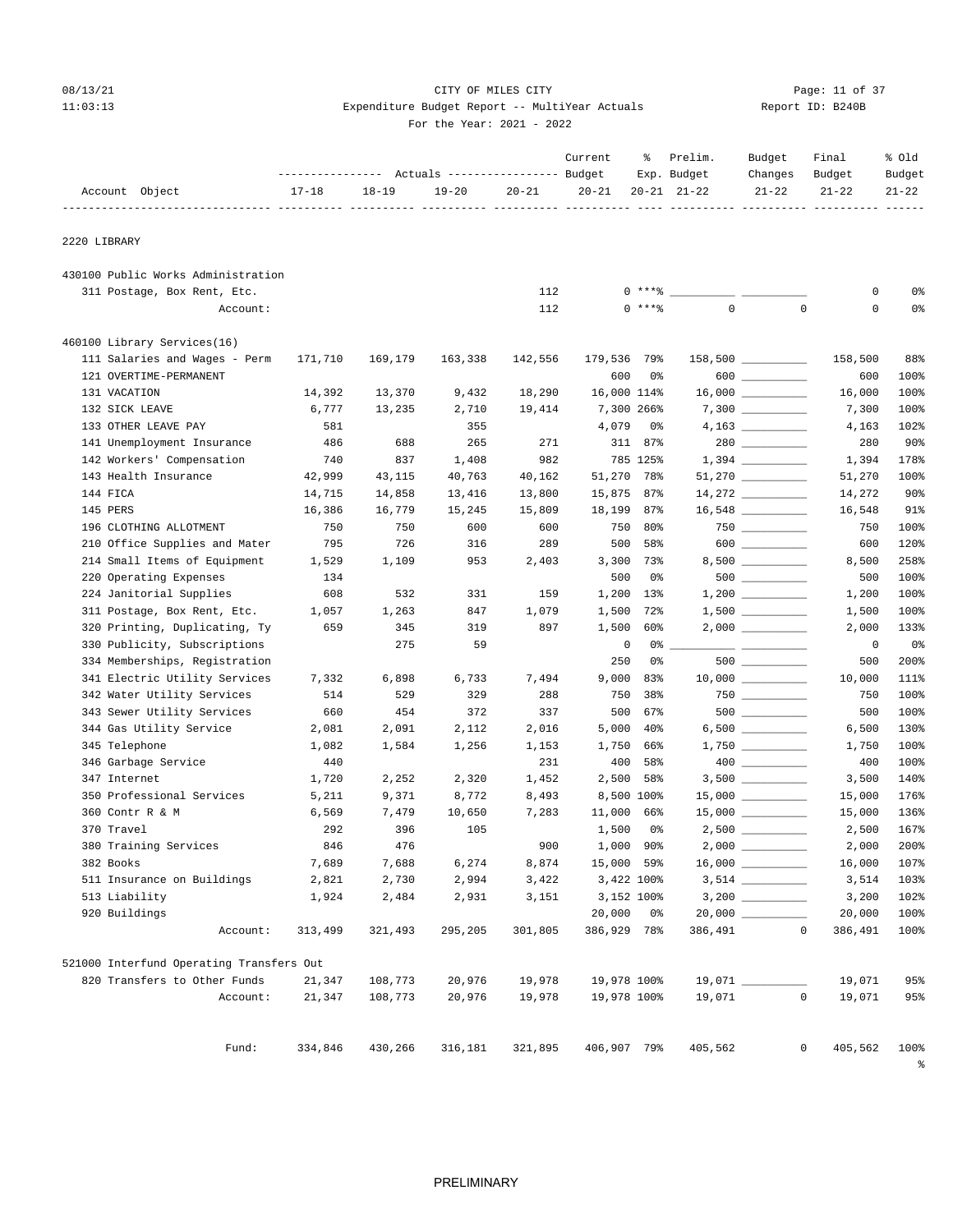## 08/13/21 Page: 12 of 37 11:03:13 Expenditure Budget Report -- MultiYear Actuals Report ID: B240B For the Year: 2021 - 2022

|  | For the Year: $2021 - 20$ |  |  |
|--|---------------------------|--|--|

| Report ID: B240B |  |
|------------------|--|
|                  |  |

|                                          | ---------------    Actuals ----------------    Budget |           |                |                         | Current                       | ႜ               | Prelim.<br>Exp. Budget | Budget<br>Changes                                                                                                                                                                                                                                                                                                                                                                                                                                                          | Final<br>Budget | % old<br>Budget           |
|------------------------------------------|-------------------------------------------------------|-----------|----------------|-------------------------|-------------------------------|-----------------|------------------------|----------------------------------------------------------------------------------------------------------------------------------------------------------------------------------------------------------------------------------------------------------------------------------------------------------------------------------------------------------------------------------------------------------------------------------------------------------------------------|-----------------|---------------------------|
| Account Object                           | $17 - 18$                                             | $18 - 19$ | $19 - 20$      | $20 - 21$               | $20 - 21$<br>----- ---------- |                 | $20 - 21$ $21 - 22$    | $21 - 22$                                                                                                                                                                                                                                                                                                                                                                                                                                                                  | $21 - 22$       | $21 - 22$<br>----- ------ |
| 2260 EMERGENCY DISASTER                  |                                                       |           |                |                         |                               |                 |                        |                                                                                                                                                                                                                                                                                                                                                                                                                                                                            |                 |                           |
| 521000 Interfund Operating Transfers Out |                                                       |           |                |                         |                               |                 |                        |                                                                                                                                                                                                                                                                                                                                                                                                                                                                            |                 |                           |
| 820 Transfers to Other Funds             | 51                                                    | 18,181    |                | 330                     |                               | 330 100%        |                        |                                                                                                                                                                                                                                                                                                                                                                                                                                                                            | 0               | 0%                        |
| Account:                                 | 51                                                    | 18,181    |                | 330                     |                               | 330 100%        | $\mathbf{0}$           | $\mathbf 0$                                                                                                                                                                                                                                                                                                                                                                                                                                                                | $\mathbf 0$     | 0%                        |
| Fund:                                    | 51                                                    | 18,181    |                | 330                     |                               | 330 100%        | $\mathbf 0$            | $\mathbf 0$                                                                                                                                                                                                                                                                                                                                                                                                                                                                | $\mathbf 0$     | 0%<br>ႜ                   |
| 2270 Health                              |                                                       |           |                |                         |                               |                 |                        |                                                                                                                                                                                                                                                                                                                                                                                                                                                                            |                 |                           |
| 440140 Registration and Inspection       |                                                       |           |                |                         |                               |                 |                        |                                                                                                                                                                                                                                                                                                                                                                                                                                                                            |                 |                           |
| 350 Professional Services                | 16,488                                                | 14,599    | 13,595         |                         | 14,500                        | 0%              |                        |                                                                                                                                                                                                                                                                                                                                                                                                                                                                            | 0               | 0%                        |
| Account:                                 | 16,488                                                | 14,599    | 13,595         |                         | 14,500                        | 0%              | $\mathbf{0}$           | $\mathbf 0$                                                                                                                                                                                                                                                                                                                                                                                                                                                                | $\mathbf 0$     | 0%                        |
| Fund:                                    | 16,488                                                | 14,599    | 13,595         |                         | 14,500                        | 0%              | $\mathbf 0$            | $\mathbf 0$                                                                                                                                                                                                                                                                                                                                                                                                                                                                | $\mathbf 0$     | 0%<br>ႜ                   |
| 2310 TIFD-Downtown                       |                                                       |           |                |                         |                               |                 |                        |                                                                                                                                                                                                                                                                                                                                                                                                                                                                            |                 |                           |
| 460462 Urban Renewal District            |                                                       |           |                |                         |                               |                 |                        |                                                                                                                                                                                                                                                                                                                                                                                                                                                                            |                 |                           |
| 111 Salaries and Wages - Perm            | 7,976                                                 | 9,356     | 2,513          | 1,776                   |                               | 5,356 33%       |                        |                                                                                                                                                                                                                                                                                                                                                                                                                                                                            | 1,992           | 37%                       |
| 131 VACATION                             | 1,077                                                 |           |                | 66                      | 1,600                         | $4\%$           |                        |                                                                                                                                                                                                                                                                                                                                                                                                                                                                            | 60              | 4%                        |
| 132 SICK LEAVE                           | 528                                                   | 108       |                | 179                     | 400                           | 45%             |                        |                                                                                                                                                                                                                                                                                                                                                                                                                                                                            | 60              | 15%                       |
| 133 OTHER LEAVE PAY                      | 389                                                   | 120       |                | 49                      |                               | 424 12%         |                        | $122$ ________                                                                                                                                                                                                                                                                                                                                                                                                                                                             | 122             | 29%                       |
| 141 Unemployment Insurance               | 25                                                    | 34        | $\overline{4}$ | $\overline{\mathbf{3}}$ | 12                            | 25%             |                        | $\overline{\mathbf{3}}$ $\overline{\phantom{1}}$                                                                                                                                                                                                                                                                                                                                                                                                                           | 3               | 25%                       |
| 142 Workers' Compensation                | 113                                                   | 121       | 10             | 11                      | 29                            | 38%             |                        |                                                                                                                                                                                                                                                                                                                                                                                                                                                                            | 17              | 59%                       |
| 143 Health Insurance<br>144 FICA         | 765                                                   | 739       | 192            | 513<br>159              | 1,846<br>595                  | 28%<br>$27\%$   |                        | $171$ ________                                                                                                                                                                                                                                                                                                                                                                                                                                                             | 513<br>171      | 28%<br>29%                |
| 145 PERS                                 | 833                                                   | 801       | 218            | 179                     | 682                           | 26%             |                        | $198$ ________                                                                                                                                                                                                                                                                                                                                                                                                                                                             | 198             | 29%                       |
| 196 CLOTHING ALLOTMENT                   |                                                       | 70        |                | 8                       |                               | $0***8$         |                        | $\frac{1}{2} \left( \frac{1}{2} \right) \left( \frac{1}{2} \right) \left( \frac{1}{2} \right) \left( \frac{1}{2} \right) \left( \frac{1}{2} \right) \left( \frac{1}{2} \right) \left( \frac{1}{2} \right) \left( \frac{1}{2} \right) \left( \frac{1}{2} \right) \left( \frac{1}{2} \right) \left( \frac{1}{2} \right) \left( \frac{1}{2} \right) \left( \frac{1}{2} \right) \left( \frac{1}{2} \right) \left( \frac{1}{2} \right) \left( \frac{1}{2} \right) \left( \frac$ | $\overline{0}$  | 0 <sub>8</sub>            |
| 210 Office Supplies and Mater            | 42                                                    | 20        | 16             |                         | 200                           | 0%              |                        |                                                                                                                                                                                                                                                                                                                                                                                                                                                                            | 200             | 100%                      |
| 220 Operating Expenses                   | 40                                                    | 58        |                |                         | 500                           | 0%              |                        |                                                                                                                                                                                                                                                                                                                                                                                                                                                                            | 500             | 100%                      |
| 231 Gas, Oil, Diesel Fuel, Gr            |                                                       |           |                |                         | 200                           | 0%              |                        |                                                                                                                                                                                                                                                                                                                                                                                                                                                                            | 200             | 100%                      |
| 311 Postage, Box Rent, Etc.              |                                                       | 2         | 7              | $\overline{4}$          | 100                           | $4\%$           |                        | $\begin{array}{c} 100 \\ - \end{array}$                                                                                                                                                                                                                                                                                                                                                                                                                                    | 100             | 100%                      |
| 320 Printing, Duplicating, Ty            |                                                       |           |                |                         | 200                           | 0%              |                        |                                                                                                                                                                                                                                                                                                                                                                                                                                                                            | 200             | 100%                      |
| 330 Publicity, Subscriptions             |                                                       |           |                | 13                      | 100                           | 13%             |                        | $\begin{array}{c}\n100 \quad \text{---} \\ \end{array}$                                                                                                                                                                                                                                                                                                                                                                                                                    | 100             | 100%                      |
| 331 Publication of Formal & L            | 180                                                   |           | 60             | 94                      | 200                           | 47%             |                        |                                                                                                                                                                                                                                                                                                                                                                                                                                                                            | 200             | 100%                      |
| 345 Telephone                            |                                                       | 266       | 167            | 199                     |                               | 175 114%        |                        |                                                                                                                                                                                                                                                                                                                                                                                                                                                                            | 175             | 100%                      |
| 347 Internet                             |                                                       | 189       | 142            | 5                       | 300                           | $2\frac{6}{9}$  |                        | $300$                                                                                                                                                                                                                                                                                                                                                                                                                                                                      | 300             | 100%                      |
| 350 Professional Services                |                                                       | 78        | 180            | 72                      | 400                           | 18%             |                        | 400 000                                                                                                                                                                                                                                                                                                                                                                                                                                                                    | 400             | 100%                      |
| 360 Contr R & M                          | 68                                                    | 893       | 1,032          | 707                     | 2,000                         | 35%             |                        | 200                                                                                                                                                                                                                                                                                                                                                                                                                                                                        | 1,000           | 50%                       |
| 370 Travel<br>380 Training Services      | 751                                                   |           |                |                         | 500<br>200                    | 0%<br>0%        |                        |                                                                                                                                                                                                                                                                                                                                                                                                                                                                            | 200<br>200      | 40%<br>100%               |
| 513 Liability                            |                                                       |           | 144            | 45                      | 46                            | 98%             |                        | $46 \ \underline{\hspace{1cm}}$                                                                                                                                                                                                                                                                                                                                                                                                                                            | 46              | 100%                      |
| 721 Redevelopment                        |                                                       |           |                |                         | 25,000                        | 0%              |                        |                                                                                                                                                                                                                                                                                                                                                                                                                                                                            | 25,000          | 100%                      |
| Account:                                 | 12,787                                                | 12,855    | 4,685          | 4,082                   | 41,065                        | 10 <sup>°</sup> | 31,957                 | $\mathbb O$                                                                                                                                                                                                                                                                                                                                                                                                                                                                | 31,957          | 78%                       |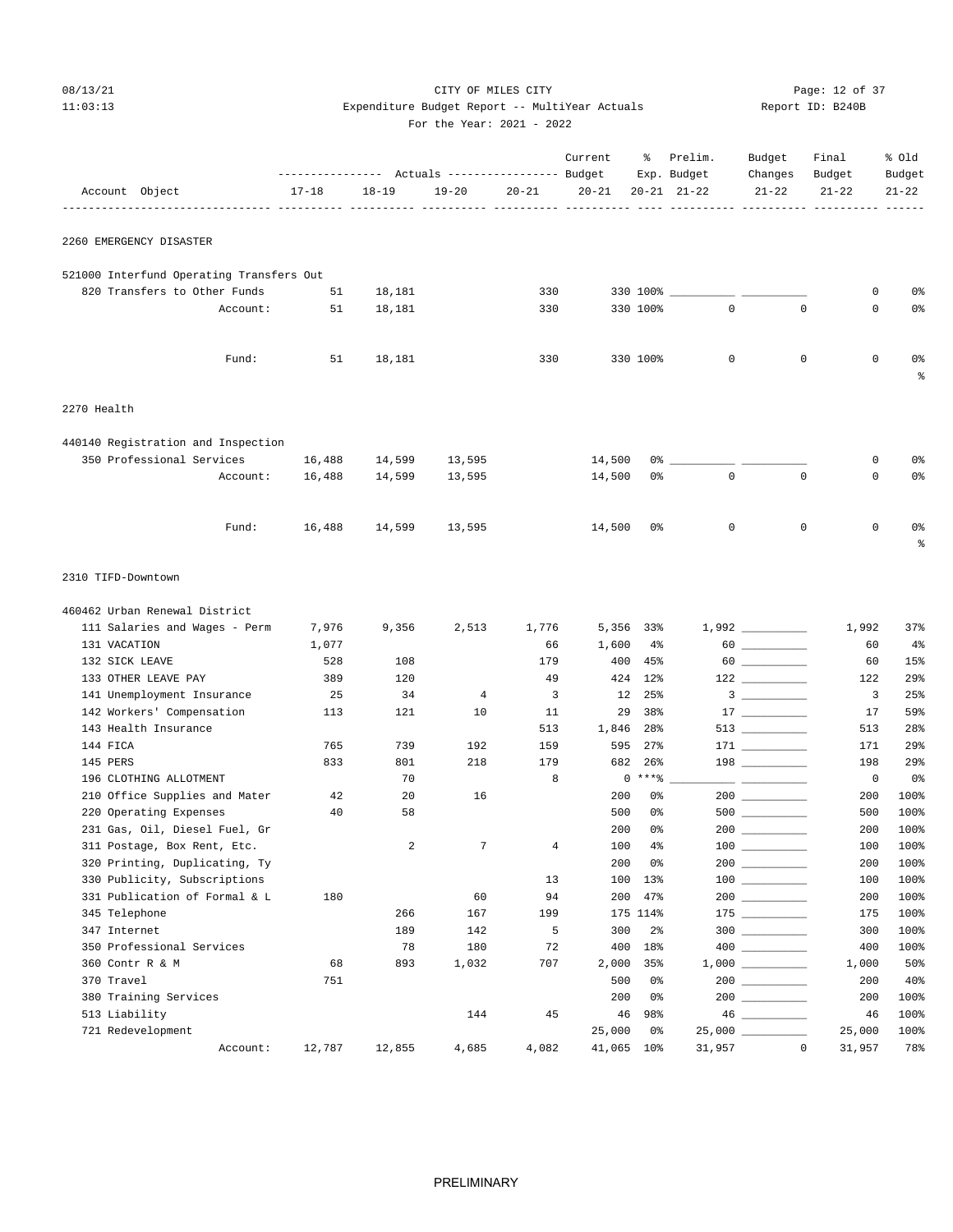## 08/13/21 Page: 13 of 37 11:03:13 Expenditure Budget Report -- MultiYear Actuals For the Year: 2021 - 2022

|                                               |                 |           |                 |           | Current                       |                | % Prelim.<br>Exp. Budget | Budget<br>Changes Budget | Final     | % old<br>Budget   |
|-----------------------------------------------|-----------------|-----------|-----------------|-----------|-------------------------------|----------------|--------------------------|--------------------------|-----------|-------------------|
| Account Object                                | $17 - 18$       | $18 - 19$ | $19 - 20$       | $20 - 21$ | $20 - 21$ $20 - 21$ $21 - 22$ |                |                          | $21 - 22$                | $21 - 22$ | $21 - 22$         |
| 460466 Historic Preservation- Montana Main St |                 |           |                 |           |                               |                |                          |                          |           |                   |
| 730 Grants & Donations to Oth                 |                 |           |                 | 13,925    | 22,000 63%                    |                |                          |                          | 8,075     | 37%               |
| Account:                                      |                 |           |                 | 13,925    | 22,000 63%                    |                |                          | $8,075$ 0                | 8,075     | 37%               |
| 521000 Interfund Operating Transfers Out      |                 |           |                 |           |                               |                |                          |                          |           |                   |
| 820 Transfers to Other Funds                  | 20,800          | 3,778     |                 |           |                               | 0 %<br>0       |                          |                          |           | 38,000 ******     |
|                                               | Account: 20,800 | 3,778     |                 |           |                               | $0$ ****       | 38,000                   | $\overline{0}$           |           | 38,000 ******     |
| Fund:                                         | 33,587 16,633   |           | 4,685           | 18,007    | 63,065 29%                    |                | 78,032                   | $\overline{0}$           |           | 78,032 124%<br>နွ |
| 2350 Local Government/Study Commission        |                 |           |                 |           |                               |                |                          |                          |           |                   |
| 521000 Interfund Operating Transfers Out      |                 |           |                 |           |                               |                |                          |                          |           |                   |
| 820 Transfers to Other Funds                  | 16              |           |                 |           |                               | 0              |                          |                          | 0         | 0%                |
| Account:                                      | 16              |           |                 |           |                               | $0$ ****       | $\Omega$                 | $\Omega$                 | $\Omega$  | 0%                |
| Fund:                                         | 16              |           |                 |           |                               | $\Omega$<br>0응 | $\mathbf{0}$             | $\Omega$                 | 0         | 0%<br>$\approx$   |
| 2372 Permissive Medical Levy                  |                 |           |                 |           |                               |                |                          |                          |           |                   |
| 521000 Interfund Operating Transfers Out      |                 |           |                 |           |                               |                |                          |                          |           |                   |
| 820 Transfers to Other Funds                  | 201,241         | 221,186   | 236,021         | 287,119   | 287,119 100%                  |                |                          | 288,446 _________        | 288,446   | 100%              |
| Account:                                      | 201,241         | 221,186   | 236,021         | 287,119   | 287,119 100%                  |                | 288,446                  | $\overline{0}$           | 288,446   | 100%              |
| Fund:                                         | 201,241         |           | 221,186 236,021 | 287,119   | 287,119 100%                  |                | 288,446                  | $\circ$                  | 288,446   | 100%<br>နွ        |
| 2390 DRUG FORFEITURE                          |                 |           |                 |           |                               |                |                          |                          |           |                   |
| 420100 Law Enforcement Services               |                 |           |                 |           |                               |                |                          |                          |           |                   |
| 210 Office Supplies and Mater                 |                 |           |                 |           | 100                           |                |                          |                          | 0         | 0%                |
| 220 Operating Expenses                        |                 |           |                 |           | 500                           | 0%             |                          |                          | 0         | 0%                |
| 380 Training Services                         |                 |           |                 |           | 1,000                         |                |                          |                          | 0         | 0%                |
| 900 Capital Outlay<br>Account:                |                 |           |                 |           | 100<br>1,700                  | 0%             | $\mathbf{0}$             | $\Omega$                 | 0<br>0    | 0%<br>0%          |
|                                               |                 |           |                 |           |                               |                |                          |                          |           |                   |
| Fund:                                         |                 |           |                 |           | 1,700                         | 0%             | 0                        | 0                        | 0         | 0%<br>နွ          |
| 2394 BUILDING CODE ENFORCEMENT                |                 |           |                 |           |                               |                |                          |                          |           |                   |
| 420531 Building Inspection                    |                 |           |                 |           |                               |                |                          |                          |           |                   |
| 111 Salaries and Wages - Perm                 | 10,920          | 11,398    | 10,854          | 11,539    | 11,648                        | 99%            |                          |                          | 11,480    | 99%               |
| 121 OVERTIME-PERMANENT                        | 126             | 151       | 101             | 12        | 240                           | 5%             |                          |                          | 240       | 100%              |
| 131 VACATION                                  | 976             | 1,042     | 1,653           | 727       | 1,000                         | 73%            |                          |                          | 1,000     | 100%              |
| 132 SICK LEAVE                                | 780             | 632       | 612             | 488       | 600                           | 81%            |                          | $600$                    | 600       | 100%              |
| 133 OTHER LEAVE PAY                           | 89              | 221       | 61              | 91        |                               | 255 36%        |                          |                          | 264       | 104%              |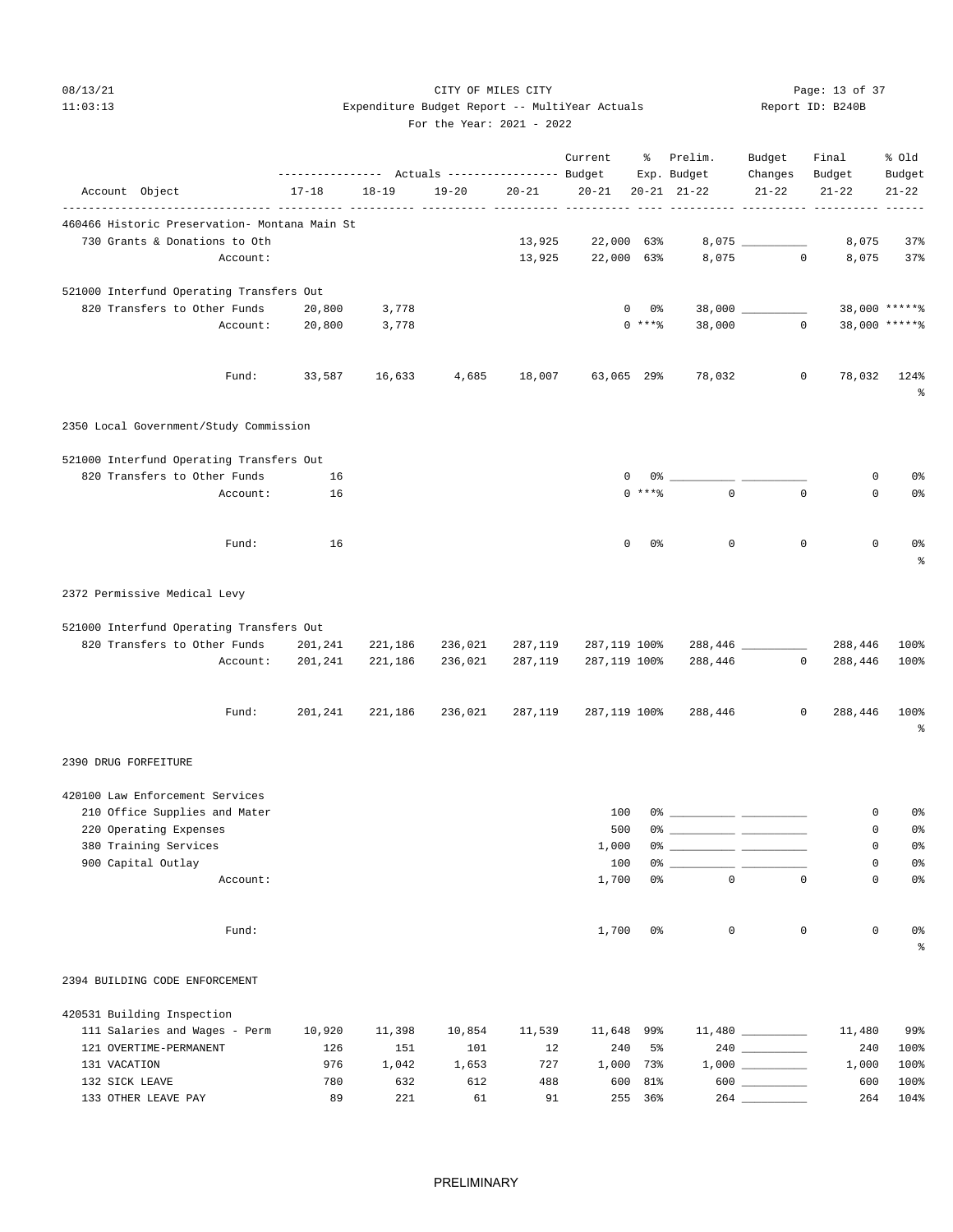## 08/13/21 Page: 14 of 37 11:03:13 Expenditure Budget Report -- MultiYear Actuals For the Year: 2021 - 2022

| Report ID: B240B |  |  |
|------------------|--|--|
|                  |  |  |

|                                                   | ---------------- |           | Actuals ----------------- Budget |           | Current     | ႜ                 | Prelim.<br>Exp. Budget | Budget<br>Changes     | Final<br>Budget            | % 01d<br>Budget |
|---------------------------------------------------|------------------|-----------|----------------------------------|-----------|-------------|-------------------|------------------------|-----------------------|----------------------------|-----------------|
| Account Object                                    | $17 - 18$        | $18 - 19$ | $19 - 20$                        | $20 - 21$ | $20 - 21$   | $20 - 21$         | $21 - 22$              | $21 - 22$             | $21 - 22$                  | $21 - 22$       |
| --------------- ---<br>141 Unemployment Insurance | 32               | 47        | 20                               | 19        |             | 21<br>90%         |                        | $20$ _________        | ----- ------<br>20         | 95%             |
| 142 Workers' Compensation                         | 308              | 374       | 124                              | 99        | 375         | $26$ <sup>2</sup> |                        |                       | 150                        | 40%             |
| 143 Health Insurance                              | 2,573            | 2,679     | 2,793                            | 2,994     | 3,076       | 97%               |                        |                       | 3,076                      | 100%            |
| 144 FICA                                          | 985              | 1,027     | 1,015                            | 983       | 1,051       | 94%               |                        |                       | 1,039                      | 99%             |
| 145 PERS                                          | 1,084            | 1,138     | 1,148                            | 1,128     | 1,205       | 94%               |                        | $1,205$ __________    | 1,205                      | 100%            |
| 196 CLOTHING ALLOTMENT                            | 45               | 45        | 45                               | 45        |             | 45 100%           |                        | 45                    | 45                         | 100%            |
| 210 Office Supplies and Mater                     | 334              | 583       | 745                              | 245       | 3,000       | 8%                |                        |                       | 3,000                      | 100%            |
| 214 Small Items of Equipment                      | 2,333            | 4,473     | 1,682                            | 156       | 4,000       | $4\%$             |                        |                       | 4,000                      | 100%            |
| 220 Operating Expenses                            |                  |           | 726                              |           | 3,000       | 0%                |                        |                       | 3,000                      | 100%            |
| 311 Postage, Box Rent, Etc.                       | 487              | 212       | 408                              | 722       |             | 600 120%          |                        | $600$                 | 600                        | 100%            |
| 320 Printing, Duplicating, Ty                     | 71               | 375       | 270                              |           | 500         | 0%                |                        |                       | 500                        | 100%            |
| 330 Publicity, Subscriptions                      |                  | 113       |                                  |           | 500         | 0%                |                        | $500$ _________       | 500                        | 100%            |
| 331 Publication of Formal & L                     | 213              | 659       | 200                              | 574       | 1,000       | 57%               |                        |                       | 1,000                      | 100%            |
| 334 Memberships, Registration                     | 290              | 330       | 200                              | 247       | 400         | 62%               |                        |                       | 400                        | 100%            |
| 345 Telephone                                     | 343              | 316       | 289                              | 614       |             | 500 123%          |                        | 650                   | 650                        | 130%            |
| 347 Internet                                      |                  |           |                                  |           | 200         | 0 %               |                        | __ ___________        | 0                          | 0%              |
| 350 Professional Services                         | 78,141           | 102,332   | 150,244                          | 83,800    | 130,000     | 64%               |                        | $100,000$ ___________ | 100,000                    | 77%             |
| 360 Contr R & M                                   | 3,143            | 3,079     | 18,926                           | 3,755     | 15,000      | 25%               |                        | 4,000                 | 4,000                      | 27%             |
| 363 R&M Vehicles/Equip/Labor-                     |                  |           |                                  |           |             | $\mathbf 0$<br>0% |                        |                       |                            | $3,000$ *****%  |
| 380 Training Services                             | 4,040            | 2,720     | 2,495                            |           | 6,000       | 0%                |                        |                       | $\mathbf 0$                | 0%              |
| 382 Books                                         | 1,809            | 838       |                                  |           | 6,000       | 0%                |                        |                       | 0                          | 0%              |
| 513 Liability                                     |                  |           |                                  |           |             | $\mathsf 0$<br>0% |                        | $250$                 |                            | 250 ******      |
| 531 Building & Office Rental                      |                  | 2,400     | 2,400                            | 2,400     |             | 2,000 120%        |                        | 2,500                 | 2,500                      | 125%            |
| 540 Special Assessments                           | 637              | 546       | 705                              |           | 800         | 0% -              |                        |                       | $\mathbf 0$                | 0 <sup>°</sup>  |
| Account:                                          | 109,759          | 137,730   | 197,716                          | 110,638   | 193,016     | 57%               | 142,519                |                       | $\overline{0}$<br>142,519  | 74%             |
| 510330 Comprehensive Liability Insurance          |                  |           |                                  |           |             |                   |                        |                       |                            |                 |
| 513 Liability                                     | 213              | 166       | 201                              | 238       |             | 238 100%          |                        |                       | 0                          | 0%              |
| Account:                                          | 213              | 166       | 201                              | 238       |             | 238 100%          | $\mathbf{0}$           |                       | $\mathbf 0$<br>$\mathbf 0$ | 0%              |
| 521000 Interfund Operating Transfers Out          |                  |           |                                  |           |             |                   |                        |                       |                            |                 |
| 820 Transfers to Other Funds                      | 6,770            | 6,840     | 6,528                            | 5,440     |             | 5,440 100%        |                        | $5,491$ _________     | 5,491                      | 101%            |
| Account:                                          | 6,770            | 6,840     | 6,528                            | 5,440     |             | 5,440 100%        | 5,491                  |                       | $\mathbf 0$<br>5,491       | 101%            |
| Fund:                                             | 116,742          | 144,736   | 204,445                          | 116,316   | 198,694 59% |                   | 148,010                |                       | $\mathbf{0}$<br>148,010    | 74%             |
|                                                   |                  |           |                                  |           |             |                   |                        |                       |                            | န္              |
| 2400 LTG M D#165-(Gen City)                       |                  |           |                                  |           |             |                   |                        |                       |                            |                 |
| 430263 STREET LIGHTING                            |                  |           |                                  |           |             |                   |                        |                       |                            |                 |
| 341 Electric Utility Services                     | 113,366          | 44,523    | 49,804                           | 48,330    |             | 50,000 97%        |                        |                       | 50,000                     | 100%            |
| 533 Machinery and Equipment R                     | 80,055           | 144,112   | 114,626                          | 106,039   | 120,000 88% |                   |                        |                       | 120,000                    | 100%            |
| Account:                                          | 193,421          | 188,635   | 164,430                          | 154,369   | 170,000 91% |                   | 170,000                |                       | $\mathbf 0$<br>170,000     | 100%            |
| 521000 Interfund Operating Transfers Out          |                  |           |                                  |           |             |                   |                        |                       |                            |                 |
| 820 Transfers to Other Funds                      | 1,000            | 1,000     | 1,000                            | 1,000     |             | 1,000 100%        |                        |                       | 1,000                      | 100%            |
| Account:                                          | 1,000            | 1,000     | 1,000                            | 1,000     |             | 1,000 100%        | 1,000                  |                       | $\mathbf 0$<br>1,000       | 100%            |
|                                                   |                  |           |                                  |           |             |                   |                        |                       |                            |                 |
| Fund:                                             | 194,421          | 189,635   | 165,430                          | 155,369   | 171,000 91% |                   | 171,000                |                       | 0<br>171,000               | 100%<br>ి       |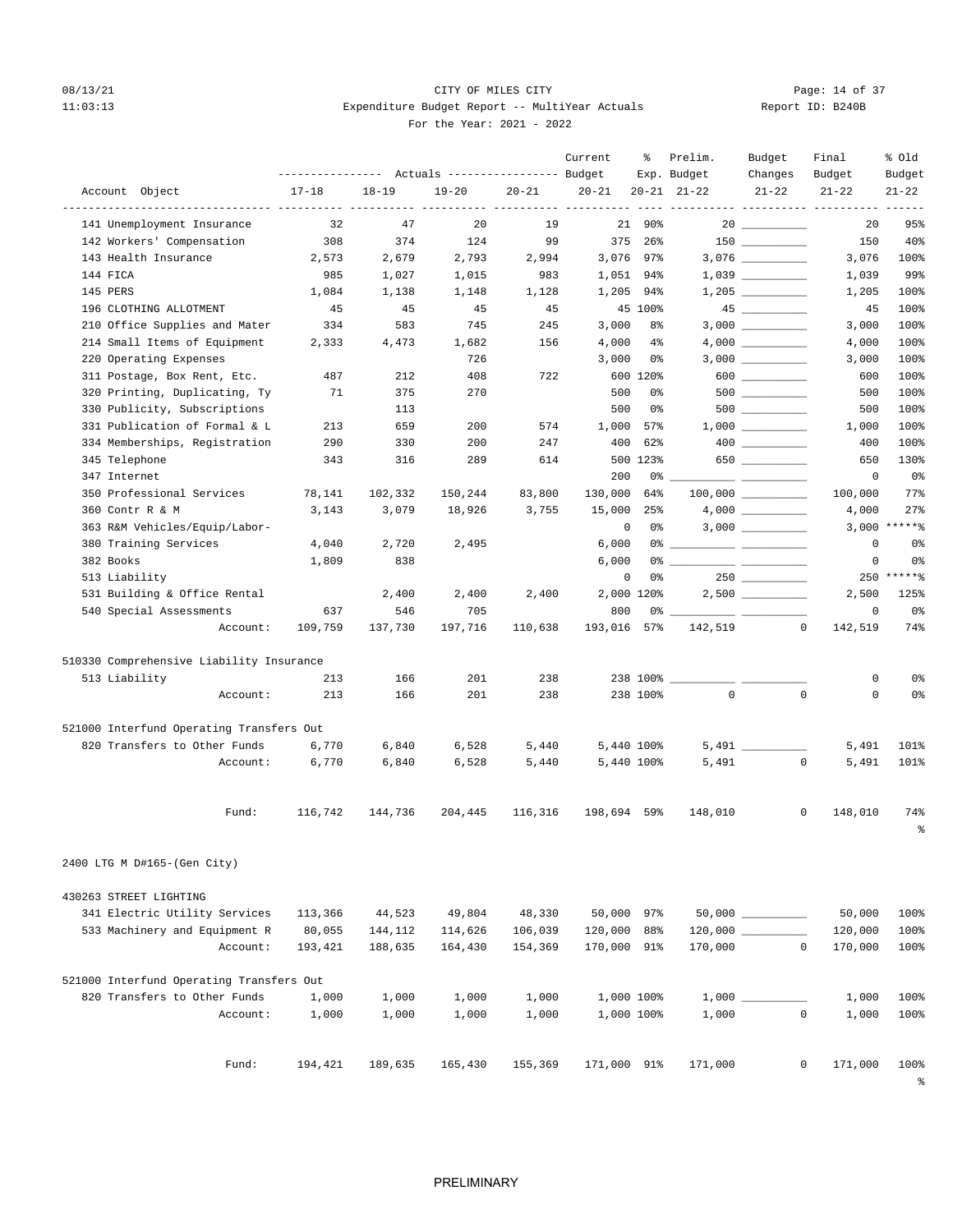## 08/13/21 Page: 15 of 37 11:03:13 Expenditure Budget Report -- MultiYear Actuals Report ID: B240B For the Year: 2021 - 2022

Current % Prelim. Budget Final % Old

|                                          | --------------- Actuals ---------------- Budget |           |           |           |            |                | Exp. Budget         | Changes                 | Budget    | Budget                     |
|------------------------------------------|-------------------------------------------------|-----------|-----------|-----------|------------|----------------|---------------------|-------------------------|-----------|----------------------------|
| Account Object                           | $17 - 18$                                       | $18 - 19$ | $19 - 20$ | $20 - 21$ | $20 - 21$  |                | $20 - 21$ $21 - 22$ | $21 - 22$               | $21 - 22$ | $21 - 22$                  |
| 2420 LTG M D#167-(MilesAddn Etc)         |                                                 |           |           |           |            |                |                     |                         |           |                            |
| 430263 STREET LIGHTING                   |                                                 |           |           |           |            |                |                     |                         |           |                            |
| 341 Electric Utility Services            | 20,768                                          | 6,246     | 7,028     | 6,820     |            | 8,000 85%      |                     |                         | 8,000     | 100%                       |
| 533 Machinery and Equipment R            | 10,318                                          | 17,111    | 13,675    | 12,658    | 16,000 79% |                |                     | $16,000$ __________     | 16,000    | 100%                       |
| Account:                                 | 31,086                                          | 23,357    | 20,703    | 19,478    | 24,000 81% |                |                     | 24,000 0                | 24,000    | 100%                       |
| 521000 Interfund Operating Transfers Out |                                                 |           |           |           |            |                |                     |                         |           |                            |
| 820 Transfers to Other Funds             | 1,000                                           | 1,000     | 1,000     | 1,000     |            | 1,000 100%     |                     |                         | 1,000     | 100%                       |
| Account:                                 | 1,000                                           | 1,000     | 1,000     | 1,000     |            | 1,000 100%     | 1,000               | $\mathbf{0}$            | 1,000     | 100%                       |
| Fund:                                    | 32,086                                          | 24,357    | 21,703    | 20,478    | 25,000 82% |                | 25,000              | $\mathbf 0$             | 25,000    | 100%<br>$\epsilon$         |
| 2430 LTG M D#171-(Balsam Est)            |                                                 |           |           |           |            |                |                     |                         |           |                            |
| 430263 STREET LIGHTING                   |                                                 |           |           |           |            |                |                     |                         |           |                            |
| 230 Repair and Maintenance Su            | 1,523                                           | 853       | 750       | 2,050     |            | 1,500 137%     |                     |                         | 2,500     | 167%                       |
| 341 Electric Utility Services            | 1,690                                           | 1,697     | 2,040     | 2,564     |            | 2,000 128%     |                     |                         | 2,500     | 125%                       |
| 360 Contr R & M                          | 415                                             | 1,188     | 750       | 1,754     |            | 1,500 117%     |                     |                         | 2,500     | 167%                       |
| Account:                                 | 3,628                                           | 3,738     | 3,540     | 6,368     |            | 5,000 127%     | 7,500               | $\mathbf{0}$            | 7,500     | 150%                       |
| 521000 Interfund Operating Transfers Out |                                                 |           |           |           |            |                |                     |                         |           |                            |
| 820 Transfers to Other Funds             | 1,000                                           | 1,000     | 1,000     | 1,000     |            | 1,000 100%     |                     |                         | 1,000     | 100%                       |
| Account:                                 | 1,000                                           | 1,000     | 1,000     | 1,000     |            | 1,000 100%     |                     | 1,000<br>$\overline{0}$ | 1,000     | 100%                       |
| Fund:                                    | 4,628                                           | 4,738     | 4,540     | 7,368     |            | 6,000 123%     | 8,500               | $\mathbf{0}$            | 8,500     | 142%<br>$\rm _{o}^{\circ}$ |
| 2440 LTG M D#172-(Main Str)              |                                                 |           |           |           |            |                |                     |                         |           |                            |
| 430263 STREET LIGHTING                   |                                                 |           |           |           |            |                |                     |                         |           |                            |
| 230 Repair and Maintenance Su            | 985                                             | 4,034     | 5,733     | 5,631     |            | $6,000$ $94\%$ |                     |                         | 8,500     | 142%                       |

| 230 Repart and maintenance su            | フロコ    | ±,∪J±  | 3,133  | <b>J, UJL</b> | 0,000 2516    | 0,000  |         | 0,000  | エサムで |
|------------------------------------------|--------|--------|--------|---------------|---------------|--------|---------|--------|------|
| 341 Electric Utility Services            | 15,902 | 15,748 | 18,819 | 17,657        | 20,000 88%    | 20,000 |         | 20,000 | 100% |
| 360 Contr R & M                          | 2,149  | 4,154  | 2,118  | 3,205         | 3,000 107%    | 4.000  |         | 4,000  | 133% |
| Account:                                 | 19,036 | 23,936 | 26,670 | 26,493        | 29,000 91%    | 32,500 | 0       | 32,500 | 112% |
| 521000 Interfund Operating Transfers Out |        |        |        |               |               |        |         |        |      |
| 820 Transfers to Other Funds             | 1,000  | 1,000  | 1,000  | 1,000         | 1,000 100%    | 1.000  |         | 1,000  | 100% |
| Account:                                 | 1,000  | 1,000  | 1,000  | 1,000         | 1,000 100%    | 1,000  | 0       | 1,000  | 100% |
|                                          |        |        |        |               |               |        |         |        |      |
| Fund:                                    | 20,036 | 24,936 | 27,670 | 27,493        | 30,000<br>92% | 33,500 | $\circ$ | 33,500 | 112% |
|                                          |        |        |        |               |               |        |         |        |      |

%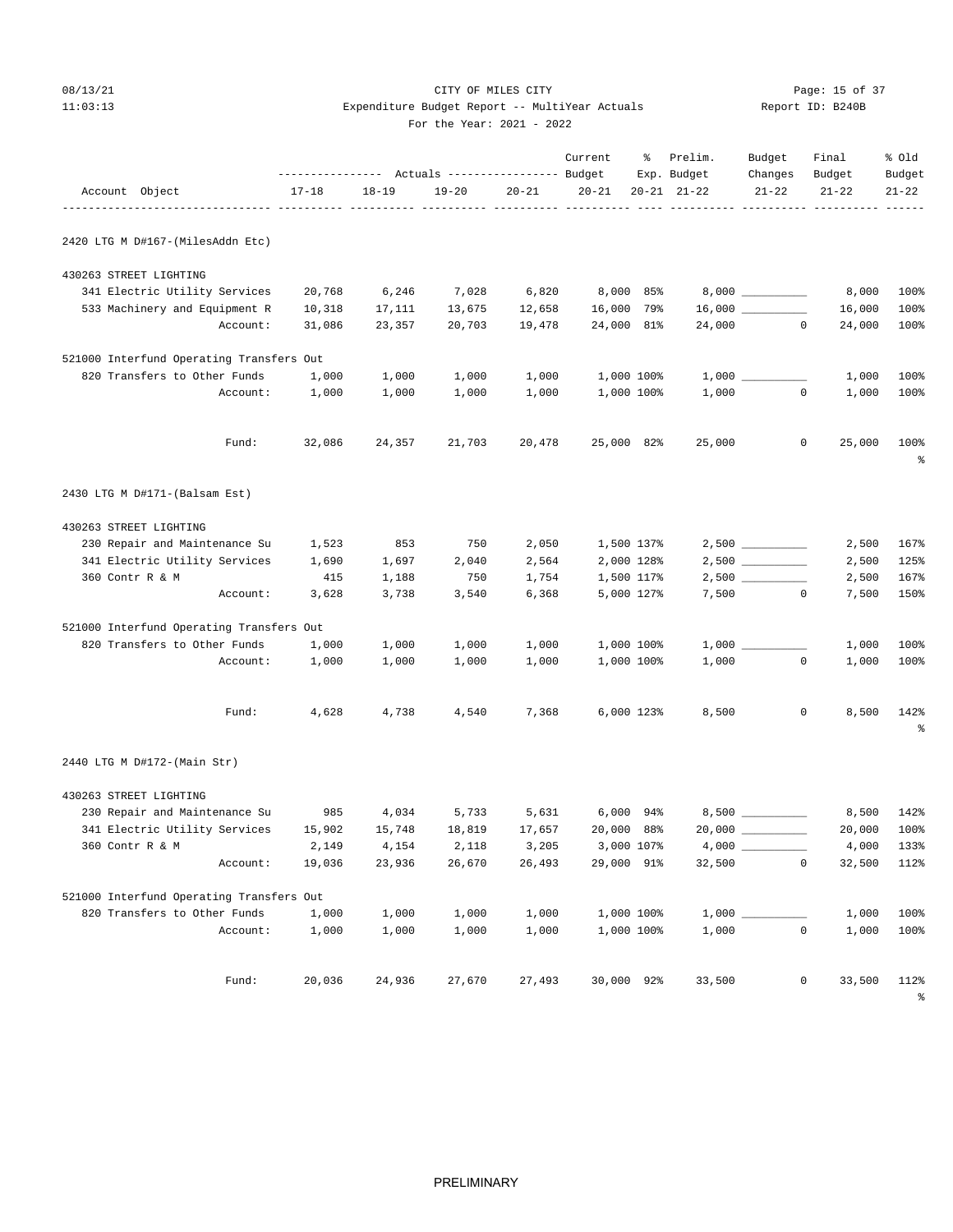## 08/13/21 Page: 16 of 37 11:03:13 Expenditure Budget Report -- MultiYear Actuals Report ID: B240B For the Year: 2021 - 2022

|                                           |                | --------------- Actuals ---------------- Budget |                |                | Current     | ိ                        | Prelim.<br>Exp. Budget | Budget<br>Changes | Final<br>Budget | % old<br>Budget |
|-------------------------------------------|----------------|-------------------------------------------------|----------------|----------------|-------------|--------------------------|------------------------|-------------------|-----------------|-----------------|
| Account Object                            | $17 - 18$      | $18 - 19$                                       | $19 - 20$      | $20 - 21$      | $20 - 21$   |                          | $20 - 21$ $21 - 22$    | $21 - 22$         | $21 - 22$       | $21 - 22$       |
| 2450 LTG M D#195-(SG-Trico)               |                |                                                 |                |                |             |                          |                        |                   |                 |                 |
|                                           |                |                                                 |                |                |             |                          |                        |                   |                 |                 |
| 430263 STREET LIGHTING                    |                |                                                 |                |                |             |                          |                        |                   |                 |                 |
| 341 Electric Utility Services<br>Account: | 4,822<br>4,822 | 4,821<br>4,821                                  | 4,822<br>4,822 | 6,185<br>6,185 |             | 5,000 124%<br>5,000 124% | 6,500                  | $\circ$           | 6,500<br>6,500  | 130%<br>130%    |
|                                           |                |                                                 |                |                |             |                          |                        |                   |                 |                 |
| 521000 Interfund Operating Transfers Out  |                |                                                 |                |                |             |                          |                        |                   |                 |                 |
| 820 Transfers to Other Funds              | 1,000          | 1,000                                           | 1,000          | 1,000          |             | 1,000 100%               |                        |                   | 1,000           | 100%            |
| Account:                                  | 1,000          | 1,000                                           | 1,000          | 1,000          |             | 1,000 100%               |                        | 1,000<br>$\circ$  | 1,000           | 100%            |
| Fund:                                     | 5,822          | 5,821                                           | 5,822          | 7,185          |             | 6,000 120%               | 7,500                  | 0                 | 7,500           | 125%<br>နွ      |
| 2470 LTG M D#202-(SG-MDU&NV)              |                |                                                 |                |                |             |                          |                        |                   |                 |                 |
| 430263 STREET LIGHTING                    |                |                                                 |                |                |             |                          |                        |                   |                 |                 |
| 341 Electric Utility Services             | 4,158          | 1,306                                           | 1,458          | 1,636          |             | 2,000 82%                |                        |                   | 2,000           | 100%            |
| 533 Machinery and Equipment R             | 2,739          | 5,419                                           | 4,245          | 3,690          |             | 5,000 74%                |                        |                   | 4,500           | $90\%$          |
| Account:                                  | 6,897          | 6,725                                           | 5,703          | 5,326          |             | 7,000 76%                |                        | 6,500<br>$\circ$  | 6,500           | 93%             |
| 521000 Interfund Operating Transfers Out  |                |                                                 |                |                |             |                          |                        |                   |                 |                 |
| 820 Transfers to Other Funds              | 1,000          | 1,000                                           | 1,000          | 1,000          |             | 1,000 100%               |                        |                   | 1,000           | 100%            |
| Account:                                  | 1,000          | 1,000                                           | 1,000          | 1,000          |             | 1,000 100%               | 1,000                  | $\circ$           | 1,000           | 100%            |
| Fund:                                     | 7,897          | 7,725                                           | 6,703          | 6,326          |             | 8,000 79%                | 7,500                  | $\mathbf 0$       | 7,500           | 94%<br>န္       |
| 2480 LTG M M#173-(Milestown Estates)      |                |                                                 |                |                |             |                          |                        |                   |                 |                 |
| 430263 STREET LIGHTING                    |                |                                                 |                |                |             |                          |                        |                   |                 |                 |
| 230 Repair and Maintenance Su             | 104            | 720                                             | 720            | 1,000          |             | 1,000 100%               |                        |                   | 1,500           | 150%            |
| 341 Electric Utility Services             | 1,400          | 1,404                                           | 1,680          | 1,016          |             | 1,600 64%                |                        |                   | 1,600           | 100%            |
| 360 Contr R & M                           |                | 150                                             | 306            | 175            | 350         | 50%                      |                        | $300$             | 300             | 86%             |
| Account:                                  | 1,504          | 2,274                                           | 2,706          | 2,191          |             | 2,950 74%                | 3,400                  | $^{\circ}$        | 3,400           | 115%            |
| 521000 Interfund Operating Transfers Out  |                |                                                 |                |                |             |                          |                        |                   |                 |                 |
| 820 Transfers to Other Funds              | 250            | 250                                             | 250            | 250            |             | 250 100%                 |                        |                   | 250             | 100%            |
| Account:                                  | 250            | 250                                             | 250            | 250            |             | 250 100%                 | 250                    | $\mathbf 0$       | 250             | 100%            |
| Fund:                                     | 1,754          | 2,524                                           | 2,956          | 2,441          |             | 3,200 76%                | 3,650                  | $\mathbb O$       | 3,650           | 114%<br>န္      |
| 2510 STR MAINT DIST #204                  |                |                                                 |                |                |             |                          |                        |                   |                 |                 |
| 430220 Operations                         |                |                                                 |                |                |             |                          |                        |                   |                 |                 |
| 111 Salaries and Wages - Perm             | 238,792        | 229,310                                         | 220,191        | 242,419        | 289,696 84% |                          |                        | 266,512 ________  | 266,512         | 92%             |
| 121 OVERTIME-PERMANENT                    | 21,927         | 7,848                                           | 3,136          | 2,401          | 9,100       | 26%                      |                        |                   | 9,100           | 100%            |
| 131 VACATION                              | 24,518         | 30,186                                          | 15,973         | 11,963         | 19,600 61%  |                          |                        |                   | 19,600          | 100%            |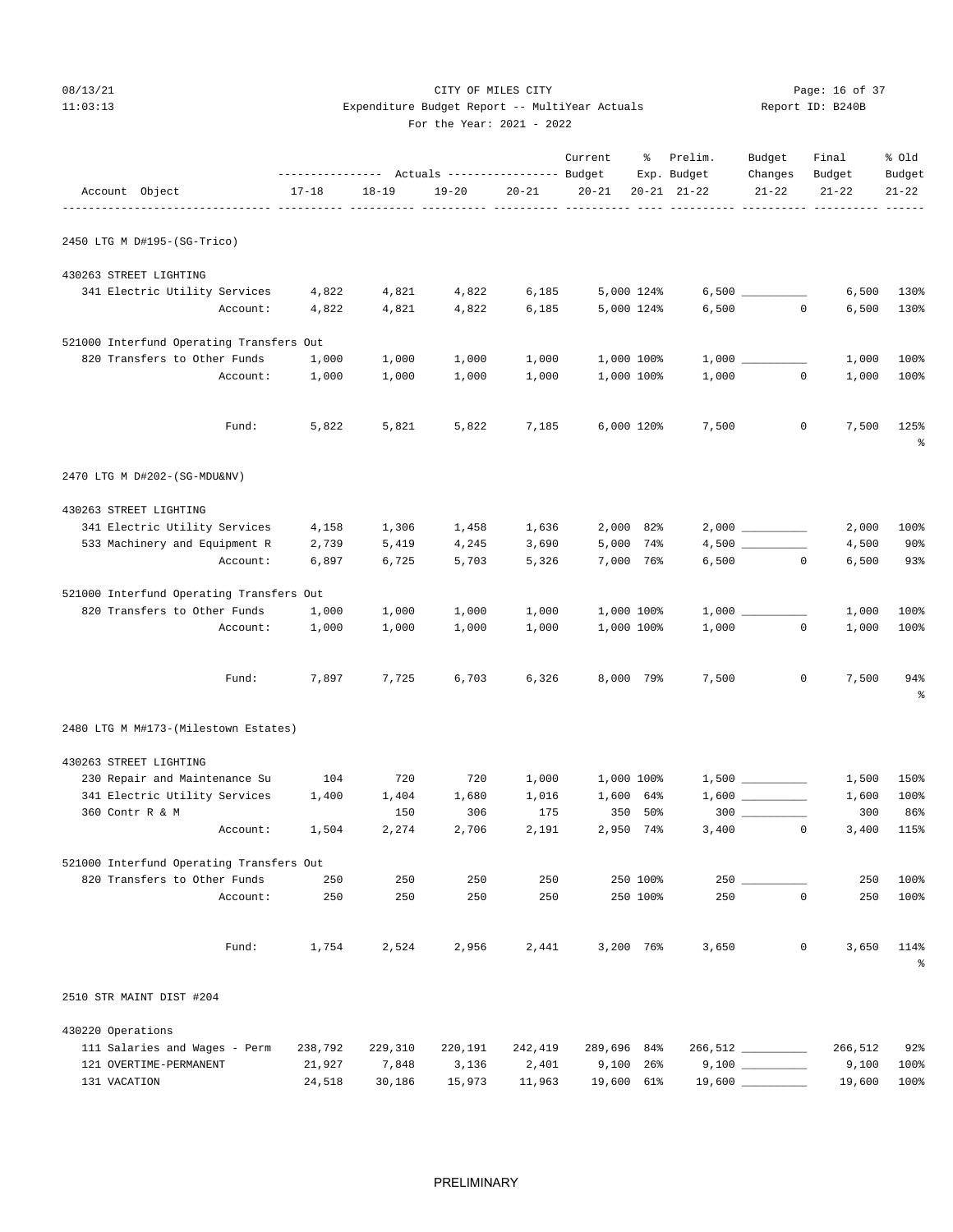## 08/13/21 Page: 17 of 37 11:03:13 Expenditure Budget Report -- MultiYear Actuals For the Year: 2021 - 2022

| Report ID: B240B |  |  |
|------------------|--|--|
|                  |  |  |

|                                    |                  |                  | ---------------    Actuals ----------------    Budget |                  | Current                   | ៖          | Prelim.<br>Exp. Budget | Budget<br>Changes   | Final<br>Budget             | % old<br>Budget |
|------------------------------------|------------------|------------------|-------------------------------------------------------|------------------|---------------------------|------------|------------------------|---------------------|-----------------------------|-----------------|
| Account Object                     | $17 - 18$        | $18 - 19$        | $19 - 20$                                             | $20 - 21$        | $20 - 21$                 |            | $20 - 21$ $21 - 22$    | $21 - 22$           | $21 - 22$                   | $21 - 22$       |
| 132 SICK LEAVE                     | 18,923           | 11,673           | 5,563                                                 | 8,481            | ---- ----------<br>13,000 | 65%        |                        |                     | 13,000                      | 100%            |
| 133 OTHER LEAVE PAY                | 2,758            | 2,740            | 1,589                                                 | 2,588            | 4,921                     | 53%        |                        |                     | 2,838                       | 58%             |
| 134 HOLIDAY PAY                    | 2,041            | 4,550            | 1,357                                                 | 1,071            | 3,000                     | 36%        |                        |                     | 3,000                       | 100%            |
| 141 Unemployment Insurance         | 762              | 1,005            | 373                                                   | 405              | 509                       | 80%        |                        |                     | 471                         | 93%             |
| 142 Workers' Compensation          | 15,985           | 17,293           | 13,472                                                | 11,149           | 15,202                    | 73%        |                        |                     | 10,979                      | 72%             |
| 143 Health Insurance               | 51,585           | 50,377           | 58,525                                                | 63,632           | 76,290                    | 83%        |                        | 69,932 __________   | 69,932                      | 92%             |
| 144 FICA                           | 22,721           | 20,883           | 18,142                                                | 19,917           | 25,958                    | 77%        |                        | 24,025              | 24,025                      | 93%             |
| 145 PERS                           | 25,561           | 24,313           | 21,337                                                | 23,386           | 29,758                    | 79%        |                        |                     | 27,856                      | 94%             |
| 196 CLOTHING ALLOTMENT             | 833              | 951              | 862                                                   | 908              | 1,000                     | 91%        |                        |                     | 1,200                       | 120%            |
| 210 Office Supplies and Mater      | 836              | 1,186            | 1,802                                                 | 3,449            |                           | 3,000 115% |                        |                     | 3,000                       | 100%            |
| 214 Small Items of Equipment       | 747              | 7,097            | 6,428                                                 | 8,631            | 10,000                    | 86%        |                        |                     | 10,000                      | 100%            |
| 220 Operating Expenses             | 17,032           | 15,997           | 17,372                                                | 12,910           | 20,000                    | 65%        |                        | $20,000$ __________ | 20,000                      | 100%            |
| 222 Chemicals, Lab & Med Suppl     |                  | 1,239            | 1,182                                                 | 387              | 1,500                     | 26%        |                        |                     | 1,500                       | 100%            |
| 226 Clothing and Uniforms          | 518              | 857              | 1,160                                                 | 1,001            | 1,200                     | 83%        |                        |                     | 1,200                       | 100%            |
| 230 Repair and Maintenance Su      | 8,241            | 4,048            | 4,544                                                 | 4,595            | 10,000                    | 46%        |                        |                     | 10,000                      | 100%            |
| 231 Gas, Oil, Diesel Fuel, Gr      | 44,976           | 35,822           | 24,436                                                | 22,433           | 40,000                    | 56%        |                        |                     | 40,000                      | 100%            |
| 242 Sign Parts and Supplies        | 4,713            | 4,541            | 1,827                                                 | 3,041            | 8,000                     | 38%        |                        |                     | 8,000                       | 100%            |
| 311 Postage, Box Rent, Etc.        | 13               | 196              | 50                                                    | 48               | 100                       | 48%        |                        |                     | 100                         | 100%            |
| 320 Printing, Duplicating, Ty      |                  |                  |                                                       |                  | 100                       | 0%         |                        |                     | 100                         | 100%            |
| 330 Publicity, Subscriptions       |                  |                  |                                                       | 105              | 200                       | 53%        |                        |                     | 200                         | 100%            |
| 331 Publication of Formal & L      |                  | 610              | 843                                                   | 119              | 600                       | 20%        |                        | 500 000             | 500                         | 83%             |
| 334 Memberships, Registration      | 227              | 165              | 170                                                   | 412              |                           | 300 137%   |                        |                     | 500                         | 167%            |
| 341 Electric Utility Services      | 1,198            | 1,510            | 1,785                                                 | 1,637            |                           | 1,500 109% |                        |                     | 1,700                       | 113%            |
| 344 Gas Utility Service            | 266              | 569              | 632                                                   | 468              |                           | 700 67%    |                        |                     | 700                         | 100%            |
| 345 Telephone                      | 1,454            | 1,086            | 771                                                   | 1,240            |                           | 1,000 124% |                        |                     | 1,000                       | 100%            |
| 346 Garbage Service                |                  |                  |                                                       |                  | 175                       | 0%         |                        |                     | 175                         | 100%            |
| 347 Internet                       |                  |                  |                                                       |                  | 200                       | 0%         |                        |                     | 200                         | 100%            |
| 350 Professional Services          | 3,503            | 6,455            | 66,904                                                | 40,727           | 50,000                    | 81%        |                        |                     | 50,000                      | 100%            |
| 360 Contr R & M                    | 5,240            | 1,440            | 1,473                                                 | 3,142            | 10,000                    | 31%        |                        |                     | 20,000                      | 200%            |
| 363 R&M Vehicles/Equip/Labor-      | 114,955          | 87,284           | 84,379                                                | 71,035           | 100,000                   | 71%        |                        |                     | 100,000                     | 100%            |
| 370 Travel                         | 294              | 438              | 606                                                   | 251              | 1,000                     | 25%        |                        |                     | 1,000                       | 100%            |
| 380 Training Services              | 344              | 228              | 313                                                   |                  | 1,000                     | 0%         |                        |                     | 1,000                       | 100%            |
| 382 Books                          |                  |                  |                                                       |                  | 100                       | 0%         |                        |                     | 100                         | 100%            |
| 511 Insurance on Buildings         | 667              | 645              | 703                                                   | 803              |                           | 804 100%   |                        | 825                 | 825                         | 103%            |
| 512 Insurance on Vehicles & E      |                  |                  |                                                       |                  |                           | 3,372 100% |                        |                     |                             |                 |
| 513 Liability                      | 3,253            | 3,492<br>9,501   | 3,468                                                 | 3,372            | 16,499 100%               |            |                        |                     | 3,708                       | 110%<br>102%    |
|                                    | 15,721           |                  | 12,722                                                | 16,498           |                           |            |                        |                     | 16,800                      |                 |
| 531 Building & Office Rental       | 4,200            | 4,200            | 4,200                                                 | 4,200            |                           | 4,200 100% |                        |                     | 4,200                       | 100%            |
| 532 Land Rental<br>Account:        | 5,729<br>660,533 | 5,654<br>595,389 | 10,310<br>608,600                                     | 4,622<br>593,446 | 8,000<br>781,584 76%      | 58%        | 745,021                |                     | 0<br>$\mathsf 0$<br>745,021 | 0%<br>95%       |
|                                    |                  |                  |                                                       |                  |                           |            |                        |                     |                             |                 |
| 430230 Road and Street Contruction |                  |                  |                                                       |                  |                           |            |                        |                     |                             |                 |
| 230 Repair and Maintenance Su      |                  |                  |                                                       | 1,080            |                           | $0***$ $*$ |                        |                     | 0                           | 0%              |
| Account:                           |                  |                  |                                                       | 1,080            |                           | $0$ ****   | $\mathbf{0}$           |                     | $\Omega$<br>0               | 0%              |
| 430233 Roadway/Re-surfacing        |                  |                  |                                                       |                  |                           |            |                        |                     |                             |                 |
| 210 Office Supplies and Mater      |                  |                  |                                                       | 12               |                           | $0***$ $*$ |                        |                     | 0                           | 0%              |
| 230 Repair and Maintenance Su      |                  | 23,935           | 57,222                                                | 28,248           |                           | 80,000 35% |                        | 80,000 _________    | 80,000                      | 100%            |
| 350 Professional Services          | 244,570          |                  |                                                       |                  | 5,000                     | 0%         |                        |                     | 50,000                      | 1000%           |
| Account:                           | 244,570          | 23,935           | 57,222                                                | 28,260           |                           | 85,000 33% | 130,000                |                     | $\mathbb O$<br>130,000      | 153%            |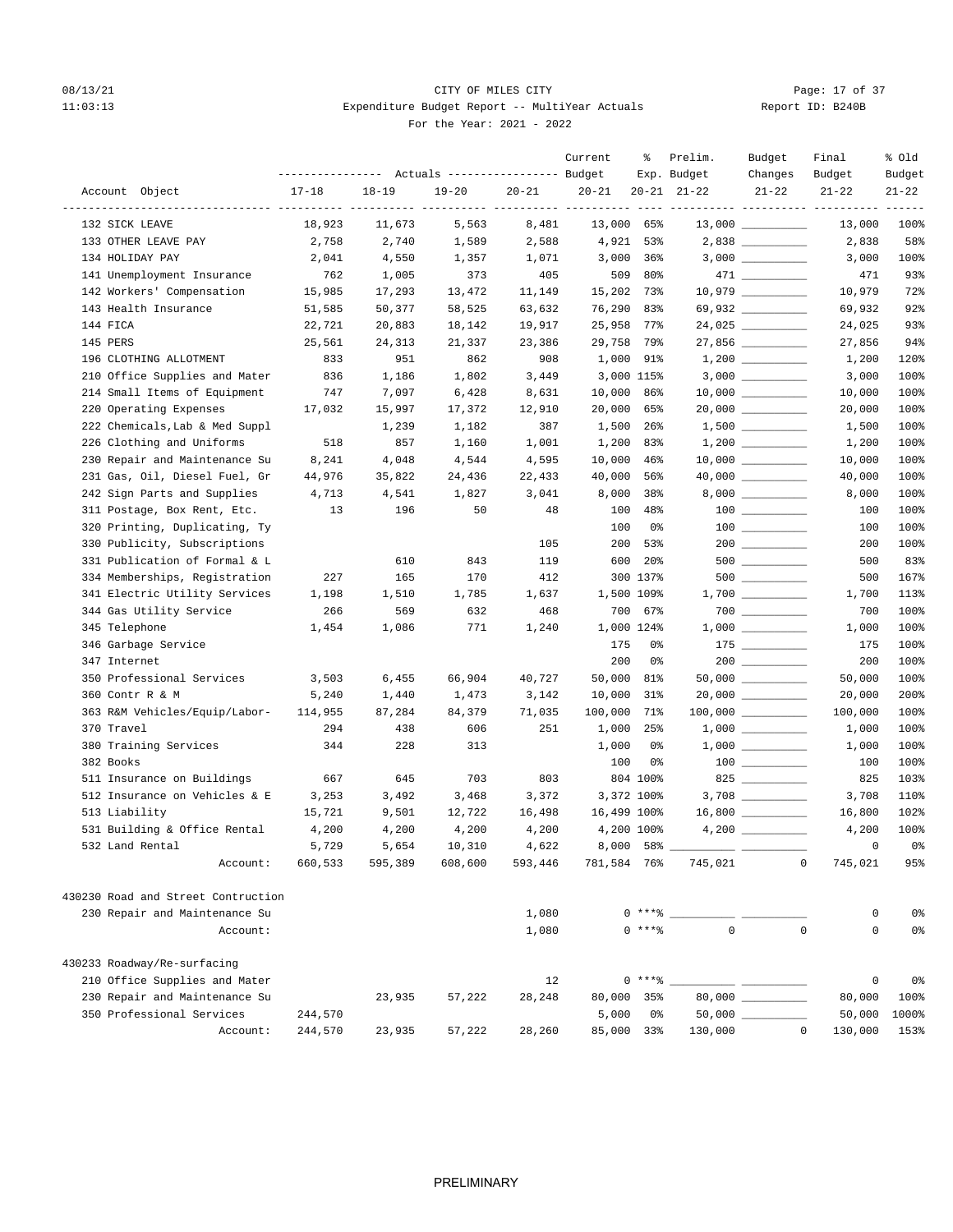## 08/13/21 Page: 18 of 37 11:03:13 Expenditure Budget Report -- MultiYear Actuals Report ID: B240B For the Year: 2021 - 2022

| Report ID: B240B |  |
|------------------|--|
|                  |  |

|  | For the Year: $2021 - 20$ |  |  |
|--|---------------------------|--|--|
|  |                           |  |  |

|                                                 |           |                |           |           | Current                            |                      | % Prelim.<br>Exp. Budget | Budget<br>Changes                                                                                                                                                                                                                                                                                                                                   | Final<br>Budget                                                             | % Old<br>Budget |
|-------------------------------------------------|-----------|----------------|-----------|-----------|------------------------------------|----------------------|--------------------------|-----------------------------------------------------------------------------------------------------------------------------------------------------------------------------------------------------------------------------------------------------------------------------------------------------------------------------------------------------|-----------------------------------------------------------------------------|-----------------|
| Account Object                                  | $17 - 18$ | $18 - 19$      | $19 - 20$ | $20 - 21$ | $20 - 21$                          |                      | $20 - 21$ $21 - 22$      | $21 - 22$                                                                                                                                                                                                                                                                                                                                           | $21 - 22$                                                                   | $21 - 22$       |
| 430234 CURB AND GUTTER                          |           |                |           |           |                                    |                      |                          |                                                                                                                                                                                                                                                                                                                                                     |                                                                             |                 |
| 350 Professional Services                       | 90,166    | 43,393         | 41,433    | 16,077    | 40,000 40%                         |                      |                          | $30,000$ _________                                                                                                                                                                                                                                                                                                                                  | 30,000                                                                      | 75%             |
| 940 Machinery & Equipment                       |           | 647,584        |           |           | 0                                  |                      | $0\%$ __                 |                                                                                                                                                                                                                                                                                                                                                     | $\overline{0}$                                                              | 0%              |
| Account:                                        |           | 90,166 690,977 | 41,433    | 16,077    | 40,000 40%                         |                      |                          | 30,000<br>$\circ$                                                                                                                                                                                                                                                                                                                                   | 30,000                                                                      | 75%             |
| 430235 Storm Drain & Culvert Maintenance        |           |                |           |           |                                    |                      |                          |                                                                                                                                                                                                                                                                                                                                                     |                                                                             |                 |
| 220 Operating Expenses                          |           |                |           | 1,605     |                                    |                      |                          |                                                                                                                                                                                                                                                                                                                                                     | 0                                                                           | 0%              |
| 230 Repair and Maintenance Su                   | 50,315    | 45,309         | 66,195    | 15,816    |                                    | $0***$ $*$           |                          | $35,000$ ___________                                                                                                                                                                                                                                                                                                                                |                                                                             | 35,000 ******   |
| 350 Professional Services                       | 12,646    | 10,184         | 35,776    | 9,273     |                                    |                      |                          |                                                                                                                                                                                                                                                                                                                                                     | 0                                                                           | 0%              |
| Account:                                        | 62,961    | 55,493         | 101,971   | 26,694    | 60,000 44%                         |                      |                          | 35,000 0                                                                                                                                                                                                                                                                                                                                            | 35,000                                                                      | 58%             |
| 430236 Darling Addition Project                 |           |                |           |           |                                    |                      |                          |                                                                                                                                                                                                                                                                                                                                                     |                                                                             |                 |
| 220 Operating Expenses                          |           |                |           | 490,010   |                                    |                      |                          |                                                                                                                                                                                                                                                                                                                                                     | 0                                                                           | 0%              |
| 230 Repair and Maintenance Su                   |           |                |           | 895,101   |                                    |                      |                          |                                                                                                                                                                                                                                                                                                                                                     | 0                                                                           | 0%              |
| 350 Professional Services                       |           |                |           | 86,273    | 200,000 43%                        |                      |                          |                                                                                                                                                                                                                                                                                                                                                     | 5,000                                                                       | 3%              |
| 940 Machinery & Equipment                       |           |                | 1,314,618 |           |                                    | $0 \t 0$ % ___       |                          |                                                                                                                                                                                                                                                                                                                                                     | 0                                                                           | 0%              |
| Account:                                        |           |                |           |           | 1,314,618 1,471,384 1,300,000 113% |                      | 5,000                    | $\Omega$                                                                                                                                                                                                                                                                                                                                            | 5,000                                                                       | 0%              |
| 430237 North 7th St Project                     |           |                |           |           |                                    |                      |                          |                                                                                                                                                                                                                                                                                                                                                     |                                                                             |                 |
| 230 Repair and Maintenance Su                   |           |                |           |           |                                    | $\mathbf{0}$<br>- 0% |                          | 145,000 _________                                                                                                                                                                                                                                                                                                                                   | 145,000 *****%                                                              |                 |
| 350 Professional Services                       |           |                |           |           | 0                                  | 0%                   |                          | $55,000$ _________                                                                                                                                                                                                                                                                                                                                  |                                                                             | 55,000 ******   |
| Account:                                        |           |                |           |           |                                    | $0***8$              | 200,000                  | $\overline{0}$                                                                                                                                                                                                                                                                                                                                      | 200,000 ******                                                              |                 |
| 430239 Sidewalks ~ Hwy 59 S & Southgate Meadows |           |                |           |           |                                    |                      |                          |                                                                                                                                                                                                                                                                                                                                                     |                                                                             |                 |
| 230 Repair and Maintenance Su                   |           |                |           |           | 0                                  | 0 %                  |                          | $100,000$ _________                                                                                                                                                                                                                                                                                                                                 | 100,000 ******                                                              |                 |
| 350 Professional Services                       |           |                |           |           | 0                                  | 0%                   |                          |                                                                                                                                                                                                                                                                                                                                                     |                                                                             | 50,000 ******   |
| Account:                                        |           |                |           |           |                                    | $0$ *** $%$          |                          | 150,000 0                                                                                                                                                                                                                                                                                                                                           | 150,000 *****%                                                              |                 |
| 521000 Interfund Operating Transfers Out        |           |                |           |           |                                    |                      |                          |                                                                                                                                                                                                                                                                                                                                                     |                                                                             |                 |
| 820 Transfers to Other Funds                    | 163,644   | 321,530        | 102,449   | 330,297   | 235,297 140%                       |                      |                          |                                                                                                                                                                                                                                                                                                                                                     | 818,791                                                                     | 348%            |
| Account:                                        | 163,644   | 321,530        | 102,449   | 330,297   | 235,297 140%                       |                      |                          | 818,791 0                                                                                                                                                                                                                                                                                                                                           | 818,791                                                                     | 348%            |
|                                                 |           |                |           |           |                                    |                      |                          |                                                                                                                                                                                                                                                                                                                                                     | 1,221,874 1,687,324 2,226,293 2,467,238 2,501,881 99% 2,113,812 0 2,113,812 |                 |
| Fund:                                           |           |                |           |           |                                    |                      |                          |                                                                                                                                                                                                                                                                                                                                                     |                                                                             | 84%<br>ి        |
| 2520 STR MAINT DIST #205                        |           |                |           |           |                                    |                      |                          |                                                                                                                                                                                                                                                                                                                                                     |                                                                             |                 |
| 430220 Operations                               |           |                |           |           |                                    |                      |                          |                                                                                                                                                                                                                                                                                                                                                     |                                                                             |                 |
| 111 Salaries and Wages - Perm                   | 68,967    | 66,553         | 64,164    | 69,462    | 97,876 71%                         |                      |                          | 79,696 _________                                                                                                                                                                                                                                                                                                                                    | 79,696                                                                      | 81%             |
| 121 OVERTIME-PERMANENT                          | 5,580     | 2,079          | 854       | 608       | 2,500                              | $24\%$               |                          |                                                                                                                                                                                                                                                                                                                                                     | 2,500                                                                       | 100%            |
| 131 VACATION                                    | 6,856     | 8,669          | 5,242     | 3,635     |                                    | $6,000$ $61\%$       |                          |                                                                                                                                                                                                                                                                                                                                                     | 6,000                                                                       | 100%            |
| 132 SICK LEAVE                                  | 5,304     | 3,479          | 1,759     | 2,767     | 3,800                              | 73%                  |                          |                                                                                                                                                                                                                                                                                                                                                     | 3,800                                                                       | 100%            |
| 133 OTHER LEAVE PAY                             | 1,018     | 920            | 584       | 918       |                                    | 1,717 53%            |                          |                                                                                                                                                                                                                                                                                                                                                     | 706                                                                         | 41%             |
| 134 HOLIDAY PAY                                 | 512       | 1,153          | 343       | 270       | 800                                | 34%                  |                          | $\begin{picture}(10,10) \put(0,0){\line(1,0){10}} \put(15,0){\line(1,0){10}} \put(15,0){\line(1,0){10}} \put(15,0){\line(1,0){10}} \put(15,0){\line(1,0){10}} \put(15,0){\line(1,0){10}} \put(15,0){\line(1,0){10}} \put(15,0){\line(1,0){10}} \put(15,0){\line(1,0){10}} \put(15,0){\line(1,0){10}} \put(15,0){\line(1,0){10}} \put(15,0){\line(1$ | 800                                                                         | 100%            |
| 141 Unemployment Insurance                      | 218       | 291            | 110       | 117       | 169                                | 69%                  |                          | $\begin{tabular}{c} 140 \end{tabular} \begin{tabular}{c} \includegraphics[width=0.45\textwidth]{figs/140}\end{tabular}$                                                                                                                                                                                                                             | 140                                                                         | 83%             |
| 142 Workers' Compensation                       | 4,342     | 4,728          | 3,475     | 2,866     |                                    | 5,288 54%            |                          |                                                                                                                                                                                                                                                                                                                                                     | 3,423                                                                       | 65%             |
| 143 Health Insurance                            | 14,516    | 14,850         | 15,481    | 17,680    | 25,738                             | 69%                  |                          |                                                                                                                                                                                                                                                                                                                                                     | 19,688                                                                      | 76%             |
| 144 FICA                                        | 6,529     | 6,080          | 5,371     | 5,768     |                                    | 8,977 64%            |                          |                                                                                                                                                                                                                                                                                                                                                     | 7,153                                                                       | 80%             |
| 145 PERS                                        | 7,288     | 7,024          | 6,272     | 6,737     |                                    | 9,883 68%            |                          | 8,293                                                                                                                                                                                                                                                                                                                                               | 8,293                                                                       | 84%             |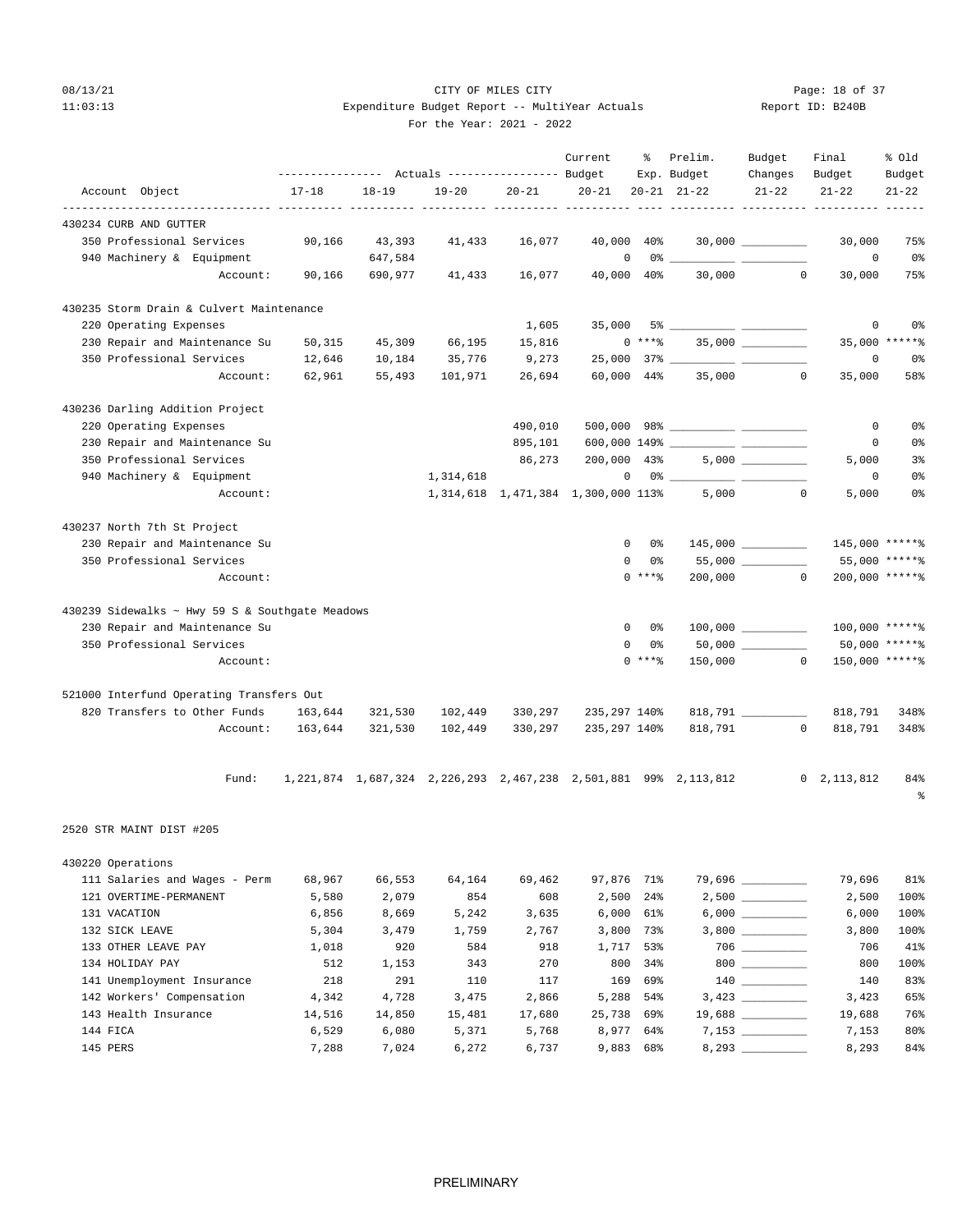## 08/13/21 **CITY OF MILES CITY CITY CITY Page: 19 of 37** 11:03:13 Expenditure Budget Report -- MultiYear Actuals For the Year: 2021 - 2022

| Report ID: B240B |  |  |
|------------------|--|--|
|                  |  |  |

| Actuals ----------------- Budget<br>Exp. Budget<br>Changes<br>Budget<br>Budget<br>Account Object<br>$17 - 18$<br>$18 - 19$<br>$19 - 20$<br>$20 - 21$<br>$20 - 21$<br>$20 - 21$ $21 - 22$<br>$21 - 22$<br>$21 - 22$<br>$21 - 22$<br>196 CLOTHING ALLOTMENT<br>239<br>269<br>247<br>255<br>300 85%<br>133%<br>400<br>100%<br>210 Office Supplies and Mater<br>283<br>322<br>445<br>805<br>1,000<br>81%<br>1,000<br>214 Small Items of Equipment<br>187<br>1,774<br>2,000 108%<br>125%<br>1,607<br>2,166<br>2,500<br>$5,000$ __________<br>220 Operating Expenses<br>4,258<br>3,997<br>3,227<br>5,000<br>65%<br>100%<br>4,388<br>5,000<br>$500$ ________<br>222 Chemicals, Lab & Med Suppl<br>210<br>296<br>97<br>500<br>$19$ %<br>500<br>100%<br>226 Clothing and Uniforms<br>119<br>202<br>290<br>246<br>300<br>82%<br>$300$<br>300<br>100%<br>100%<br>230 Repair and Maintenance Su<br>1,607<br>1,389<br>1,138<br>1,265<br>5,000<br>25%<br>5,000<br>231 Gas, Oil, Diesel Fuel, Gr<br>$10,000$ _________<br>100%<br>8,956<br>5,608<br>10,000<br>10,000<br>11,468<br>7,650<br>56%<br>242 Sign Parts and Supplies<br>1,080<br>457<br>709<br>2,500<br>28%<br>100%<br>1,134<br>2,500<br>311 Postage, Box Rent, Etc.<br>100%<br>331<br>60<br>50<br>18<br>60<br>$30\%$<br>60<br>320 Printing, Duplicating, Ty<br>52<br>0<br>0%<br>0%<br>0<br>100<br>0 <sup>°</sup><br>100%<br>330 Publicity, Subscriptions<br>100<br>$0***8$<br>$\frac{1}{1-\frac{1}{1-\frac{1}{1-\frac{1}{1-\frac{1}{1-\frac{1}{1-\frac{1}{1-\frac{1}{1-\frac{1}{1-\frac{1}{1-\frac{1}{1-\frac{1}{1-\frac{1}{1-\frac{1}{1-\frac{1}{1-\frac{1}{1-\frac{1}{1-\frac{1}{1-\frac{1}{1-\frac{1}{1-\frac{1}{1-\frac{1}{1-\frac{1}{1-\frac{1}{1-\frac{1}{1-\frac{1}{1-\frac{1}{1-\frac{1}{1-\frac{1}{1-\frac{1}{1-\frac{1}{1-\frac{1}{1-\frac{1}{1-\frac{1}{1-\frac{1}{1-\frac{1}{1-\frac{1$<br>0<br>0%<br>331 Publication of Formal & L<br>123<br>68<br>56<br>100 ****<br>100%<br>334 Memberships, Registration<br>41<br>42<br>$-442$<br>100<br>58<br>$150$ ________<br>341 Electric Utility Services<br>78<br>82<br>111<br>93<br>150<br>62%<br>150<br>100%<br>344 Gas Utility Service<br>74<br>134<br>158<br>117<br>300<br>39%<br>$300$ ________<br>300<br>100%<br>125%<br>345 Telephone<br>568<br>452<br>337<br>603<br>400 151%<br>500<br>201<br>200%<br>350 Professional Services<br>414<br>1,809<br>1,680<br>10,000 17%<br>20,000<br>267%<br>360 Contr R & M<br>868<br>747<br>788<br>789<br>1,500<br>53%<br>4,000<br>363 R&M Vehicles/Equip/Labor-<br>34,727<br>38,932<br>39,039<br>35,729<br>35,000 102%<br>100%<br>35,000<br>370 Travel<br>74<br>110<br>151<br>63<br>250<br>25%<br>$250$ _________<br>250<br>100%<br>100%<br>380 Training Services<br>86<br>57<br>78<br>149<br>200<br>75%<br>200<br>100%<br>382 Books<br>100<br>0%<br>100<br>$207$ ________<br>201 100%<br>103%<br>511 Insurance on Buildings<br>167<br>161<br>176<br>201<br>207<br>$927$ _________<br>512 Insurance on Vehicles & E<br>813<br>873<br>867<br>843<br>843 100%<br>927<br>110%<br>513 Liability<br>3,177<br>2,375<br>3,349<br>4,322<br>4,322 100%<br>100%<br>4,322<br>100%<br>531 Building & Office Rental<br>2,000<br>2,000<br>2,000<br>2,000<br>2,000 100%<br>2,000<br>$0***$ $*$<br>$\mathbf 0$<br>0 <sup>°</sup><br>532 Land Rental<br>60<br>1,122<br>1,155<br>244,874 70%<br>93%<br>183,705<br>180,640<br>170,318<br>227,615<br>227,615<br>Account:<br>172,582<br>$\circ$<br>430233 Roadway/Re-surfacing<br>210 Office Supplies and Mater<br>3<br>$0***8$<br>0<br>0%<br>$\frac{1}{1-\alpha}=\frac{1}{1-\alpha}=\frac{1}{1-\alpha}=\frac{1}{1-\alpha}=\frac{1}{1-\alpha}=\frac{1}{1-\alpha}=\frac{1}{1-\alpha}=\frac{1}{1-\alpha}=\frac{1}{1-\alpha}=\frac{1}{1-\alpha}=\frac{1}{1-\alpha}=\frac{1}{1-\alpha}=\frac{1}{1-\alpha}=\frac{1}{1-\alpha}=\frac{1}{1-\alpha}=\frac{1}{1-\alpha}=\frac{1}{1-\alpha}=\frac{1}{1-\alpha}=\frac{1}{1-\alpha}=\frac{1}{1-\alpha}=\frac{1}{1-\alpha}=\frac{1}{1-\alpha}=\frac{1}{1-\alpha}=\frac{1}{1-\alpha}=\frac{1$<br>230 Repair and Maintenance Su<br>$0***8$<br>50,000 ******<br>261<br>541<br>660<br>350 Professional Services<br>136,620<br>11,313<br>29,460<br>6,653<br>$50,000$ 13% $\_$<br>0<br>0%<br>50,000 15%<br>$^{\circ}$<br>100%<br>Account:<br>136,620<br>11,574<br>30,001<br>7,316<br>50,000<br>50,000<br>430235 Storm Drain & Culvert Maintenance<br>230 Repair and Maintenance Su<br>226<br>5,000<br>5 <sup>8</sup><br>$5,000$ $\_$<br>5,000 100%<br>350 Professional Services<br>8,002<br>5,000<br>91%<br>5,500<br>0%<br>10,500<br>10,000<br>$\mathbf 0$<br>10,000<br>95%<br>Account:<br>8,002<br>226<br>2 <sup>°</sup><br>521000 Interfund Operating Transfers Out<br>820 Transfers to Other Funds<br>47,248<br>85,647<br>30,150<br>35,853<br>35,853 100%<br>$157,739$ __________<br>157,739<br>440%<br>157,739<br>$\mathbf{0}$<br>Account:<br>47,248<br>85,647<br>30,150<br>35,853<br>35,853 100%<br>157,739<br>440%<br>341,227 63%<br>0 |       |         |         |         |         | Current | ႜ | Prelim. | Budget | Final   | % Old |
|------------------------------------------------------------------------------------------------------------------------------------------------------------------------------------------------------------------------------------------------------------------------------------------------------------------------------------------------------------------------------------------------------------------------------------------------------------------------------------------------------------------------------------------------------------------------------------------------------------------------------------------------------------------------------------------------------------------------------------------------------------------------------------------------------------------------------------------------------------------------------------------------------------------------------------------------------------------------------------------------------------------------------------------------------------------------------------------------------------------------------------------------------------------------------------------------------------------------------------------------------------------------------------------------------------------------------------------------------------------------------------------------------------------------------------------------------------------------------------------------------------------------------------------------------------------------------------------------------------------------------------------------------------------------------------------------------------------------------------------------------------------------------------------------------------------------------------------------------------------------------------------------------------------------------------------------------------------------------------------------------------------------------------------------------------------------------------------------------------------------------------------------------------------------------------------------------------------------------------------------------------------------------------------------------------------------------------------------------------------------------------------------------------------------------------------------------------------------------------------------------------------------------------------------------------------------------------------------------------------------------------------------------------------------------------------------------------------------------------------------------------------------------------------------------------------------------------------------------------------------------------------------------------------------------------------------------------------------------------------------------------------------------------------------------------------------------------------------------------------------------------------------------------------------------------------------------------------------------------------------------------------------------------------------------------------------------------------------------------------------------------------------------------------------------------------------------------------------------------------------------------------------------------------------------------------------------------------------------------------------------------------------------------------------------------------------------------------------------------------------------------------------------------------------------------------------------------------------------------------------------------------------------------------------------------------------------------------------------------------------------------------------------------------------------------------------------------------------------------------------------------------------------------------------------------------------------------------------------------------------------------------------------------------------------------------------------------------------------------------------------------------------------------------------------------------------------------------------------------------------------------------------------------------------------------------------------------------------------------------------------------------------------------------------------------------------------------------------------------------------------------------------------------------------------------------------------------------------------------------------------------------------------------------------------------------------|-------|---------|---------|---------|---------|---------|---|---------|--------|---------|-------|
|                                                                                                                                                                                                                                                                                                                                                                                                                                                                                                                                                                                                                                                                                                                                                                                                                                                                                                                                                                                                                                                                                                                                                                                                                                                                                                                                                                                                                                                                                                                                                                                                                                                                                                                                                                                                                                                                                                                                                                                                                                                                                                                                                                                                                                                                                                                                                                                                                                                                                                                                                                                                                                                                                                                                                                                                                                                                                                                                                                                                                                                                                                                                                                                                                                                                                                                                                                                                                                                                                                                                                                                                                                                                                                                                                                                                                                                                                                                                                                                                                                                                                                                                                                                                                                                                                                                                                                                                                                                                                                                                                                                                                                                                                                                                                                                                                                                                                                                                                |       |         |         |         |         |         |   |         |        |         |       |
|                                                                                                                                                                                                                                                                                                                                                                                                                                                                                                                                                                                                                                                                                                                                                                                                                                                                                                                                                                                                                                                                                                                                                                                                                                                                                                                                                                                                                                                                                                                                                                                                                                                                                                                                                                                                                                                                                                                                                                                                                                                                                                                                                                                                                                                                                                                                                                                                                                                                                                                                                                                                                                                                                                                                                                                                                                                                                                                                                                                                                                                                                                                                                                                                                                                                                                                                                                                                                                                                                                                                                                                                                                                                                                                                                                                                                                                                                                                                                                                                                                                                                                                                                                                                                                                                                                                                                                                                                                                                                                                                                                                                                                                                                                                                                                                                                                                                                                                                                |       |         |         |         |         |         |   |         |        |         |       |
|                                                                                                                                                                                                                                                                                                                                                                                                                                                                                                                                                                                                                                                                                                                                                                                                                                                                                                                                                                                                                                                                                                                                                                                                                                                                                                                                                                                                                                                                                                                                                                                                                                                                                                                                                                                                                                                                                                                                                                                                                                                                                                                                                                                                                                                                                                                                                                                                                                                                                                                                                                                                                                                                                                                                                                                                                                                                                                                                                                                                                                                                                                                                                                                                                                                                                                                                                                                                                                                                                                                                                                                                                                                                                                                                                                                                                                                                                                                                                                                                                                                                                                                                                                                                                                                                                                                                                                                                                                                                                                                                                                                                                                                                                                                                                                                                                                                                                                                                                |       |         |         |         |         |         |   |         |        |         |       |
|                                                                                                                                                                                                                                                                                                                                                                                                                                                                                                                                                                                                                                                                                                                                                                                                                                                                                                                                                                                                                                                                                                                                                                                                                                                                                                                                                                                                                                                                                                                                                                                                                                                                                                                                                                                                                                                                                                                                                                                                                                                                                                                                                                                                                                                                                                                                                                                                                                                                                                                                                                                                                                                                                                                                                                                                                                                                                                                                                                                                                                                                                                                                                                                                                                                                                                                                                                                                                                                                                                                                                                                                                                                                                                                                                                                                                                                                                                                                                                                                                                                                                                                                                                                                                                                                                                                                                                                                                                                                                                                                                                                                                                                                                                                                                                                                                                                                                                                                                |       |         |         |         |         |         |   |         |        |         |       |
|                                                                                                                                                                                                                                                                                                                                                                                                                                                                                                                                                                                                                                                                                                                                                                                                                                                                                                                                                                                                                                                                                                                                                                                                                                                                                                                                                                                                                                                                                                                                                                                                                                                                                                                                                                                                                                                                                                                                                                                                                                                                                                                                                                                                                                                                                                                                                                                                                                                                                                                                                                                                                                                                                                                                                                                                                                                                                                                                                                                                                                                                                                                                                                                                                                                                                                                                                                                                                                                                                                                                                                                                                                                                                                                                                                                                                                                                                                                                                                                                                                                                                                                                                                                                                                                                                                                                                                                                                                                                                                                                                                                                                                                                                                                                                                                                                                                                                                                                                |       |         |         |         |         |         |   |         |        |         |       |
|                                                                                                                                                                                                                                                                                                                                                                                                                                                                                                                                                                                                                                                                                                                                                                                                                                                                                                                                                                                                                                                                                                                                                                                                                                                                                                                                                                                                                                                                                                                                                                                                                                                                                                                                                                                                                                                                                                                                                                                                                                                                                                                                                                                                                                                                                                                                                                                                                                                                                                                                                                                                                                                                                                                                                                                                                                                                                                                                                                                                                                                                                                                                                                                                                                                                                                                                                                                                                                                                                                                                                                                                                                                                                                                                                                                                                                                                                                                                                                                                                                                                                                                                                                                                                                                                                                                                                                                                                                                                                                                                                                                                                                                                                                                                                                                                                                                                                                                                                |       |         |         |         |         |         |   |         |        |         |       |
|                                                                                                                                                                                                                                                                                                                                                                                                                                                                                                                                                                                                                                                                                                                                                                                                                                                                                                                                                                                                                                                                                                                                                                                                                                                                                                                                                                                                                                                                                                                                                                                                                                                                                                                                                                                                                                                                                                                                                                                                                                                                                                                                                                                                                                                                                                                                                                                                                                                                                                                                                                                                                                                                                                                                                                                                                                                                                                                                                                                                                                                                                                                                                                                                                                                                                                                                                                                                                                                                                                                                                                                                                                                                                                                                                                                                                                                                                                                                                                                                                                                                                                                                                                                                                                                                                                                                                                                                                                                                                                                                                                                                                                                                                                                                                                                                                                                                                                                                                |       |         |         |         |         |         |   |         |        |         |       |
|                                                                                                                                                                                                                                                                                                                                                                                                                                                                                                                                                                                                                                                                                                                                                                                                                                                                                                                                                                                                                                                                                                                                                                                                                                                                                                                                                                                                                                                                                                                                                                                                                                                                                                                                                                                                                                                                                                                                                                                                                                                                                                                                                                                                                                                                                                                                                                                                                                                                                                                                                                                                                                                                                                                                                                                                                                                                                                                                                                                                                                                                                                                                                                                                                                                                                                                                                                                                                                                                                                                                                                                                                                                                                                                                                                                                                                                                                                                                                                                                                                                                                                                                                                                                                                                                                                                                                                                                                                                                                                                                                                                                                                                                                                                                                                                                                                                                                                                                                |       |         |         |         |         |         |   |         |        |         |       |
|                                                                                                                                                                                                                                                                                                                                                                                                                                                                                                                                                                                                                                                                                                                                                                                                                                                                                                                                                                                                                                                                                                                                                                                                                                                                                                                                                                                                                                                                                                                                                                                                                                                                                                                                                                                                                                                                                                                                                                                                                                                                                                                                                                                                                                                                                                                                                                                                                                                                                                                                                                                                                                                                                                                                                                                                                                                                                                                                                                                                                                                                                                                                                                                                                                                                                                                                                                                                                                                                                                                                                                                                                                                                                                                                                                                                                                                                                                                                                                                                                                                                                                                                                                                                                                                                                                                                                                                                                                                                                                                                                                                                                                                                                                                                                                                                                                                                                                                                                |       |         |         |         |         |         |   |         |        |         |       |
|                                                                                                                                                                                                                                                                                                                                                                                                                                                                                                                                                                                                                                                                                                                                                                                                                                                                                                                                                                                                                                                                                                                                                                                                                                                                                                                                                                                                                                                                                                                                                                                                                                                                                                                                                                                                                                                                                                                                                                                                                                                                                                                                                                                                                                                                                                                                                                                                                                                                                                                                                                                                                                                                                                                                                                                                                                                                                                                                                                                                                                                                                                                                                                                                                                                                                                                                                                                                                                                                                                                                                                                                                                                                                                                                                                                                                                                                                                                                                                                                                                                                                                                                                                                                                                                                                                                                                                                                                                                                                                                                                                                                                                                                                                                                                                                                                                                                                                                                                |       |         |         |         |         |         |   |         |        |         |       |
|                                                                                                                                                                                                                                                                                                                                                                                                                                                                                                                                                                                                                                                                                                                                                                                                                                                                                                                                                                                                                                                                                                                                                                                                                                                                                                                                                                                                                                                                                                                                                                                                                                                                                                                                                                                                                                                                                                                                                                                                                                                                                                                                                                                                                                                                                                                                                                                                                                                                                                                                                                                                                                                                                                                                                                                                                                                                                                                                                                                                                                                                                                                                                                                                                                                                                                                                                                                                                                                                                                                                                                                                                                                                                                                                                                                                                                                                                                                                                                                                                                                                                                                                                                                                                                                                                                                                                                                                                                                                                                                                                                                                                                                                                                                                                                                                                                                                                                                                                |       |         |         |         |         |         |   |         |        |         |       |
|                                                                                                                                                                                                                                                                                                                                                                                                                                                                                                                                                                                                                                                                                                                                                                                                                                                                                                                                                                                                                                                                                                                                                                                                                                                                                                                                                                                                                                                                                                                                                                                                                                                                                                                                                                                                                                                                                                                                                                                                                                                                                                                                                                                                                                                                                                                                                                                                                                                                                                                                                                                                                                                                                                                                                                                                                                                                                                                                                                                                                                                                                                                                                                                                                                                                                                                                                                                                                                                                                                                                                                                                                                                                                                                                                                                                                                                                                                                                                                                                                                                                                                                                                                                                                                                                                                                                                                                                                                                                                                                                                                                                                                                                                                                                                                                                                                                                                                                                                |       |         |         |         |         |         |   |         |        |         |       |
|                                                                                                                                                                                                                                                                                                                                                                                                                                                                                                                                                                                                                                                                                                                                                                                                                                                                                                                                                                                                                                                                                                                                                                                                                                                                                                                                                                                                                                                                                                                                                                                                                                                                                                                                                                                                                                                                                                                                                                                                                                                                                                                                                                                                                                                                                                                                                                                                                                                                                                                                                                                                                                                                                                                                                                                                                                                                                                                                                                                                                                                                                                                                                                                                                                                                                                                                                                                                                                                                                                                                                                                                                                                                                                                                                                                                                                                                                                                                                                                                                                                                                                                                                                                                                                                                                                                                                                                                                                                                                                                                                                                                                                                                                                                                                                                                                                                                                                                                                |       |         |         |         |         |         |   |         |        |         |       |
|                                                                                                                                                                                                                                                                                                                                                                                                                                                                                                                                                                                                                                                                                                                                                                                                                                                                                                                                                                                                                                                                                                                                                                                                                                                                                                                                                                                                                                                                                                                                                                                                                                                                                                                                                                                                                                                                                                                                                                                                                                                                                                                                                                                                                                                                                                                                                                                                                                                                                                                                                                                                                                                                                                                                                                                                                                                                                                                                                                                                                                                                                                                                                                                                                                                                                                                                                                                                                                                                                                                                                                                                                                                                                                                                                                                                                                                                                                                                                                                                                                                                                                                                                                                                                                                                                                                                                                                                                                                                                                                                                                                                                                                                                                                                                                                                                                                                                                                                                |       |         |         |         |         |         |   |         |        |         |       |
|                                                                                                                                                                                                                                                                                                                                                                                                                                                                                                                                                                                                                                                                                                                                                                                                                                                                                                                                                                                                                                                                                                                                                                                                                                                                                                                                                                                                                                                                                                                                                                                                                                                                                                                                                                                                                                                                                                                                                                                                                                                                                                                                                                                                                                                                                                                                                                                                                                                                                                                                                                                                                                                                                                                                                                                                                                                                                                                                                                                                                                                                                                                                                                                                                                                                                                                                                                                                                                                                                                                                                                                                                                                                                                                                                                                                                                                                                                                                                                                                                                                                                                                                                                                                                                                                                                                                                                                                                                                                                                                                                                                                                                                                                                                                                                                                                                                                                                                                                |       |         |         |         |         |         |   |         |        |         |       |
|                                                                                                                                                                                                                                                                                                                                                                                                                                                                                                                                                                                                                                                                                                                                                                                                                                                                                                                                                                                                                                                                                                                                                                                                                                                                                                                                                                                                                                                                                                                                                                                                                                                                                                                                                                                                                                                                                                                                                                                                                                                                                                                                                                                                                                                                                                                                                                                                                                                                                                                                                                                                                                                                                                                                                                                                                                                                                                                                                                                                                                                                                                                                                                                                                                                                                                                                                                                                                                                                                                                                                                                                                                                                                                                                                                                                                                                                                                                                                                                                                                                                                                                                                                                                                                                                                                                                                                                                                                                                                                                                                                                                                                                                                                                                                                                                                                                                                                                                                |       |         |         |         |         |         |   |         |        |         |       |
|                                                                                                                                                                                                                                                                                                                                                                                                                                                                                                                                                                                                                                                                                                                                                                                                                                                                                                                                                                                                                                                                                                                                                                                                                                                                                                                                                                                                                                                                                                                                                                                                                                                                                                                                                                                                                                                                                                                                                                                                                                                                                                                                                                                                                                                                                                                                                                                                                                                                                                                                                                                                                                                                                                                                                                                                                                                                                                                                                                                                                                                                                                                                                                                                                                                                                                                                                                                                                                                                                                                                                                                                                                                                                                                                                                                                                                                                                                                                                                                                                                                                                                                                                                                                                                                                                                                                                                                                                                                                                                                                                                                                                                                                                                                                                                                                                                                                                                                                                |       |         |         |         |         |         |   |         |        |         |       |
|                                                                                                                                                                                                                                                                                                                                                                                                                                                                                                                                                                                                                                                                                                                                                                                                                                                                                                                                                                                                                                                                                                                                                                                                                                                                                                                                                                                                                                                                                                                                                                                                                                                                                                                                                                                                                                                                                                                                                                                                                                                                                                                                                                                                                                                                                                                                                                                                                                                                                                                                                                                                                                                                                                                                                                                                                                                                                                                                                                                                                                                                                                                                                                                                                                                                                                                                                                                                                                                                                                                                                                                                                                                                                                                                                                                                                                                                                                                                                                                                                                                                                                                                                                                                                                                                                                                                                                                                                                                                                                                                                                                                                                                                                                                                                                                                                                                                                                                                                |       |         |         |         |         |         |   |         |        |         |       |
|                                                                                                                                                                                                                                                                                                                                                                                                                                                                                                                                                                                                                                                                                                                                                                                                                                                                                                                                                                                                                                                                                                                                                                                                                                                                                                                                                                                                                                                                                                                                                                                                                                                                                                                                                                                                                                                                                                                                                                                                                                                                                                                                                                                                                                                                                                                                                                                                                                                                                                                                                                                                                                                                                                                                                                                                                                                                                                                                                                                                                                                                                                                                                                                                                                                                                                                                                                                                                                                                                                                                                                                                                                                                                                                                                                                                                                                                                                                                                                                                                                                                                                                                                                                                                                                                                                                                                                                                                                                                                                                                                                                                                                                                                                                                                                                                                                                                                                                                                |       |         |         |         |         |         |   |         |        |         |       |
|                                                                                                                                                                                                                                                                                                                                                                                                                                                                                                                                                                                                                                                                                                                                                                                                                                                                                                                                                                                                                                                                                                                                                                                                                                                                                                                                                                                                                                                                                                                                                                                                                                                                                                                                                                                                                                                                                                                                                                                                                                                                                                                                                                                                                                                                                                                                                                                                                                                                                                                                                                                                                                                                                                                                                                                                                                                                                                                                                                                                                                                                                                                                                                                                                                                                                                                                                                                                                                                                                                                                                                                                                                                                                                                                                                                                                                                                                                                                                                                                                                                                                                                                                                                                                                                                                                                                                                                                                                                                                                                                                                                                                                                                                                                                                                                                                                                                                                                                                |       |         |         |         |         |         |   |         |        |         |       |
|                                                                                                                                                                                                                                                                                                                                                                                                                                                                                                                                                                                                                                                                                                                                                                                                                                                                                                                                                                                                                                                                                                                                                                                                                                                                                                                                                                                                                                                                                                                                                                                                                                                                                                                                                                                                                                                                                                                                                                                                                                                                                                                                                                                                                                                                                                                                                                                                                                                                                                                                                                                                                                                                                                                                                                                                                                                                                                                                                                                                                                                                                                                                                                                                                                                                                                                                                                                                                                                                                                                                                                                                                                                                                                                                                                                                                                                                                                                                                                                                                                                                                                                                                                                                                                                                                                                                                                                                                                                                                                                                                                                                                                                                                                                                                                                                                                                                                                                                                |       |         |         |         |         |         |   |         |        |         |       |
|                                                                                                                                                                                                                                                                                                                                                                                                                                                                                                                                                                                                                                                                                                                                                                                                                                                                                                                                                                                                                                                                                                                                                                                                                                                                                                                                                                                                                                                                                                                                                                                                                                                                                                                                                                                                                                                                                                                                                                                                                                                                                                                                                                                                                                                                                                                                                                                                                                                                                                                                                                                                                                                                                                                                                                                                                                                                                                                                                                                                                                                                                                                                                                                                                                                                                                                                                                                                                                                                                                                                                                                                                                                                                                                                                                                                                                                                                                                                                                                                                                                                                                                                                                                                                                                                                                                                                                                                                                                                                                                                                                                                                                                                                                                                                                                                                                                                                                                                                |       |         |         |         |         |         |   |         |        |         |       |
|                                                                                                                                                                                                                                                                                                                                                                                                                                                                                                                                                                                                                                                                                                                                                                                                                                                                                                                                                                                                                                                                                                                                                                                                                                                                                                                                                                                                                                                                                                                                                                                                                                                                                                                                                                                                                                                                                                                                                                                                                                                                                                                                                                                                                                                                                                                                                                                                                                                                                                                                                                                                                                                                                                                                                                                                                                                                                                                                                                                                                                                                                                                                                                                                                                                                                                                                                                                                                                                                                                                                                                                                                                                                                                                                                                                                                                                                                                                                                                                                                                                                                                                                                                                                                                                                                                                                                                                                                                                                                                                                                                                                                                                                                                                                                                                                                                                                                                                                                |       |         |         |         |         |         |   |         |        |         |       |
|                                                                                                                                                                                                                                                                                                                                                                                                                                                                                                                                                                                                                                                                                                                                                                                                                                                                                                                                                                                                                                                                                                                                                                                                                                                                                                                                                                                                                                                                                                                                                                                                                                                                                                                                                                                                                                                                                                                                                                                                                                                                                                                                                                                                                                                                                                                                                                                                                                                                                                                                                                                                                                                                                                                                                                                                                                                                                                                                                                                                                                                                                                                                                                                                                                                                                                                                                                                                                                                                                                                                                                                                                                                                                                                                                                                                                                                                                                                                                                                                                                                                                                                                                                                                                                                                                                                                                                                                                                                                                                                                                                                                                                                                                                                                                                                                                                                                                                                                                |       |         |         |         |         |         |   |         |        |         |       |
|                                                                                                                                                                                                                                                                                                                                                                                                                                                                                                                                                                                                                                                                                                                                                                                                                                                                                                                                                                                                                                                                                                                                                                                                                                                                                                                                                                                                                                                                                                                                                                                                                                                                                                                                                                                                                                                                                                                                                                                                                                                                                                                                                                                                                                                                                                                                                                                                                                                                                                                                                                                                                                                                                                                                                                                                                                                                                                                                                                                                                                                                                                                                                                                                                                                                                                                                                                                                                                                                                                                                                                                                                                                                                                                                                                                                                                                                                                                                                                                                                                                                                                                                                                                                                                                                                                                                                                                                                                                                                                                                                                                                                                                                                                                                                                                                                                                                                                                                                |       |         |         |         |         |         |   |         |        |         |       |
|                                                                                                                                                                                                                                                                                                                                                                                                                                                                                                                                                                                                                                                                                                                                                                                                                                                                                                                                                                                                                                                                                                                                                                                                                                                                                                                                                                                                                                                                                                                                                                                                                                                                                                                                                                                                                                                                                                                                                                                                                                                                                                                                                                                                                                                                                                                                                                                                                                                                                                                                                                                                                                                                                                                                                                                                                                                                                                                                                                                                                                                                                                                                                                                                                                                                                                                                                                                                                                                                                                                                                                                                                                                                                                                                                                                                                                                                                                                                                                                                                                                                                                                                                                                                                                                                                                                                                                                                                                                                                                                                                                                                                                                                                                                                                                                                                                                                                                                                                |       |         |         |         |         |         |   |         |        |         |       |
|                                                                                                                                                                                                                                                                                                                                                                                                                                                                                                                                                                                                                                                                                                                                                                                                                                                                                                                                                                                                                                                                                                                                                                                                                                                                                                                                                                                                                                                                                                                                                                                                                                                                                                                                                                                                                                                                                                                                                                                                                                                                                                                                                                                                                                                                                                                                                                                                                                                                                                                                                                                                                                                                                                                                                                                                                                                                                                                                                                                                                                                                                                                                                                                                                                                                                                                                                                                                                                                                                                                                                                                                                                                                                                                                                                                                                                                                                                                                                                                                                                                                                                                                                                                                                                                                                                                                                                                                                                                                                                                                                                                                                                                                                                                                                                                                                                                                                                                                                |       |         |         |         |         |         |   |         |        |         |       |
|                                                                                                                                                                                                                                                                                                                                                                                                                                                                                                                                                                                                                                                                                                                                                                                                                                                                                                                                                                                                                                                                                                                                                                                                                                                                                                                                                                                                                                                                                                                                                                                                                                                                                                                                                                                                                                                                                                                                                                                                                                                                                                                                                                                                                                                                                                                                                                                                                                                                                                                                                                                                                                                                                                                                                                                                                                                                                                                                                                                                                                                                                                                                                                                                                                                                                                                                                                                                                                                                                                                                                                                                                                                                                                                                                                                                                                                                                                                                                                                                                                                                                                                                                                                                                                                                                                                                                                                                                                                                                                                                                                                                                                                                                                                                                                                                                                                                                                                                                |       |         |         |         |         |         |   |         |        |         |       |
|                                                                                                                                                                                                                                                                                                                                                                                                                                                                                                                                                                                                                                                                                                                                                                                                                                                                                                                                                                                                                                                                                                                                                                                                                                                                                                                                                                                                                                                                                                                                                                                                                                                                                                                                                                                                                                                                                                                                                                                                                                                                                                                                                                                                                                                                                                                                                                                                                                                                                                                                                                                                                                                                                                                                                                                                                                                                                                                                                                                                                                                                                                                                                                                                                                                                                                                                                                                                                                                                                                                                                                                                                                                                                                                                                                                                                                                                                                                                                                                                                                                                                                                                                                                                                                                                                                                                                                                                                                                                                                                                                                                                                                                                                                                                                                                                                                                                                                                                                |       |         |         |         |         |         |   |         |        |         |       |
|                                                                                                                                                                                                                                                                                                                                                                                                                                                                                                                                                                                                                                                                                                                                                                                                                                                                                                                                                                                                                                                                                                                                                                                                                                                                                                                                                                                                                                                                                                                                                                                                                                                                                                                                                                                                                                                                                                                                                                                                                                                                                                                                                                                                                                                                                                                                                                                                                                                                                                                                                                                                                                                                                                                                                                                                                                                                                                                                                                                                                                                                                                                                                                                                                                                                                                                                                                                                                                                                                                                                                                                                                                                                                                                                                                                                                                                                                                                                                                                                                                                                                                                                                                                                                                                                                                                                                                                                                                                                                                                                                                                                                                                                                                                                                                                                                                                                                                                                                |       |         |         |         |         |         |   |         |        |         |       |
|                                                                                                                                                                                                                                                                                                                                                                                                                                                                                                                                                                                                                                                                                                                                                                                                                                                                                                                                                                                                                                                                                                                                                                                                                                                                                                                                                                                                                                                                                                                                                                                                                                                                                                                                                                                                                                                                                                                                                                                                                                                                                                                                                                                                                                                                                                                                                                                                                                                                                                                                                                                                                                                                                                                                                                                                                                                                                                                                                                                                                                                                                                                                                                                                                                                                                                                                                                                                                                                                                                                                                                                                                                                                                                                                                                                                                                                                                                                                                                                                                                                                                                                                                                                                                                                                                                                                                                                                                                                                                                                                                                                                                                                                                                                                                                                                                                                                                                                                                |       |         |         |         |         |         |   |         |        |         |       |
|                                                                                                                                                                                                                                                                                                                                                                                                                                                                                                                                                                                                                                                                                                                                                                                                                                                                                                                                                                                                                                                                                                                                                                                                                                                                                                                                                                                                                                                                                                                                                                                                                                                                                                                                                                                                                                                                                                                                                                                                                                                                                                                                                                                                                                                                                                                                                                                                                                                                                                                                                                                                                                                                                                                                                                                                                                                                                                                                                                                                                                                                                                                                                                                                                                                                                                                                                                                                                                                                                                                                                                                                                                                                                                                                                                                                                                                                                                                                                                                                                                                                                                                                                                                                                                                                                                                                                                                                                                                                                                                                                                                                                                                                                                                                                                                                                                                                                                                                                |       |         |         |         |         |         |   |         |        |         |       |
|                                                                                                                                                                                                                                                                                                                                                                                                                                                                                                                                                                                                                                                                                                                                                                                                                                                                                                                                                                                                                                                                                                                                                                                                                                                                                                                                                                                                                                                                                                                                                                                                                                                                                                                                                                                                                                                                                                                                                                                                                                                                                                                                                                                                                                                                                                                                                                                                                                                                                                                                                                                                                                                                                                                                                                                                                                                                                                                                                                                                                                                                                                                                                                                                                                                                                                                                                                                                                                                                                                                                                                                                                                                                                                                                                                                                                                                                                                                                                                                                                                                                                                                                                                                                                                                                                                                                                                                                                                                                                                                                                                                                                                                                                                                                                                                                                                                                                                                                                |       |         |         |         |         |         |   |         |        |         |       |
|                                                                                                                                                                                                                                                                                                                                                                                                                                                                                                                                                                                                                                                                                                                                                                                                                                                                                                                                                                                                                                                                                                                                                                                                                                                                                                                                                                                                                                                                                                                                                                                                                                                                                                                                                                                                                                                                                                                                                                                                                                                                                                                                                                                                                                                                                                                                                                                                                                                                                                                                                                                                                                                                                                                                                                                                                                                                                                                                                                                                                                                                                                                                                                                                                                                                                                                                                                                                                                                                                                                                                                                                                                                                                                                                                                                                                                                                                                                                                                                                                                                                                                                                                                                                                                                                                                                                                                                                                                                                                                                                                                                                                                                                                                                                                                                                                                                                                                                                                |       |         |         |         |         |         |   |         |        |         |       |
|                                                                                                                                                                                                                                                                                                                                                                                                                                                                                                                                                                                                                                                                                                                                                                                                                                                                                                                                                                                                                                                                                                                                                                                                                                                                                                                                                                                                                                                                                                                                                                                                                                                                                                                                                                                                                                                                                                                                                                                                                                                                                                                                                                                                                                                                                                                                                                                                                                                                                                                                                                                                                                                                                                                                                                                                                                                                                                                                                                                                                                                                                                                                                                                                                                                                                                                                                                                                                                                                                                                                                                                                                                                                                                                                                                                                                                                                                                                                                                                                                                                                                                                                                                                                                                                                                                                                                                                                                                                                                                                                                                                                                                                                                                                                                                                                                                                                                                                                                |       |         |         |         |         |         |   |         |        |         |       |
|                                                                                                                                                                                                                                                                                                                                                                                                                                                                                                                                                                                                                                                                                                                                                                                                                                                                                                                                                                                                                                                                                                                                                                                                                                                                                                                                                                                                                                                                                                                                                                                                                                                                                                                                                                                                                                                                                                                                                                                                                                                                                                                                                                                                                                                                                                                                                                                                                                                                                                                                                                                                                                                                                                                                                                                                                                                                                                                                                                                                                                                                                                                                                                                                                                                                                                                                                                                                                                                                                                                                                                                                                                                                                                                                                                                                                                                                                                                                                                                                                                                                                                                                                                                                                                                                                                                                                                                                                                                                                                                                                                                                                                                                                                                                                                                                                                                                                                                                                |       |         |         |         |         |         |   |         |        |         |       |
|                                                                                                                                                                                                                                                                                                                                                                                                                                                                                                                                                                                                                                                                                                                                                                                                                                                                                                                                                                                                                                                                                                                                                                                                                                                                                                                                                                                                                                                                                                                                                                                                                                                                                                                                                                                                                                                                                                                                                                                                                                                                                                                                                                                                                                                                                                                                                                                                                                                                                                                                                                                                                                                                                                                                                                                                                                                                                                                                                                                                                                                                                                                                                                                                                                                                                                                                                                                                                                                                                                                                                                                                                                                                                                                                                                                                                                                                                                                                                                                                                                                                                                                                                                                                                                                                                                                                                                                                                                                                                                                                                                                                                                                                                                                                                                                                                                                                                                                                                |       |         |         |         |         |         |   |         |        |         |       |
|                                                                                                                                                                                                                                                                                                                                                                                                                                                                                                                                                                                                                                                                                                                                                                                                                                                                                                                                                                                                                                                                                                                                                                                                                                                                                                                                                                                                                                                                                                                                                                                                                                                                                                                                                                                                                                                                                                                                                                                                                                                                                                                                                                                                                                                                                                                                                                                                                                                                                                                                                                                                                                                                                                                                                                                                                                                                                                                                                                                                                                                                                                                                                                                                                                                                                                                                                                                                                                                                                                                                                                                                                                                                                                                                                                                                                                                                                                                                                                                                                                                                                                                                                                                                                                                                                                                                                                                                                                                                                                                                                                                                                                                                                                                                                                                                                                                                                                                                                |       |         |         |         |         |         |   |         |        |         |       |
|                                                                                                                                                                                                                                                                                                                                                                                                                                                                                                                                                                                                                                                                                                                                                                                                                                                                                                                                                                                                                                                                                                                                                                                                                                                                                                                                                                                                                                                                                                                                                                                                                                                                                                                                                                                                                                                                                                                                                                                                                                                                                                                                                                                                                                                                                                                                                                                                                                                                                                                                                                                                                                                                                                                                                                                                                                                                                                                                                                                                                                                                                                                                                                                                                                                                                                                                                                                                                                                                                                                                                                                                                                                                                                                                                                                                                                                                                                                                                                                                                                                                                                                                                                                                                                                                                                                                                                                                                                                                                                                                                                                                                                                                                                                                                                                                                                                                                                                                                |       |         |         |         |         |         |   |         |        |         |       |
|                                                                                                                                                                                                                                                                                                                                                                                                                                                                                                                                                                                                                                                                                                                                                                                                                                                                                                                                                                                                                                                                                                                                                                                                                                                                                                                                                                                                                                                                                                                                                                                                                                                                                                                                                                                                                                                                                                                                                                                                                                                                                                                                                                                                                                                                                                                                                                                                                                                                                                                                                                                                                                                                                                                                                                                                                                                                                                                                                                                                                                                                                                                                                                                                                                                                                                                                                                                                                                                                                                                                                                                                                                                                                                                                                                                                                                                                                                                                                                                                                                                                                                                                                                                                                                                                                                                                                                                                                                                                                                                                                                                                                                                                                                                                                                                                                                                                                                                                                |       |         |         |         |         |         |   |         |        |         |       |
|                                                                                                                                                                                                                                                                                                                                                                                                                                                                                                                                                                                                                                                                                                                                                                                                                                                                                                                                                                                                                                                                                                                                                                                                                                                                                                                                                                                                                                                                                                                                                                                                                                                                                                                                                                                                                                                                                                                                                                                                                                                                                                                                                                                                                                                                                                                                                                                                                                                                                                                                                                                                                                                                                                                                                                                                                                                                                                                                                                                                                                                                                                                                                                                                                                                                                                                                                                                                                                                                                                                                                                                                                                                                                                                                                                                                                                                                                                                                                                                                                                                                                                                                                                                                                                                                                                                                                                                                                                                                                                                                                                                                                                                                                                                                                                                                                                                                                                                                                |       |         |         |         |         |         |   |         |        |         |       |
|                                                                                                                                                                                                                                                                                                                                                                                                                                                                                                                                                                                                                                                                                                                                                                                                                                                                                                                                                                                                                                                                                                                                                                                                                                                                                                                                                                                                                                                                                                                                                                                                                                                                                                                                                                                                                                                                                                                                                                                                                                                                                                                                                                                                                                                                                                                                                                                                                                                                                                                                                                                                                                                                                                                                                                                                                                                                                                                                                                                                                                                                                                                                                                                                                                                                                                                                                                                                                                                                                                                                                                                                                                                                                                                                                                                                                                                                                                                                                                                                                                                                                                                                                                                                                                                                                                                                                                                                                                                                                                                                                                                                                                                                                                                                                                                                                                                                                                                                                |       |         |         |         |         |         |   |         |        |         |       |
|                                                                                                                                                                                                                                                                                                                                                                                                                                                                                                                                                                                                                                                                                                                                                                                                                                                                                                                                                                                                                                                                                                                                                                                                                                                                                                                                                                                                                                                                                                                                                                                                                                                                                                                                                                                                                                                                                                                                                                                                                                                                                                                                                                                                                                                                                                                                                                                                                                                                                                                                                                                                                                                                                                                                                                                                                                                                                                                                                                                                                                                                                                                                                                                                                                                                                                                                                                                                                                                                                                                                                                                                                                                                                                                                                                                                                                                                                                                                                                                                                                                                                                                                                                                                                                                                                                                                                                                                                                                                                                                                                                                                                                                                                                                                                                                                                                                                                                                                                |       |         |         |         |         |         |   |         |        |         |       |
|                                                                                                                                                                                                                                                                                                                                                                                                                                                                                                                                                                                                                                                                                                                                                                                                                                                                                                                                                                                                                                                                                                                                                                                                                                                                                                                                                                                                                                                                                                                                                                                                                                                                                                                                                                                                                                                                                                                                                                                                                                                                                                                                                                                                                                                                                                                                                                                                                                                                                                                                                                                                                                                                                                                                                                                                                                                                                                                                                                                                                                                                                                                                                                                                                                                                                                                                                                                                                                                                                                                                                                                                                                                                                                                                                                                                                                                                                                                                                                                                                                                                                                                                                                                                                                                                                                                                                                                                                                                                                                                                                                                                                                                                                                                                                                                                                                                                                                                                                |       |         |         |         |         |         |   |         |        |         |       |
|                                                                                                                                                                                                                                                                                                                                                                                                                                                                                                                                                                                                                                                                                                                                                                                                                                                                                                                                                                                                                                                                                                                                                                                                                                                                                                                                                                                                                                                                                                                                                                                                                                                                                                                                                                                                                                                                                                                                                                                                                                                                                                                                                                                                                                                                                                                                                                                                                                                                                                                                                                                                                                                                                                                                                                                                                                                                                                                                                                                                                                                                                                                                                                                                                                                                                                                                                                                                                                                                                                                                                                                                                                                                                                                                                                                                                                                                                                                                                                                                                                                                                                                                                                                                                                                                                                                                                                                                                                                                                                                                                                                                                                                                                                                                                                                                                                                                                                                                                |       |         |         |         |         |         |   |         |        |         |       |
|                                                                                                                                                                                                                                                                                                                                                                                                                                                                                                                                                                                                                                                                                                                                                                                                                                                                                                                                                                                                                                                                                                                                                                                                                                                                                                                                                                                                                                                                                                                                                                                                                                                                                                                                                                                                                                                                                                                                                                                                                                                                                                                                                                                                                                                                                                                                                                                                                                                                                                                                                                                                                                                                                                                                                                                                                                                                                                                                                                                                                                                                                                                                                                                                                                                                                                                                                                                                                                                                                                                                                                                                                                                                                                                                                                                                                                                                                                                                                                                                                                                                                                                                                                                                                                                                                                                                                                                                                                                                                                                                                                                                                                                                                                                                                                                                                                                                                                                                                | Fund: | 367,573 | 277,861 | 238,471 | 215,977 |         |   | 445,354 |        | 445,354 | 131%  |

%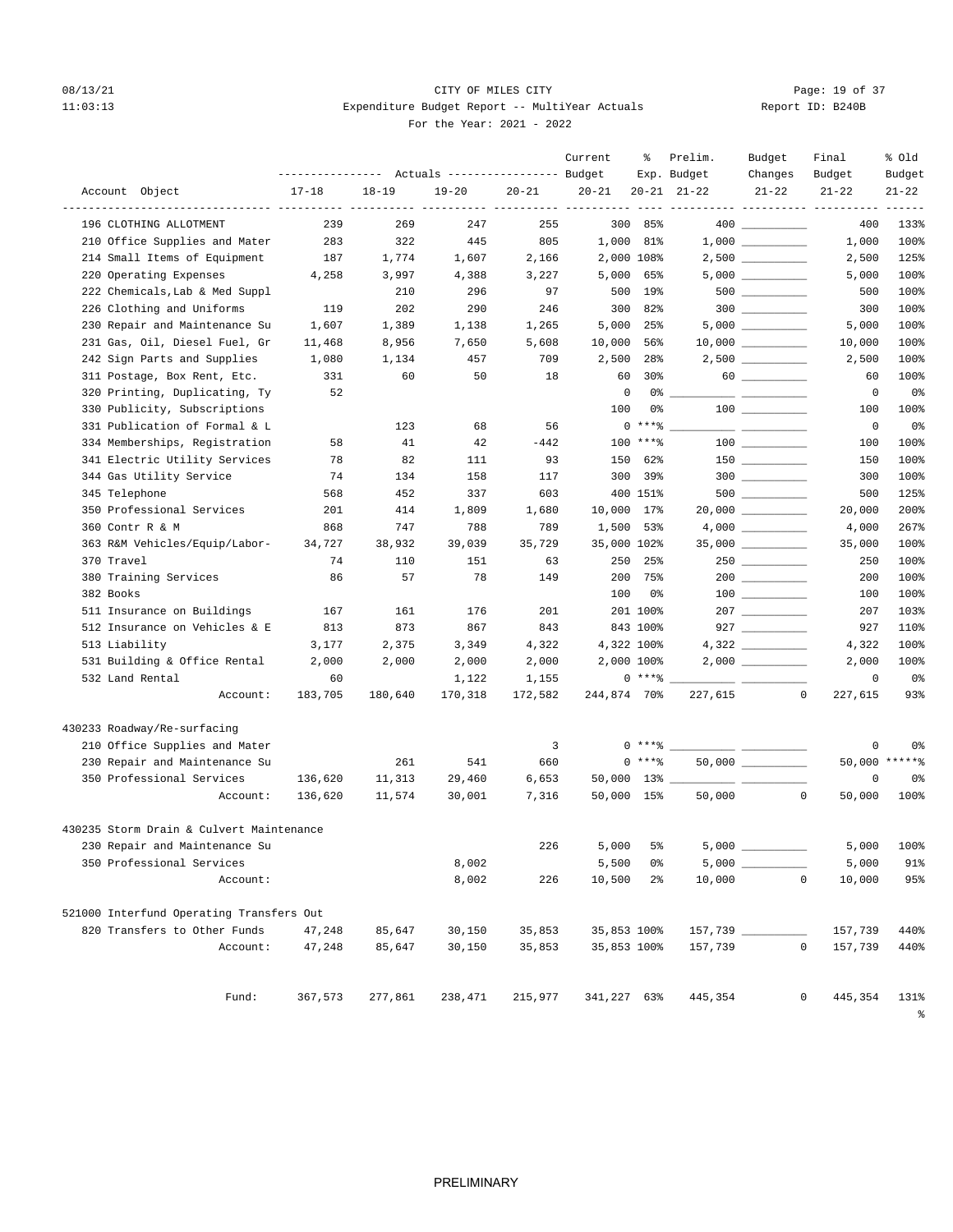## 08/13/21 CITY OF MILES CITY Page: 20 of 37 11:03:13 Expenditure Budget Report -- MultiYear Actuals Report ID: B240B For the Year: 2021 - 2022

-------------------------------- ---------- ---------- ---------- ---------- ---------- ---- ---------- ---------- ---------- ------

 Current % Prelim. Budget Final % Old ------------------ Actuals ----------------- Budget Exp. Budget Changes Budget Budget<br>17-18 18-19 19-20 20-21 20-21 20-21 21-22 21-22 21-22 21-22  $17-18 \qquad 18-19 \qquad 19-20 \qquad 20-21 \qquad 20-21 \qquad 20-21 \qquad 21-22 \qquad 21-22 \qquad 21-22 \qquad 21-22$ 

2540 STR MAINT DIST#207-(MILESTOWN ESTATES)

| 430220 Operations                             |         |              |                  |         |             |                 |             |                                                                                                                                                                                                                                                                                                                                                                     |             |           |
|-----------------------------------------------|---------|--------------|------------------|---------|-------------|-----------------|-------------|---------------------------------------------------------------------------------------------------------------------------------------------------------------------------------------------------------------------------------------------------------------------------------------------------------------------------------------------------------------------|-------------|-----------|
| 111 Salaries and Wages - Perm                 | 3,446   | 3,322        | 3,096            | 3,255   | 3,496       | 93%             |             |                                                                                                                                                                                                                                                                                                                                                                     | 3,436       | 98%       |
| 121 OVERTIME-PERMANENT                        | 293     | 108          | 43               | 29      | 100         | 29 <sub>8</sub> |             | $\begin{tabular}{c} 100 \end{tabular}$                                                                                                                                                                                                                                                                                                                              | 100         | 100%      |
| 131 VACATION                                  | 355     | 440          | 259              | 175     | 300         | 58%             | $300$       |                                                                                                                                                                                                                                                                                                                                                                     | 300         | 100%      |
| 132 SICK LEAVE                                | 275     | 174          | 86               | 122     | 200         | 61%             |             |                                                                                                                                                                                                                                                                                                                                                                     | 200         | 100%      |
| 133 OTHER LEAVE PAY                           | 44      | 36           | 25               | 36      | 39          | 92%             |             |                                                                                                                                                                                                                                                                                                                                                                     | 40          | 103%      |
| 134 HOLIDAY PAY                               | 25      | 61           | 16               | 13      | 40          | 33%             |             |                                                                                                                                                                                                                                                                                                                                                                     | 40          | 100%      |
| 141 Unemployment Insurance                    | 11      | 15           | 5                | 5       | 6           | 83%             |             | $\begin{picture}(20,20) \put(0,0){\vector(1,0){100}} \put(15,0){\vector(1,0){100}} \put(15,0){\vector(1,0){100}} \put(15,0){\vector(1,0){100}} \put(15,0){\vector(1,0){100}} \put(15,0){\vector(1,0){100}} \put(15,0){\vector(1,0){100}} \put(15,0){\vector(1,0){100}} \put(15,0){\vector(1,0){100}} \put(15,0){\vector(1,0){100}} \put(15,0){\vector(1,0){100}} \$ | 6           | 100%      |
| 142 Workers' Compensation                     | 216     | 233          | 175              | 144     | 194         | 74%             | $125$       |                                                                                                                                                                                                                                                                                                                                                                     | 125         | 64%       |
| 143 Health Insurance                          | 729     | 744          | 755              | 835     |             | 820 102%        |             | 923 and $\sim$                                                                                                                                                                                                                                                                                                                                                      | 923         | 113%      |
| 144 FICA                                      | 328     | 304          | 259              | 269     | 319         | 84%             |             |                                                                                                                                                                                                                                                                                                                                                                     | 315         | 99%       |
| 145 PERS                                      | 368     | 352          | 303              | 315     | 366         | 86%             |             |                                                                                                                                                                                                                                                                                                                                                                     | 365         | 100%      |
| 196 CLOTHING ALLOTMENT                        | 12      | 14           | 12               | 12      | 20          | 60%             |             |                                                                                                                                                                                                                                                                                                                                                                     | 20          | 100%      |
| 350 Professional Services                     |         | $\mathbf{1}$ | 1                | 7       | 1,000       | $1\%$           |             |                                                                                                                                                                                                                                                                                                                                                                     | 1,000       | 100%      |
| Account:                                      | 6,102   | 5,804        | 5,035            | 5,217   | 6,900 76%   |                 | 6,870       | $\Omega$                                                                                                                                                                                                                                                                                                                                                            | 6,870       | 100%      |
| 510330 Comprehensive Liability Insurance      |         |              |                  |         |             |                 |             |                                                                                                                                                                                                                                                                                                                                                                     |             |           |
| 513 Liability                                 | 130     | 57           | 62               | 63      | 64          | 98%             |             |                                                                                                                                                                                                                                                                                                                                                                     | 65          | 102%      |
| Account:                                      | 130     | 57           | 62               | 63      |             | 64 98%          | 65          | $\Omega$                                                                                                                                                                                                                                                                                                                                                            | 65          | 102%      |
|                                               |         |              |                  |         |             |                 |             |                                                                                                                                                                                                                                                                                                                                                                     |             |           |
| Fund:                                         | 6,232   | 5,861        | 5,097            | 5,280   | 6,964 76%   |                 | 6,935       | $\mathbf{0}$                                                                                                                                                                                                                                                                                                                                                        | 6,935       | 100%      |
|                                               |         |              |                  |         |             |                 |             |                                                                                                                                                                                                                                                                                                                                                                     |             | ႜ         |
| 2701 Fire Grants                              |         |              |                  |         |             |                 |             |                                                                                                                                                                                                                                                                                                                                                                     |             |           |
| 420464 Fire-Turnouts/Accountability Sys Grant |         |              |                  |         |             |                 |             |                                                                                                                                                                                                                                                                                                                                                                     |             |           |
| 226 Clothing and Uniforms                     | 1,232   |              |                  |         | 325,087     | 0%              |             |                                                                                                                                                                                                                                                                                                                                                                     | 326,350     | 100%      |
| 954 Turnouts/accountability S                 |         |              | 222,094          |         | 0           | 0 %             |             |                                                                                                                                                                                                                                                                                                                                                                     | $\mathbf 0$ | 0%        |
| Account:                                      | 1,232   |              | 222,094          |         | 325,087     | 0%              | 326,350     | $\mathbf{0}$                                                                                                                                                                                                                                                                                                                                                        | 326,350     | 100%      |
|                                               |         |              |                  |         |             |                 |             |                                                                                                                                                                                                                                                                                                                                                                     |             |           |
| Fund:                                         | 1,232   |              | 222,094          |         | 325,087     | 0%              | 326,350     | $\mathbf{0}$                                                                                                                                                                                                                                                                                                                                                        | 326,350     | 100%      |
|                                               |         |              |                  |         |             |                 |             |                                                                                                                                                                                                                                                                                                                                                                     |             | $\approx$ |
| 2820 GAS TAX                                  |         |              |                  |         |             |                 |             |                                                                                                                                                                                                                                                                                                                                                                     |             |           |
| 430236 Darling Addition Project               |         |              |                  |         |             |                 |             |                                                                                                                                                                                                                                                                                                                                                                     |             |           |
| 940 Machinery & Equipment                     |         |              | 84,491           |         | 0           | 0%              |             |                                                                                                                                                                                                                                                                                                                                                                     | 0           | 0%        |
| Account:                                      |         |              | 84,491           |         |             | $0$ ****        | $\mathbf 0$ | $\mathbf{0}$                                                                                                                                                                                                                                                                                                                                                        | $\mathbf 0$ | 0%        |
| 521000 Interfund Operating Transfers Out      |         |              |                  |         |             |                 |             |                                                                                                                                                                                                                                                                                                                                                                     |             |           |
| 820 Transfers to Other Funds                  | 4,038   | 3,850        | 3,852            | 2,452   | 2,452 100%  |                 |             |                                                                                                                                                                                                                                                                                                                                                                     | 2,487       | 101%      |
| Account:                                      | 4,038   | 3,850        | 3,852            | 2,452   | 2,452 100%  |                 | 2,487       | $\mathbf{0}$                                                                                                                                                                                                                                                                                                                                                        | 2,487       | 101%      |
|                                               |         |              |                  |         |             |                 |             |                                                                                                                                                                                                                                                                                                                                                                     |             |           |
| 521204 TRANSFER: SID 204                      |         |              |                  |         |             |                 |             |                                                                                                                                                                                                                                                                                                                                                                     |             |           |
| 820 Transfers to Other Funds                  | 112,344 | 85,394       | 42,086<br>42,086 | 134,205 | 83,878 160% |                 |             |                                                                                                                                                                                                                                                                                                                                                                     | 132,524     | 158%      |
| Account:                                      | 112,344 | 85,394       |                  | 134,205 | 83,878 160% |                 | 132,524     | 0                                                                                                                                                                                                                                                                                                                                                                   | 132,524     | 158%      |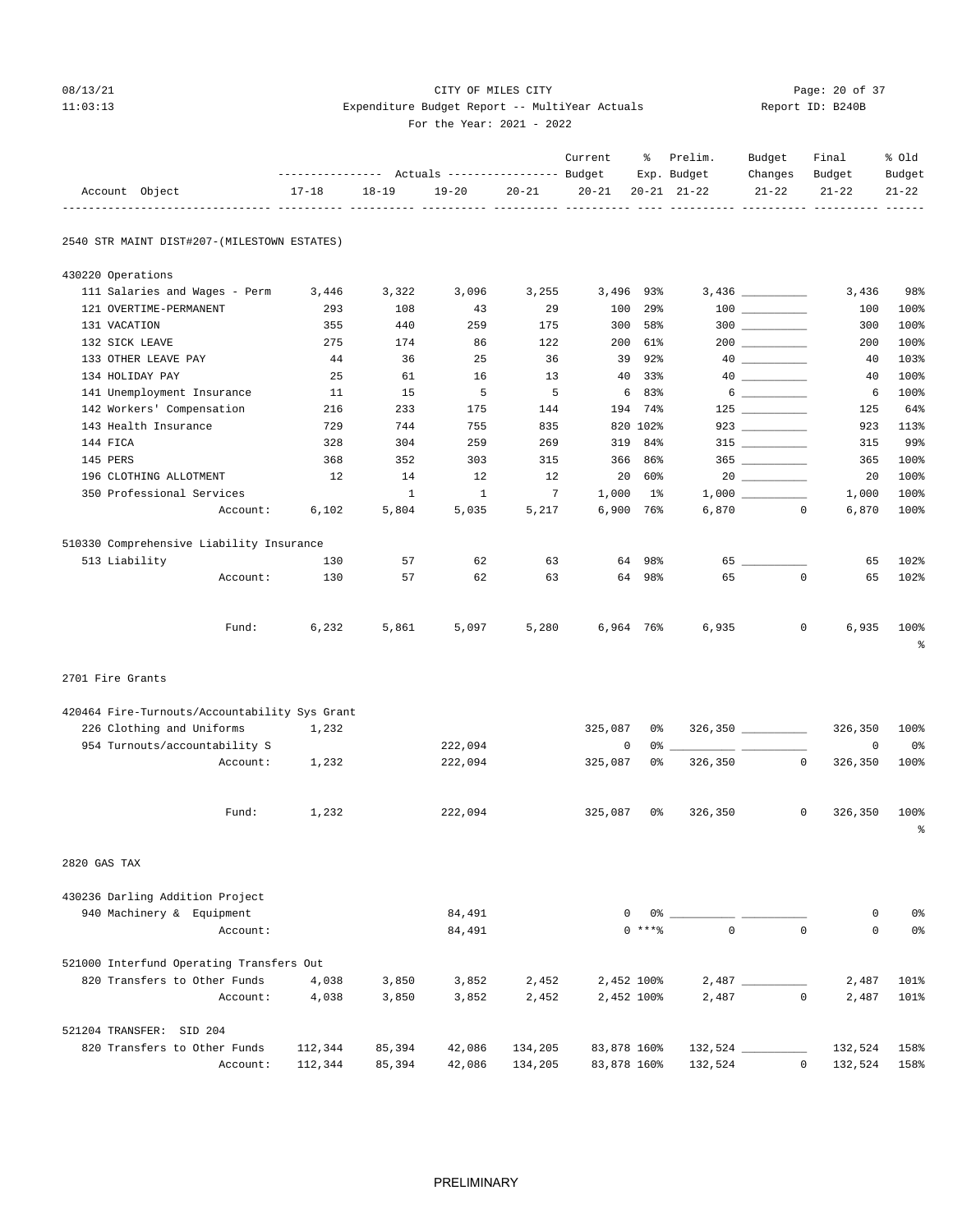# 08/13/21 Page: 21 of 37 11:03:13 Expenditure Budget Report -- MultiYear Actuals Report ID: B240B

Account Object 17-18 18-19 19-20 20-21 20-21 20-21 21-22 21-22 21-22 21-22

---------------- Actuals ----------------- Budget Exp. Budget Changes Budget Budget

Current % Prelim. Budget Final % Old

### For the Year: 2021 - 2022

| 521205 TRANSFER: SID 205                                  |          |         |         |         |         |                       |                |                     |              |                  |                                                                                                                        |
|-----------------------------------------------------------|----------|---------|---------|---------|---------|-----------------------|----------------|---------------------|--------------|------------------|------------------------------------------------------------------------------------------------------------------------|
| 820 Transfers to Other Funds                              |          | 60,495  | 85,394  | 42,086  | 33,551  | 83,878 40%            |                | 33,131              |              | 33,131           | 39%                                                                                                                    |
|                                                           | Account: | 60,495  | 85,394  | 42,086  | 33,551  | 83,878 40%            |                | 33,131              | $\mathbf{0}$ | 33,131           | 39%                                                                                                                    |
|                                                           | Fund:    | 176,877 | 174,638 | 172,515 | 170,208 | 170,208 100%          |                | 168,142             | $\circ$      | 168,142          | 99%<br>ಕಿ                                                                                                              |
| 2821 HB473- Fuel Tax                                      |          |         |         |         |         |                       |                |                     |              |                  |                                                                                                                        |
| 430233 Roadway/Re-surfacing                               |          |         |         |         |         |                       |                |                     |              |                  |                                                                                                                        |
| 935 HB473 Tax Match Program                               |          | 65,816  |         | 266,057 |         | 105,000               | 0%             |                     |              | 210,000          | 200%                                                                                                                   |
|                                                           | Account: | 65,816  |         | 266,057 |         | 105,000               | 0%             | 210,000             | $\Omega$     | 210,000          | 200%                                                                                                                   |
| 430235 Storm Drain & Culvert Maintenance                  |          |         |         |         |         |                       |                |                     |              |                  |                                                                                                                        |
| 935 HB473 Tax Match Program                               |          |         |         | 89,800  |         |                       | 0%             |                     |              | 0                | 0 <sub>8</sub>                                                                                                         |
|                                                           | Account: |         |         | 89,800  |         |                       | $0$ ****       | $\Omega$            | $\Omega$     | $\mathbf 0$      | 0 <sub>8</sub>                                                                                                         |
|                                                           |          |         |         | 355,857 |         | 105,000               | 0%             | 210,000             | $\mathbf 0$  | 210,000          | 200%                                                                                                                   |
|                                                           | Fund:    | 65,816  |         |         |         |                       |                |                     |              |                  |                                                                                                                        |
| 2850 Southeastern Montana Dispatch-911                    |          |         |         |         |         |                       |                |                     |              |                  |                                                                                                                        |
| 420140 Crime Control and Investigation(05)                |          |         |         |         |         |                       |                |                     |              |                  | 昙                                                                                                                      |
| 210 Office Supplies and Mater                             |          |         |         | 686     |         | 1,500                 | 0%             | 1,500               |              | 1,500            | 100%                                                                                                                   |
| 214 Small Items of Equipment                              |          | 7,955   |         | 19,498  | 1,149   | 2,000                 | 57%            |                     |              | 2,000            |                                                                                                                        |
| 220 Operating Expenses                                    |          | 750     | 72      |         |         | 2,000                 | 0%             |                     |              | 3,500            |                                                                                                                        |
| 311 Postage, Box Rent, Etc.                               |          |         |         | 5       |         | 150                   | 0%             | $150$               |              | 150              |                                                                                                                        |
| 320 Printing, Duplicating, Ty                             |          |         |         |         |         | 100                   | 0 <sup>°</sup> |                     |              | 100              |                                                                                                                        |
| 334 Memberships, Registration                             |          |         |         |         |         | 100                   | 0 <sup>°</sup> |                     |              | 100              |                                                                                                                        |
| 341 Electric Utility Services                             |          | 583     | 596     | 597     | 594     | 650                   | 91%            |                     |              | 6,000            |                                                                                                                        |
| 345 Telephone                                             |          | 29,598  | 27,150  | 27,480  | 27,865  | 30,000                | 93%            |                     |              | 45,000           |                                                                                                                        |
| 350 Professional Services                                 |          | 67,828  | 61,117  | 67,862  | 52,519  | 70,000                | 75%            |                     |              | 100,000          |                                                                                                                        |
| 360 Contr R & M                                           |          |         | 1,902   |         |         | $\mathsf 0$           | $0\,$          |                     |              | $\mathsf{O}$     |                                                                                                                        |
| 370 Travel                                                |          |         |         | 1,245   |         | 3,000                 | 0%             |                     |              | 3,000            |                                                                                                                        |
| 380 Training Services                                     |          |         |         |         | 1,349   | 1,500 90%             |                |                     |              | 1,500            |                                                                                                                        |
| 512 Insurance on Vehicles & E                             |          | 139     | 126     | 245     | 280     |                       | 280 100%       | $317$ _________     |              | 317              |                                                                                                                        |
| 940 Machinery & Equipment<br>941 911 Eq & Software (2/01) |          |         |         | 284,222 | 137,019 | 30,000<br>30,000 457% | 0%             | $30,000$ __________ |              | 30,000<br>30,000 | 100%<br>175%<br>100%<br>100%<br>100%<br>923%<br>150%<br>143%<br>0 <sub>8</sub><br>100%<br>100%<br>113%<br>100%<br>100% |

820 Transfers to Other Funds 59,692 59,692 59,693 27,881 59,693 47% 59,693 \_\_\_\_\_\_\_\_\_\_ 59,693 100%

%

Account: 59,692 59,692 59,693 27,881 59,693 47% 59,693 0 59,693 100%

Fund: 166,545 150,655 461,533 248,656 230,973 108% 282,860 0 282,860 122%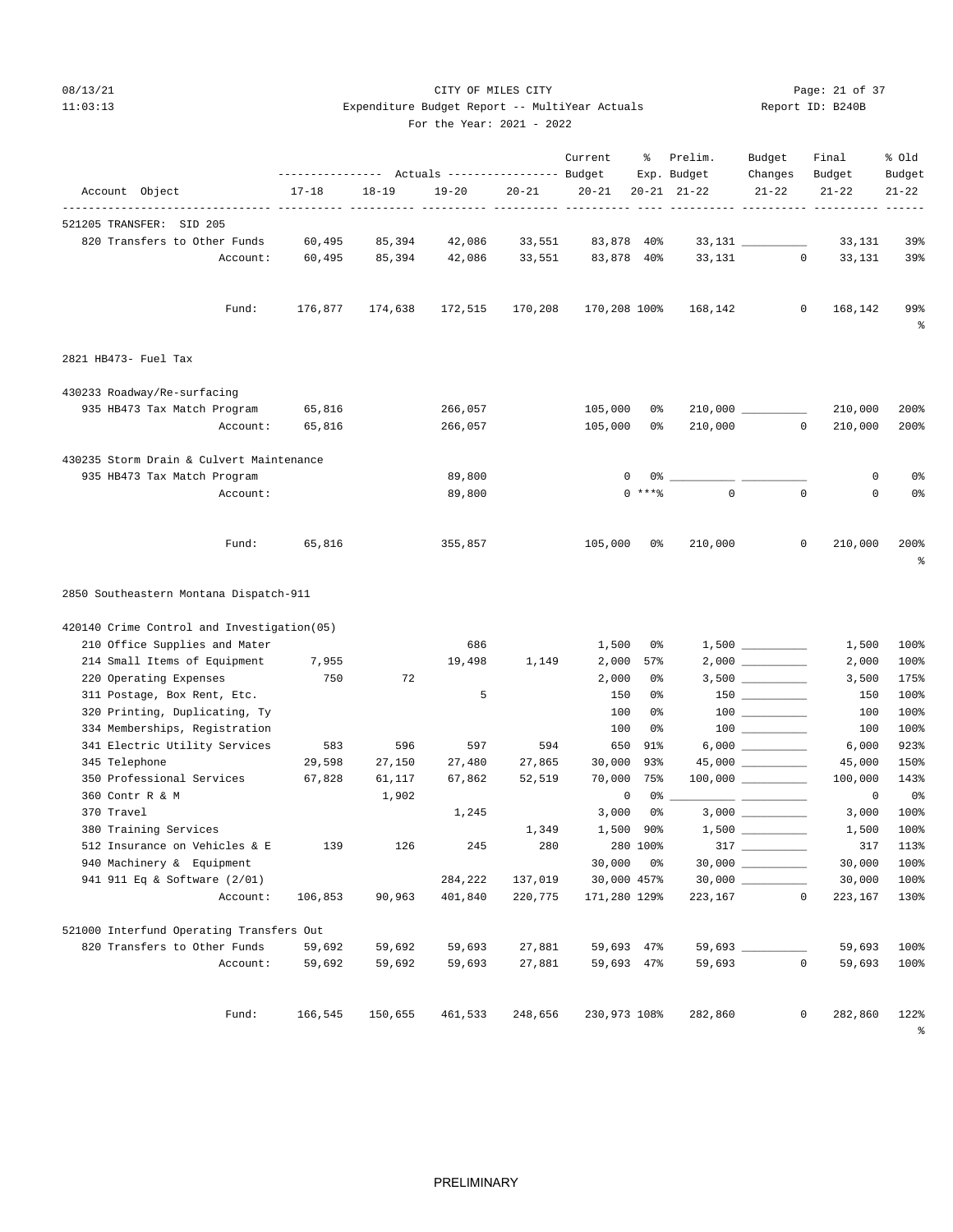## 08/13/21 Page: 22 of 37 11:03:13 Expenditure Budget Report -- MultiYear Actuals Report ID: B240B For the Year: 2021 - 2022

|                                             |                         |           | FOI LIE IEAL· 2021 - 2022                                   |       |                     |         |                     |                                |                         |                 |
|---------------------------------------------|-------------------------|-----------|-------------------------------------------------------------|-------|---------------------|---------|---------------------|--------------------------------|-------------------------|-----------------|
|                                             |                         |           | --------------- Actuals ---------------- Budget Exp. Budget |       | Current             | ိ       | Prelim.             | Budget<br>Changes              | Final<br>Budget         | % old<br>Budget |
| Account Object                              | $17 - 18$               | $18 - 19$ | $19 - 20$                                                   |       | $20 - 21$ $20 - 21$ |         | $20 - 21$ $21 - 22$ | $21 - 22$                      | $21 - 22$               | $21 - 22$       |
| 2880 LIBRARY GRANTS                         |                         |           |                                                             |       |                     |         |                     |                                |                         |                 |
| 460100 Library Services(16)                 |                         |           |                                                             |       |                     |         |                     |                                |                         |                 |
| 210 Office Supplies and Mater               |                         | 85        | 91                                                          |       | 2,056               | 0 %     |                     |                                | 1,500                   | 73%             |
| 214 Small Items of Equipment                |                         |           | 1,716                                                       | 1,598 | 9,684 17%           |         |                     |                                | 5,500                   | 57%             |
| 311 Postage, Box Rent, Etc.                 | 2,212                   | 2,933     | 2,268                                                       | 3,138 | 4,900 64%           |         |                     | 4,900                          | 4,900                   | 100%            |
| 350 Professional Services                   | 2,194                   | 4,851     | 2,482                                                       | 3,937 | 34, 184 12%         |         |                     | $50,947$ __________            | 50,947                  | 149%            |
| 360 Contr R & M                             |                         |           |                                                             |       | 40,000              | 0응      |                     |                                | 42,785                  | 107%            |
| 370 Travel                                  |                         |           | 539                                                         |       | 10,600              | 0 %     |                     | 3,000                          | 3,000                   | 28%             |
| 380 Training Services                       | 94                      |           | 150                                                         |       | 2,700               | 0 %     |                     |                                | 2,000                   | 74%             |
| 382 Books                                   |                         |           |                                                             |       | 10,100              | 0 %     |                     |                                | 10,100                  | 100%            |
| Account:                                    | 4,500                   | 7,869     | 7,246                                                       | 8,673 | 114,224             | 8%      |                     | 120,732 0                      | 120,732                 | 106%            |
| Fund:                                       | 4,500                   | 7,869     | 7,246                                                       | 8,673 | 114,224 8%          |         | 120,732             |                                | 120,732<br>$\mathbf{0}$ | 106%<br>ႜ       |
| 2935 Historic Preservation                  |                         |           |                                                             |       |                     |         |                     |                                |                         |                 |
| 460461 Historic Preservation-Administration |                         |           |                                                             |       |                     |         |                     |                                |                         |                 |
| 111 Salaries and Wages - Perm               | 903                     | 650       | 2,513                                                       | 1,776 | 7,236 25%           |         |                     | 1,980                          | 1,980                   | 27%             |
| 131 VACATION                                | 97                      |           |                                                             | 66    |                     | 60 110% |                     | $60$                           | 60                      | 100%            |
| 132 SICK LEAVE                              | 69                      | 8         |                                                             | 179   |                     | 60 298% |                     |                                | 60                      | 100%            |
| 133 OTHER LEAVE PAY                         | 29                      | 8         |                                                             | 49    |                     | 424 12% |                     |                                | 121                     | 29%             |
| 141 Unemployment Insurance                  | $\overline{\mathbf{3}}$ | 2         | $\overline{4}$                                              | 3     | 12                  | 25%     |                     | $3 \left( \frac{1}{2} \right)$ | 3                       | 25%             |
| 142 Workers' Compensation                   | 12                      | 8         | 10                                                          | 11    | 29                  | 38%     |                     | 17                             | 17                      | 59%             |
| 143 Health Insurance                        |                         |           |                                                             | 513   | 1,846 28%           |         |                     | 513 _________                  | 513                     | 28%             |

 144 FICA 85 51 192 159 595 27% 170 \_\_\_\_\_\_\_\_\_\_ 170 29% 145 PERS 93 56 218 179 682 26% 197 \_\_\_\_\_\_\_\_\_\_ 197 29% 196 CLOTHING ALLOTMENT 10 10 5 8 0 \*\*\*\* 3 20 20 0 8<br>210 Office Supplies and Mater 138 26 16 61 500 12\* 500 202 500 500 100\*

220 Operating Expenses 2,599 18 500 0% 500 \_\_\_\_\_\_\_\_\_ 500 100% 231 Gas, Oil, Diesel Fuel, Gr<br>
201 Os 200 0% 200 \_\_\_\_\_\_\_\_\_\_\_\_\_ 200 100%<br>
201 Dostage, Box Rent, Etc. 200 3 200 7 4 100 4% 100 \_\_\_\_\_\_\_\_\_\_ 100 100%

 320 Printing, Duplicating, Ty 353 500 0% 1,000 \_\_\_\_\_\_\_\_\_\_ 1,000 200% 330 Publicity, Subscriptions 100 100% 100 0% 100 \_\_\_\_\_\_\_\_\_ 100 100% 331 Publication of Formal & L  $122$  7 100 7% 100 \_\_\_\_\_\_\_\_ 100 100% 334 Memberships, Registration 18 18 1 200 100 89% 100 200 100% 100 39% 100 200 100% 100 345 Telephone 345 Telephone

347 Internet 13 13 10 50 0% 50 \_\_\_\_\_\_\_\_ 50 100% 350 Professional Services 5 91 6 1,000 1% 79,480 \_\_\_\_\_\_\_\_\_\_ 79,480 7948%

 370 Travel 357 206 300 0% 300 \_\_\_\_\_\_\_\_\_\_ 300 100% 380 Training Services 300 0% 300 \_\_\_\_\_\_\_\_\_\_ 300 100% 513 Liability 45 46 98% 46 \_\_\_\_\_\_\_\_\_\_ 46 100%

Account: 4,572 1,139 3,420 3,155 14,790 21% 85,947 0 85,947 581%

210 Office Supplies and Mater 138 26 16 61 500 12% 500 \_\_\_\_\_\_\_\_\_\_\_\_\_\_\_\_\_\_\_\_\_\_\_\_\_<br>220 Operating Expenses 2,599 18 500 500 10% 500

311 Postage, Box Rent, Etc. 8 3 3 7 4 100 4% 100 \_\_\_\_\_\_\_\_\_\_\_\_\_\_\_\_\_\_\_\_\_\_\_\_\_\_\_\_\_\_\_\_

345 Telephone 18 18 18 1 50 0 1 50 <u>- 1</u>

360 Contr R & M 47 62 5 0 0% \_\_\_\_\_\_\_\_\_\_ \_\_\_\_\_\_\_\_\_\_ 0 0%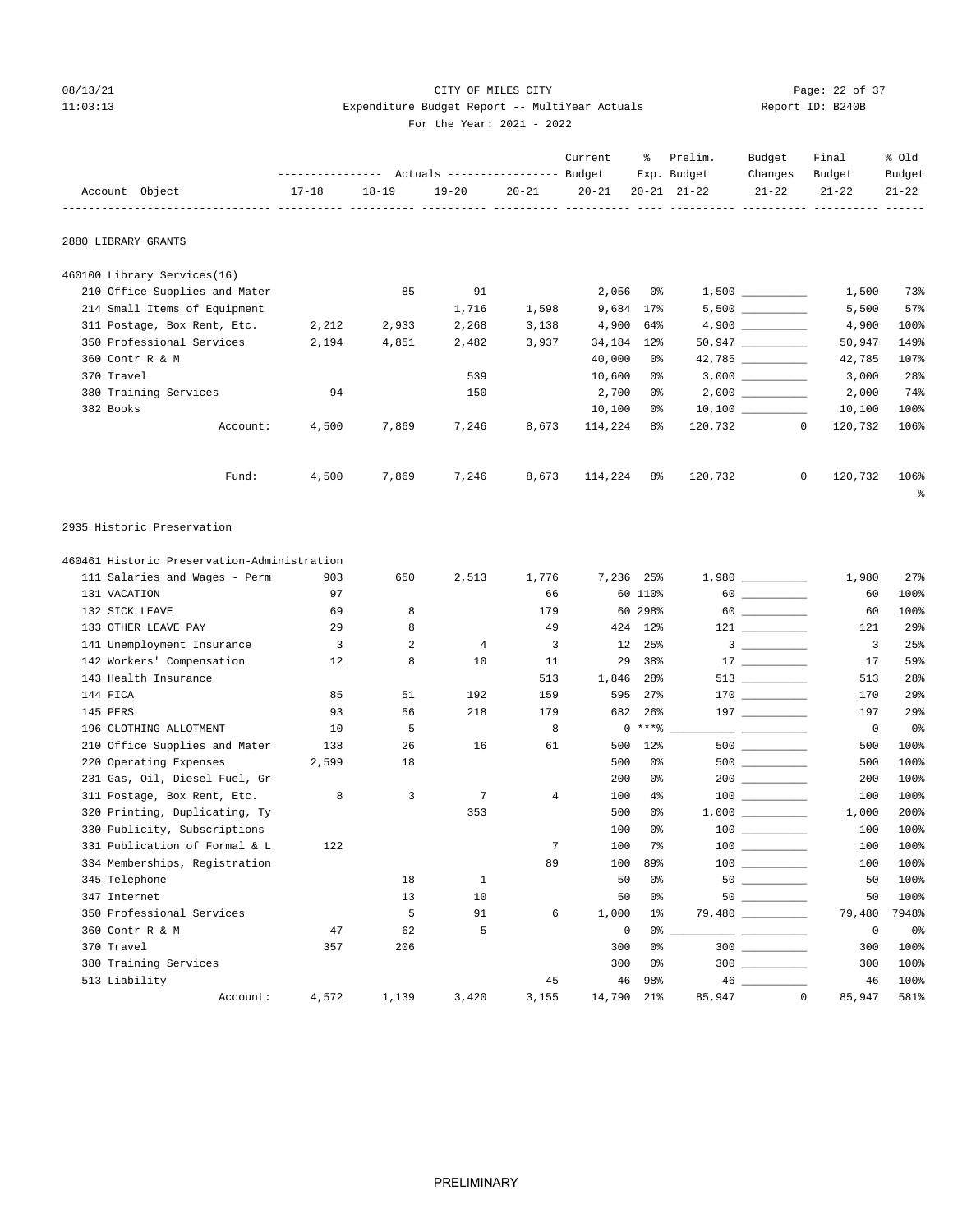# 08/13/21 Page: 23 of 37 11:03:13 Expenditure Budget Report -- MultiYear Actuals Report ID: B240B

---------------- Actuals ----------------- Budget Exp. Budget Changes Budget Budget

Current % Prelim. Budget Final % Old

### For the Year: 2021 - 2022

| Account Object                                    | $17 - 18$               | $18 - 19$      | $19 - 20$      | $20 - 21$      | $20 - 21$  |                 | $20 - 21$ $21 - 22$                                                                                                                                                                                                                                                                                                      | $21 - 22$                                                                                                                                                                                                                                                                                                                                                    | 21-22        | $21 - 22$      |
|---------------------------------------------------|-------------------------|----------------|----------------|----------------|------------|-----------------|--------------------------------------------------------------------------------------------------------------------------------------------------------------------------------------------------------------------------------------------------------------------------------------------------------------------------|--------------------------------------------------------------------------------------------------------------------------------------------------------------------------------------------------------------------------------------------------------------------------------------------------------------------------------------------------------------|--------------|----------------|
| 521000 Interfund Operating Transfers Out          |                         |                |                |                |            |                 |                                                                                                                                                                                                                                                                                                                          |                                                                                                                                                                                                                                                                                                                                                              |              |                |
| 820 Transfers to Other Funds                      |                         |                |                |                | 2,000      | 0%              |                                                                                                                                                                                                                                                                                                                          | 2,000                                                                                                                                                                                                                                                                                                                                                        | 2,000        | 100%           |
| Account:                                          |                         |                |                |                | 2,000      | 0%              | 2,000                                                                                                                                                                                                                                                                                                                    | $\circ$                                                                                                                                                                                                                                                                                                                                                      | 2,000        | 100%           |
| Fund:                                             | 4,572                   | 1,139          | 3,420          | 3,155          | 16,790 19% |                 | 87,947                                                                                                                                                                                                                                                                                                                   | $\mathbf 0$                                                                                                                                                                                                                                                                                                                                                  | 87,947       | 524%<br>ಕಿ     |
| 2940 HOUSING AUTHORITY                            |                         |                |                |                |            |                 |                                                                                                                                                                                                                                                                                                                          |                                                                                                                                                                                                                                                                                                                                                              |              |                |
| 470500 HOME Grant -TBRA                           |                         |                |                |                |            |                 |                                                                                                                                                                                                                                                                                                                          |                                                                                                                                                                                                                                                                                                                                                              |              |                |
| 740 Awards and Indemnities                        | 5,000                   |                |                |                | 0          | 0%              |                                                                                                                                                                                                                                                                                                                          |                                                                                                                                                                                                                                                                                                                                                              | 0            | 0 <sub>8</sub> |
| Account:                                          | 5,000                   |                |                |                | $\Omega$   | $***$ $%$       | $\mathbf 0$                                                                                                                                                                                                                                                                                                              | $\mathbf 0$                                                                                                                                                                                                                                                                                                                                                  | $\mathbf 0$  | 0%             |
| Fund:                                             | 5,000                   |                |                |                | 0          | 0%              | 0                                                                                                                                                                                                                                                                                                                        | $\mathbf 0$                                                                                                                                                                                                                                                                                                                                                  | $\mathbf 0$  | 0 <sub>8</sub> |
|                                                   |                         |                |                |                |            |                 |                                                                                                                                                                                                                                                                                                                          |                                                                                                                                                                                                                                                                                                                                                              |              | ႜ              |
| 2985 RETIRED SENIOR VOLUNTEER PROG (RSVP)         |                         |                |                |                |            |                 |                                                                                                                                                                                                                                                                                                                          |                                                                                                                                                                                                                                                                                                                                                              |              |                |
| 450330 RSVP Non-Federal                           |                         |                |                |                |            |                 |                                                                                                                                                                                                                                                                                                                          |                                                                                                                                                                                                                                                                                                                                                              |              |                |
| 111 Salaries and Wages - Perm                     | 956                     | 831            | 2,143          | 2,150          |            | 3,000 72%       |                                                                                                                                                                                                                                                                                                                          | $4,000$ _________                                                                                                                                                                                                                                                                                                                                            | 4,000        | 133%           |
| 131 VACATION                                      | 76                      | 71             | 167            | 225            |            |                 | $0***$ $\frac{1}{2}$ $\frac{1}{2}$ $\frac{1}{2}$ $\frac{1}{2}$ $\frac{1}{2}$ $\frac{1}{2}$ $\frac{1}{2}$ $\frac{1}{2}$ $\frac{1}{2}$ $\frac{1}{2}$ $\frac{1}{2}$ $\frac{1}{2}$ $\frac{1}{2}$ $\frac{1}{2}$ $\frac{1}{2}$ $\frac{1}{2}$ $\frac{1}{2}$ $\frac{1}{2}$ $\frac{1}{2}$ $\frac{1}{2}$ $\frac{1}{2}$ $\frac{1}{$ |                                                                                                                                                                                                                                                                                                                                                              | 0            | 0%             |
| 132 SICK LEAVE                                    | 40                      | 72             | 131            | 166            |            |                 | $0***$ $\frac{1}{2}$ $\frac{1}{2}$ $\frac{1}{2}$ $\frac{1}{2}$ $\frac{1}{2}$ $\frac{1}{2}$ $\frac{1}{2}$ $\frac{1}{2}$ $\frac{1}{2}$ $\frac{1}{2}$ $\frac{1}{2}$ $\frac{1}{2}$ $\frac{1}{2}$ $\frac{1}{2}$ $\frac{1}{2}$ $\frac{1}{2}$ $\frac{1}{2}$ $\frac{1}{2}$ $\frac{1}{2}$ $\frac{1}{2}$ $\frac{1}{2}$ $\frac{1}{$ |                                                                                                                                                                                                                                                                                                                                                              | 0            | 0%             |
| 133 OTHER LEAVE PAY                               | 30                      | 27             | 23             | 10             |            |                 | $0***$ $\frac{1}{2}$ $\frac{1}{2}$ $\frac{1}{2}$ $\frac{1}{2}$ $\frac{1}{2}$ $\frac{1}{2}$ $\frac{1}{2}$ $\frac{1}{2}$ $\frac{1}{2}$ $\frac{1}{2}$ $\frac{1}{2}$ $\frac{1}{2}$ $\frac{1}{2}$ $\frac{1}{2}$ $\frac{1}{2}$ $\frac{1}{2}$ $\frac{1}{2}$ $\frac{1}{2}$ $\frac{1}{2}$ $\frac{1}{2}$ $\frac{1}{2}$ $\frac{1}{$ |                                                                                                                                                                                                                                                                                                                                                              | 0            | 0 <sub>8</sub> |
| 141 Unemployment Insurance                        | $\overline{\mathbf{3}}$ | $\overline{4}$ | $\overline{4}$ | $\overline{4}$ | 44         | 9%              |                                                                                                                                                                                                                                                                                                                          |                                                                                                                                                                                                                                                                                                                                                              | 60           | 136%           |
| 142 Workers' Compensation                         | 12                      | 12             | 10             | 13             | 38         | 34%             |                                                                                                                                                                                                                                                                                                                          |                                                                                                                                                                                                                                                                                                                                                              | 27           | 71%            |
| 143 Health Insurance                              |                         |                | 40             | $-43$          | 500        | -98             |                                                                                                                                                                                                                                                                                                                          |                                                                                                                                                                                                                                                                                                                                                              | 1,153        | 231%           |
| 144 FICA                                          | 84                      | 76             | 189            | 195            |            | 230 85%         |                                                                                                                                                                                                                                                                                                                          | $306 \begin{tabular}{l} \hline \rule{0.2cm}{0.1cm} \rule{0.2cm}{0.1cm} \rule{0.2cm}{0.1cm} \rule{0.2cm}{0.1cm} \rule{0.2cm}{0.1cm} \rule{0.2cm}{0.1cm} \rule{0.2cm}{0.1cm} \rule{0.2cm}{0.1cm} \rule{0.2cm}{0.1cm} \rule{0.2cm}{0.1cm} \rule{0.2cm}{0.1cm} \rule{0.2cm}{0.1cm} \rule{0.2cm}{0.1cm} \rule{0.2cm}{0.1cm} \rule{0.2cm}{0.1cm} \rule{0.2cm}{0.1$ | 306          | 133%           |
| 145 PERS                                          | 95                      | 86             | 214            | 224            |            | 207 108%        |                                                                                                                                                                                                                                                                                                                          |                                                                                                                                                                                                                                                                                                                                                              | 351          | 170%           |
| 210 Office Supplies and Mater                     | 196                     |                |                | 33             | 1,500      | $2\frac{6}{9}$  |                                                                                                                                                                                                                                                                                                                          |                                                                                                                                                                                                                                                                                                                                                              | 1,675        | 112%           |
| 220 Operating Expenses                            | 6,487                   | 6,917          | 9,014          | 1,861          |            | 6,965 27%       |                                                                                                                                                                                                                                                                                                                          |                                                                                                                                                                                                                                                                                                                                                              | 3,464        | 50%            |
| 311 Postage, Box Rent, Etc.                       | 245                     | 592            | 1,002          | 241            | 900        | $27\%$          |                                                                                                                                                                                                                                                                                                                          | 681                                                                                                                                                                                                                                                                                                                                                          | 681          | 76%            |
| 330 Publicity, Subscriptions                      |                         | 160            | 160            | 160            |            | 160 100%        |                                                                                                                                                                                                                                                                                                                          |                                                                                                                                                                                                                                                                                                                                                              | 160          | 100%           |
| 334 Memberships, Registration                     |                         | 150            |                |                | 178        | 0%              |                                                                                                                                                                                                                                                                                                                          | $\begin{tabular}{c} 190 \end{tabular}$                                                                                                                                                                                                                                                                                                                       | 190          | 107%           |
| 345 Telephone                                     | 292                     | 1,419          | 1,192          | 478            |            | 1,440 33%       |                                                                                                                                                                                                                                                                                                                          |                                                                                                                                                                                                                                                                                                                                                              | 1,637        | 114%           |
| 370 Travel                                        | 1,801                   | 1,374          | 243            | 66             |            | 265 25%         |                                                                                                                                                                                                                                                                                                                          | $5,356$ __________                                                                                                                                                                                                                                                                                                                                           | 5,356        | 2021%          |
| 379 Other Travel<br>512 Insurance on Vehicles & E | 678                     | 232<br>251     | 626            | 572            | 600        | 1,600 36%<br>0% |                                                                                                                                                                                                                                                                                                                          | $500$ ___________                                                                                                                                                                                                                                                                                                                                            | 2,360<br>500 | 148%<br>83%    |
| 513 Liability                                     | 434                     | 843            | 10             | 11             | 609        | $2\frac{6}{9}$  |                                                                                                                                                                                                                                                                                                                          |                                                                                                                                                                                                                                                                                                                                                              | 562          | 92%            |
| Account:                                          | 11,429                  | 13,117         | 15,168         | 6,366          | 18,236 35% |                 | 22,482                                                                                                                                                                                                                                                                                                                   | $562 \ \ \underline{\hspace{1.5cm}}$<br>0                                                                                                                                                                                                                                                                                                                    |              | 22,482 123%    |
| 450340 RSVP FEDERAL GRANT- FALLON/CUSTER          |                         |                |                |                |            |                 |                                                                                                                                                                                                                                                                                                                          |                                                                                                                                                                                                                                                                                                                                                              |              |                |
| 111 Salaries and Wages - Perm                     | 41,851                  | 40,150         | 44,636         | 45,699         | 54,853 83% |                 |                                                                                                                                                                                                                                                                                                                          |                                                                                                                                                                                                                                                                                                                                                              | 54,417       | 99%            |
| 131 VACATION                                      | 3,150                   | 3,463          | 3,519          | 4,537          |            |                 |                                                                                                                                                                                                                                                                                                                          |                                                                                                                                                                                                                                                                                                                                                              | $\circ$      | 0 <sub>8</sub> |
| 132 SICK LEAVE                                    | 1,755                   | 3,504          | 2,482          | 3,234          |            |                 |                                                                                                                                                                                                                                                                                                                          |                                                                                                                                                                                                                                                                                                                                                              | 0            | 0 <sub>8</sub> |
| 133 OTHER LEAVE PAY                               | 1,343                   | 1,302          | 425            | 184            |            | $0***8$         |                                                                                                                                                                                                                                                                                                                          |                                                                                                                                                                                                                                                                                                                                                              | $\mathbf 0$  | 0 <sub>8</sub> |

 141 Unemployment Insurance 120 169 76 81 278 29% 816 \_\_\_\_\_\_\_\_\_\_ 816 294% 142 Workers' Compensation 541 608 236 304 683 45% 398 \_\_\_\_\_\_\_\_\_\_ 398 58% 143 Health Insurance 8,597 8,815 9,553 10,286 9,400 109% 9,647 \_\_\_\_\_\_\_\_\_\_ 9,647 103% 144 FICA 3,680 3,700 3,898 4,104 4,197 98% 4,163 \_\_\_\_\_\_\_\_\_\_ 4,163 99%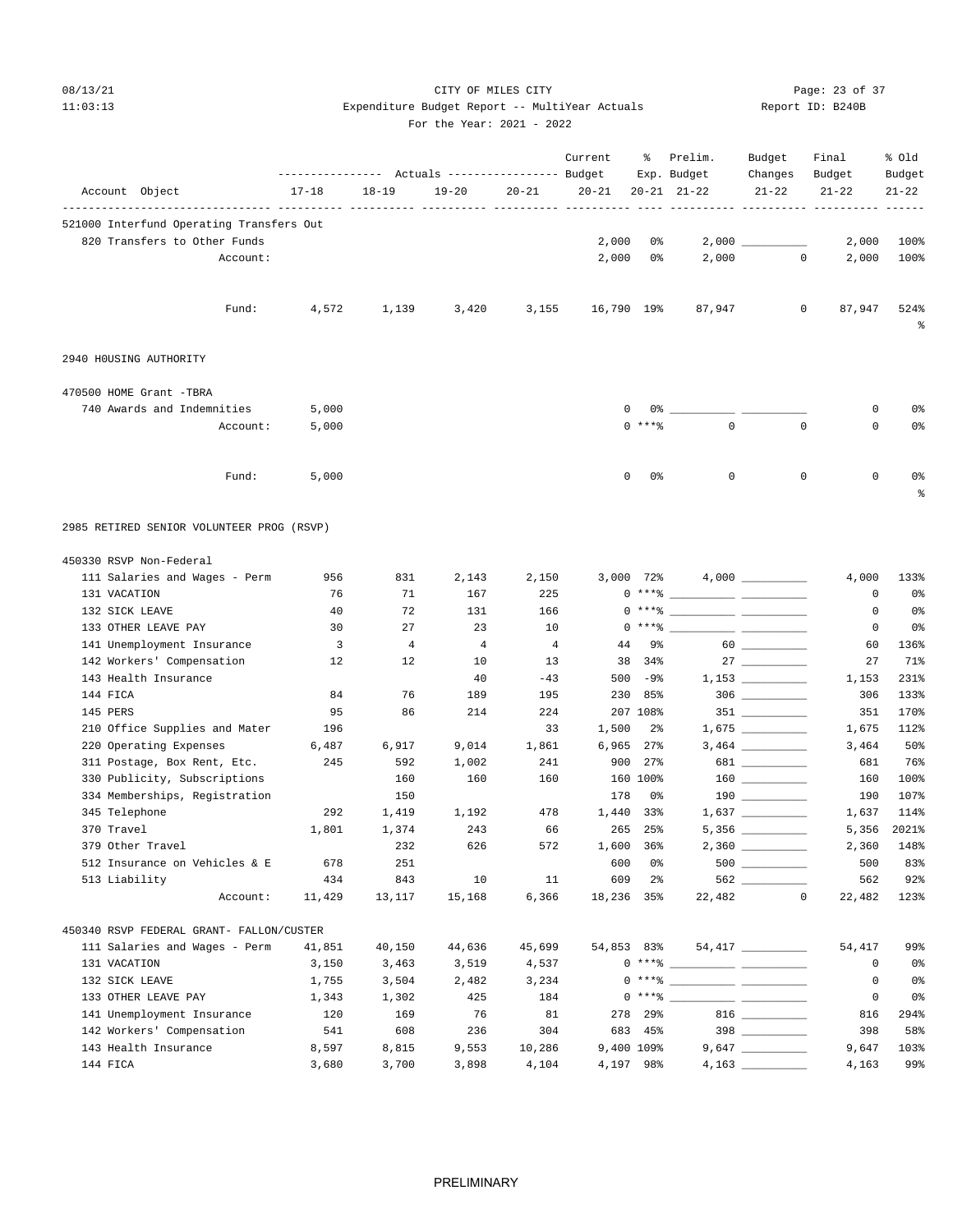## 08/13/21 Page: 24 of 37 11:03:13 Expenditure Budget Report -- MultiYear Actuals For the Year: 2021 - 2022

| Report ID: B240B |  |  |  |
|------------------|--|--|--|
|------------------|--|--|--|

|                                               |                                                       |           |                |                         | Current      | ፟ዼ            | Prelim.                                                                                                                                                                                                                                                                                                                  | Budget          | Final                     | % old          |
|-----------------------------------------------|-------------------------------------------------------|-----------|----------------|-------------------------|--------------|---------------|--------------------------------------------------------------------------------------------------------------------------------------------------------------------------------------------------------------------------------------------------------------------------------------------------------------------------|-----------------|---------------------------|----------------|
|                                               | ---------------    Actuals ----------------    Budget |           |                |                         |              |               | Exp. Budget                                                                                                                                                                                                                                                                                                              | Changes         | Budget                    | Budget         |
| Account Object                                | $17 - 18$                                             | $18 - 19$ | $19 - 20$      | $20 - 21$               | $20 - 21$    |               | $20 - 21$ $21 - 22$                                                                                                                                                                                                                                                                                                      | $21 - 22$       | $21 - 22$                 | $21 - 22$      |
| 145 PERS                                      | 4,072                                                 | 4,145     | 4,088          | 4,182                   | 3,785 110%   |               |                                                                                                                                                                                                                                                                                                                          |                 | 325                       | 9%             |
| 210 Office Supplies and Mater                 | 578                                                   | 619       | 859            | 2,161                   | 1,438 150%   |               |                                                                                                                                                                                                                                                                                                                          | 1,554           | 1,554                     | 108%           |
| 220 Operating Expenses                        | 1,157                                                 | 1,171     | 4,955          | 6,239                   | 450 ****     |               |                                                                                                                                                                                                                                                                                                                          |                 | 750                       | 167%           |
| 311 Postage, Box Rent, Etc.                   | 392                                                   | 452       | 497            | 910                     |              | $0***8$       |                                                                                                                                                                                                                                                                                                                          |                 | $\overline{0}$            | 0%             |
| 330 Publicity, Subscriptions                  | 160                                                   |           |                |                         | $^{\circ}$   |               |                                                                                                                                                                                                                                                                                                                          |                 | $\overline{0}$            | 0%             |
| 334 Memberships, Registration                 | 200                                                   | 300       | 425            | 75                      |              | 247 30%       |                                                                                                                                                                                                                                                                                                                          |                 | 260                       | 105%           |
| 345 Telephone                                 | 1,216                                                 |           | 117            | 1,124                   |              | $0***$ $****$ |                                                                                                                                                                                                                                                                                                                          |                 |                           | $1,509$ *****% |
| 370 Travel                                    | 5,091                                                 | 6,003     | 4,216          | 292                     |              |               |                                                                                                                                                                                                                                                                                                                          |                 | $\mathbf{0}$              | 0%             |
| 512 Insurance on Vehicles & E                 |                                                       |           | 500            | 478                     |              |               | $0***$ $\frac{1}{2}$ $\frac{1}{2}$ $\frac{1}{2}$ $\frac{1}{2}$ $\frac{1}{2}$ $\frac{1}{2}$ $\frac{1}{2}$ $\frac{1}{2}$ $\frac{1}{2}$ $\frac{1}{2}$ $\frac{1}{2}$ $\frac{1}{2}$ $\frac{1}{2}$ $\frac{1}{2}$ $\frac{1}{2}$ $\frac{1}{2}$ $\frac{1}{2}$ $\frac{1}{2}$ $\frac{1}{2}$ $\frac{1}{2}$ $\frac{1}{2}$ $\frac{1}{$ |                 | $^{\circ}$                | 0 <sup>8</sup> |
| 513 Liability                                 |                                                       |           | 920            | 647                     |              |               | $0***$ $\frac{20}{100}$                                                                                                                                                                                                                                                                                                  |                 | $\overline{0}$            | 0%             |
| 530 Rent                                      | 5,010                                                 | 5,010     | 5,010          | 6,918                   |              | 5,010 138%    |                                                                                                                                                                                                                                                                                                                          |                 | 7,800                     | 156%           |
| Account:                                      | 78,913                                                | 79,411    | 86,412         | 91,455                  |              |               | 86,412 106% 81,639 0                                                                                                                                                                                                                                                                                                     |                 | 81,639                    | 94%            |
| 450351 RSVP-Excess                            |                                                       |           |                |                         |              |               |                                                                                                                                                                                                                                                                                                                          |                 |                           |                |
| 111 Salaries and Wages - Perm                 |                                                       | 580       | 777            | 755                     |              | 2,040 37%     |                                                                                                                                                                                                                                                                                                                          |                 | 2,040                     | 100%           |
| 133 OTHER LEAVE PAY                           |                                                       |           |                |                         | $\mathbf 0$  | 0%            |                                                                                                                                                                                                                                                                                                                          |                 |                           | 10,000 ******  |
| 141 Unemployment Insurance                    |                                                       | 2         | $\mathbf{1}$   | $\mathbf{1}$            |              | 9 11%         |                                                                                                                                                                                                                                                                                                                          | $181$ _________ | 181                       | 2011%          |
| 142 Workers' Compensation                     |                                                       | 8         | $\overline{4}$ | $\overline{\mathbf{3}}$ |              | 25 12%        |                                                                                                                                                                                                                                                                                                                          |                 | 81                        | 324%           |
| 143 Health Insurance                          |                                                       | 112       |                |                         | $^{\circ}$   | 0%            |                                                                                                                                                                                                                                                                                                                          |                 | $\overline{\phantom{0}}$  | 0 <sup>8</sup> |
| 144 FICA                                      |                                                       | 48        | 67             | 59                      | 156          | 38%           |                                                                                                                                                                                                                                                                                                                          |                 | 921                       | 590%           |
| 145 PERS                                      |                                                       | 54        | 76             | 67                      |              | 140 48%       |                                                                                                                                                                                                                                                                                                                          |                 | 1,068                     | 763%           |
|                                               | 1,963                                                 | 1,520     | 2,356          | 1,079                   |              | $2,000$ 54%   |                                                                                                                                                                                                                                                                                                                          |                 | 2,000                     | 100%           |
| 220 Operating Expenses<br>Account:            |                                                       |           |                |                         |              | 4,370 45%     |                                                                                                                                                                                                                                                                                                                          | $16,291$ 0      |                           | 373%           |
|                                               | 1,963                                                 | 2,324     | 3,281          | 1,964                   |              |               |                                                                                                                                                                                                                                                                                                                          |                 | 16,291                    |                |
| Fund:                                         | 92,305                                                | 94,852    | 104,861        | 99,785                  | 109,018 92%  |               | 120,412                                                                                                                                                                                                                                                                                                                  | $\circ$         | 120,412                   | 110%<br>နွ     |
| 2991 Federal Recovery Funds                   |                                                       |           |                |                         |              |               |                                                                                                                                                                                                                                                                                                                          |                 |                           |                |
| 430235 Storm Drain & Culvert Maintenance      |                                                       |           |                |                         |              |               |                                                                                                                                                                                                                                                                                                                          |                 |                           |                |
| 350 Professional Services                     |                                                       |           |                |                         | 0            | 0 %           |                                                                                                                                                                                                                                                                                                                          |                 | 624,732 ******            |                |
| Account:                                      |                                                       |           |                |                         |              | $0***$        |                                                                                                                                                                                                                                                                                                                          |                 | 624,732 0 624,732 ******  |                |
| 430530 Water Source of Supply and Pumping(22) |                                                       |           |                |                         |              |               |                                                                                                                                                                                                                                                                                                                          |                 |                           |                |
| 940 Machinery & Equipment                     |                                                       |           |                |                         |              |               | 0 0% 5,289,250 5,289,250 ******                                                                                                                                                                                                                                                                                          |                 |                           |                |
| Account:                                      |                                                       |           |                |                         |              |               | $0$ ***\ 5,289,250                                                                                                                                                                                                                                                                                                       |                 | $0, 5, 289, 250$ ***** \$ |                |
|                                               |                                                       |           |                |                         |              |               |                                                                                                                                                                                                                                                                                                                          |                 |                           |                |
| 430550 Transmission and Distribution(23)      |                                                       |           |                |                         |              |               |                                                                                                                                                                                                                                                                                                                          |                 |                           |                |
| 940 Machinery & Equipment                     |                                                       |           |                |                         |              |               |                                                                                                                                                                                                                                                                                                                          |                 |                           |                |
| Account:                                      |                                                       |           |                |                         |              |               | $0$ **** 3.974.968 0 3.974.968 ******                                                                                                                                                                                                                                                                                    |                 |                           |                |
| 430630 Sewer Collection and Transmission(31)  |                                                       |           |                |                         |              |               |                                                                                                                                                                                                                                                                                                                          |                 |                           |                |
| 940 Machinery & Equipment                     |                                                       |           |                |                         | $\mathbf{0}$ |               | 0% 493,683 493,683 ******                                                                                                                                                                                                                                                                                                |                 |                           |                |
| Account:                                      |                                                       |           |                |                         |              |               | $0$ **** 493,683 0 493,683 ******                                                                                                                                                                                                                                                                                        |                 |                           |                |
| 431200 Flood Control                          |                                                       |           |                |                         |              |               |                                                                                                                                                                                                                                                                                                                          |                 |                           |                |
| 350 Professional Services                     |                                                       |           |                |                         | $\mathbf{0}$ |               | 0% 5,560,000 5,560,000 ******                                                                                                                                                                                                                                                                                            |                 |                           |                |
| Account:                                      |                                                       |           |                |                         |              |               | $0$ **** 5,560,000 0 5,560,000 ******                                                                                                                                                                                                                                                                                    |                 |                           |                |
|                                               |                                                       |           |                |                         |              |               |                                                                                                                                                                                                                                                                                                                          |                 |                           |                |
|                                               |                                                       |           |                |                         |              |               |                                                                                                                                                                                                                                                                                                                          |                 |                           |                |
| Fund:                                         |                                                       |           |                |                         |              |               | $0$ $0\frac{15}{942}$ , 633                                                                                                                                                                                                                                                                                              |                 | $0$ 15,942,633 ***** %    | ႜ              |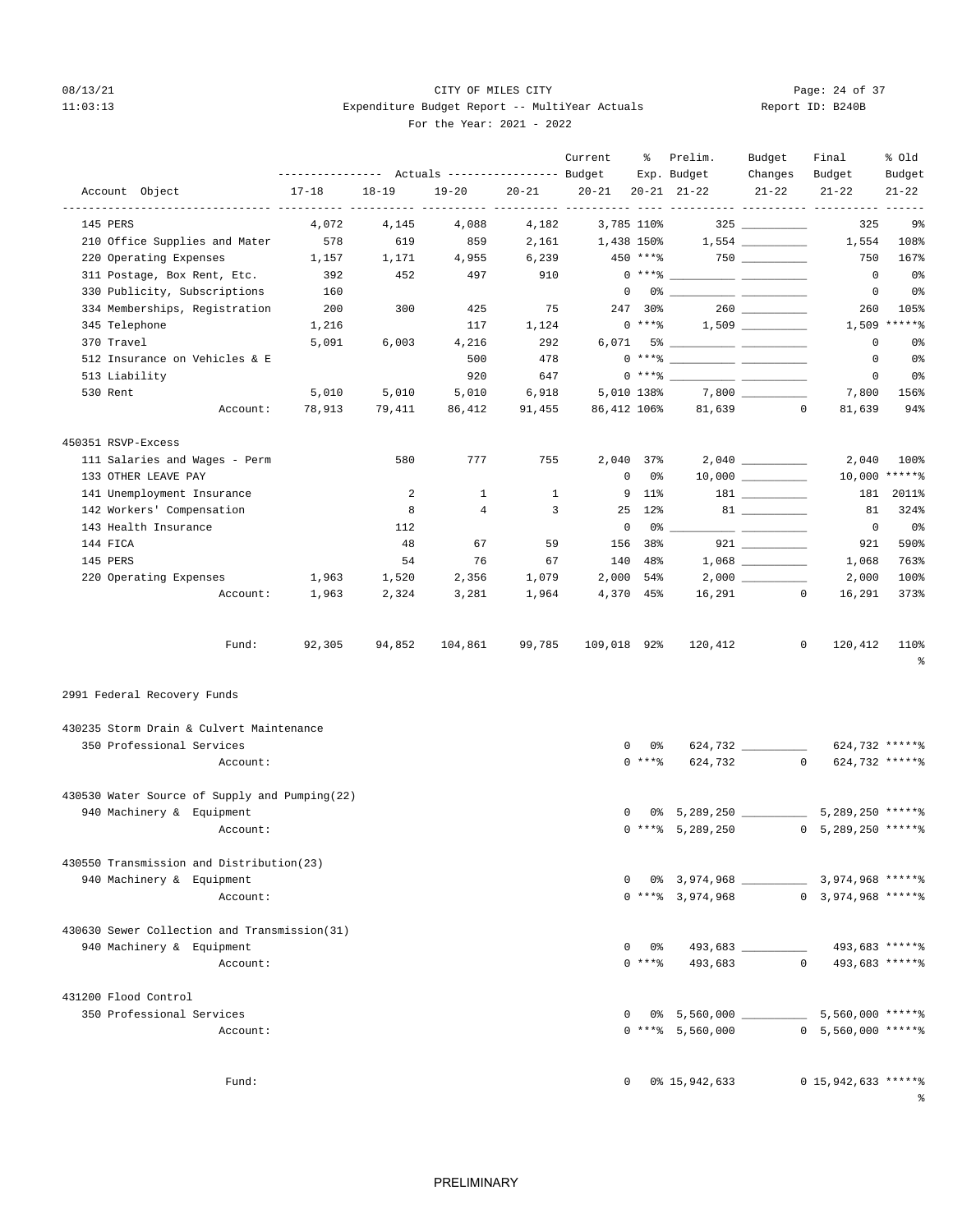# 08/13/21 Page: 25 of 37 11:03:13 Expenditure Budget Report -- MultiYear Actuals Report ID: B240B

|  | For the Year: 2021 - 2022 |  |  |
|--|---------------------------|--|--|
|  |                           |  |  |

|              |                              |                                            | --------------- Actuals ---------------- Budget |           |           |           | Current           |                | % Prelim.<br>Exp. Budget | Budget<br>Changes | Final<br>Budget | % 01d<br>Budget    |
|--------------|------------------------------|--------------------------------------------|-------------------------------------------------|-----------|-----------|-----------|-------------------|----------------|--------------------------|-------------------|-----------------|--------------------|
|              | Account Object               |                                            | $17 - 18$                                       | $18 - 19$ | $19 - 20$ | $20 - 21$ | $20 - 21$         |                | $20 - 21$ $21 - 22$      | $21 - 22$         | $21 - 22$       | $21 - 22$          |
|              |                              | 3301 Judgement Settlement/Southgate        |                                                 |           |           |           |                   |                |                          |                   |                 |                    |
|              | 510200 Judgements and Losses |                                            |                                                 |           |           |           |                   |                |                          |                   |                 |                    |
|              | 801 Southgate Lawsuit        |                                            |                                                 |           | 201,700   | $-7,385$  | $201,700 -48$ $-$ |                |                          |                   | 0               | 0 <sup>°</sup>     |
|              |                              | Account:                                   |                                                 |           | 201,700   | $-7,385$  | $201,700 -48$     |                | $\mathbf{0}$             | $\Omega$          | $\mathbf 0$     | 0 <sup>°</sup>     |
|              |                              | Fund:                                      |                                                 |           | 201,700   | $-7,385$  | $201,700 -48$     |                | $\mathbb O$              | $\mathbf 0$       | 0               | 0%<br>န့           |
| 3670 SID 211 |                              |                                            |                                                 |           |           |           |                   |                |                          |                   |                 |                    |
|              |                              | 490500 Other Debt Service Payments         |                                                 |           |           |           |                   |                |                          |                   |                 |                    |
|              | 643 Principal- SID 211       |                                            | 3,712                                           | 3,759     | 3,806     | 3,853     |                   | 3,854 100%     |                          |                   | 3,902           | 101%               |
|              | 644 Interest- SID 211        |                                            | 1,331                                           | 1,559     | 1,541     | 728       |                   | 728 100%       |                          | 628               | 628             | 86%                |
|              |                              | Account:                                   | 5,043                                           | 5,318     | 5,347     | 4,581     |                   | 4,582 100%     | 4,530                    | $\mathbf 0$       | 4,530           | 99%                |
|              |                              | Fund:                                      | 5,043                                           | 5,318     | 5,347     | 4,581     |                   | 4,582 100%     | 4,530                    | $\mathbf 0$       | 4,530           | 99%<br>န္          |
|              |                              | 4000 General Fund Capitol Improvement Fund |                                                 |           |           |           |                   |                |                          |                   |                 |                    |
|              |                              | 410100 Legislative Services(02)            |                                                 |           |           |           |                   |                |                          |                   |                 |                    |
|              | 940 Machinery & Equipment    |                                            | 54,966                                          | 19,099    | 14,469    |           | 0                 |                | $0\%$ __                 |                   | 0               | 0 <sup>o</sup>     |
|              |                              | Account:                                   | 54,966                                          | 19,099    | 14,469    |           |                   | $0***8$        | $\mathbf{0}$             | $\mathbf 0$       | $\mathbf 0$     | $0\,$              |
|              |                              | 420100 Law Enforcement Services            |                                                 |           |           |           |                   |                |                          |                   |                 |                    |
|              | 350 Professional Services    |                                            |                                                 |           | 29,749    |           | 0                 | 0 <sup>8</sup> |                          |                   | 0               | 0%                 |
|              |                              | Account:                                   |                                                 |           | 29,749    |           |                   | $0***8$        | $\mathbf{0}$             | $\mathbf 0$       | $\mathbf 0$     | 0 <sup>°</sup>     |
|              |                              | 420140 Crime Control and Investigation(05) |                                                 |           |           |           |                   |                |                          |                   |                 |                    |
|              |                              | 230 Repair and Maintenance Su              |                                                 | 6,700     |           |           | 0                 | $0\%$ _        |                          |                   | 0               | 0 <sup>°</sup>     |
|              |                              | Account:                                   |                                                 | 6,700     |           |           |                   | $0***8$        | $\mathsf 0$              | $\mathbf 0$       | $\mathsf 0$     | $0\,$              |
|              | 460433 Park Operations(13)   |                                            |                                                 |           |           |           |                   |                |                          |                   |                 |                    |
|              | 350 Professional Services    |                                            |                                                 | 119,561   |           |           | $\Omega$          | 0%             |                          | 80,000 _________  |                 | 80,000 ******      |
|              |                              | Account:                                   |                                                 | 119,561   |           |           |                   | $0$ *** $8$    | 80,000                   | $\mathbf{0}$      |                 | 80,000 ******      |
|              |                              | Fund:                                      | 54,966                                          | 145,360   | 44,218    |           | 0                 | 0%             | 80,000                   | $\mathbf 0$       |                 | 80,000 ******<br>ႜ |

4010 Fire Dept Captial Imprvmt Fund

| 420460 Fire Suppression(07) |                    |       |              |                   |
|-----------------------------|--------------------|-------|--------------|-------------------|
| 940 Machinery & Equipment   | 0%<br>$\mathbf{0}$ | 1,000 |              | $1,000$ *****%    |
| Account:                    | $0***8$            | 1,000 | 0            | $1,000$ *****%    |
| Fund:                       | 0%<br>$^{\circ}$   | 1,000 | $\mathbf{0}$ | 1,000 ******<br>⊱ |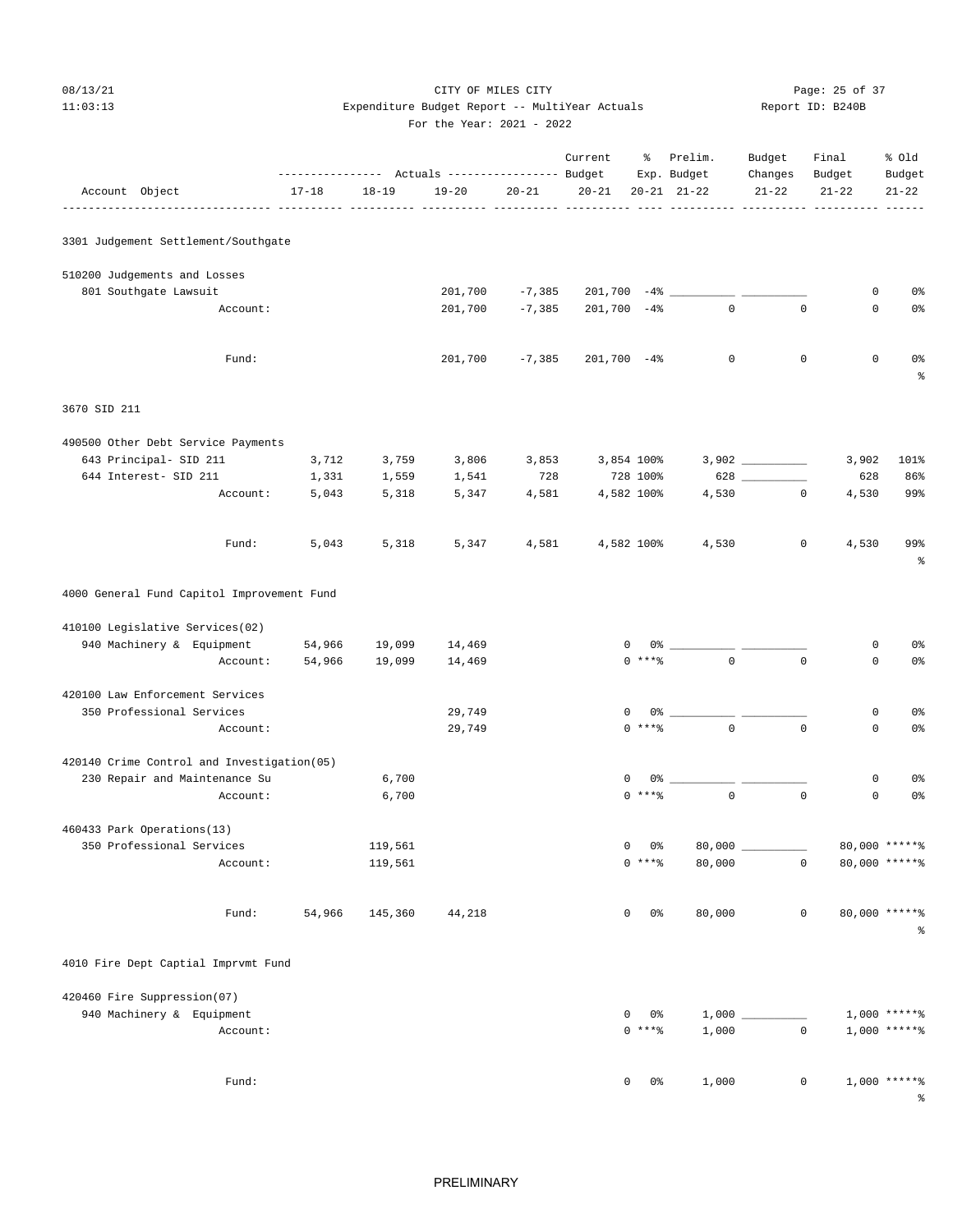08/13/21 Page: 26 of 37 11:03:13 Expenditure Budget Report -- MultiYear Actuals For the Year: 2021 - 2022

| Report ID: B240B |  |  |  |
|------------------|--|--|--|
|------------------|--|--|--|

|                                                   | --------------- Actuals ---------------- Budget |                |                |                | Current     | ႜ                        | Prelim.<br>Exp. Budget | Budget<br>Changes                                                                                                                                                                                                                                                                                                                                                                                                                                                          | Final<br>Budget | % Old<br>Budget |
|---------------------------------------------------|-------------------------------------------------|----------------|----------------|----------------|-------------|--------------------------|------------------------|----------------------------------------------------------------------------------------------------------------------------------------------------------------------------------------------------------------------------------------------------------------------------------------------------------------------------------------------------------------------------------------------------------------------------------------------------------------------------|-----------------|-----------------|
| Account Object                                    | $17 - 18$                                       | $18 - 19$      | $19 - 20$      | $20 - 21$      | $20 - 21$   |                          | $20 - 21$ $21 - 22$    | $21 - 22$                                                                                                                                                                                                                                                                                                                                                                                                                                                                  | $21 - 22$       | $21 - 22$       |
| 4050 Ambulance Capital Improvement Fund           |                                                 |                |                |                |             |                          |                        |                                                                                                                                                                                                                                                                                                                                                                                                                                                                            |                 |                 |
| 420730 Emergency Medical Services-Ambulance       |                                                 |                |                |                |             |                          |                        |                                                                                                                                                                                                                                                                                                                                                                                                                                                                            |                 |                 |
| 940 Machinery & Equipment                         |                                                 |                |                |                | 13,779      | 0 %                      |                        |                                                                                                                                                                                                                                                                                                                                                                                                                                                                            | 0               | 0%              |
| Account:                                          |                                                 |                |                |                | 13,779      | 0%                       | $\mathbf{0}$           | $\mathbf 0$                                                                                                                                                                                                                                                                                                                                                                                                                                                                | 0               | 0%              |
| Fund:                                             |                                                 |                |                |                | 13,779      | 0%                       | 0                      | $\mathbf 0$                                                                                                                                                                                                                                                                                                                                                                                                                                                                | $\mathbf 0$     | 0%<br>ႜ         |
| 4060 CAPITAL IMPROV-PUBLIC WORKS                  |                                                 |                |                |                |             |                          |                        |                                                                                                                                                                                                                                                                                                                                                                                                                                                                            |                 |                 |
| 430233 Roadway/Re-surfacing                       |                                                 |                |                |                |             |                          |                        |                                                                                                                                                                                                                                                                                                                                                                                                                                                                            |                 |                 |
| 940 Machinery & Equipment                         |                                                 | 136,550        | 382,160        | 214,105        | 275,000     | 78%                      |                        |                                                                                                                                                                                                                                                                                                                                                                                                                                                                            | 270,500         | 98%             |
| Account:                                          |                                                 | 136,550        | 382,160        | 214,105        | 275,000     | 78%                      | 270,500                | $\mathbf{0}$                                                                                                                                                                                                                                                                                                                                                                                                                                                               | 270,500         | 98%             |
| Fund:                                             |                                                 | 136,550        | 382,160        | 214,105        | 275,000 78% |                          | 270,500                | $\circ$                                                                                                                                                                                                                                                                                                                                                                                                                                                                    | 270,500         | 98%<br>ႜ        |
| 5210 WATER UTILITY                                |                                                 |                |                |                |             |                          |                        |                                                                                                                                                                                                                                                                                                                                                                                                                                                                            |                 |                 |
| 430510 Water Administration(25)                   |                                                 |                |                |                |             |                          |                        |                                                                                                                                                                                                                                                                                                                                                                                                                                                                            |                 |                 |
| 110 Salaries and Wages-Comp A                     | $-14,403$                                       | 3,681          | 11,284         |                | 0           | 0%                       |                        |                                                                                                                                                                                                                                                                                                                                                                                                                                                                            | 0               | 0%              |
| 111 Salaries and Wages - Perm                     | 28,090                                          | 24,576         | 26,302         | 26,946         | 24,740 109% |                          |                        | 23,828                                                                                                                                                                                                                                                                                                                                                                                                                                                                     | 23,828          | 96%             |
| 121 OVERTIME-PERMANENT                            |                                                 |                |                | 40             | 120         | 33%                      |                        |                                                                                                                                                                                                                                                                                                                                                                                                                                                                            | 156             | 130%            |
| 131 VACATION                                      | 1,131                                           | 540            | 637            | 668            | 1,700       | 39%                      |                        |                                                                                                                                                                                                                                                                                                                                                                                                                                                                            | 1,700           | 100%            |
| 132 SICK LEAVE                                    | 2,766                                           | 910            | 713            | 924            | 1,100       | 84%                      |                        |                                                                                                                                                                                                                                                                                                                                                                                                                                                                            | 1,100           | 100%            |
| 133 OTHER LEAVE PAY                               | 23                                              | 18             | 14             | 37             | 105         | 35%                      |                        | __ ________                                                                                                                                                                                                                                                                                                                                                                                                                                                                | $\circ$         | 0 <sup>8</sup>  |
| 141 Unemployment Insurance                        | 80                                              | 91             | 42             | 43             |             | 42 102%                  |                        |                                                                                                                                                                                                                                                                                                                                                                                                                                                                            | 40              | 95%             |
| 142 Workers' Compensation<br>143 Health Insurance | 362                                             | 329            | 333            | 259            |             | 456 57%                  |                        |                                                                                                                                                                                                                                                                                                                                                                                                                                                                            | 180             | 39%             |
| 144 FICA                                          | 3,636<br>2,447                                  | 4,774<br>2,001 | 5,278<br>2,126 | 6,474<br>2,198 |             | 5,640 115%<br>2,124 103% |                        |                                                                                                                                                                                                                                                                                                                                                                                                                                                                            | 5,640<br>2,049  | 100%<br>96%     |
| 145 PERS                                          | 2,279                                           | 2,232          | 2,399          | 2,506          |             | 2,435 103%               |                        |                                                                                                                                                                                                                                                                                                                                                                                                                                                                            | 2,376           | 98%             |
| 196 CLOTHING ALLOTMENT                            | 116                                             | 119            | 120            | 120            | 125         | 96%                      |                        | 150 000                                                                                                                                                                                                                                                                                                                                                                                                                                                                    | 150             | 120%            |
| 210 Office Supplies and Mater                     | 2,674                                           | 916            | 1,334          | 1,323          |             | 3,200 41%                |                        |                                                                                                                                                                                                                                                                                                                                                                                                                                                                            | 3,200           | 100%            |
| 214 Small Items of Equipment                      | 326                                             | 3,511          | 1,364          | 200            | 2,500       | 8%                       |                        |                                                                                                                                                                                                                                                                                                                                                                                                                                                                            | 2,000           | 80%             |
| 220 Operating Expenses                            | 3,204                                           | 1,996          | 3,190          | 2,896          | 3,000       | 97%                      |                        |                                                                                                                                                                                                                                                                                                                                                                                                                                                                            | 3,500           | 117%            |
| 230 Repair and Maintenance Su                     | 1,439                                           |                |                |                | 1,000       | 0%                       |                        |                                                                                                                                                                                                                                                                                                                                                                                                                                                                            | 1,000           | 100%            |
| 311 Postage, Box Rent, Etc.                       | 7,107                                           | 7,455          | 7,452          | 6,883          | 7,600       | 91%                      |                        |                                                                                                                                                                                                                                                                                                                                                                                                                                                                            | 8,000           | 105%            |
| 320 Printing, Duplicating, Ty                     |                                                 | 317            |                | 1,338          |             | 1,100 122%               |                        |                                                                                                                                                                                                                                                                                                                                                                                                                                                                            | 1,600           | 145%            |
| 330 Publicity, Subscriptions                      | 433                                             | 954            | 1,182          | 672            | 1,300       | 52%                      |                        |                                                                                                                                                                                                                                                                                                                                                                                                                                                                            | 1,300           | 100%            |
| 331 Publication of Formal & L                     |                                                 |                |                | 43             |             | $0***8$                  |                        | $\frac{1}{2} \left( \frac{1}{2} \right) \left( \frac{1}{2} \right) \left( \frac{1}{2} \right) \left( \frac{1}{2} \right) \left( \frac{1}{2} \right) \left( \frac{1}{2} \right) \left( \frac{1}{2} \right) \left( \frac{1}{2} \right) \left( \frac{1}{2} \right) \left( \frac{1}{2} \right) \left( \frac{1}{2} \right) \left( \frac{1}{2} \right) \left( \frac{1}{2} \right) \left( \frac{1}{2} \right) \left( \frac{1}{2} \right) \left( \frac{1}{2} \right) \left( \frac$ | 0               | 0%              |
| 345 Telephone                                     | 609                                             | 551            | 516            | 419            | 600         | 70%                      |                        | $600$                                                                                                                                                                                                                                                                                                                                                                                                                                                                      | 600             | 100%            |
| 347 Internet                                      | 166                                             | 143            | 154            | 11             | 250         | $4\%$                    |                        | $250$ __________                                                                                                                                                                                                                                                                                                                                                                                                                                                           | 250             | 100%            |
| 350 Professional Services                         | 4,089                                           | 17,284         | 5,372          | 412            | 6,000       | 7%                       |                        | $6,000$ __________                                                                                                                                                                                                                                                                                                                                                                                                                                                         | 6,000           | 100%            |
| 360 Contr R & M                                   | 7,716                                           | 8,686          | 9,064          | 8,256          | 8,700       | 95%                      |                        |                                                                                                                                                                                                                                                                                                                                                                                                                                                                            | 10,600          | 122%            |
| 370 Travel                                        | 50                                              |                |                |                | 250         | 0%                       |                        | $250$                                                                                                                                                                                                                                                                                                                                                                                                                                                                      | 250             | 100%            |
| 380 Training Services<br>382 Books                | 50<br>117                                       |                | 50             |                | 250<br>125  | 0%<br>0%                 |                        |                                                                                                                                                                                                                                                                                                                                                                                                                                                                            | 250<br>125      | 100%<br>100%    |
|                                                   |                                                 |                |                |                |             |                          |                        |                                                                                                                                                                                                                                                                                                                                                                                                                                                                            |                 |                 |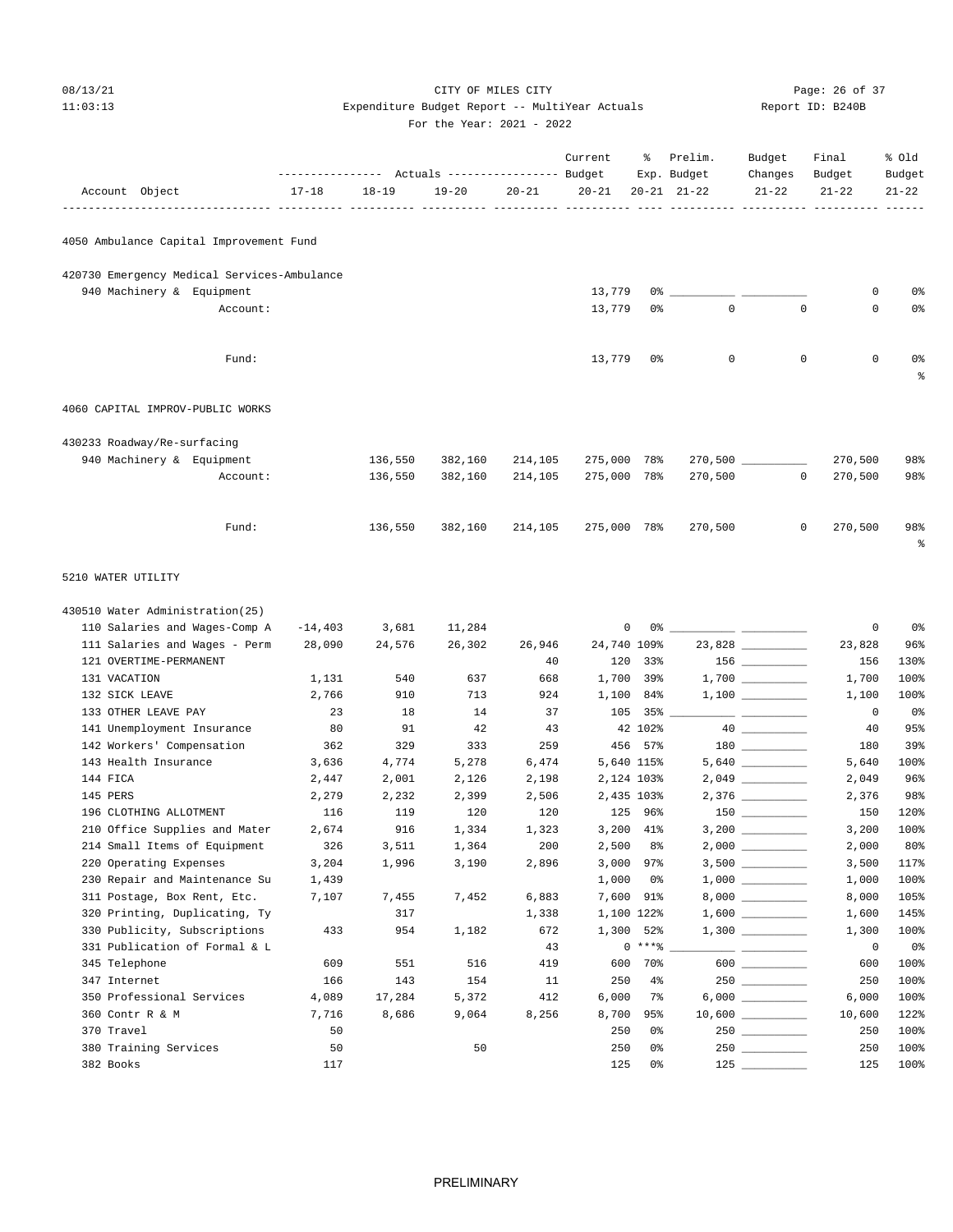## 08/13/21 Page: 27 of 37 11:03:13 Expenditure Budget Report -- MultiYear Actuals For the Year: 2021 - 2022

| Report ID: B240B |  |  |
|------------------|--|--|
|                  |  |  |

|                                                | --------------- Actuals ---------------- Budget |           |           |           | Current          | ႜ               | Prelim.<br>Exp. Budget | Budget<br>Changes   | Final<br>Budget                     | % old<br>Budget |
|------------------------------------------------|-------------------------------------------------|-----------|-----------|-----------|------------------|-----------------|------------------------|---------------------|-------------------------------------|-----------------|
| Account Object                                 | $17 - 18$                                       | $18 - 19$ | $19 - 20$ | $20 - 21$ | $20 - 21$        |                 | $20 - 21$ $21 - 22$    | $21 - 22$           | $21 - 22$                           | $21 - 22$       |
| ---------------- ------------<br>513 Liability | 12,526                                          | 14,226    | 7,258     | 20,120    | ----- ---------- | $0***$ $*$      |                        |                     | ---------- ---------- --------<br>0 | 0%              |
| 531 Building & Office Rental                   | 6,000                                           | 6,000     | 6,000     | 6,000     | 8,366            | 72%             |                        |                     | 11,200                              | 134%            |
| 555 Bank Service Charges                       |                                                 |           | 117       | 202       | 450              | 45%             |                        |                     | 450                                 | 100%            |
| 810 Losses (Bad debt expense                   | 131                                             |           |           |           | 500              | 0%              |                        | $500$ ________      | 500                                 | 100%            |
| 920 Buildings                                  |                                                 |           |           |           | 2,000            | 0%              |                        |                     | 2,000                               | 100%            |
| Account:                                       | 73,164                                          | 101,310   | 92,301    | 88,990    |                  | 85,778 104%     | 90,044                 | $\mathbf 0$         | 90,044                              | 105%            |
| 430530 Water Source of Supply and Pumping(22)  |                                                 |           |           |           |                  |                 |                        |                     |                                     |                 |
| 111 Salaries and Wages - Perm                  | 243,869                                         | 237,547   | 246,885   | 252,318   | 254,576          | 99%             |                        | 197,216 _________   | 197,216                             | $77$ $%$        |
| 121 OVERTIME-PERMANENT                         | 10,317                                          | 9,970     | 8,392     | 8,548     | 10,300           | 83%             |                        |                     | 10,300                              | 100%            |
| 131 VACATION                                   | 21,439                                          | 18,601    | 17,037    | 18,852    | 19,500           | 97%             |                        | $19,500$ _________  | 19,500                              | 100%            |
| 132 SICK LEAVE                                 | 12,228                                          | 7,514     | 4,972     | 4,866     | 5,500            | 88%             |                        |                     | 5,500                               | 100%            |
| 133 OTHER LEAVE PAY                            | 5,458                                           | 5,462     | 2,309     | 8,509     |                  | 3,162 269%      |                        |                     | 1,456                               | 46%             |
| 134 HOLIDAY PAY                                | 5,310                                           | 5,752     | 4,685     | 5,444     |                  | 5,400 101%      |                        |                     | 5,400                               | 100%            |
| 141 Unemployment Insurance                     | 750                                             | 1,001     | 428       | 450       |                  | 448 100%        |                        | $359$               | 359                                 | 80%             |
| 142 Workers' Compensation                      | 17,062                                          | 18,241    | 16,909    | 11,825    | 15,134           | 78%             |                        |                     | 4,835                               | 32%             |
| 143 Health Insurance                           | 58,717                                          | 104,327   | 81,612    | 57,410    | 59,268           | 97%             |                        |                     | 57,422                              | 97%             |
| 144 FICA                                       | 21,775                                          | 20,876    | 20,778    | 21,806    | 22,831           | 96%             |                        |                     | 18,312                              | 80%             |
| 145 PERS                                       | 74,534                                          | 28,147    | 65,458    | 25,349    | 26,173           | 97%             |                        | $21,232$ _________  | 21,232                              | 81%             |
| 196 CLOTHING ALLOTMENT                         | 975                                             | 930       | 915       | 885       | 950              | 93%             |                        | $1,000$ __________  | 1,000                               | 105%            |
| 210 Office Supplies and Mater                  | 98                                              | 119       | 213       | 74        | 250              | $30\%$          |                        |                     | 250                                 | 100%            |
| 214 Small Items of Equipment                   | 2,566                                           | 107       | 6,459     | 4,772     | 12,000           | 40 <sup>°</sup> |                        | $12,000$ __________ | 12,000                              | 100%            |
| 220 Operating Expenses                         | 1,618                                           | 1,883     | 2,503     | 2,100     | 2,500            | 84%             |                        |                     | 4,000                               | 160%            |
| 222 Chemicals, Lab & Med Suppl                 | 91                                              | 48        | 50        | 20        | 250              | 8%              |                        | $250$ __________    | 250                                 | 100%            |
| 226 Clothing and Uniforms                      | 389                                             | 391       | 382       | 170       | 600              | 28 <sup>8</sup> |                        | $600$               | 600                                 | 100%            |
| 230 Repair and Maintenance Su                  | 6,308                                           | 9,413     | 8,781     | 6,686     | 10,000           | 67%             |                        | $30,000$ __________ | 30,000                              | 300%            |
| 231 Gas, Oil, Diesel Fuel, Gr                  | 1,181                                           | 1,530     | 1,637     | 1,526     | 2,000            | 76%             |                        | $2,000$ _________   | 2,000                               | 100%            |
| 241 Consumable Tools                           | 3                                               | 26        | 34        |           | 200              | 0%              |                        | $200$ __________    | 200                                 | 100%            |
| 311 Postage, Box Rent, Etc.                    | 6                                               | 29        | 19        | 12        | 50               | 24%             |                        |                     | 50                                  | 100%            |
| 330 Publicity, Subscriptions                   |                                                 | 70        | 691       |           | 750              | 0%              |                        | $750$ _________     | 750                                 | 100%            |
| 334 Memberships, Registration                  | 373                                             | 260       | 299       | 238       |                  | 200 119%        |                        |                     | 200                                 | 100%            |
| 341 Electric Utility Services                  | 60,793                                          | 59,402    | 65,839    | 67,371    | 73,000           | 92%             |                        |                     | 77,000                              | 105%            |
| 344 Gas Utility Service                        | 10,831                                          | 7,764     | 8,605     | 9,893     | 10,000           | 99%             |                        |                     | 12,400                              | 124%            |
| 345 Telephone                                  | 988                                             | 901       | 757       | 694       | 1,000            | 69%             |                        |                     | 1,000                               | 100%            |
| 346 Garbage Service                            | 576                                             | 504       | 491       | 289       | 750              | 39%             |                        | $750$ _________     | 750                                 | 100%            |
| 347 Internet                                   | 1,043                                           | 962       | 905       | 251       | 1,000            | 25%             |                        |                     | 500                                 | 50%             |
| 350 Professional Services                      | 319                                             | 278       | 21,732    | 614       | 1,000            | 61%             |                        |                     | 1,000                               | 100%            |
| 352 Wtr/Swr Lab Testing                        |                                                 | 477       |           |           | 1,000            | 0%              |                        |                     | 1,000                               | 100%            |
| 357 Architectual, Engineering                  | 1,009                                           |           |           |           | 8,000            | 0%              |                        |                     | 8,000                               | 100%            |
| 360 Contr R & M                                | 11,903                                          | 2,519     | 13,848    | 14,246    | 148,000          | 10%             |                        |                     | 150,000                             | 101%            |
| 363 R&M Vehicles/Equip/Labor-                  | 886                                             | 2,760     | 466       | 3,937     |                  | 2,500 157%      |                        |                     | 4,500                               | 180%            |
| 369 Other Repair and Maintena                  |                                                 |           | 309       |           | 2,000            | 0%              |                        |                     | 2,000                               | 100%            |
| 370 Travel                                     | 289                                             | 684       | 542       |           | 1,000            | 0%              |                        |                     | 1,000                               | 100%            |
| 380 Training Services                          | 85                                              | 857       | 476       | 671       | 1,500            | 45%             |                        |                     | 1,500                               | 100%            |
| 382 Books                                      | 164                                             |           | 148       |           | 200              | 0%              |                        | $200$               | 200                                 | 100%            |
| 400 BUILDING MATERIALS                         | 594                                             |           |           |           | 500              | 0%              |                        |                     | 500                                 | 100%            |
| 511 Insurance on Buildings                     | 9,026                                           | 8,372     | 9,143     | 10,503    | 10,882           | 97%             |                        | $11,173$ _________  | 11,173                              | 103%            |
| 512 Insurance on Vehicles & E                  | 268                                             | 283       | 272       | 177       |                  | 177 100%        |                        |                     | 187                                 | 106%            |
| 940 Machinery & Equipment                      |                                                 |           |           |           | 80,000           | 0%              |                        |                     | 125,000                             | 156%            |
| Account:                                       | 583,841                                         | 558,007   | 614,981   | 540,506   | 794,551 68%      |                 | 790,542                | $\mathbf{0}$        | 790,542                             | 99%             |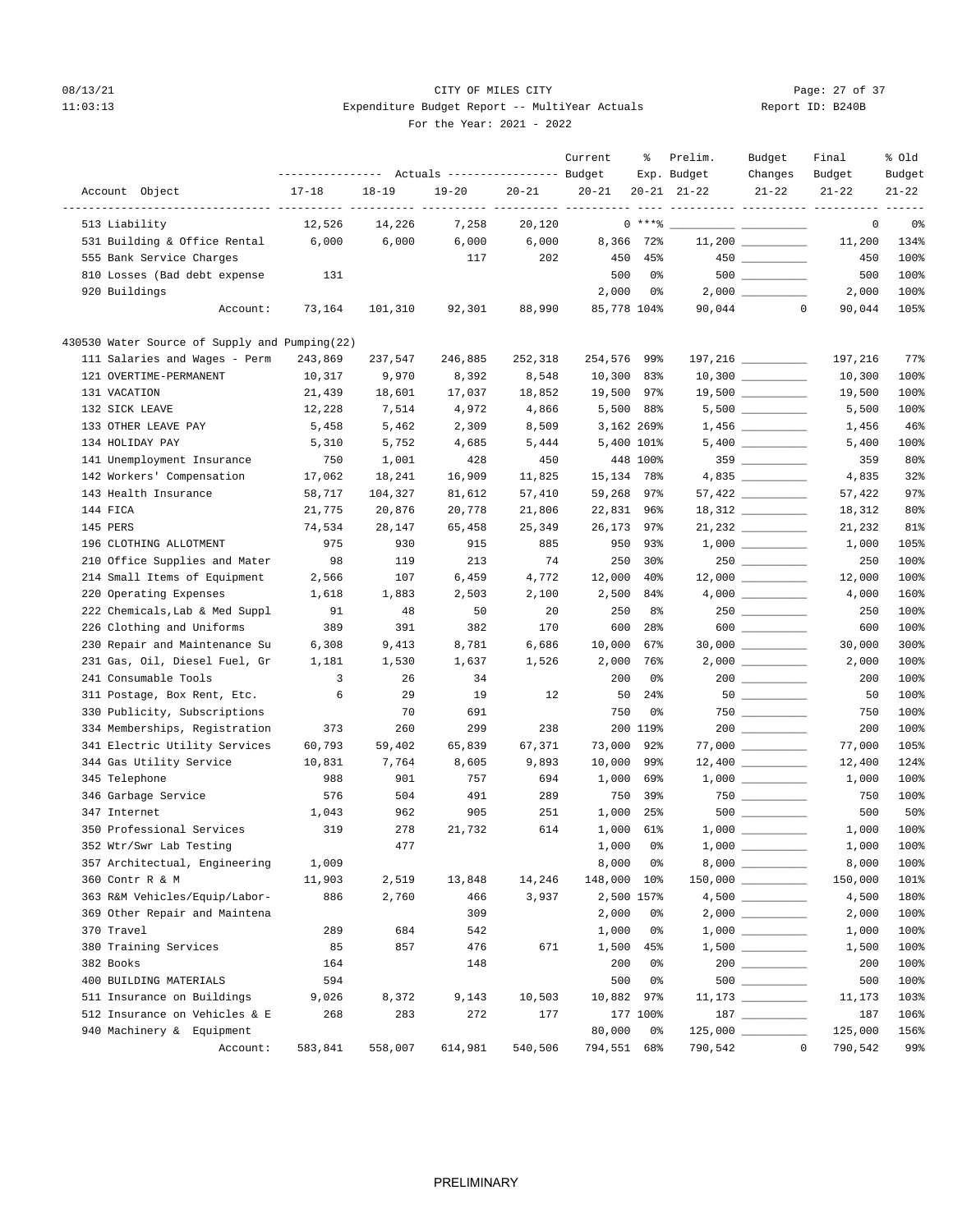## 08/13/21 Page: 28 of 37 11:03:13 Expenditure Budget Report -- MultiYear Actuals For the Year: 2021 - 2022

| Report ID: B240B |  |
|------------------|--|
|                  |  |

| Account Object<br>$17 - 18$<br>$18 - 19$<br>$19 - 20$<br>$20 - 21$<br>$20 - 21$<br>$20 - 21$ $21 - 22$<br>$21 - 22$<br>$21 - 22$<br>$21 - 22$<br>----------- ---------- ---------<br>430540 Water Purification and Treatment<br>210 Office Supplies and Mater<br>219<br>284<br>74<br>400 19%<br>100%<br>454<br>400<br>214 Small Items of Equipment<br>687<br>410<br>920<br>3,000<br>31%<br>8,000<br>267%<br>220 Operating Expenses<br>2,610<br>1,456<br>2,534<br>1,884<br>3,000<br>63%<br>3,000<br>100%<br>222 Chemicals, Lab & Med Suppl<br>55,721<br>50,696<br>55,342<br>57,736<br>60,000<br>96%<br>100%<br>60,000<br>226 Clothing and Uniforms<br>384<br>316<br>343<br>148<br>500<br>30%<br>500<br>100%<br>$15,000$ _________<br>230 Repair and Maintenance Su<br>9,545<br>5,829<br>15,000<br>15,000<br>100%<br>8,036<br>11,527<br>39%<br>231 Gas, Oil, Diesel Fuel, Gr<br>816<br>1,413<br>1,607<br>1,526<br>2,000<br>76%<br>2,000<br>100%<br>241 Consumable Tools<br>3<br>32<br>0<br>0%<br>0%<br>0<br>32<br>100%<br>311 Postage, Box Rent, Etc.<br>75<br>29<br>56<br>100<br>32%<br>100<br>100%<br>320 Printing, Duplicating, Ty<br>100<br>0%<br>100<br>750<br>330 Publicity, Subscriptions<br>691<br>0%<br>750<br>100%<br>$300$ ________<br>334 Memberships, Registration<br>445<br>208<br>376<br>392<br>300 131%<br>300<br>100%<br>$10,000$ _________<br>352 Wtr/Swr Lab Testing<br>100%<br>7,338<br>7,843<br>6,771<br>8,117<br>10,000<br>81%<br>10,000<br>357 Architectual, Engineering<br>8,000<br>100%<br>0%<br>8,000<br>360 Contr R & M<br>3,256<br>2,333<br>3,182<br>4,000<br>80%<br>4,300<br>108%<br>1,406<br>$1,500$<br>369 Other Repair and Maintena<br>1,500<br>100%<br>0%<br>1,500<br>370 Travel<br>560<br>1,111<br>655<br>16<br>1,500<br>1,500<br>100%<br>1%<br>380 Training Services<br>681<br>100%<br>286<br>678<br>366<br>1,500<br>45%<br>1,500<br>$200$ _________<br>382 Books<br>148<br>200<br>100%<br>164<br>0%<br>200<br>$500$ _________<br>100%<br>533 Machinery and Equipment R<br>500<br>0%<br>500<br>940 Machinery & Equipment<br>5,000<br>0<br>0%<br>0% -<br>78,985<br>77,180<br>83,065<br>80,537<br>117,350<br>69%<br>117,650<br>0<br>117,650<br>100%<br>Account:<br>430550 Transmission and Distribution(23)<br>99%<br>111 Salaries and Wages - Perm<br>157,740 97%<br>130,875<br>131,300<br>131,388<br>153,437<br>155,904<br>$10,200$ _________<br>121 OVERTIME-PERMANENT<br>$10,200$ 35%<br>10,625<br>8,699<br>7,104<br>3,574<br>10,200<br>7,600 144%<br>$7,600$ __________<br>131 VACATION<br>11,711<br>8,076<br>9,635<br>10,972<br>7,600<br>100%<br>132 SICK LEAVE<br>8,595<br>5,284<br>4,392<br>5,887<br>5,000 118%<br>5,000<br>133 OTHER LEAVE PAY<br>465<br>320<br>1,657<br>3,688<br>1,432 258%<br>132%<br>1,891<br>400<br>100%<br>134 HOLIDAY PAY<br>2,930<br>2,226<br>873<br>2,100 19%<br>$2,100$ _________<br>2,100<br>141 Unemployment Insurance<br>422<br>548<br>233<br>268<br>276 97%<br>274<br>142 Workers' Compensation<br>8,397<br>8,749<br>8,538<br>7,888<br>8,154 97%<br>3,148<br>39%<br>$36,709$ _________<br>143 Health Insurance<br>29,219<br>31,411<br>31,092<br>37,536<br>36,709 102%<br>36,709<br>100%<br>13,976 _________<br>144 FICA<br>12,744<br>11,652<br>14,081 93%<br>99%<br>11,416<br>13,145<br>13,976<br>16,205 _________<br>145 PERS<br>14,251<br>13,347<br>16,143 95%<br>100%<br>13,312<br>15,318<br>16,205<br>564<br>800 71%<br>100%<br>196 CLOTHING ALLOTMENT<br>506<br>593<br>487<br>800<br>100%<br>605<br>117<br>1,021<br>808<br>750 108%<br>$750$ $\_\_$<br>750<br>210 Office Supplies and Mater<br>214 Small Items of Equipment<br>7,179<br>9,993<br>36,783<br>78,000 47%<br>65,000<br>83%<br>21,253<br>220 Operating Expenses<br>12,573<br>22,742<br>35,000 65%<br>38,835 __________<br>13,982<br>11,193<br>38,835<br>111%<br>222 Chemicals, Lab & Med Suppl<br>$\overline{a}$<br>57<br>200<br>$200$<br>200<br>100%<br>20<br>0%<br>$700$<br>226 Clothing and Uniforms<br>760<br>798<br>707<br>700 101%<br>700<br>100%<br>968<br>230 Repair and Maintenance Su<br>65,000<br>77%<br>25,999<br>31,992<br>31,893<br>34,357<br>53%<br>50,000<br>231 Gas, Oil, Diesel Fuel, Gr<br>8,092<br>7,973<br>100%<br>10,424<br>10,631<br>15,000 53%<br>15,000<br>233 Water/Sewer Main Replacem<br>7,198<br>100%<br>958<br>10,000 72%<br>10,000<br>234 Hydrant/Manhole Replaceme<br>14,239<br>14,856<br>15,564<br>2,322<br>20,000 12%<br>15,000<br>75%<br>235 Curb Stop Replacement<br>15,233<br>14,694<br>13,466<br>21,847<br>18,000 121%<br>22,000<br>122%<br>241 Consumable Tools<br>100%<br>557<br>358<br>628<br>1,000<br>63%<br>1,000<br>311 Postage, Box Rent, Etc.<br>0<br>0%<br>37<br>100<br>0% |  | --------------- Actuals ---------------- Budget |  | Current | ႜ | Prelim.<br>Exp. Budget | Budget<br>Changes | Final<br>Budget | % old<br>Budget |
|----------------------------------------------------------------------------------------------------------------------------------------------------------------------------------------------------------------------------------------------------------------------------------------------------------------------------------------------------------------------------------------------------------------------------------------------------------------------------------------------------------------------------------------------------------------------------------------------------------------------------------------------------------------------------------------------------------------------------------------------------------------------------------------------------------------------------------------------------------------------------------------------------------------------------------------------------------------------------------------------------------------------------------------------------------------------------------------------------------------------------------------------------------------------------------------------------------------------------------------------------------------------------------------------------------------------------------------------------------------------------------------------------------------------------------------------------------------------------------------------------------------------------------------------------------------------------------------------------------------------------------------------------------------------------------------------------------------------------------------------------------------------------------------------------------------------------------------------------------------------------------------------------------------------------------------------------------------------------------------------------------------------------------------------------------------------------------------------------------------------------------------------------------------------------------------------------------------------------------------------------------------------------------------------------------------------------------------------------------------------------------------------------------------------------------------------------------------------------------------------------------------------------------------------------------------------------------------------------------------------------------------------------------------------------------------------------------------------------------------------------------------------------------------------------------------------------------------------------------------------------------------------------------------------------------------------------------------------------------------------------------------------------------------------------------------------------------------------------------------------------------------------------------------------------------------------------------------------------------------------------------------------------------------------------------------------------------------------------------------------------------------------------------------------------------------------------------------------------------------------------------------------------------------------------------------------------------------------------------------------------------------------------------------------------------------------------------------------------------------------------------------------------------------------------------------------------------------------------------------------------------------------------------------------------------------------------------------------------------------------------------------------------------------------------------------------------------------------------------------------------------------------------------------------------------------------------------------------------------------------------------------------------------------------------------------------------------------------------------------------------------------------------------------------------------------------------------------------------------------------------------------------------------------------------------------------------------------------------------------------------------------------------------------|--|-------------------------------------------------|--|---------|---|------------------------|-------------------|-----------------|-----------------|
|                                                                                                                                                                                                                                                                                                                                                                                                                                                                                                                                                                                                                                                                                                                                                                                                                                                                                                                                                                                                                                                                                                                                                                                                                                                                                                                                                                                                                                                                                                                                                                                                                                                                                                                                                                                                                                                                                                                                                                                                                                                                                                                                                                                                                                                                                                                                                                                                                                                                                                                                                                                                                                                                                                                                                                                                                                                                                                                                                                                                                                                                                                                                                                                                                                                                                                                                                                                                                                                                                                                                                                                                                                                                                                                                                                                                                                                                                                                                                                                                                                                                                                                                                                                                                                                                                                                                                                                                                                                                                                                                                                                                                                                                |  |                                                 |  |         |   |                        |                   |                 |                 |
|                                                                                                                                                                                                                                                                                                                                                                                                                                                                                                                                                                                                                                                                                                                                                                                                                                                                                                                                                                                                                                                                                                                                                                                                                                                                                                                                                                                                                                                                                                                                                                                                                                                                                                                                                                                                                                                                                                                                                                                                                                                                                                                                                                                                                                                                                                                                                                                                                                                                                                                                                                                                                                                                                                                                                                                                                                                                                                                                                                                                                                                                                                                                                                                                                                                                                                                                                                                                                                                                                                                                                                                                                                                                                                                                                                                                                                                                                                                                                                                                                                                                                                                                                                                                                                                                                                                                                                                                                                                                                                                                                                                                                                                                |  |                                                 |  |         |   |                        |                   |                 |                 |
|                                                                                                                                                                                                                                                                                                                                                                                                                                                                                                                                                                                                                                                                                                                                                                                                                                                                                                                                                                                                                                                                                                                                                                                                                                                                                                                                                                                                                                                                                                                                                                                                                                                                                                                                                                                                                                                                                                                                                                                                                                                                                                                                                                                                                                                                                                                                                                                                                                                                                                                                                                                                                                                                                                                                                                                                                                                                                                                                                                                                                                                                                                                                                                                                                                                                                                                                                                                                                                                                                                                                                                                                                                                                                                                                                                                                                                                                                                                                                                                                                                                                                                                                                                                                                                                                                                                                                                                                                                                                                                                                                                                                                                                                |  |                                                 |  |         |   |                        |                   |                 |                 |
|                                                                                                                                                                                                                                                                                                                                                                                                                                                                                                                                                                                                                                                                                                                                                                                                                                                                                                                                                                                                                                                                                                                                                                                                                                                                                                                                                                                                                                                                                                                                                                                                                                                                                                                                                                                                                                                                                                                                                                                                                                                                                                                                                                                                                                                                                                                                                                                                                                                                                                                                                                                                                                                                                                                                                                                                                                                                                                                                                                                                                                                                                                                                                                                                                                                                                                                                                                                                                                                                                                                                                                                                                                                                                                                                                                                                                                                                                                                                                                                                                                                                                                                                                                                                                                                                                                                                                                                                                                                                                                                                                                                                                                                                |  |                                                 |  |         |   |                        |                   |                 |                 |
|                                                                                                                                                                                                                                                                                                                                                                                                                                                                                                                                                                                                                                                                                                                                                                                                                                                                                                                                                                                                                                                                                                                                                                                                                                                                                                                                                                                                                                                                                                                                                                                                                                                                                                                                                                                                                                                                                                                                                                                                                                                                                                                                                                                                                                                                                                                                                                                                                                                                                                                                                                                                                                                                                                                                                                                                                                                                                                                                                                                                                                                                                                                                                                                                                                                                                                                                                                                                                                                                                                                                                                                                                                                                                                                                                                                                                                                                                                                                                                                                                                                                                                                                                                                                                                                                                                                                                                                                                                                                                                                                                                                                                                                                |  |                                                 |  |         |   |                        |                   |                 |                 |
|                                                                                                                                                                                                                                                                                                                                                                                                                                                                                                                                                                                                                                                                                                                                                                                                                                                                                                                                                                                                                                                                                                                                                                                                                                                                                                                                                                                                                                                                                                                                                                                                                                                                                                                                                                                                                                                                                                                                                                                                                                                                                                                                                                                                                                                                                                                                                                                                                                                                                                                                                                                                                                                                                                                                                                                                                                                                                                                                                                                                                                                                                                                                                                                                                                                                                                                                                                                                                                                                                                                                                                                                                                                                                                                                                                                                                                                                                                                                                                                                                                                                                                                                                                                                                                                                                                                                                                                                                                                                                                                                                                                                                                                                |  |                                                 |  |         |   |                        |                   |                 |                 |
|                                                                                                                                                                                                                                                                                                                                                                                                                                                                                                                                                                                                                                                                                                                                                                                                                                                                                                                                                                                                                                                                                                                                                                                                                                                                                                                                                                                                                                                                                                                                                                                                                                                                                                                                                                                                                                                                                                                                                                                                                                                                                                                                                                                                                                                                                                                                                                                                                                                                                                                                                                                                                                                                                                                                                                                                                                                                                                                                                                                                                                                                                                                                                                                                                                                                                                                                                                                                                                                                                                                                                                                                                                                                                                                                                                                                                                                                                                                                                                                                                                                                                                                                                                                                                                                                                                                                                                                                                                                                                                                                                                                                                                                                |  |                                                 |  |         |   |                        |                   |                 |                 |
|                                                                                                                                                                                                                                                                                                                                                                                                                                                                                                                                                                                                                                                                                                                                                                                                                                                                                                                                                                                                                                                                                                                                                                                                                                                                                                                                                                                                                                                                                                                                                                                                                                                                                                                                                                                                                                                                                                                                                                                                                                                                                                                                                                                                                                                                                                                                                                                                                                                                                                                                                                                                                                                                                                                                                                                                                                                                                                                                                                                                                                                                                                                                                                                                                                                                                                                                                                                                                                                                                                                                                                                                                                                                                                                                                                                                                                                                                                                                                                                                                                                                                                                                                                                                                                                                                                                                                                                                                                                                                                                                                                                                                                                                |  |                                                 |  |         |   |                        |                   |                 |                 |
|                                                                                                                                                                                                                                                                                                                                                                                                                                                                                                                                                                                                                                                                                                                                                                                                                                                                                                                                                                                                                                                                                                                                                                                                                                                                                                                                                                                                                                                                                                                                                                                                                                                                                                                                                                                                                                                                                                                                                                                                                                                                                                                                                                                                                                                                                                                                                                                                                                                                                                                                                                                                                                                                                                                                                                                                                                                                                                                                                                                                                                                                                                                                                                                                                                                                                                                                                                                                                                                                                                                                                                                                                                                                                                                                                                                                                                                                                                                                                                                                                                                                                                                                                                                                                                                                                                                                                                                                                                                                                                                                                                                                                                                                |  |                                                 |  |         |   |                        |                   |                 |                 |
|                                                                                                                                                                                                                                                                                                                                                                                                                                                                                                                                                                                                                                                                                                                                                                                                                                                                                                                                                                                                                                                                                                                                                                                                                                                                                                                                                                                                                                                                                                                                                                                                                                                                                                                                                                                                                                                                                                                                                                                                                                                                                                                                                                                                                                                                                                                                                                                                                                                                                                                                                                                                                                                                                                                                                                                                                                                                                                                                                                                                                                                                                                                                                                                                                                                                                                                                                                                                                                                                                                                                                                                                                                                                                                                                                                                                                                                                                                                                                                                                                                                                                                                                                                                                                                                                                                                                                                                                                                                                                                                                                                                                                                                                |  |                                                 |  |         |   |                        |                   |                 |                 |
|                                                                                                                                                                                                                                                                                                                                                                                                                                                                                                                                                                                                                                                                                                                                                                                                                                                                                                                                                                                                                                                                                                                                                                                                                                                                                                                                                                                                                                                                                                                                                                                                                                                                                                                                                                                                                                                                                                                                                                                                                                                                                                                                                                                                                                                                                                                                                                                                                                                                                                                                                                                                                                                                                                                                                                                                                                                                                                                                                                                                                                                                                                                                                                                                                                                                                                                                                                                                                                                                                                                                                                                                                                                                                                                                                                                                                                                                                                                                                                                                                                                                                                                                                                                                                                                                                                                                                                                                                                                                                                                                                                                                                                                                |  |                                                 |  |         |   |                        |                   |                 |                 |
|                                                                                                                                                                                                                                                                                                                                                                                                                                                                                                                                                                                                                                                                                                                                                                                                                                                                                                                                                                                                                                                                                                                                                                                                                                                                                                                                                                                                                                                                                                                                                                                                                                                                                                                                                                                                                                                                                                                                                                                                                                                                                                                                                                                                                                                                                                                                                                                                                                                                                                                                                                                                                                                                                                                                                                                                                                                                                                                                                                                                                                                                                                                                                                                                                                                                                                                                                                                                                                                                                                                                                                                                                                                                                                                                                                                                                                                                                                                                                                                                                                                                                                                                                                                                                                                                                                                                                                                                                                                                                                                                                                                                                                                                |  |                                                 |  |         |   |                        |                   |                 |                 |
|                                                                                                                                                                                                                                                                                                                                                                                                                                                                                                                                                                                                                                                                                                                                                                                                                                                                                                                                                                                                                                                                                                                                                                                                                                                                                                                                                                                                                                                                                                                                                                                                                                                                                                                                                                                                                                                                                                                                                                                                                                                                                                                                                                                                                                                                                                                                                                                                                                                                                                                                                                                                                                                                                                                                                                                                                                                                                                                                                                                                                                                                                                                                                                                                                                                                                                                                                                                                                                                                                                                                                                                                                                                                                                                                                                                                                                                                                                                                                                                                                                                                                                                                                                                                                                                                                                                                                                                                                                                                                                                                                                                                                                                                |  |                                                 |  |         |   |                        |                   |                 |                 |
|                                                                                                                                                                                                                                                                                                                                                                                                                                                                                                                                                                                                                                                                                                                                                                                                                                                                                                                                                                                                                                                                                                                                                                                                                                                                                                                                                                                                                                                                                                                                                                                                                                                                                                                                                                                                                                                                                                                                                                                                                                                                                                                                                                                                                                                                                                                                                                                                                                                                                                                                                                                                                                                                                                                                                                                                                                                                                                                                                                                                                                                                                                                                                                                                                                                                                                                                                                                                                                                                                                                                                                                                                                                                                                                                                                                                                                                                                                                                                                                                                                                                                                                                                                                                                                                                                                                                                                                                                                                                                                                                                                                                                                                                |  |                                                 |  |         |   |                        |                   |                 |                 |
|                                                                                                                                                                                                                                                                                                                                                                                                                                                                                                                                                                                                                                                                                                                                                                                                                                                                                                                                                                                                                                                                                                                                                                                                                                                                                                                                                                                                                                                                                                                                                                                                                                                                                                                                                                                                                                                                                                                                                                                                                                                                                                                                                                                                                                                                                                                                                                                                                                                                                                                                                                                                                                                                                                                                                                                                                                                                                                                                                                                                                                                                                                                                                                                                                                                                                                                                                                                                                                                                                                                                                                                                                                                                                                                                                                                                                                                                                                                                                                                                                                                                                                                                                                                                                                                                                                                                                                                                                                                                                                                                                                                                                                                                |  |                                                 |  |         |   |                        |                   |                 |                 |
|                                                                                                                                                                                                                                                                                                                                                                                                                                                                                                                                                                                                                                                                                                                                                                                                                                                                                                                                                                                                                                                                                                                                                                                                                                                                                                                                                                                                                                                                                                                                                                                                                                                                                                                                                                                                                                                                                                                                                                                                                                                                                                                                                                                                                                                                                                                                                                                                                                                                                                                                                                                                                                                                                                                                                                                                                                                                                                                                                                                                                                                                                                                                                                                                                                                                                                                                                                                                                                                                                                                                                                                                                                                                                                                                                                                                                                                                                                                                                                                                                                                                                                                                                                                                                                                                                                                                                                                                                                                                                                                                                                                                                                                                |  |                                                 |  |         |   |                        |                   |                 |                 |
|                                                                                                                                                                                                                                                                                                                                                                                                                                                                                                                                                                                                                                                                                                                                                                                                                                                                                                                                                                                                                                                                                                                                                                                                                                                                                                                                                                                                                                                                                                                                                                                                                                                                                                                                                                                                                                                                                                                                                                                                                                                                                                                                                                                                                                                                                                                                                                                                                                                                                                                                                                                                                                                                                                                                                                                                                                                                                                                                                                                                                                                                                                                                                                                                                                                                                                                                                                                                                                                                                                                                                                                                                                                                                                                                                                                                                                                                                                                                                                                                                                                                                                                                                                                                                                                                                                                                                                                                                                                                                                                                                                                                                                                                |  |                                                 |  |         |   |                        |                   |                 |                 |
|                                                                                                                                                                                                                                                                                                                                                                                                                                                                                                                                                                                                                                                                                                                                                                                                                                                                                                                                                                                                                                                                                                                                                                                                                                                                                                                                                                                                                                                                                                                                                                                                                                                                                                                                                                                                                                                                                                                                                                                                                                                                                                                                                                                                                                                                                                                                                                                                                                                                                                                                                                                                                                                                                                                                                                                                                                                                                                                                                                                                                                                                                                                                                                                                                                                                                                                                                                                                                                                                                                                                                                                                                                                                                                                                                                                                                                                                                                                                                                                                                                                                                                                                                                                                                                                                                                                                                                                                                                                                                                                                                                                                                                                                |  |                                                 |  |         |   |                        |                   |                 |                 |
|                                                                                                                                                                                                                                                                                                                                                                                                                                                                                                                                                                                                                                                                                                                                                                                                                                                                                                                                                                                                                                                                                                                                                                                                                                                                                                                                                                                                                                                                                                                                                                                                                                                                                                                                                                                                                                                                                                                                                                                                                                                                                                                                                                                                                                                                                                                                                                                                                                                                                                                                                                                                                                                                                                                                                                                                                                                                                                                                                                                                                                                                                                                                                                                                                                                                                                                                                                                                                                                                                                                                                                                                                                                                                                                                                                                                                                                                                                                                                                                                                                                                                                                                                                                                                                                                                                                                                                                                                                                                                                                                                                                                                                                                |  |                                                 |  |         |   |                        |                   |                 |                 |
|                                                                                                                                                                                                                                                                                                                                                                                                                                                                                                                                                                                                                                                                                                                                                                                                                                                                                                                                                                                                                                                                                                                                                                                                                                                                                                                                                                                                                                                                                                                                                                                                                                                                                                                                                                                                                                                                                                                                                                                                                                                                                                                                                                                                                                                                                                                                                                                                                                                                                                                                                                                                                                                                                                                                                                                                                                                                                                                                                                                                                                                                                                                                                                                                                                                                                                                                                                                                                                                                                                                                                                                                                                                                                                                                                                                                                                                                                                                                                                                                                                                                                                                                                                                                                                                                                                                                                                                                                                                                                                                                                                                                                                                                |  |                                                 |  |         |   |                        |                   |                 |                 |
|                                                                                                                                                                                                                                                                                                                                                                                                                                                                                                                                                                                                                                                                                                                                                                                                                                                                                                                                                                                                                                                                                                                                                                                                                                                                                                                                                                                                                                                                                                                                                                                                                                                                                                                                                                                                                                                                                                                                                                                                                                                                                                                                                                                                                                                                                                                                                                                                                                                                                                                                                                                                                                                                                                                                                                                                                                                                                                                                                                                                                                                                                                                                                                                                                                                                                                                                                                                                                                                                                                                                                                                                                                                                                                                                                                                                                                                                                                                                                                                                                                                                                                                                                                                                                                                                                                                                                                                                                                                                                                                                                                                                                                                                |  |                                                 |  |         |   |                        |                   |                 |                 |
|                                                                                                                                                                                                                                                                                                                                                                                                                                                                                                                                                                                                                                                                                                                                                                                                                                                                                                                                                                                                                                                                                                                                                                                                                                                                                                                                                                                                                                                                                                                                                                                                                                                                                                                                                                                                                                                                                                                                                                                                                                                                                                                                                                                                                                                                                                                                                                                                                                                                                                                                                                                                                                                                                                                                                                                                                                                                                                                                                                                                                                                                                                                                                                                                                                                                                                                                                                                                                                                                                                                                                                                                                                                                                                                                                                                                                                                                                                                                                                                                                                                                                                                                                                                                                                                                                                                                                                                                                                                                                                                                                                                                                                                                |  |                                                 |  |         |   |                        |                   |                 |                 |
|                                                                                                                                                                                                                                                                                                                                                                                                                                                                                                                                                                                                                                                                                                                                                                                                                                                                                                                                                                                                                                                                                                                                                                                                                                                                                                                                                                                                                                                                                                                                                                                                                                                                                                                                                                                                                                                                                                                                                                                                                                                                                                                                                                                                                                                                                                                                                                                                                                                                                                                                                                                                                                                                                                                                                                                                                                                                                                                                                                                                                                                                                                                                                                                                                                                                                                                                                                                                                                                                                                                                                                                                                                                                                                                                                                                                                                                                                                                                                                                                                                                                                                                                                                                                                                                                                                                                                                                                                                                                                                                                                                                                                                                                |  |                                                 |  |         |   |                        |                   |                 |                 |
|                                                                                                                                                                                                                                                                                                                                                                                                                                                                                                                                                                                                                                                                                                                                                                                                                                                                                                                                                                                                                                                                                                                                                                                                                                                                                                                                                                                                                                                                                                                                                                                                                                                                                                                                                                                                                                                                                                                                                                                                                                                                                                                                                                                                                                                                                                                                                                                                                                                                                                                                                                                                                                                                                                                                                                                                                                                                                                                                                                                                                                                                                                                                                                                                                                                                                                                                                                                                                                                                                                                                                                                                                                                                                                                                                                                                                                                                                                                                                                                                                                                                                                                                                                                                                                                                                                                                                                                                                                                                                                                                                                                                                                                                |  |                                                 |  |         |   |                        |                   |                 |                 |
|                                                                                                                                                                                                                                                                                                                                                                                                                                                                                                                                                                                                                                                                                                                                                                                                                                                                                                                                                                                                                                                                                                                                                                                                                                                                                                                                                                                                                                                                                                                                                                                                                                                                                                                                                                                                                                                                                                                                                                                                                                                                                                                                                                                                                                                                                                                                                                                                                                                                                                                                                                                                                                                                                                                                                                                                                                                                                                                                                                                                                                                                                                                                                                                                                                                                                                                                                                                                                                                                                                                                                                                                                                                                                                                                                                                                                                                                                                                                                                                                                                                                                                                                                                                                                                                                                                                                                                                                                                                                                                                                                                                                                                                                |  |                                                 |  |         |   |                        |                   |                 |                 |
|                                                                                                                                                                                                                                                                                                                                                                                                                                                                                                                                                                                                                                                                                                                                                                                                                                                                                                                                                                                                                                                                                                                                                                                                                                                                                                                                                                                                                                                                                                                                                                                                                                                                                                                                                                                                                                                                                                                                                                                                                                                                                                                                                                                                                                                                                                                                                                                                                                                                                                                                                                                                                                                                                                                                                                                                                                                                                                                                                                                                                                                                                                                                                                                                                                                                                                                                                                                                                                                                                                                                                                                                                                                                                                                                                                                                                                                                                                                                                                                                                                                                                                                                                                                                                                                                                                                                                                                                                                                                                                                                                                                                                                                                |  |                                                 |  |         |   |                        |                   |                 |                 |
|                                                                                                                                                                                                                                                                                                                                                                                                                                                                                                                                                                                                                                                                                                                                                                                                                                                                                                                                                                                                                                                                                                                                                                                                                                                                                                                                                                                                                                                                                                                                                                                                                                                                                                                                                                                                                                                                                                                                                                                                                                                                                                                                                                                                                                                                                                                                                                                                                                                                                                                                                                                                                                                                                                                                                                                                                                                                                                                                                                                                                                                                                                                                                                                                                                                                                                                                                                                                                                                                                                                                                                                                                                                                                                                                                                                                                                                                                                                                                                                                                                                                                                                                                                                                                                                                                                                                                                                                                                                                                                                                                                                                                                                                |  |                                                 |  |         |   |                        |                   |                 |                 |
|                                                                                                                                                                                                                                                                                                                                                                                                                                                                                                                                                                                                                                                                                                                                                                                                                                                                                                                                                                                                                                                                                                                                                                                                                                                                                                                                                                                                                                                                                                                                                                                                                                                                                                                                                                                                                                                                                                                                                                                                                                                                                                                                                                                                                                                                                                                                                                                                                                                                                                                                                                                                                                                                                                                                                                                                                                                                                                                                                                                                                                                                                                                                                                                                                                                                                                                                                                                                                                                                                                                                                                                                                                                                                                                                                                                                                                                                                                                                                                                                                                                                                                                                                                                                                                                                                                                                                                                                                                                                                                                                                                                                                                                                |  |                                                 |  |         |   |                        |                   |                 | 100%            |
|                                                                                                                                                                                                                                                                                                                                                                                                                                                                                                                                                                                                                                                                                                                                                                                                                                                                                                                                                                                                                                                                                                                                                                                                                                                                                                                                                                                                                                                                                                                                                                                                                                                                                                                                                                                                                                                                                                                                                                                                                                                                                                                                                                                                                                                                                                                                                                                                                                                                                                                                                                                                                                                                                                                                                                                                                                                                                                                                                                                                                                                                                                                                                                                                                                                                                                                                                                                                                                                                                                                                                                                                                                                                                                                                                                                                                                                                                                                                                                                                                                                                                                                                                                                                                                                                                                                                                                                                                                                                                                                                                                                                                                                                |  |                                                 |  |         |   |                        |                   |                 | 100%            |
|                                                                                                                                                                                                                                                                                                                                                                                                                                                                                                                                                                                                                                                                                                                                                                                                                                                                                                                                                                                                                                                                                                                                                                                                                                                                                                                                                                                                                                                                                                                                                                                                                                                                                                                                                                                                                                                                                                                                                                                                                                                                                                                                                                                                                                                                                                                                                                                                                                                                                                                                                                                                                                                                                                                                                                                                                                                                                                                                                                                                                                                                                                                                                                                                                                                                                                                                                                                                                                                                                                                                                                                                                                                                                                                                                                                                                                                                                                                                                                                                                                                                                                                                                                                                                                                                                                                                                                                                                                                                                                                                                                                                                                                                |  |                                                 |  |         |   |                        |                   |                 |                 |
|                                                                                                                                                                                                                                                                                                                                                                                                                                                                                                                                                                                                                                                                                                                                                                                                                                                                                                                                                                                                                                                                                                                                                                                                                                                                                                                                                                                                                                                                                                                                                                                                                                                                                                                                                                                                                                                                                                                                                                                                                                                                                                                                                                                                                                                                                                                                                                                                                                                                                                                                                                                                                                                                                                                                                                                                                                                                                                                                                                                                                                                                                                                                                                                                                                                                                                                                                                                                                                                                                                                                                                                                                                                                                                                                                                                                                                                                                                                                                                                                                                                                                                                                                                                                                                                                                                                                                                                                                                                                                                                                                                                                                                                                |  |                                                 |  |         |   |                        |                   |                 |                 |
|                                                                                                                                                                                                                                                                                                                                                                                                                                                                                                                                                                                                                                                                                                                                                                                                                                                                                                                                                                                                                                                                                                                                                                                                                                                                                                                                                                                                                                                                                                                                                                                                                                                                                                                                                                                                                                                                                                                                                                                                                                                                                                                                                                                                                                                                                                                                                                                                                                                                                                                                                                                                                                                                                                                                                                                                                                                                                                                                                                                                                                                                                                                                                                                                                                                                                                                                                                                                                                                                                                                                                                                                                                                                                                                                                                                                                                                                                                                                                                                                                                                                                                                                                                                                                                                                                                                                                                                                                                                                                                                                                                                                                                                                |  |                                                 |  |         |   |                        |                   |                 |                 |
|                                                                                                                                                                                                                                                                                                                                                                                                                                                                                                                                                                                                                                                                                                                                                                                                                                                                                                                                                                                                                                                                                                                                                                                                                                                                                                                                                                                                                                                                                                                                                                                                                                                                                                                                                                                                                                                                                                                                                                                                                                                                                                                                                                                                                                                                                                                                                                                                                                                                                                                                                                                                                                                                                                                                                                                                                                                                                                                                                                                                                                                                                                                                                                                                                                                                                                                                                                                                                                                                                                                                                                                                                                                                                                                                                                                                                                                                                                                                                                                                                                                                                                                                                                                                                                                                                                                                                                                                                                                                                                                                                                                                                                                                |  |                                                 |  |         |   |                        |                   |                 | 99%             |
|                                                                                                                                                                                                                                                                                                                                                                                                                                                                                                                                                                                                                                                                                                                                                                                                                                                                                                                                                                                                                                                                                                                                                                                                                                                                                                                                                                                                                                                                                                                                                                                                                                                                                                                                                                                                                                                                                                                                                                                                                                                                                                                                                                                                                                                                                                                                                                                                                                                                                                                                                                                                                                                                                                                                                                                                                                                                                                                                                                                                                                                                                                                                                                                                                                                                                                                                                                                                                                                                                                                                                                                                                                                                                                                                                                                                                                                                                                                                                                                                                                                                                                                                                                                                                                                                                                                                                                                                                                                                                                                                                                                                                                                                |  |                                                 |  |         |   |                        |                   |                 |                 |
|                                                                                                                                                                                                                                                                                                                                                                                                                                                                                                                                                                                                                                                                                                                                                                                                                                                                                                                                                                                                                                                                                                                                                                                                                                                                                                                                                                                                                                                                                                                                                                                                                                                                                                                                                                                                                                                                                                                                                                                                                                                                                                                                                                                                                                                                                                                                                                                                                                                                                                                                                                                                                                                                                                                                                                                                                                                                                                                                                                                                                                                                                                                                                                                                                                                                                                                                                                                                                                                                                                                                                                                                                                                                                                                                                                                                                                                                                                                                                                                                                                                                                                                                                                                                                                                                                                                                                                                                                                                                                                                                                                                                                                                                |  |                                                 |  |         |   |                        |                   |                 |                 |
|                                                                                                                                                                                                                                                                                                                                                                                                                                                                                                                                                                                                                                                                                                                                                                                                                                                                                                                                                                                                                                                                                                                                                                                                                                                                                                                                                                                                                                                                                                                                                                                                                                                                                                                                                                                                                                                                                                                                                                                                                                                                                                                                                                                                                                                                                                                                                                                                                                                                                                                                                                                                                                                                                                                                                                                                                                                                                                                                                                                                                                                                                                                                                                                                                                                                                                                                                                                                                                                                                                                                                                                                                                                                                                                                                                                                                                                                                                                                                                                                                                                                                                                                                                                                                                                                                                                                                                                                                                                                                                                                                                                                                                                                |  |                                                 |  |         |   |                        |                   |                 |                 |
|                                                                                                                                                                                                                                                                                                                                                                                                                                                                                                                                                                                                                                                                                                                                                                                                                                                                                                                                                                                                                                                                                                                                                                                                                                                                                                                                                                                                                                                                                                                                                                                                                                                                                                                                                                                                                                                                                                                                                                                                                                                                                                                                                                                                                                                                                                                                                                                                                                                                                                                                                                                                                                                                                                                                                                                                                                                                                                                                                                                                                                                                                                                                                                                                                                                                                                                                                                                                                                                                                                                                                                                                                                                                                                                                                                                                                                                                                                                                                                                                                                                                                                                                                                                                                                                                                                                                                                                                                                                                                                                                                                                                                                                                |  |                                                 |  |         |   |                        |                   |                 |                 |
|                                                                                                                                                                                                                                                                                                                                                                                                                                                                                                                                                                                                                                                                                                                                                                                                                                                                                                                                                                                                                                                                                                                                                                                                                                                                                                                                                                                                                                                                                                                                                                                                                                                                                                                                                                                                                                                                                                                                                                                                                                                                                                                                                                                                                                                                                                                                                                                                                                                                                                                                                                                                                                                                                                                                                                                                                                                                                                                                                                                                                                                                                                                                                                                                                                                                                                                                                                                                                                                                                                                                                                                                                                                                                                                                                                                                                                                                                                                                                                                                                                                                                                                                                                                                                                                                                                                                                                                                                                                                                                                                                                                                                                                                |  |                                                 |  |         |   |                        |                   |                 |                 |
|                                                                                                                                                                                                                                                                                                                                                                                                                                                                                                                                                                                                                                                                                                                                                                                                                                                                                                                                                                                                                                                                                                                                                                                                                                                                                                                                                                                                                                                                                                                                                                                                                                                                                                                                                                                                                                                                                                                                                                                                                                                                                                                                                                                                                                                                                                                                                                                                                                                                                                                                                                                                                                                                                                                                                                                                                                                                                                                                                                                                                                                                                                                                                                                                                                                                                                                                                                                                                                                                                                                                                                                                                                                                                                                                                                                                                                                                                                                                                                                                                                                                                                                                                                                                                                                                                                                                                                                                                                                                                                                                                                                                                                                                |  |                                                 |  |         |   |                        |                   |                 |                 |
|                                                                                                                                                                                                                                                                                                                                                                                                                                                                                                                                                                                                                                                                                                                                                                                                                                                                                                                                                                                                                                                                                                                                                                                                                                                                                                                                                                                                                                                                                                                                                                                                                                                                                                                                                                                                                                                                                                                                                                                                                                                                                                                                                                                                                                                                                                                                                                                                                                                                                                                                                                                                                                                                                                                                                                                                                                                                                                                                                                                                                                                                                                                                                                                                                                                                                                                                                                                                                                                                                                                                                                                                                                                                                                                                                                                                                                                                                                                                                                                                                                                                                                                                                                                                                                                                                                                                                                                                                                                                                                                                                                                                                                                                |  |                                                 |  |         |   |                        |                   |                 |                 |
|                                                                                                                                                                                                                                                                                                                                                                                                                                                                                                                                                                                                                                                                                                                                                                                                                                                                                                                                                                                                                                                                                                                                                                                                                                                                                                                                                                                                                                                                                                                                                                                                                                                                                                                                                                                                                                                                                                                                                                                                                                                                                                                                                                                                                                                                                                                                                                                                                                                                                                                                                                                                                                                                                                                                                                                                                                                                                                                                                                                                                                                                                                                                                                                                                                                                                                                                                                                                                                                                                                                                                                                                                                                                                                                                                                                                                                                                                                                                                                                                                                                                                                                                                                                                                                                                                                                                                                                                                                                                                                                                                                                                                                                                |  |                                                 |  |         |   |                        |                   |                 |                 |
|                                                                                                                                                                                                                                                                                                                                                                                                                                                                                                                                                                                                                                                                                                                                                                                                                                                                                                                                                                                                                                                                                                                                                                                                                                                                                                                                                                                                                                                                                                                                                                                                                                                                                                                                                                                                                                                                                                                                                                                                                                                                                                                                                                                                                                                                                                                                                                                                                                                                                                                                                                                                                                                                                                                                                                                                                                                                                                                                                                                                                                                                                                                                                                                                                                                                                                                                                                                                                                                                                                                                                                                                                                                                                                                                                                                                                                                                                                                                                                                                                                                                                                                                                                                                                                                                                                                                                                                                                                                                                                                                                                                                                                                                |  |                                                 |  |         |   |                        |                   |                 |                 |
|                                                                                                                                                                                                                                                                                                                                                                                                                                                                                                                                                                                                                                                                                                                                                                                                                                                                                                                                                                                                                                                                                                                                                                                                                                                                                                                                                                                                                                                                                                                                                                                                                                                                                                                                                                                                                                                                                                                                                                                                                                                                                                                                                                                                                                                                                                                                                                                                                                                                                                                                                                                                                                                                                                                                                                                                                                                                                                                                                                                                                                                                                                                                                                                                                                                                                                                                                                                                                                                                                                                                                                                                                                                                                                                                                                                                                                                                                                                                                                                                                                                                                                                                                                                                                                                                                                                                                                                                                                                                                                                                                                                                                                                                |  |                                                 |  |         |   |                        |                   |                 |                 |
|                                                                                                                                                                                                                                                                                                                                                                                                                                                                                                                                                                                                                                                                                                                                                                                                                                                                                                                                                                                                                                                                                                                                                                                                                                                                                                                                                                                                                                                                                                                                                                                                                                                                                                                                                                                                                                                                                                                                                                                                                                                                                                                                                                                                                                                                                                                                                                                                                                                                                                                                                                                                                                                                                                                                                                                                                                                                                                                                                                                                                                                                                                                                                                                                                                                                                                                                                                                                                                                                                                                                                                                                                                                                                                                                                                                                                                                                                                                                                                                                                                                                                                                                                                                                                                                                                                                                                                                                                                                                                                                                                                                                                                                                |  |                                                 |  |         |   |                        |                   |                 |                 |
|                                                                                                                                                                                                                                                                                                                                                                                                                                                                                                                                                                                                                                                                                                                                                                                                                                                                                                                                                                                                                                                                                                                                                                                                                                                                                                                                                                                                                                                                                                                                                                                                                                                                                                                                                                                                                                                                                                                                                                                                                                                                                                                                                                                                                                                                                                                                                                                                                                                                                                                                                                                                                                                                                                                                                                                                                                                                                                                                                                                                                                                                                                                                                                                                                                                                                                                                                                                                                                                                                                                                                                                                                                                                                                                                                                                                                                                                                                                                                                                                                                                                                                                                                                                                                                                                                                                                                                                                                                                                                                                                                                                                                                                                |  |                                                 |  |         |   |                        |                   |                 |                 |
|                                                                                                                                                                                                                                                                                                                                                                                                                                                                                                                                                                                                                                                                                                                                                                                                                                                                                                                                                                                                                                                                                                                                                                                                                                                                                                                                                                                                                                                                                                                                                                                                                                                                                                                                                                                                                                                                                                                                                                                                                                                                                                                                                                                                                                                                                                                                                                                                                                                                                                                                                                                                                                                                                                                                                                                                                                                                                                                                                                                                                                                                                                                                                                                                                                                                                                                                                                                                                                                                                                                                                                                                                                                                                                                                                                                                                                                                                                                                                                                                                                                                                                                                                                                                                                                                                                                                                                                                                                                                                                                                                                                                                                                                |  |                                                 |  |         |   |                        |                   |                 |                 |
|                                                                                                                                                                                                                                                                                                                                                                                                                                                                                                                                                                                                                                                                                                                                                                                                                                                                                                                                                                                                                                                                                                                                                                                                                                                                                                                                                                                                                                                                                                                                                                                                                                                                                                                                                                                                                                                                                                                                                                                                                                                                                                                                                                                                                                                                                                                                                                                                                                                                                                                                                                                                                                                                                                                                                                                                                                                                                                                                                                                                                                                                                                                                                                                                                                                                                                                                                                                                                                                                                                                                                                                                                                                                                                                                                                                                                                                                                                                                                                                                                                                                                                                                                                                                                                                                                                                                                                                                                                                                                                                                                                                                                                                                |  |                                                 |  |         |   |                        |                   |                 |                 |
|                                                                                                                                                                                                                                                                                                                                                                                                                                                                                                                                                                                                                                                                                                                                                                                                                                                                                                                                                                                                                                                                                                                                                                                                                                                                                                                                                                                                                                                                                                                                                                                                                                                                                                                                                                                                                                                                                                                                                                                                                                                                                                                                                                                                                                                                                                                                                                                                                                                                                                                                                                                                                                                                                                                                                                                                                                                                                                                                                                                                                                                                                                                                                                                                                                                                                                                                                                                                                                                                                                                                                                                                                                                                                                                                                                                                                                                                                                                                                                                                                                                                                                                                                                                                                                                                                                                                                                                                                                                                                                                                                                                                                                                                |  |                                                 |  |         |   |                        |                   |                 |                 |
|                                                                                                                                                                                                                                                                                                                                                                                                                                                                                                                                                                                                                                                                                                                                                                                                                                                                                                                                                                                                                                                                                                                                                                                                                                                                                                                                                                                                                                                                                                                                                                                                                                                                                                                                                                                                                                                                                                                                                                                                                                                                                                                                                                                                                                                                                                                                                                                                                                                                                                                                                                                                                                                                                                                                                                                                                                                                                                                                                                                                                                                                                                                                                                                                                                                                                                                                                                                                                                                                                                                                                                                                                                                                                                                                                                                                                                                                                                                                                                                                                                                                                                                                                                                                                                                                                                                                                                                                                                                                                                                                                                                                                                                                |  |                                                 |  |         |   |                        |                   |                 |                 |
|                                                                                                                                                                                                                                                                                                                                                                                                                                                                                                                                                                                                                                                                                                                                                                                                                                                                                                                                                                                                                                                                                                                                                                                                                                                                                                                                                                                                                                                                                                                                                                                                                                                                                                                                                                                                                                                                                                                                                                                                                                                                                                                                                                                                                                                                                                                                                                                                                                                                                                                                                                                                                                                                                                                                                                                                                                                                                                                                                                                                                                                                                                                                                                                                                                                                                                                                                                                                                                                                                                                                                                                                                                                                                                                                                                                                                                                                                                                                                                                                                                                                                                                                                                                                                                                                                                                                                                                                                                                                                                                                                                                                                                                                |  |                                                 |  |         |   |                        |                   |                 |                 |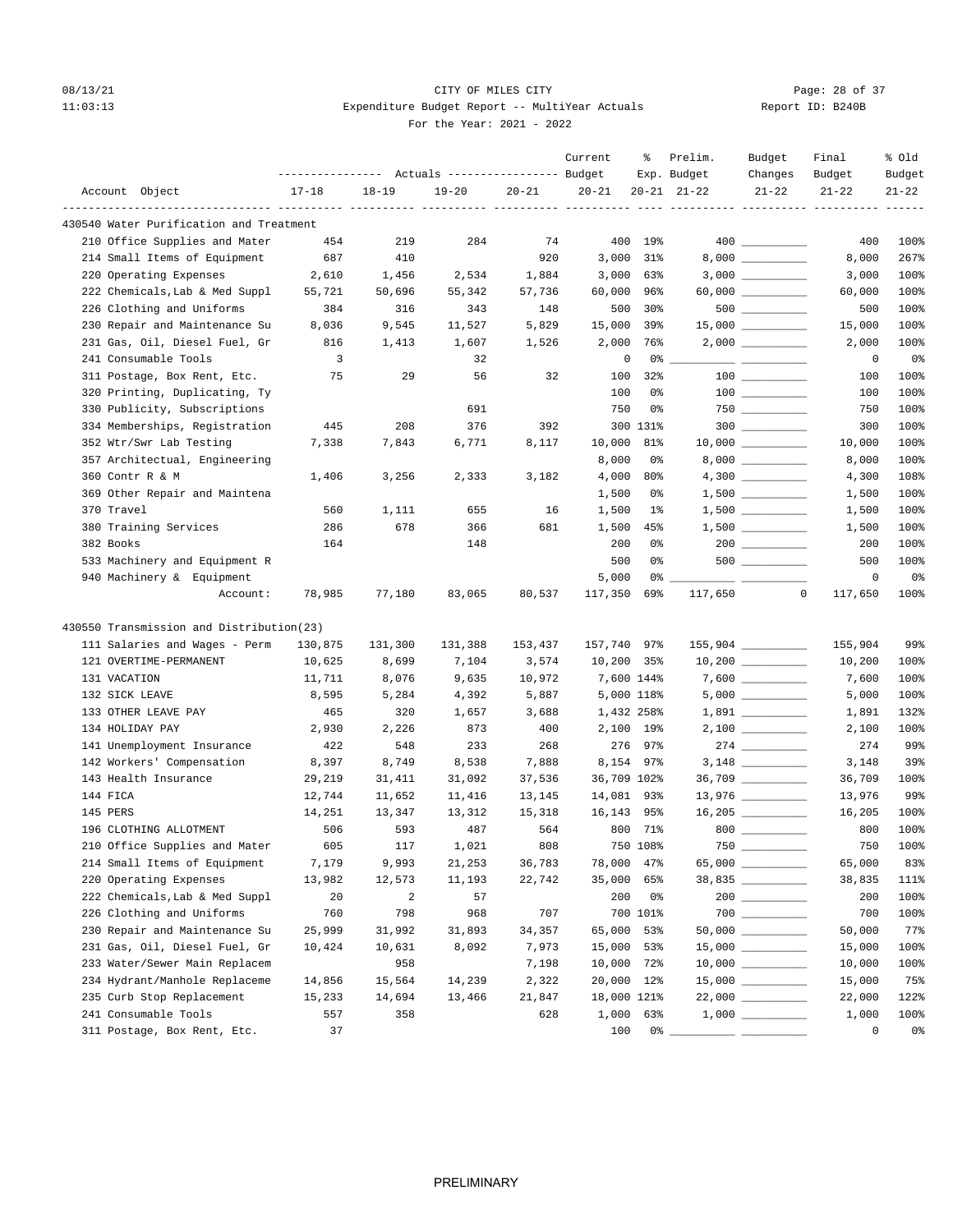## 08/13/21 Page: 29 of 37 11:03:13 Expenditure Budget Report -- MultiYear Actuals For the Year: 2021 - 2022

| Report ID: B240B |
|------------------|
|------------------|

|                                              |           |           |           | Actuals ----------------- Budget | Current                | ႜ          | Prelim.<br>Exp. Budget                                | Budget<br>Changes    | Final<br>Budget                       | % old<br>Budget |
|----------------------------------------------|-----------|-----------|-----------|----------------------------------|------------------------|------------|-------------------------------------------------------|----------------------|---------------------------------------|-----------------|
| Account Object                               | $17 - 18$ | $18 - 19$ | $19 - 20$ | $20 - 21$                        | $20 - 21$              |            | $20 - 21$ $21 - 22$                                   | $21 - 22$            | $21 - 22$                             | $21 - 22$       |
| 320 Printing, Duplicating, Ty                |           |           |           | 73                               | ____ __________<br>100 | 73%        |                                                       |                      | -------- ---------- ----------<br>150 | 150%            |
| 330 Publicity, Subscriptions                 |           | 1,338     | 270       | 298                              | 1,000                  | 30%        |                                                       |                      | 2,000                                 | 200%            |
| 331 Publication of Formal & L                |           | 241       | 154       | 140                              | 150                    | 93%        |                                                       |                      | 250                                   | 167%            |
| 334 Memberships, Registration                | 47        | 442       | 540       | 476                              | 500                    | 95%        |                                                       | $500$ _________      | 500                                   | 100%            |
| 341 Electric Utility Services                | 318       | 1,204     | 225       | 332                              | 1,200                  | 28%        |                                                       | $500$ _________      | 500                                   | 42%             |
| 344 Gas Utility Service                      | 523       | 336       | 288       | 543                              |                        | 500 109%   |                                                       |                      | 750                                   | 150%            |
| 345 Telephone                                | 646       | 692       | 643       | 1,407                            |                        | 700 201%   |                                                       |                      | 1,500                                 | 214%            |
| 347 Internet                                 | 148       | 137       | 146       | 130                              | 200                    | 65%        |                                                       |                      | 200                                   | 100%            |
| 350 Professional Services                    | 7,512     | 3,692     | 37,478    | 34,861                           | 40,000                 | 87%        |                                                       | 40,000 __________    | 40,000                                | 100%            |
| 357 Architectual, Engineering                |           |           | 3,941     | 3,941                            | 15,000                 | 26%        |                                                       |                      | 80,000                                | 533%            |
| 360 Contr R & M                              | 19,879    | 42,527    | 2,890     | 70,092                           | 85,000                 | 82%        |                                                       |                      | 40,000                                | 47%             |
| 363 R&M Vehicles/Equip/Labor-                | 31,862    | 45,738    | 44,211    | 45,304                           | 45,000 101%            |            |                                                       |                      | 50,000                                | 111%            |
| 369 Other Repair and Maintena                | 1,725     | 143       |           |                                  | 1,000                  | 0%         |                                                       |                      | 1,000                                 | 100%            |
| 370 Travel                                   | 850       | 170       | 109       | 115                              | 1,200                  | $10\%$     |                                                       |                      | 1,200                                 | 100%            |
| 380 Training Services                        | 4,270     | 235       | 185       | 42                               | 500                    | 8%         |                                                       | $500$ ________       | 500                                   | 100%            |
| 382 Books                                    |           | 136       |           | 68                               | 150                    | 45%        |                                                       |                      | 150                                   | 100%            |
| 400 BUILDING MATERIALS                       | 25        | 348       | 457       | 293                              | 750                    | 39%        |                                                       |                      | 4,000                                 | 533%            |
| 511 Insurance on Buildings                   | 2,700     | 2,753     | 2,997     | 4,217                            |                        | 4,218 100% |                                                       |                      | 4,331                                 | 103%            |
| 512 Insurance on Vehicles & E                | 751       | 634       | 732       | 647                              |                        | 647 100%   |                                                       |                      | 798                                   | 123%            |
| 532 Land Rental                              | 1,173     | 1,318     | 911       | 1,216                            |                        | 1,500 81%  |                                                       |                      | 2,000                                 | 133%            |
| 940 Machinery & Equipment                    |           |           |           | 912,096                          | 1,805,603 51%          |            |                                                       |                      | 350,000                               | 19%             |
| Account:                                     | 392,821   | 421,969   |           |                                  |                        |            | 418,486 1,464,333 2,508,903 58% 1,052,121 0 1,052,121 |                      |                                       | 42%             |
| 430630 Sewer Collection and Transmission(31) |           |           |           |                                  |                        |            |                                                       |                      |                                       |                 |
| 230 Repair and Maintenance Su                |           | 699       |           |                                  | 0                      | 0%         |                                                       |                      | 0                                     | 0%              |
| Account:                                     |           | 699       |           |                                  |                        | $0$ ****   | $\mathbf 0$                                           | $\mathbf 0$          | 0                                     | 0%              |
| 490200 Revenue Bonds                         |           |           |           |                                  |                        |            |                                                       |                      |                                       |                 |
| 611 Principal-NE Wtr Line Pha                |           |           |           | 17,000                           | 17,000 100%            |            |                                                       |                      | 18,000                                | 106%            |
| 615 Principal-Northeast Water                |           |           |           | 69,000                           | 69,000 100%            |            |                                                       |                      | 72,000                                | 104%            |
| 616 Principal-Carbon Hill Wat                |           |           |           | 68,000                           | 68,000 100%            |            |                                                       | $70,000$ ___________ | 70,000                                | 103%            |
| 617 Principal - NE Wtr Line \$               |           |           |           | 16,000                           | 16,000 100%            |            |                                                       | $16,000$ ________    | 16,000                                | 100%            |
| 618 Principal-Carbon Hill \$50               |           |           |           | 16,000                           | 16,000 100%            |            |                                                       | $16,000$ _________   | 16,000                                | 100%            |
| 622 Interest-NE Wtr Line Phas                | 1,564     | 1,436     | 1,309     | 1,181                            |                        | 1,182 100% |                                                       | $1,054$ _________    | 1,054                                 | 89%             |
| 631 Interest - NE Wtr Line \$5               | 10,821    | 10,409    | 9,996     | 9,570                            |                        | 9,570 100% |                                                       | $9,130$ __________   | 9,130                                 | 95%             |
| 632 Interest - Carbon Hill Wt                | 10,821    | 10,409    | 9,996     | 9,570                            |                        | 9,570 100% |                                                       |                      | 9,130                                 | 95%             |
| 634 Interest-Northeast Wtr Ln                | 52,590    | 50,670    | 48,705    | 46,680                           | 46,680 100%            |            |                                                       |                      | 44,580                                | 96%             |
| 638 Interest-Carbon Hill Tank                | 51,225    | 49,350    | 47,415    | 45,420                           | 45,420 100%            |            | 43,365                                                |                      | 43,365                                | 95%             |
| Account:                                     | 127,021   | 122,274   | 117,421   | 298,421                          | 298,422 100%           |            | 299,259                                               | $\mathbf 0$          | 299,259                               | 100%            |
| 510330 Comprehensive Liability Insurance     |           |           |           |                                  |                        |            |                                                       |                      |                                       |                 |
| 513 Liability                                |           |           | 8,365     |                                  | 12,419                 | 0%         |                                                       |                      | 12,500                                | 101%            |
| Account:                                     |           |           | 8,365     |                                  | 12,419                 | 0%         | 12,500                                                | $\mathbf 0$          | 12,500                                | 101%            |
| 510400 Depreciation                          |           |           |           |                                  |                        |            |                                                       |                      |                                       |                 |
| 830 Depreciation - Closed to                 | 396,585   | 402,262   | 431,815   |                                  | 0                      |            |                                                       |                      | 0                                     | 0%              |
| Account:                                     | 396,585   | 402,262   | 431,815   |                                  |                        | $0***$ $*$ | $\mathbf{0}$                                          | $\mathsf 0$          | 0                                     | 0%              |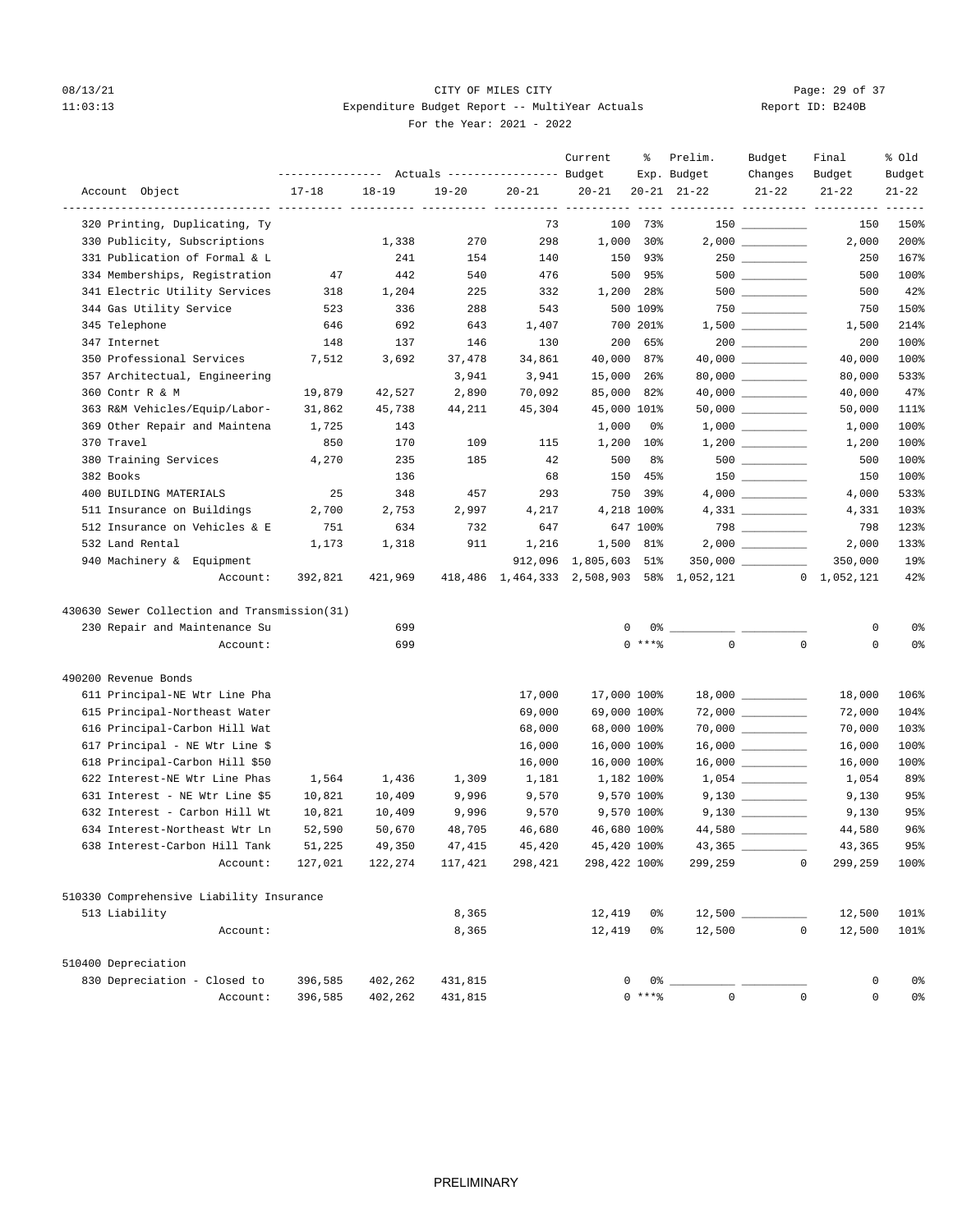# 08/13/21 Page: 30 of 37 11:03:13 Expenditure Budget Report -- MultiYear Actuals Report ID: B240B

 Current % Prelim. Budget Final % Old ---------------- Actuals ----------------- Budget Exp. Budget Changes Budget Budget

| For the Year: 2021 - 2022 |  |
|---------------------------|--|

|                    | Account Object                                                          | $17 - 18$ | $18 - 19$                                                       | $19 - 20$ | $20 - 21$      | $20 - 21$   |                       | $20 - 21$ $21 - 22$       | $21 - 22$   | $21 - 22$      | $21 - 22$      |
|--------------------|-------------------------------------------------------------------------|-----------|-----------------------------------------------------------------|-----------|----------------|-------------|-----------------------|---------------------------|-------------|----------------|----------------|
|                    | ------------- ---------- --<br>521000 Interfund Operating Transfers Out |           |                                                                 |           |                |             |                       |                           |             |                |                |
|                    | 820 Transfers to Other Funds                                            | 57,316    | 68,718                                                          | 67,278    | 671,937        |             |                       | 671,937 100% 3,709,650 __ |             | 3,709,650      | 552%           |
|                    | Account:                                                                | 57,316    | 68,718                                                          | 67,278    | 671,937        |             |                       | 671,937 100% 3,709,650    |             | 0, 3, 709, 650 | 552%           |
|                    | Fund:                                                                   |           | 1,709,733 1,752,419 1,833,712 3,144,724 4,489,360 70% 6,071,766 |           |                |             |                       |                           |             | 0, 6, 071, 766 | 135%<br>န့     |
| 5310 SEWER UTILITY |                                                                         |           |                                                                 |           |                |             |                       |                           |             |                |                |
|                    | 430550 Transmission and Distribution(23)                                |           |                                                                 |           |                |             |                       |                           |             |                |                |
|                    | 350 Professional Services                                               |           |                                                                 |           | $\overline{4}$ |             | $0***8$               |                           |             | $\mathbf 0$    | 0%             |
|                    | Account:                                                                |           |                                                                 |           | $\overline{4}$ |             | 0 ****                | $\mathbf 0$               | $\mathbf 0$ | $\circ$        | 0 <sup>°</sup> |
|                    | 430610 Sewer Administration(29)                                         |           |                                                                 |           |                |             |                       |                           |             |                |                |
|                    | 110 Salaries and Wages-Comp A                                           | $-14,327$ | 3,551                                                           | 8,534     |                | 0           | 0%                    |                           |             | 0              | 0 <sup>°</sup> |
|                    | 111 Salaries and Wages - Perm                                           | 28,087    | 24,574                                                          | 26,299    | 26,945         | 24,764 109% |                       |                           | 23,828      | 23,828         | 96%            |
|                    | 121 OVERTIME-PERMANENT                                                  |           |                                                                 |           | 40             | 120         | 33%                   |                           |             | 156            | 130%           |
| 131 VACATION       |                                                                         | 1,130     | 539                                                             | 636       | 668            | 1,700       | 39%                   |                           |             | 1,700          | 100%           |
|                    | 132 SICK LEAVE                                                          | 2,765     | 910                                                             | 713       | 922            | 1,100       | 84%                   |                           |             | 1,100          | 100%           |
|                    | 133 OTHER LEAVE PAY                                                     | 23        | 18                                                              | 14        | 37             | 106         | 35%                   |                           |             | 0              | 0 <sup>°</sup> |
|                    | 141 Unemployment Insurance                                              | 80        | 92                                                              | 42        | 43             |             | 42 102%               |                           |             | 40             | 95%            |
|                    | 142 Workers' Compensation                                               | 362       | 329                                                             | 333       | 259            |             | 456 57%               |                           |             | 180            | 39%            |
|                    | 143 Health Insurance                                                    | 8,623     | 47,530                                                          | 25,470    | 6,046          |             | 5,640 107%            |                           |             | 5,640          | 100%           |
| 144 FICA           |                                                                         | 2,447     | 2,001                                                           | 2,126     | 2,198          | 2,126 103%  |                       |                           |             | 2,049          | 96%            |
| 145 PERS           |                                                                         | 43,003    | 3,000                                                           | 35,157    | 2,506          | 2,437 103%  |                       |                           |             | 2,376          | 97%            |
|                    | 196 CLOTHING ALLOTMENT                                                  | 116       | 119                                                             | 120       | 120            | 125         | 96%                   |                           | $150$       | 150            | 120%           |
|                    | 210 Office Supplies and Mater                                           | 2,674     | 855                                                             | 1,334     | 1,316          | 3,200       | 41%                   |                           |             | 3,200          | 100%           |
|                    | 214 Small Items of Equipment                                            | 326       | 3,511                                                           | 1,364     | 200            | 2,500       | 8%                    |                           |             | 2,000          | 80%            |
|                    | 220 Operating Expenses                                                  | 3,229     | 1,990                                                           | 3,180     | 2,814          | 3,000       | 94%                   |                           |             | 3,500          | 117%           |
|                    | 230 Repair and Maintenance Su                                           | 1,318     |                                                                 |           |                | 1,000       | 0%                    |                           |             | 1,000          | 100%           |
|                    | 311 Postage, Box Rent, Etc.                                             | 7,107     | 7,453                                                           | 7,452     | 6,883          | 7,500       | 92%                   |                           |             | 8,000          | 107%           |
|                    | 320 Printing, Duplicating, Ty                                           |           | 317                                                             |           | 1,338          | 1,100 122%  |                       |                           |             | 1,600          | 145%           |
|                    | 330 Publicity, Subscriptions                                            | 433       | 954                                                             | 1,182     | 672            | 1,300       | 52%                   |                           |             | 1,300          | 100%           |
|                    | 331 Publication of Formal & L                                           |           |                                                                 |           | 43             |             | $0***8$               |                           |             | 0              | 0%             |
|                    | 345 Telephone                                                           | 609       | 551                                                             | 515       | 419            | 600         | 70%                   |                           | $600$       | 600            | 100%           |
| 347 Internet       |                                                                         | 254       | 234                                                             | 216       | 11             | 250         | $4\%$                 |                           |             | 250            | 100%           |
|                    | 350 Professional Services                                               | 4,089     | 17,284                                                          | 5,293     | 412            | 6,000       | 7%                    |                           |             | 6,000          | 100%           |
|                    | 360 Contr R & M                                                         | 7,326     | 8,686                                                           | 9,064     | 8,256          | 8,700       | 95%                   |                           |             | 10,600         | 122%           |
| 370 Travel         |                                                                         | 50        |                                                                 |           |                | 250         | 0%                    |                           |             | 250            | 100%           |
|                    | 380 Training Services                                                   | 50        |                                                                 | 50        |                | 250         | 0%                    |                           |             | 250            | 100%           |
| 382 Books          |                                                                         | 117       |                                                                 |           |                | 125         | 0 <sup>8</sup>        |                           |             | 125            | 100%           |
|                    | 531 Building & Office Rental                                            | 4,000     | 4,000                                                           | 6,000     | 6,000          | 8,366       | 72%                   |                           |             | 11,200         | 134%           |
|                    | 555 Bank Service Charges                                                |           |                                                                 | 117       | 202            | 450         | 45%<br>0 <sup>°</sup> |                           |             | 450            | 100%           |
|                    | 810 Losses (Bad debt expense                                            | 131       |                                                                 |           |                | 500         |                       | 500                       |             | 500            | 100%           |

 920 Buildings 2,000 0% 2,000 \_\_\_\_\_\_\_\_\_\_ 2,000 100% Account: 104,022 128,498 135,211 68,350 85,707 80% 90,044 0 90,044 105%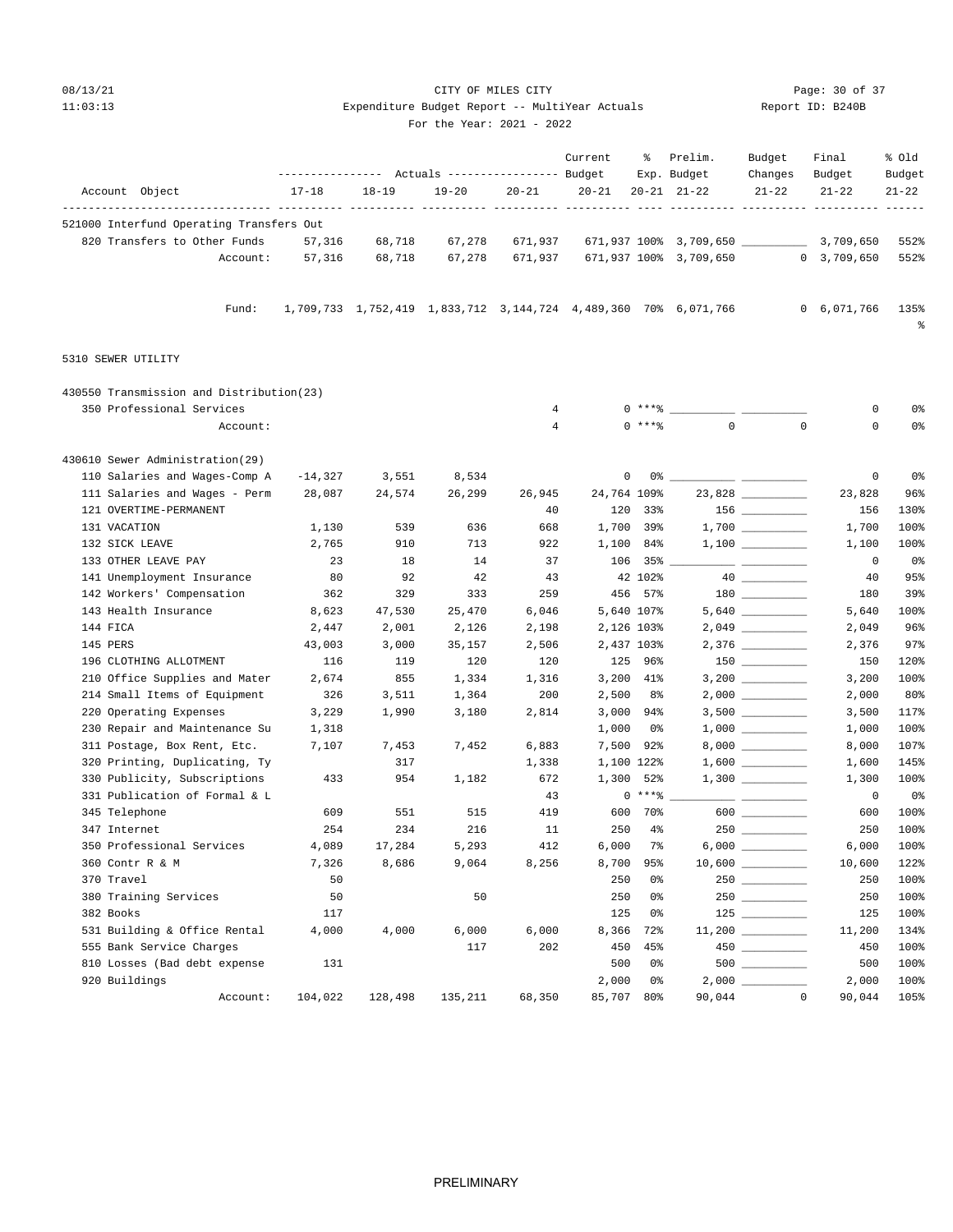## 08/13/21 Page: 31 of 37 11:03:13 Expenditure Budget Report -- MultiYear Actuals For the Year: 2021 - 2022

| Report ID: B240B |  |  |  |  |
|------------------|--|--|--|--|
|------------------|--|--|--|--|

|                 |                                              | ---------------- |           | Actuals ----------------- Budget |           | Current              | ႜ                 | Prelim.<br>Exp. Budget | Budget<br>Changes                       | Final<br>Budget | % Old<br>Budget |
|-----------------|----------------------------------------------|------------------|-----------|----------------------------------|-----------|----------------------|-------------------|------------------------|-----------------------------------------|-----------------|-----------------|
| Account Object  |                                              | $17 - 18$        | $18 - 19$ | $19 - 20$                        | $20 - 21$ | $20 - 21$            |                   | $20 - 21$ $21 - 22$    | $21 - 22$                               | $21 - 22$       | $21 - 22$       |
|                 |                                              |                  |           | ----- ----                       |           | ---- ---------- ---- |                   | ------- -----          | ----- ---                               |                 |                 |
|                 | 430630 Sewer Collection and Transmission(31) |                  |           |                                  |           |                      |                   |                        |                                         |                 |                 |
|                 | 111 Salaries and Wages - Perm                | 127,266          | 127,773   | 127,847                          | 149,939   | 145,580 103%         |                   |                        | $150, 260$ _________                    | 150,260         | 103%            |
|                 | 121 OVERTIME-PERMANENT                       | 10,619           | 8,691     | 7,099                            | 3,573     |                      | 10,200 35%        |                        |                                         | 10,200          | 100%            |
| 131 VACATION    |                                              | 10,567           | 7,810     | 9,398                            | 10,751    |                      | 7,300 147%        |                        |                                         | 7,300           | 100%            |
| 132 SICK LEAVE  |                                              | 7,710            | 5,262     | 4,355                            | 5,822     |                      | 4,800 121%        |                        |                                         | 4,800           | 100%            |
|                 | 133 OTHER LEAVE PAY                          | 402              | 304       | 1,635                            | 3,648     |                      | 1,236 295%        |                        |                                         | 1,692           | 137%            |
| 134 HOLIDAY PAY |                                              | 2,930            | 2,226     | 873                              | 400       |                      | 2,100 19%         |                        |                                         | 2,100           | 100%            |
|                 | 141 Unemployment Insurance                   | 408              | 535       | 228                              | 262       |                      | 257 102%          |                        | $265$                                   | 265             | 103%            |
|                 | 142 Workers' Compensation                    | 8,122            | 8,549     | 8,520                            | 7,867     |                      | 7,486 105%        |                        |                                         | 3,019           | 40%             |
|                 | 143 Health Insurance                         | 27,884           | 29,740    | 30,521                           | 37,777    |                      | 30,967 122%       |                        | $36,094$ ___________                    | 36,094          | 117%            |
| 144 FICA        |                                              | 12,320           | 11,375    | 11,149                           | 12,882    |                      | 13,098 98%        |                        | $13,491$ _________                      | 13,491          | 103%            |
| 145 PERS        |                                              | 13,760           | 13,018    | 12,979                           | 14,983    |                      | 15,016 100%       |                        |                                         | 15,642          | 104%            |
|                 | 196 CLOTHING ALLOTMENT                       | 497              | 584       | 478                              | 555       | 600                  | 93%               |                        | $700$ __________                        | 700             | 117%            |
|                 | 210 Office Supplies and Mater                | 682              | 126       | 243                              | 647       |                      | 400 162%          |                        | 600                                     | 600             | 150%            |
|                 | 214 Small Items of Equipment                 | 1,028            | 1,049     | 7,663                            | 7,200     | 25,000               | $29$ <sup>8</sup> |                        | $25,000$ __________                     | 25,000          | 100%            |
|                 | 220 Operating Expenses                       | 1,309            | 3,405     | 8,906                            | 15,655    |                      | 15,000 104%       |                        | 28,835                                  | 28,835          | 192%            |
|                 | 222 Chemicals, Lab & Med Suppl               | 212              |           | 57                               |           | 1,000                | 0%                |                        | $500$ __________                        | 500             | 50%             |
|                 | 226 Clothing and Uniforms                    | 547              | 729       | 717                              | 453       | 750                  | 60%               |                        |                                         | 750             | 100%            |
|                 | 230 Repair and Maintenance Su                | 8,905            | 10,365    | 6,293                            | 9,672     | 10,000               | 97%               |                        | $15,000$ _________                      | 15,000          | 150%            |
|                 | 231 Gas, Oil, Diesel Fuel, Gr                | 10,388           | 11,590    | 8,092                            | 7,973     | 15,000               | 53%               |                        |                                         | 15,000          | 100%            |
|                 | 233 Water/Sewer Main Replacem                | 1,314            | 503       | 304                              | 379       | 5,000                | 8%                |                        |                                         | 10,000          | 200%            |
|                 | 234 Hydrant/Manhole Replaceme                | 7,374            | 3,529     | 3,928                            | 4,355     | 15,000               | $29$ <sup>8</sup> |                        | $10,000$ _________                      | 10,000          | 67%             |
|                 | 241 Consumable Tools                         | 252              |           |                                  | 628       | 1,000                | 63%               |                        |                                         | 1,000           | 100%            |
|                 | 311 Postage, Box Rent, Etc.                  | 80               |           |                                  |           | 100                  | 0%                |                        |                                         | 100             | 100%            |
|                 | 320 Printing, Duplicating, Ty                |                  |           |                                  |           | 100                  | 0%                |                        | $\begin{array}{c} 100 \\ - \end{array}$ | 100             | 100%            |
|                 | 330 Publicity, Subscriptions                 |                  | 222       |                                  |           | 300                  | 0%                |                        | $1,500$ __________                      | 1,500           | 500%            |
|                 | 331 Publication of Formal & L                |                  | 123       | 99                               | 140       | 250                  | 56%               |                        | $250$ _________                         | 250             | 100%            |
|                 | 334 Memberships, Registration                | 3,223            |           | 160                              | 336       | 750                  | 45%               |                        | $750$                                   | 750             | 100%            |
|                 | 341 Electric Utility Services                | 318              | 235       | 225                              | 232       | 1,000                | 23%               |                        |                                         | 1,000           | 100%            |
|                 | 344 Gas Utility Service                      | 523              | 336       | 288                              | 293       | 500                  | 59%               |                        | $500$ ___________                       | 500             | 100%            |
| 345 Telephone   |                                              | 646              | 692       | 643                              | 1,408     |                      | 750 188%          |                        | $1,500$ __________                      | 1,500           | 200%            |
| 347 Internet    |                                              | 148              | 137       | 146                              | 130       | 170                  | 76%               |                        | $170$ ________                          | 170             | 100%            |
|                 | 350 Professional Services                    | 1,450            | 1,998     | 35,221                           | 32,181    |                      | 30,000 107%       |                        | $40,000$ __________                     | 40,000          | 133%            |
|                 | 357 Architectual, Engineering                |                  |           |                                  | 6,000     | 40,000               | 15%               |                        | $225,000$ __________                    | 225,000         | 563%            |
| 360 Contr R & M |                                              | 3,312            | 1,598     | 4,352                            | 2,084     | 5,000                | 42%               |                        |                                         | 5,000           | 100%            |
|                 | 363 R&M Vehicles/Equip/Labor-                | 32,011           | 45,472    | 44,851                           | 41,331    |                      | 40,000 103%       |                        | $50,000$ __________                     | 50,000          | 125%            |
|                 | 369 Other Repair and Maintena                | 562              |           |                                  |           | 1,000                | 0%                |                        |                                         | 1,000           | 100%            |
| 370 Travel      |                                              | 897              | 170       | 109                              | 115       | 1,200                | 10%               |                        |                                         | 1,200           | 100%            |
|                 | 380 Training Services                        | 670              | 235       |                                  | 42        | 750                  | 6%                |                        | $750$                                   | 750             | 100%            |
| 382 Books       |                                              |                  |           |                                  |           | 150                  | 0%                |                        |                                         | 150             | 100%            |
|                 | 400 BUILDING MATERIALS                       | 7                | 327       | 482                              | 20        | 750                  | 3 <sup>°</sup>    |                        |                                         | 4,000           | 533%            |
|                 | 512 Insurance on Vehicles & E                | 1,340            | 1,617     | 1,625                            | 2,180     |                      | 2,181 100%        |                        |                                         | 2,303           | 106%            |
| 532 Land Rental |                                              | 924              | 811       | 850                              | 1,177     | 1,200                | 98%               |                        | $1,200$                                 | 1,200           | 100%            |
|                 | 940 Machinery & Equipment                    |                  |           |                                  | 337,203   |                      |                   | 375,750 90% 1,568,000  |                                         | 1,568,000       | 417%            |
|                 | Account:                                     | 300,607          | 301,136   | 340,336                          | 720,293   |                      |                   | 828,691 87% 2,256,721  |                                         | 0, 2, 256, 721  | 272%            |
|                 | 430640 Sewer Treatment and Disposal(33)      |                  |           |                                  |           |                      |                   |                        |                                         |                 |                 |
|                 | 111 Salaries and Wages - Perm                | 104,021          | 101,569   | 106,907                          | 107,185   | 111,832 96%          |                   |                        |                                         | 70,664          | 63%             |
|                 | 121 OVERTIME-PERMANENT                       | 4,126            | 3,991     | 3,362                            | 3,418     |                      | 4,100 83%         |                        |                                         | 10,300          | 251%            |
|                 |                                              |                  |           |                                  |           |                      |                   |                        |                                         |                 |                 |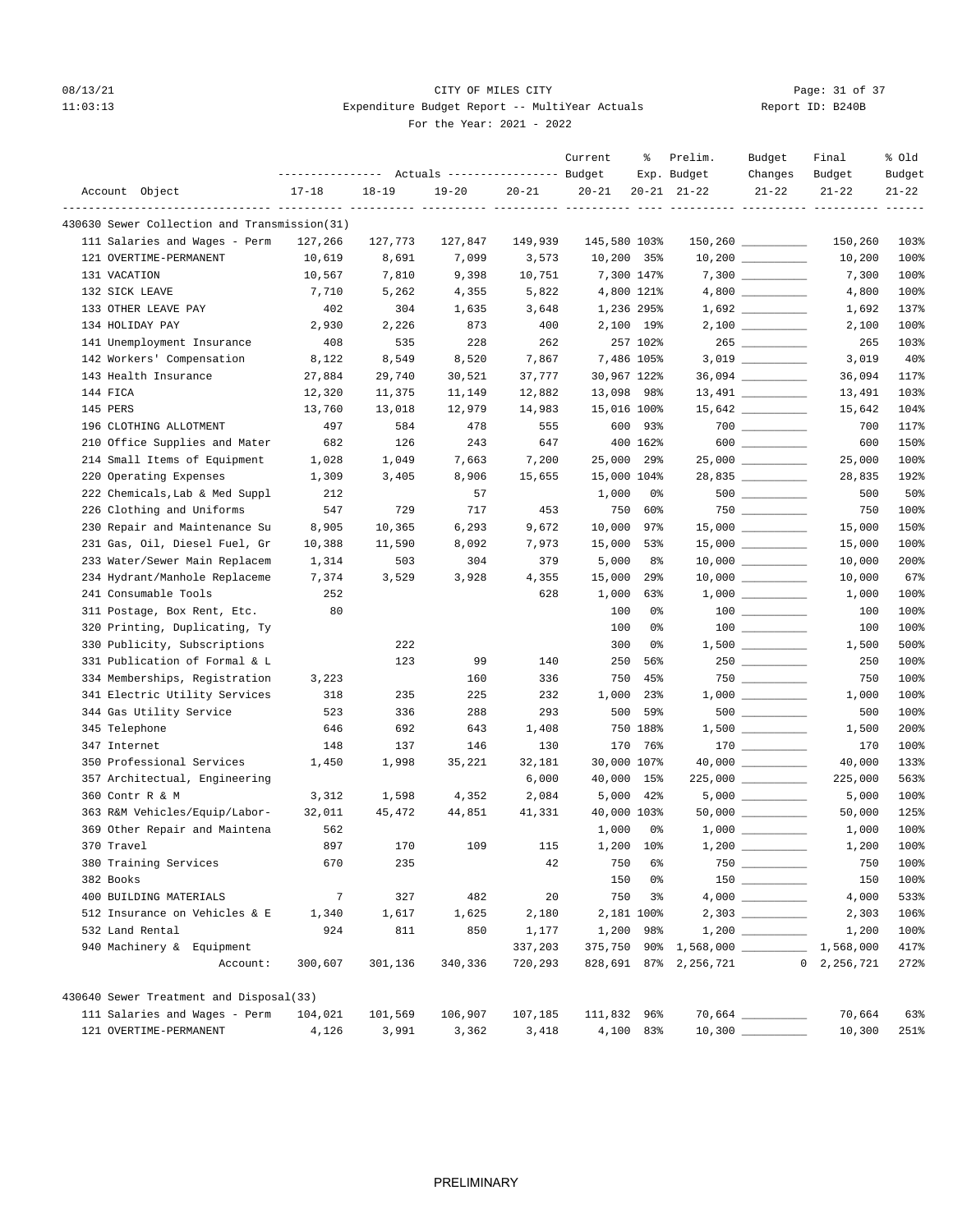# 08/13/21 Page: 32 of 37 11:03:14 Expenditure Budget Report -- MultiYear Actuals For the Year: 2021 - 2022

| Report ID: B240B |  |  |
|------------------|--|--|
|                  |  |  |

|                                |           |           | --------------- Actuals ---------------- Budget |           | Current     | ႜ                 | Prelim.<br>Exp. Budget | Budget<br>Changes                                                                                                                                                                                                                                                                                                                                   | Final<br>Budget            | % Old<br>Budget |
|--------------------------------|-----------|-----------|-------------------------------------------------|-----------|-------------|-------------------|------------------------|-----------------------------------------------------------------------------------------------------------------------------------------------------------------------------------------------------------------------------------------------------------------------------------------------------------------------------------------------------|----------------------------|-----------------|
| Account Object                 | $17 - 18$ | $18 - 19$ | $19 - 20$                                       | $20 - 21$ | $20 - 21$   |                   | $20 - 21$ $21 - 22$    | $21 - 22$                                                                                                                                                                                                                                                                                                                                           | $21 - 22$                  | $21 - 22$       |
| 131 VACATION                   | 10,783    | 7,893     | 7,151                                           | 7,923     |             | 8,400 94%         |                        | $19,500$ __________                                                                                                                                                                                                                                                                                                                                 | ----- ----------<br>19,500 | 232%            |
| 132 SICK LEAVE                 | 6,612     | 3,006     | 2,015                                           | 2,032     |             | 2,600 78%         |                        | $5,500$ __________                                                                                                                                                                                                                                                                                                                                  | 5,500                      | 212%            |
| 133 OTHER LEAVE PAY            | 2,308     | 2,218     | 967                                             | 3,483     |             | 1,912 182%        |                        | $582$                                                                                                                                                                                                                                                                                                                                               | 582                        | 30%             |
| 134 HOLIDAY PAY                | 2,124     | 2,301     | 1,874                                           | 2,178     |             | 2,100 104%        |                        |                                                                                                                                                                                                                                                                                                                                                     | 5,400                      | 257%            |
| 141 Unemployment Insurance     | 326       | 425       | 184                                             | 190       | 196         | 97%               |                        | $168$ _________                                                                                                                                                                                                                                                                                                                                     | 168                        | 86%             |
| 142 Workers' Compensation      | 7,359     | 7,701     | 6,891                                           | 4,759     | 6,136       | 78%               |                        |                                                                                                                                                                                                                                                                                                                                                     | 2,261                      | 37%             |
| 143 Health Insurance           | 20,301    | 19,820    | 22,358                                          | 23,990    | 25,840      | 93%               |                        |                                                                                                                                                                                                                                                                                                                                                     | 23,994                     | 93%             |
| 144 FICA                       | 9,488     | 8,845     | 8,915                                           | 9,185     | 10,017      | $92\%$            |                        |                                                                                                                                                                                                                                                                                                                                                     | 8,564                      | 85%             |
| 145 PERS                       | 10,772    | 10,046    | 10,279                                          | 10,760    | 11,484      | 94%               |                        | $9,930$ __________                                                                                                                                                                                                                                                                                                                                  | 9,930                      | 86%             |
| 196 CLOTHING ALLOTMENT         | 405       | 387       | 426                                             | 369       | 500         | 74%               |                        | $500$ _________                                                                                                                                                                                                                                                                                                                                     | 500                        | 100%            |
| 210 Office Supplies and Mater  | 95        | 121       | 85                                              | 138       | 250         | 55%               |                        |                                                                                                                                                                                                                                                                                                                                                     | 250                        | 100%            |
| 214 Small Items of Equipment   | 2,317     | 596       | 1,183                                           | 3,635     | 15,000      | 24%               |                        | $15,000$ ___________                                                                                                                                                                                                                                                                                                                                | 15,000                     | 100%            |
| 220 Operating Expenses         | 6,416     | 5,490     | 5,057                                           | 10,858    | 15,000      | 72%               |                        |                                                                                                                                                                                                                                                                                                                                                     | 18,000                     | 120%            |
| 222 Chemicals, Lab & Med Suppl | 6,338     | 14,121    | 6,674                                           | 14,366    | 25,000      | 57%               |                        | $30,000$ __________                                                                                                                                                                                                                                                                                                                                 | 30,000                     | 120%            |
| 226 Clothing and Uniforms      | 463       | 250       | 238                                             | 174       | 600         | $29$ <sup>8</sup> |                        | $600$                                                                                                                                                                                                                                                                                                                                               | 600                        | 100%            |
| 230 Repair and Maintenance Su  | 10,330    | 11,296    | 11,687                                          | 18,899    |             | 15,000 126%       |                        | $20,000$ __________                                                                                                                                                                                                                                                                                                                                 | 20,000                     | 133%            |
| 231 Gas, Oil, Diesel Fuel, Gr  | 4,967     | 2,950     | 3,194                                           | 3,604     | 5,000       | 72%               |                        | $5,000$ __________                                                                                                                                                                                                                                                                                                                                  | 5,000                      | 100%            |
| 241 Consumable Tools           |           | 68        |                                                 |           | 200         |                   | 0 %                    |                                                                                                                                                                                                                                                                                                                                                     | 0                          | $0\,$           |
| 311 Postage, Box Rent, Etc.    | 57        | 22        | 36                                              | 56        | 100         | 56%               |                        | $\begin{array}{c} 100 \\ - \end{array}$                                                                                                                                                                                                                                                                                                             | 100                        | 100%            |
| 320 Printing, Duplicating, Ty  |           |           |                                                 |           | 100         | 0%                |                        | $100$ ________                                                                                                                                                                                                                                                                                                                                      | 100                        | 100%            |
| 330 Publicity, Subscriptions   |           |           |                                                 |           | 100         | 0%                |                        | $500$ ________                                                                                                                                                                                                                                                                                                                                      | 500                        | 500%            |
| 334 Memberships, Registration  | 715       | 592       | 563                                             | 400       |             | 400 100%          |                        | $\begin{picture}(20,20) \put(0,0){\line(1,0){10}} \put(15,0){\line(1,0){10}} \put(15,0){\line(1,0){10}} \put(15,0){\line(1,0){10}} \put(15,0){\line(1,0){10}} \put(15,0){\line(1,0){10}} \put(15,0){\line(1,0){10}} \put(15,0){\line(1,0){10}} \put(15,0){\line(1,0){10}} \put(15,0){\line(1,0){10}} \put(15,0){\line(1,0){10}} \put(15,0){\line(1$ | 400                        | 100%            |
|                                |           |           |                                                 |           | 130,000     |                   |                        |                                                                                                                                                                                                                                                                                                                                                     | 130,000                    | 100%            |
| 341 Electric Utility Services  | 94,835    | 83,726    | 96,742                                          | 109,008   |             | 84%               |                        |                                                                                                                                                                                                                                                                                                                                                     |                            | 100%            |
| 342 Water Utility Services     | 1,318     | 1,269     | 686                                             | 448       | 1,500       | $30\%$            |                        |                                                                                                                                                                                                                                                                                                                                                     | 1,500                      |                 |
| 343 Sewer Utility Services     | 745       |           |                                                 | 41        | 750<br>800  |                   | 5% 1                   |                                                                                                                                                                                                                                                                                                                                                     | $\mathbf 0$                | 0%              |
| 345 Telephone                  | 451       | 406       | 355                                             | 551       |             | 69%               |                        | 800                                                                                                                                                                                                                                                                                                                                                 | 800                        | 100%            |
| 346 Garbage Service            | 1,056     | 883       | 1,410                                           | 946       | 2,000       | 47%               |                        | $2,000$ __________                                                                                                                                                                                                                                                                                                                                  | 2,000                      | 100%            |
| 347 Internet                   | 593       | 547       | 547                                             | 494       | 650         | 76%               |                        | 650                                                                                                                                                                                                                                                                                                                                                 | 650                        | 100%            |
| 350 Professional Services      | 319       | 360       | 527                                             | 360       | 5,000       | 7%                |                        |                                                                                                                                                                                                                                                                                                                                                     | 5,000                      | 100%            |
| 352 Wtr/Swr Lab Testing        | 6,934     | 7,334     | 2,204                                           | 5,410     | 8,000       | 68%               |                        |                                                                                                                                                                                                                                                                                                                                                     | 8,000                      | 100%            |
| 357 Architectual, Engineering  |           |           |                                                 |           | 5,000       | 0%                |                        |                                                                                                                                                                                                                                                                                                                                                     | 10,000                     | 200%            |
| 360 Contr R & M                | 3,528     | 2,815     | 1,888                                           | 5,775     |             | 5,000 116%        |                        |                                                                                                                                                                                                                                                                                                                                                     | 10,000                     | 200%            |
| 363 R&M Vehicles/Equip/Labor-  | 425       | 3,397     | 4,907                                           | 5,074     | 7,500       | 68%               |                        |                                                                                                                                                                                                                                                                                                                                                     | 7,500                      | 100%            |
| 370 Travel                     | 780       | 570       | 508                                             |           | 1,000       | 0%                |                        |                                                                                                                                                                                                                                                                                                                                                     | 1,000                      | 100%            |
| 380 Training Services          | 45        | 555       | 221                                             | 727       | 1,000       | 73%               |                        |                                                                                                                                                                                                                                                                                                                                                     | 1,000                      | 100%            |
| 382 Books                      | 164       | 141       |                                                 |           | 200         | 0%                |                        |                                                                                                                                                                                                                                                                                                                                                     | 200                        | 100%            |
| 400 BUILDING MATERIALS         |           |           | 139                                             |           | 500         | 0 <sup>8</sup>    |                        |                                                                                                                                                                                                                                                                                                                                                     | 500                        | 100%            |
| 511 Insurance on Buildings     | 6,752     | 10,013    | 10,903                                          | 12,460    |             | 12,461 100%       |                        |                                                                                                                                                                                                                                                                                                                                                     | 12,794                     | 103%            |
| 512 Insurance on Vehicles & E  | 77        | 79        | 76                                              | 149       |             | 149 100%          |                        |                                                                                                                                                                                                                                                                                                                                                     | 158                        | 106%            |
| 533 Machinery and Equipment R  |           |           |                                                 |           | 1,000       | 0%                |                        |                                                                                                                                                                                                                                                                                                                                                     | 1,000                      | 100%            |
| 940 Machinery & Equipment      |           |           |                                                 | 33,697    | 150,000 22% |                   |                        | $150,000$ __________                                                                                                                                                                                                                                                                                                                                | 150,000                    | 100%            |
| Account:                       | 328,345   | 315,803   | 321,159                                         | 402,742   | 594,377 68% |                   | 589,415                |                                                                                                                                                                                                                                                                                                                                                     | $\mathbf{0}$<br>589,415    | 99%             |
| 430690 Sewer Lift Stations(32) |           |           |                                                 |           |             |                   |                        |                                                                                                                                                                                                                                                                                                                                                     |                            |                 |
| 111 Salaries and Wages - Perm  | 66,111    | 64,285    | 66,117                                          | 68,327    |             | 65,548 104%       |                        | 35, 312                                                                                                                                                                                                                                                                                                                                             | 35,312                     | 54%             |
| 121 OVERTIME-PERMANENT         | 2,750     | 2,657     | 2,235                                           | 2,278     |             | 2,700 84%         |                        |                                                                                                                                                                                                                                                                                                                                                     | 10,300                     | 381%            |
| 131 VACATION                   | 6,085     | 5,036     | 4,599                                           | 5,091     |             | 5,300 96%         |                        | 19,500 _________                                                                                                                                                                                                                                                                                                                                    | 19,500                     | 368%            |
| 132 SICK LEAVE                 | 3,548     | 2,004     | 1,330                                           | 1,312     |             | 1,500 87%         |                        | $5,500$ __________                                                                                                                                                                                                                                                                                                                                  | 5,500                      | 367%            |
| 133 OTHER LEAVE PAY            | 1,476     | 1,462     | 623                                             | 2,282     |             | 795 287%          | 388                    |                                                                                                                                                                                                                                                                                                                                                     | 388                        | $49$ $%$        |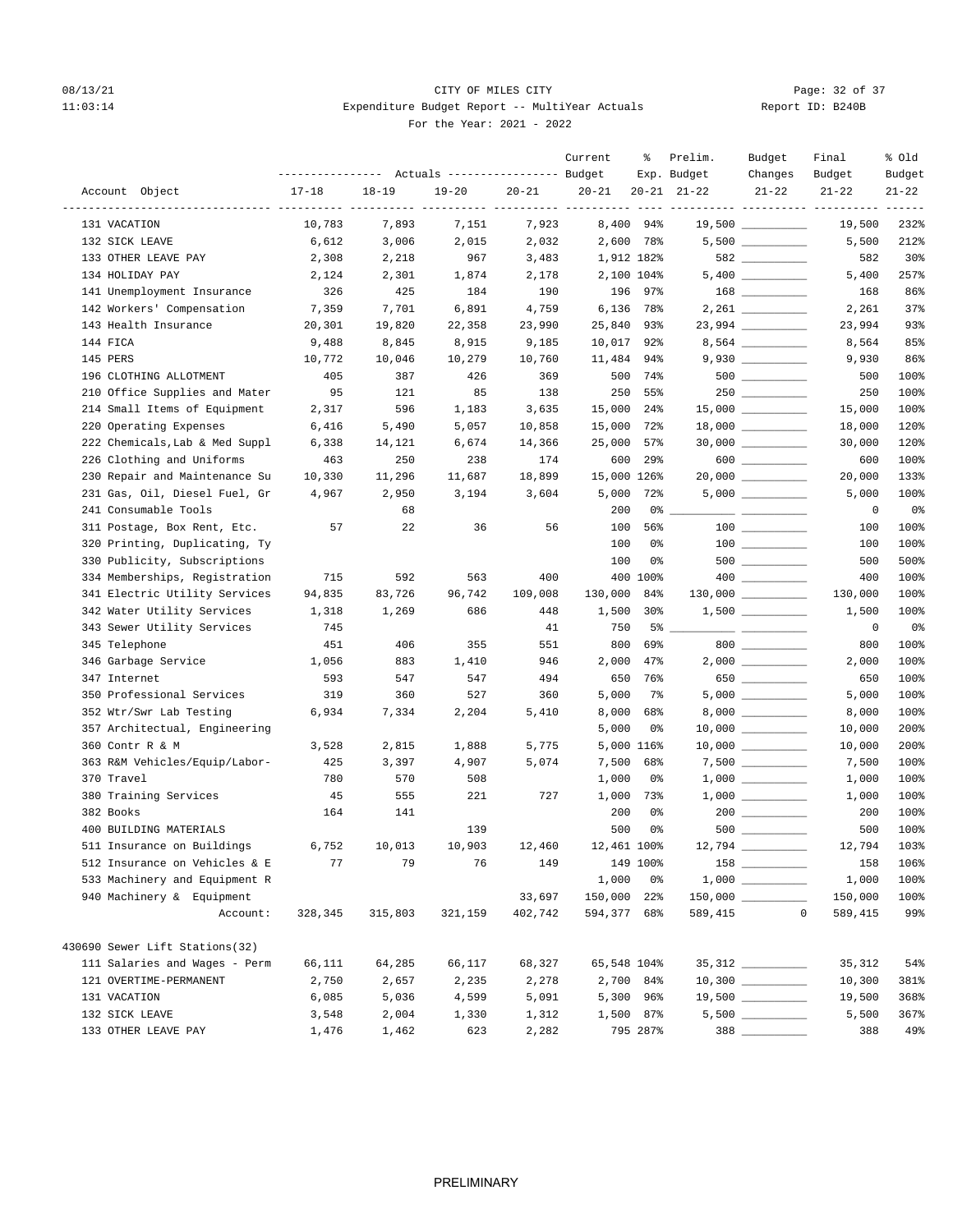# 08/13/21 Page: 33 of 37 11:03:14 Expenditure Budget Report -- MultiYear Actuals For the Year: 2021 - 2022

| Report ID: B240B |  |  |
|------------------|--|--|
|                  |  |  |

|                                          | --------------- Actuals ---------------- Budget |           |           |           | Current      | ႜ               | Prelim.<br>Exp. Budget                                          | Budget<br>Changes    | Final<br>Budget           | % old<br>Budget       |
|------------------------------------------|-------------------------------------------------|-----------|-----------|-----------|--------------|-----------------|-----------------------------------------------------------------|----------------------|---------------------------|-----------------------|
| Account Object                           | $17 - 18$                                       | $18 - 19$ | $19 - 20$ | $20 - 21$ | $20 - 21$    |                 | $20 - 21$ $21 - 22$                                             | $21 - 22$            | $21 - 22$                 | $21 - 22$             |
| 134 HOLIDAY PAY                          | 1,416                                           | 1,534     | 1,249     | 1,452     |              | 1,400 104%      |                                                                 |                      | ----- ----------<br>5,400 | 386%                  |
| 141 Unemployment Insurance               | 204                                             | 270       | 114       | 121       |              | 116 104%        |                                                                 | $115$ _________      | 115                       | 99%                   |
| 142 Workers' Compensation                | 4,636                                           | 4,923     | 4,470     | 3,155     |              | 4,009 79%       |                                                                 |                      | 1,544                     | 39%                   |
| 143 Health Insurance                     | 13,138                                          | 12,766    | 14,425    | 15,480    | 15,484 100%  |                 |                                                                 |                      | 15,484                    | 100%                  |
| 144 FICA                                 | 5,936                                           | 5,641     | 5,557     | 5,892     |              | 5,909 100%      |                                                                 |                      | 5,845                     | 99%                   |
| 145 PERS                                 | 6,736                                           | 6,406     | 6,559     | 6,876     |              | 6,774 102%      |                                                                 |                      | 6,777                     | 100%                  |
| 196 CLOTHING ALLOTMENT                   | 263                                             | 251       | 227       | 239       | 600          | 40%             |                                                                 | $600$ __________     | 600                       | 100%                  |
| 210 Office Supplies and Mater            | 97                                              | 121       | 183       | 3         | 400          | $1\%$           |                                                                 |                      | 400                       | 100%                  |
| 214 Small Items of Equipment             | 2,317                                           | 350       | 7,678     | 13,283    | 20,000       | 66%             |                                                                 | 25,000               | 25,000                    | 125%                  |
| 220 Operating Expenses                   | 272                                             | 652       | 543       | 1,689     | 2,000        | 84%             |                                                                 |                      | 5,000                     | 250%                  |
| 222 Chemicals, Lab & Med Suppl           | 1,203                                           | 429       |           | 24        | 1,000        | $2\overline{8}$ |                                                                 |                      | 1,000                     | 100%                  |
| 226 Clothing and Uniforms                | 146                                             | 189       | 197       | 152       | 500          | 30 <sup>8</sup> |                                                                 | $500$ ________       | 500                       | 100%                  |
| 230 Repair and Maintenance Su            | 2,043                                           | 6,588     | 12,443    | 6,826     | 26,000       | $26$ $%$        |                                                                 | $25,000$ ___________ | 25,000                    | 96%                   |
| 231 Gas, Oil, Diesel Fuel, Gr            | 1,627                                           | 1,704     | 1,421     | 1,142     | 2,000        | 57%             |                                                                 | $2,000$ __________   | 2,000                     | 100%                  |
| 241 Consumable Tools                     |                                                 |           | 22        | 40        | 100          | $40\%$          |                                                                 |                      | 0                         | 0%                    |
| 341 Electric Utility Services            | 16,015                                          | 17,437    | 21,656    | 21,038    | 25,000       | 84%             |                                                                 | 25,000               | 25,000                    | 100%                  |
| 344 Gas Utility Service                  | 904                                             | 1,483     | 947       | 1,213     | 2,000        | 61%             |                                                                 | $2,000$ __________   | 2,000                     | 100%                  |
| 352 Wtr/Swr Lab Testing                  |                                                 |           |           |           | 250          | 0%              |                                                                 | $250$ _________      | 250                       | 100%                  |
| 360 Contr R & M                          | 2,184                                           | 871       | 1,654     | 2,595     |              | 2,000 130%      |                                                                 |                      | 5,000                     | 250%                  |
| 363 R&M Vehicles/Equip/Labor-            |                                                 |           |           | 1,103     |              | $0$ ****        |                                                                 |                      | 0                         | 0%                    |
| 369 Other Repair and Maintena            |                                                 |           | 1,000     |           | 1,000        | 0%              |                                                                 |                      | 1,000                     | 100%                  |
| 370 Travel                               | 315                                             | 446       | 292       |           | 600          | 0%              |                                                                 | $600$                | 600                       | 100%                  |
| 380 Training Services                    | 250                                             | 280       | 132       | 342       | 600          | 57%             |                                                                 | $600$                | 600                       | 100%                  |
| 400 BUILDING MATERIALS                   |                                                 |           |           |           | 200          | 0%              |                                                                 |                      | 200                       | 100%                  |
| 511 Insurance on Buildings               | 1,566                                           | 1,549     | 1,687     | 2,032     |              | 2,032 100%      |                                                                 | $2,087$ __________   | 2,087                     | 103%                  |
| 533 Machinery and Equipment R            |                                                 |           |           |           | 200          | 0%              |                                                                 |                      | 500                       | 250%                  |
| Account:                                 | 141,238                                         | 139,334   | 157,360   | 163,987   | 196,017 84%  |                 | 202,902                                                         | $\circ$              | 202,902                   | 104%                  |
| 490200 Revenue Bonds                     |                                                 |           |           |           |              |                 |                                                                 |                      |                           |                       |
| 608 Prpl-Wastewater Project P            |                                                 |           |           | 71,000    | 71,000 100%  |                 |                                                                 |                      | 73,000                    | 103%                  |
| 619 Principal-WWTP Phase II              |                                                 |           |           | 268,755   | 268,000 100% |                 |                                                                 | 271,000 _________    | 271,000                   | 101%                  |
| 626 Interest-Wastewater Proje            | 35,880                                          | 33,915    | 31,890    | 29,805    | 29,805 100%  |                 |                                                                 | $27,660$ __________  | 27,660                    | 93%                   |
| 639 Interest-WWTP Phase II               |                                                 | 62,874    | 125,650   | 128,072   | 133,513 96%  |                 |                                                                 |                      | 124,713                   | 93%                   |
| Account:                                 | 35,880                                          | 96,789    | 157,540   | 497,632   | 502,318 99%  |                 | 496,373                                                         | $\mathbf{0}$         | 496,373                   | 99%                   |
| 510330 Comprehensive Liability Insurance |                                                 |           |           |           |              |                 |                                                                 |                      |                           |                       |
| 513 Liability                            | 5,792                                           | 8,431     | 10,097    | 12,773    | 12,773 100%  |                 |                                                                 | $13,000$ _________   | 13,000                    | 102%                  |
| Account:                                 | 5,792                                           | 8,431     | 10,097    | 12,773    | 12,773 100%  |                 | 13,000                                                          |                      | $\overline{0}$<br>13,000  | 102%                  |
| 510400 Depreciation                      |                                                 |           |           |           |              |                 |                                                                 |                      |                           |                       |
| 830 Depreciation - Closed to             | 258,552                                         | 301,604   | 325,252   |           | 0            | 0 %             |                                                                 |                      | 0                         | 0%                    |
| Account:                                 | 258,552                                         | 301,604   | 325,252   |           |              | $0***$ $*$      | $\mathbf 0$                                                     | $\Omega$             | $\mathbf 0$               | 0 <sup>°</sup>        |
| 521000 Interfund Operating Transfers Out |                                                 |           |           |           |              |                 |                                                                 |                      |                           |                       |
| 820 Transfers to Other Funds             | 43,653                                          | 56,295    | 54,810    | 53,841    | 53,841 100%  |                 |                                                                 | $383,919$ ________   | 383,919                   | 713%                  |
| Account:                                 | 43,653                                          | 56,295    | 54,810    | 53,841    | 53,841 100%  |                 | 383,919                                                         |                      | $\overline{0}$<br>383,919 | 713%                  |
| Fund:                                    |                                                 |           |           |           |              |                 | 1,218,089 1,347,890 1,501,765 1,919,622 2,273,724 84% 4,032,374 |                      | $0 \quad 4,032,374$       | 177%<br>$\frac{6}{6}$ |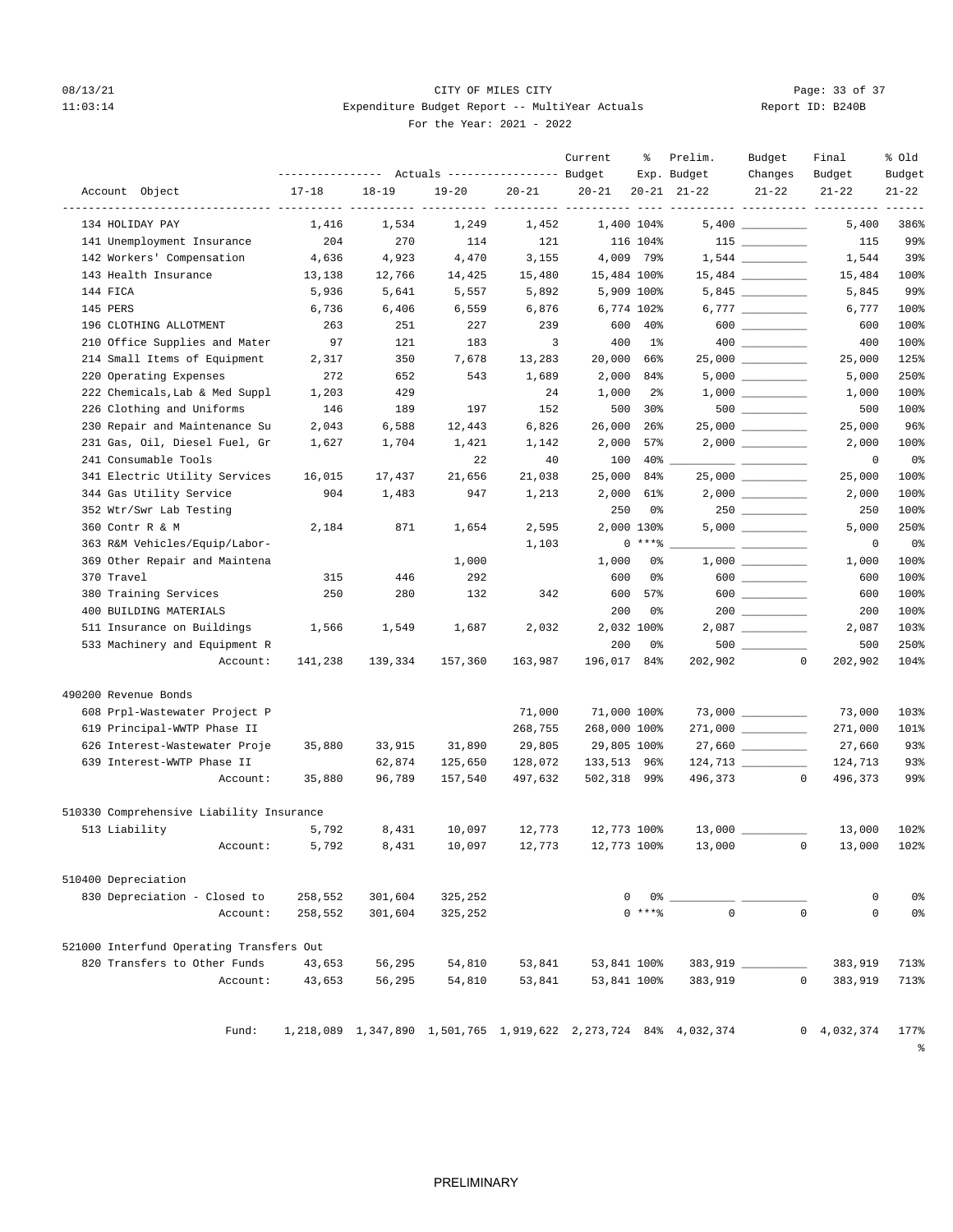## 08/13/21 Page: 34 of 37 11:03:14 Expenditure Budget Report -- MultiYear Actuals Report ID: B240B For the Year: 2021 - 2022

|                                             |                | --------------- Actuals ---------------- Budget |                |              | Current     | ႜ                  | Prelim.<br>Exp. Budget | Budget<br>Changes    | Final<br>Budget | % old<br>Budget |
|---------------------------------------------|----------------|-------------------------------------------------|----------------|--------------|-------------|--------------------|------------------------|----------------------|-----------------|-----------------|
| Account Object                              | $17 - 18$      | $18 - 19$                                       | $19 - 20$      | 20-21        | $20 - 21$   |                    | $20 - 21$ $21 - 22$    | $21 - 22$            | $21 - 22$       | $21 - 22$       |
| 5510 AMBULANCE FUND                         |                |                                                 |                |              |             |                    |                        |                      |                 |                 |
| 420730 Emergency Medical Services-Ambulance |                |                                                 |                |              |             |                    |                        |                      |                 |                 |
| 111 Salaries and Wages - Perm               | 208,620        | 249,724                                         | 247,662        | 279,785      | 290,796 96% |                    |                        | 293,676 __________   | 293,676         | 101%            |
| 112 SALARIES AND WAGES - PART               | 6,368          | 14,568                                          | 13,960         | 18,155       | 20,000 91%  |                    |                        | $20,000$ ___________ | 20,000          | 100%            |
| 121 OVERTIME-PERMANENT                      | 23,422         | 24,816                                          | 31,338         | 37,209       | 65,000 57%  |                    |                        | 65,780               | 65,780          | 101%            |
| 124 Amb OT Trips                            |                |                                                 | 20,986         | 50,577       | 22,500 225% |                    |                        | 40,796 __________    | 40,796          | 181%            |
| 131 VACATION                                | 14,004         | 20,436                                          | 18,590         | 24,385       | 22,500 108% |                    |                        | $22,500$ __________  | 22,500          | 100%            |
| 132 SICK LEAVE                              | 8,033          | 11,387                                          | 12,519         | 20,367       | 12,700 160% |                    |                        | $12,700$ ________    | 12,700          | 100%            |
| 133 OTHER LEAVE PAY                         | 3,479          | 2,686                                           | 1,867          | 5,321        | 8,540 62%   |                    |                        | $9,729$ __________   | 9,729           | 114%            |
| 134 HOLIDAY PAY                             | 3,496          | 5,694                                           | 5,222          | 7,340        | 12,000 61%  |                    |                        | $12,000$ _________   | 12,000          | 100%            |
| 141 Unemployment Insurance                  | 669            | 1,154                                           | 528            | 652          |             | 616 106%           |                        | 658                  | 658             | 107%            |
| 142 Workers' Compensation                   | 9,021          | 12,437                                          | 21,345         | 24,921       | 19,725 126% |                    |                        | $21,209$ __________  | 21,209          | 108%            |
| 143 Health Insurance                        | 35,903         | 75,573                                          | 61,534         | 62,835       | 55,987 112% |                    |                        | 59,986 __________    | 59,986          | 107%            |
| 144 FICA                                    | 4,262          | 5,701                                           | 5,957          | 7,601        |             | 5,949 128%         |                        |                      | 6,353           | 107%            |
| 147 Firemen's Pension                       | 75,164         | 116,124                                         | 120,944        | 49,203       | 44,987 109% |                    |                        | 48,623               | 48,623          | 108%            |
| 149 Firemen's 457B Match                    |                |                                                 | 2,548          | 3,758        |             | 1,970 191%         |                        |                      | 4,328           | 220%            |
| 196 CLOTHING ALLOTMENT                      |                |                                                 |                |              |             | $\mathbf{0}$<br>0% |                        | $4,500$ _________    | 4,500           | $*****$         |
| 210 Office Supplies and Mater               | 1,196          | 3,017                                           | 2,141          | 1,445        |             |                    |                        |                      | 0               | 0%              |
| 211 Clothing Allotment                      |                |                                                 |                | 772          |             | $0***$ $*$         |                        |                      | $\mathbf 0$     | 0%              |
| 214 Small Items of Equipment                | 12,819         | 1,133                                           | 6,749          | 4,274        |             | 4,000 107%         |                        |                      | 5,000           | 125%            |
| 220 Operating Expenses                      | 1,504          | 1,510                                           | 6,131          | 7,086        | 71,312 10%  |                    |                        | 59,661 _________     | 59,661          | 84%             |
| 222 Chemicals, Lab & Med Suppl              | 22,197         | 20,585                                          | 38,665         | 44,321       | 35,000 127% |                    |                        | $40,000$ ___________ | 40,000          | 114%            |
| 226 Clothing and Uniforms                   |                |                                                 |                | 225          |             | $0$ ****           |                        |                      | 0               | 0%              |
| 230 Repair and Maintenance Su               | 585            | 9                                               | 238            | 1,148        |             | 3,000 38%          |                        |                      | 3,000           | 100%            |
| 231 Gas, Oil, Diesel Fuel, Gr               | 10,836         | 13,496                                          | 11,372         | 8,633        | 16,000 54%  |                    |                        |                      | 15,000          | 94%             |
| 241 Consumable Tools                        | 314            | 4,000                                           | 3,155          | 1,159        |             | $3,000$ 39%        |                        |                      | 3,000           | 100%            |
| 300 PURCHASED SERVICES                      | 2,000          |                                                 |                | 2,000        |             | 2,000 100%         |                        | $3,000$ __________   | 3,000           | 150%            |
| 311 Postage, Box Rent, Etc.                 | $\overline{9}$ | 9                                               | $\overline{4}$ | $\mathbf{1}$ | 100         | <b>1%</b>          |                        |                      | 100             | 100%            |
| 320 Printing, Duplicating, Ty               | 246            | 113                                             | $-81$          |              | 350         | 0%                 |                        |                      | 350             | 100%            |
| 330 Publicity, Subscriptions                | 140            | 24                                              |                |              | 0           |                    |                        |                      | $\circ$         | 0%              |
| 334 Memberships, Registration               | 44             | 60                                              |                | 135          |             | $0***8$            |                        |                      | 0               | 0%              |
| 341 Electric Utility Services               | 1,596          | 2,049                                           | 2,793          | 2,596        |             | 2,700 96%          |                        | $2,750$ __________   | 2,750           | 102%            |
| 342 Water Utility Services                  | 302            | 311                                             | 293            | 274          |             | 400 69%            |                        |                      | 400             | 100%            |
| 343 Sewer Utility Services                  | 343            | 353                                             | 352            | 327          | 400         | 82%                |                        |                      | 400             | 100%            |
| 344 Gas Utility Service                     | 744            | 1,045                                           | 1,024          | 1,012        | 1,200       | 84%                |                        |                      | 1,250           | 104%            |
| 345 Telephone                               | 1,739          | 1,535                                           | 1,540          | 1,608        | 1,750       | 92%                |                        | $1,850$ __________   | 1,850           | 106%            |
| 346 Garbage Service                         | 499            | 451                                             | 402            | 762          |             | 1,000 76%          |                        |                      | 1,000           | 100%            |
| 347 Internet                                | 367            | 424                                             | 362            | 310          |             | 550 56%            |                        | 600                  | 600             | 109%            |
| 350 Professional Services                   | 43,271         | 40,651                                          | 52,134         | 59,409       | 50,000 119% |                    |                        | 65,000 _________     | 65,000          | 130%            |
| 360 Contr R & M                             | 490            | 615                                             | 2,866          | 2,848        |             | 5,000 57%          |                        |                      | 15,000          | 300%            |
| 364 R&M Vehicles - Fire/Amb                 | 8,692          | 4,707                                           | 2,756          | 11,551       | 15,000 77%  |                    |                        |                      | 15,000          | 100%            |
| 370 Travel                                  | 491            | 88                                              | 288            |              | 2,500       | 0%                 |                        |                      | 2,500           | 100%            |
| 380 Training Services                       | 9,851          | 316                                             | 4,129          | 4,471        |             | 5,000 89%          |                        | 6,000                | 6,000           | 120%            |
| 382 Books                                   | 1,000          | 614                                             | 40             | 657          |             | 2,000 33%          |                        |                      | 2,000           | 100%            |
| 400 BUILDING MATERIALS                      | 557            | 2,929                                           |                | 1,017        |             | 3,000 34%          |                        |                      | 5,000           | 167%            |
| 511 Insurance on Buildings                  |                | 328                                             | 680            | 778          |             | 778 100%           |                        |                      | 944             | 121%            |

512 Insurance on Vehicles & E 1,159 1,230 2,531 2,603 2,603 100% 2,762 \_\_\_\_\_\_\_\_\_\_ 2,762 106%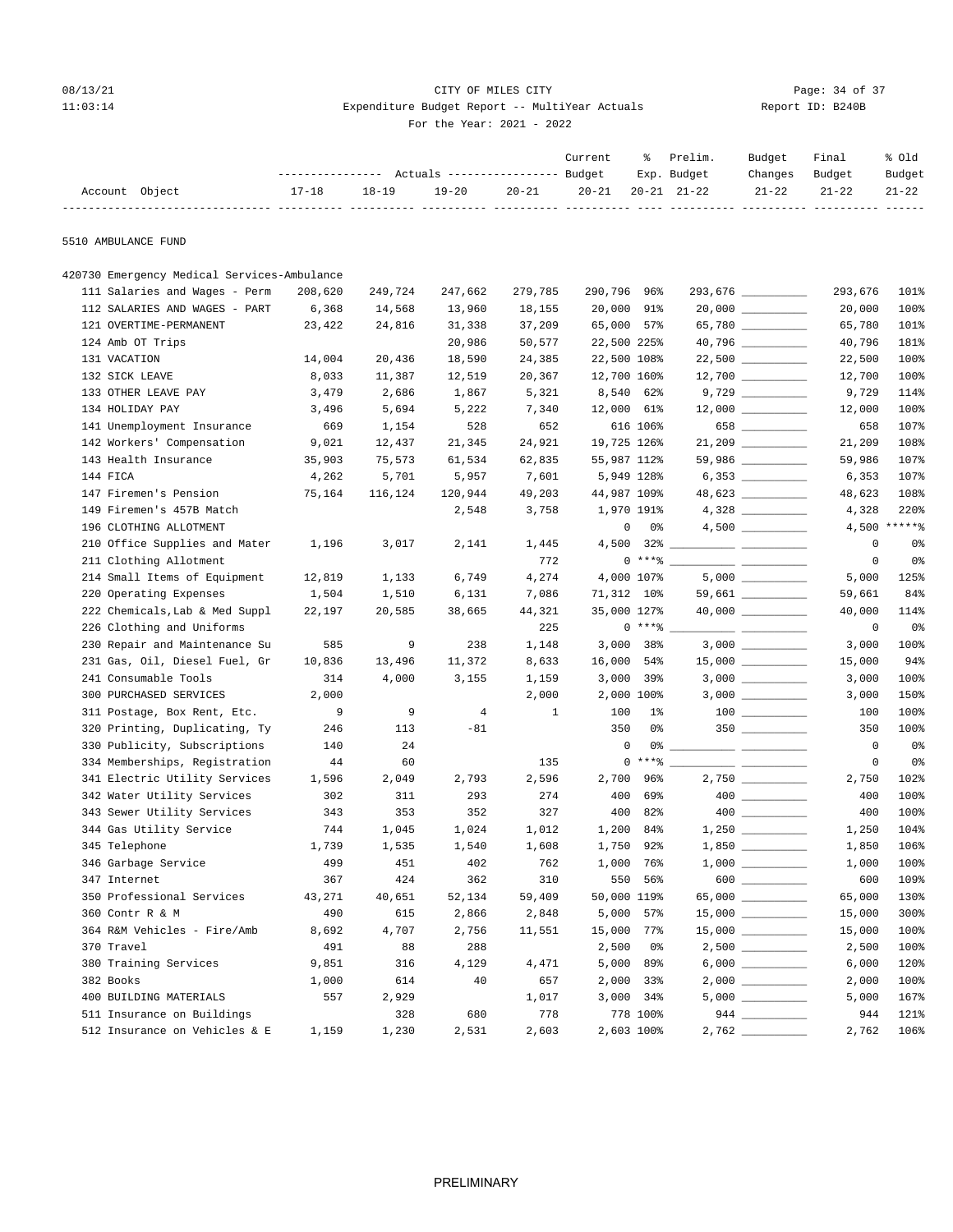## 08/13/21 Page: 35 of 37 11:03:14 Expenditure Budget Report -- MultiYear Actuals For the Year: 2021 - 2022

|                                                  |              |                                                 |         |              | Current             | ႜ               | Prelim.                                                                    | Budget                                   | Final          | % old          |
|--------------------------------------------------|--------------|-------------------------------------------------|---------|--------------|---------------------|-----------------|----------------------------------------------------------------------------|------------------------------------------|----------------|----------------|
|                                                  |              | --------------- Actuals ---------------- Budget |         |              |                     |                 | Exp. Budget                                                                | Changes                                  | Budget         | Budget         |
| Account Object                                   | 17-18        | $18 - 19$                                       | 19-20   | $20 - 21$    | $20 - 21$           |                 | $20 - 21$ $21 - 22$                                                        | $21 - 22$                                | $21 - 22$      | $21 - 22$      |
| 810 Losses (Bad debt expense                     | 138,328      | 137,576                                         | 17,304  |              |                     |                 |                                                                            |                                          |                | 99%            |
| 811 Contractual Allowances (A                    | 198,300      | 293,444                                         | 580,018 |              | 443,008 464,000 95% |                 |                                                                            |                                          | 425,000        | 92%            |
| 940 Machinery & Equipment                        |              |                                                 |         |              |                     |                 | $222,865$ 10,000 **** 10,000 ________                                      |                                          | 10,000         | 100%           |
| Account:                                         |              |                                                 |         |              |                     |                 | 852,060 1,072,922 1,302,886 1,494,415 1,415,413 106% 1,433,104 0 1,433,104 |                                          |                | 101%           |
| 510330 Comprehensive Liability Insurance         |              |                                                 |         |              |                     |                 |                                                                            |                                          |                |                |
| 513 Liability                                    | 2,209        | 3,434                                           | 4,930   | 6,311        |                     | 6,311 100%      |                                                                            | $6,311$ _________                        | 6,311          | 100%           |
| Account:                                         | 2,209        | 3,434                                           | 4,930   | 6,311        | 6,311 100%          |                 |                                                                            | $6,311$ 0                                | 6,311          | 100%           |
| 521000 Interfund Operating Transfers Out         |              |                                                 |         |              |                     |                 |                                                                            |                                          |                |                |
| 820 Transfers to Other Funds                     | 43,717       | 35,724                                          | 35,992  | 49,158       | 49,158 100%         |                 |                                                                            | 94,491                                   | 94,491         | 192%           |
| Account:                                         | 43,717       | 35,724                                          | 35,992  | 49,158       | 49,158 100%         |                 |                                                                            | 94,491 0                                 | 94,491         | 192%           |
|                                                  |              |                                                 |         |              |                     |                 |                                                                            |                                          |                |                |
| Fund:                                            |              |                                                 |         |              |                     |                 | 897,986 1,112,080 1,343,808 1,549,884 1,470,882 105% 1,533,906             |                                          | 0, 1, 533, 906 | 104%<br>ႜ      |
| 5610 AIRPORT OPERATING                           |              |                                                 |         |              |                     |                 |                                                                            |                                          |                |                |
| 430300 Airport (87)                              |              |                                                 |         |              |                     |                 |                                                                            |                                          |                |                |
| 111 Salaries and Wages - Perm                    | 93,090       | 82,708                                          | 89,650  | 84,861       | 100,356 85%         |                 |                                                                            |                                          | 101,844        | 101%           |
| 121 OVERTIME-PERMANENT                           | 4,190        | 2,024                                           | 1,575   | 1,916        |                     | 2,800 68%       |                                                                            | $2,800$ __________                       | 2,800          | 100%           |
| 131 VACATION                                     | 7,290        | 7,405                                           | 6,067   | 4,994        | 2,100 238%          |                 |                                                                            | $2\, , 100 \ \ \underline{\hspace{1cm}}$ | 2,100          | 100%           |
| 132 SICK LEAVE                                   | 1,263        | 528                                             | 2,515   | 2,315        | 1,800 129%          |                 |                                                                            |                                          | 1,800          | 100%           |
| 133 OTHER LEAVE PAY                              | 7,167        | 4,058                                           | 4,947   | 4,479        |                     | 3,207 140%      |                                                                            |                                          | 3,302          | 103%           |
| 134 HOLIDAY PAY                                  | 920          | 71                                              | 603     | 214          |                     | 1,600 13%       |                                                                            |                                          | 1,600          | 100%           |
| 141 Unemployment Insurance                       | 286          | 340                                             | 159     | 149          |                     | 168 89%         |                                                                            |                                          | 170            | 101%           |
| 142 Workers' Compensation                        | 5,762        | 5,525                                           | 5,729   | 3,645        |                     | 5,577 65%       |                                                                            | $2,203$ __________                       | 2,203          | 40%            |
| 143 Health Insurance                             | 13,736       | 27,362                                          | 23,676  | 20,509       | 20,508 100%         |                 |                                                                            |                                          | 20,508         | 100%           |
| 144 FICA                                         | 8,744        | 7,428                                           | 8,087   | 7,582        | 8,558 89%           |                 |                                                                            | 8,679 ________                           | 8,679          | 101%           |
| 145 PERS                                         | 17,851       | $-2,545$                                        | 24,084  | 8,332        | 9,810 85%           |                 |                                                                            | $10,063$ _________                       | 10,063         | 103%           |
| 196 CLOTHING ALLOTMENT                           | 375          | 300                                             | 356     | 334          |                     | 375 89%         |                                                                            |                                          | 375            | 100%           |
| 210 Office Supplies and Mater                    | 617          | 823                                             | 706     | 1,160        |                     | 650 178%        |                                                                            |                                          | 700            | 108%           |
| 214 Small Items of Equipment                     |              | 4,150                                           | 9,487   |              | 250                 | 0%              |                                                                            | $250$                                    | 250            | 100%           |
| 220 Operating Expenses                           | 4,538        | 4,678                                           | 3,336   | 3,833        | 4,000 96%           |                 |                                                                            |                                          | 4,000          | 100%           |
| 230 Repair and Maintenance Su                    | 11,381       | 8,104                                           | 14,535  | 109,939      | $10,000$ ***%       |                 |                                                                            | $40,000$ __________                      | 40,000         | 400%           |
| 231 Gas, Oil, Diesel Fuel, Gr                    | 5,001        | 3,755                                           | 3,029   | 2,162        |                     | $3,000$ 72%     |                                                                            | $3,000$ __________                       | 3,000          | 100%           |
| 237 Aviation Fuel                                | 459,057      | 213,058                                         | 252,322 | 318,100      | 300,000 106%        |                 |                                                                            |                                          | 300,000        | 100%           |
| 239 Tires, Tubes Etc.<br>250 Supplies for Resale | 977          | 181                                             | 2,465   | 155          | 2,500<br>2,000      | 6%              |                                                                            |                                          | 2,500          | 100%<br>75%    |
| 311 Postage, Box Rent, Etc.                      | 1,921<br>277 | 860<br>131                                      | 233     | 1,686<br>321 |                     | 84%<br>200 161% |                                                                            |                                          | 1,500<br>250   | 125%           |
| 319 Other Communication and T                    | 1,712        | 1,157                                           | 1,498   | 1,676        |                     | 1,300 129%      |                                                                            |                                          | 1,500          | 115%           |
| 320 Printing, Duplicating, Ty                    |              |                                                 |         | 40           |                     | $0***8$         |                                                                            |                                          | 0              | 0 <sup>°</sup> |
| 330 Publicity, Subscriptions                     | 1,184        | 1,307                                           | 1,016   | 1,258        |                     | 1,200 105%      |                                                                            |                                          | 1,200          | 100%           |
| 334 Memberships, Registration                    | 490          | 490                                             | 1,053   | 420          |                     | 800 53%         |                                                                            | $800$                                    | 800            | 100%           |
| 341 Electric Utility Services                    | 10,137       | 9,745                                           | 12,925  | 13,048       | 11,000 119%         |                 |                                                                            | $12,000$ _________                       | 12,000         | 109%           |
| 344 Gas Utility Service                          | 6,333        | 5,798                                           | 5,016   | 4,687        |                     | 5,000 94%       |                                                                            |                                          | 5,000          | 100%           |
| 345 Telephone                                    | 3,529        | 1,920                                           | 2,045   | 2,427        |                     | 3,000 81%       |                                                                            | $2,500$ __________                       | 2,500          | 83%            |
| 347 Internet                                     | 316          | 206                                             | 137     | 150          | 400                 | 38%             |                                                                            | $300$                                    | 300            | 75%            |
| 350 Professional Services                        | 2,806        | $-86$                                           | 2,167   | 14           |                     | $1,000$ 1%      | 1,000                                                                      |                                          | 1,000          | 100%           |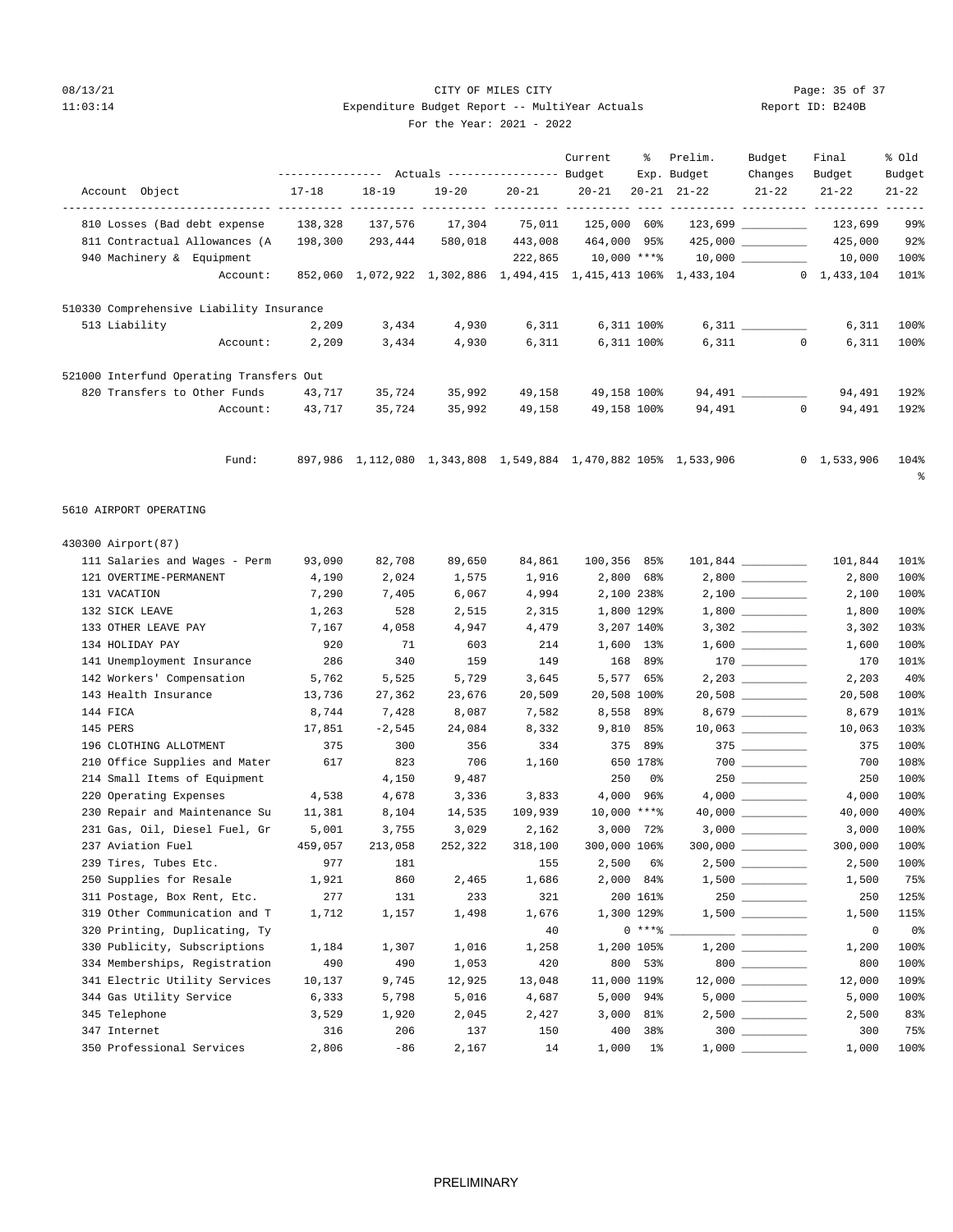## 08/13/21 Page: 36 of 37 11:03:14 **Expenditure Budget Report -- MultiYear Actuals** For the Year: 2021 - 2022

| Report ID: B240B |  |  |
|------------------|--|--|
|                  |  |  |

|                                          |           |                                                              |           |                            | Current     | ႜႜၟ               | Prelim.                                                                                                                                                                                                                                                                                                                                                                                                                                                                                                             | Budget                | Final                        | % old               |
|------------------------------------------|-----------|--------------------------------------------------------------|-----------|----------------------------|-------------|-------------------|---------------------------------------------------------------------------------------------------------------------------------------------------------------------------------------------------------------------------------------------------------------------------------------------------------------------------------------------------------------------------------------------------------------------------------------------------------------------------------------------------------------------|-----------------------|------------------------------|---------------------|
| Account Object                           | $17 - 18$ | --------------- Actuals ---------------- Budget<br>$18 - 19$ | $19 - 20$ | $20 - 21$                  | $20 - 21$   |                   | Exp. Budget<br>$20 - 21$ $21 - 22$                                                                                                                                                                                                                                                                                                                                                                                                                                                                                  | Changes<br>$21 - 22$  | Budget<br>$21 - 22$          | Budget<br>$21 - 22$ |
|                                          |           |                                                              |           | ----- ---------- --------- |             |                   |                                                                                                                                                                                                                                                                                                                                                                                                                                                                                                                     |                       | ------- ---------- --------- | $- - - - - -$       |
| 360 Contr R & M                          |           |                                                              | 3,656     |                            | 3,000       | - 0%              |                                                                                                                                                                                                                                                                                                                                                                                                                                                                                                                     | 30,000                | 30,000                       | 1000%               |
| 363 R&M Vehicles/Equip/Labor-            | 10,781    | 8,652                                                        | 4,520     | 12,154                     |             | $6,000$ 203%      |                                                                                                                                                                                                                                                                                                                                                                                                                                                                                                                     | $10,000$ _________    | 10,000                       | 167%                |
| 367 Plumbing, Heating, Electr            |           |                                                              |           |                            | 1,000       | 0 %               |                                                                                                                                                                                                                                                                                                                                                                                                                                                                                                                     |                       | 1,000                        | 100%                |
| 370 Travel                               |           | 681                                                          |           |                            |             | $\mathbf 0$<br>0% |                                                                                                                                                                                                                                                                                                                                                                                                                                                                                                                     |                       | $\circ$                      | 0%                  |
| 380 Training Services                    |           |                                                              |           | 199                        |             | 250 80%           |                                                                                                                                                                                                                                                                                                                                                                                                                                                                                                                     |                       | 250                          | 100%                |
| 511 Insurance on Buildings               | 3,329     | 3,118                                                        | 3,440     | 3,931                      |             | 3,932 100%        |                                                                                                                                                                                                                                                                                                                                                                                                                                                                                                                     |                       | 4,037                        | 103%                |
| 512 Insurance on Vehicles & E            | 2,440     | 2,610                                                        | 2,945     | 3,262                      |             | 2,098 155%        |                                                                                                                                                                                                                                                                                                                                                                                                                                                                                                                     |                       | 2,217                        | 106%                |
| 513 Liability                            | 4,615     | 4,875                                                        | 4,875     | 5,917                      |             | 4,800 123%        |                                                                                                                                                                                                                                                                                                                                                                                                                                                                                                                     |                       | 4,800                        | 100%                |
| 937 AIP 020-2021                         |           |                                                              |           | 299,140                    |             |                   | $0***$ 4, 296, 975                                                                                                                                                                                                                                                                                                                                                                                                                                                                                                  |                       | 4,296,975 ******             |                     |
| 939 AIP-3-30-055-018-2019                |           |                                                              |           | 5,500                      |             |                   |                                                                                                                                                                                                                                                                                                                                                                                                                                                                                                                     |                       | 0                            | 0%                  |
| 944 017-2018 Environment                 |           |                                                              |           | 158,830                    |             |                   | $0 \xrightarrow{***\text{\texttt{\%}}}\xrightarrow{\hspace*{1.5cm}}\xrightarrow{\hspace*{1.5cm}}\xrightarrow{\hspace*{1.5cm}}\xrightarrow{\hspace*{1.5cm}}\xrightarrow{\hspace*{1.5cm}}\xrightarrow{\hspace*{1.5cm}}\xrightarrow{\hspace*{1.5cm}}\xrightarrow{\hspace*{1.5cm}}\xrightarrow{\hspace*{1.5cm}}\xrightarrow{\hspace*{1.5cm}}\xrightarrow{\hspace*{1.5cm}}\xrightarrow{\hspace*{1.5cm}}\xrightarrow{\hspace*{1.5cm}}\xrightarrow{\hspace*{1.5cm}}\xrightarrow{\hspace*{1.5cm}}\xrightarrow{\hspace*{1.5$ |                       | 0                            | 0 <sup>o</sup>      |
| Account:                                 | 692,115   | 411,417                                                      |           | 498,854 1,089,339          |             |                   | 741,139 147% 4,881,223                                                                                                                                                                                                                                                                                                                                                                                                                                                                                              |                       | $0 \quad 4,881,223$          | 659%                |
| 430320 Airport - Improvements            |           |                                                              |           |                            |             |                   |                                                                                                                                                                                                                                                                                                                                                                                                                                                                                                                     |                       |                              |                     |
| 360 Contr R & M                          |           | 28,825                                                       | 1,780     |                            |             | $^{\circ}$        |                                                                                                                                                                                                                                                                                                                                                                                                                                                                                                                     |                       | 0                            | 0 <sup>°</sup>      |
| 940 Machinery & Equipment                |           |                                                              |           | 3,250                      |             |                   |                                                                                                                                                                                                                                                                                                                                                                                                                                                                                                                     |                       |                              |                     |
| Account:                                 |           | 28,825                                                       | 1,780     | 3,250                      |             |                   | $0$ *** $\text{*}$ 1,338,495                                                                                                                                                                                                                                                                                                                                                                                                                                                                                        |                       | $0 \quad 1,338,495$ ******   |                     |
|                                          |           |                                                              |           |                            |             |                   |                                                                                                                                                                                                                                                                                                                                                                                                                                                                                                                     |                       |                              |                     |
| 430500 Water Operating                   |           |                                                              |           |                            |             |                   |                                                                                                                                                                                                                                                                                                                                                                                                                                                                                                                     |                       |                              |                     |
| 645 Equipment-Principle                  | 242       |                                                              |           |                            |             | $\mathbf{0}$      | $0\,$ $\,$                                                                                                                                                                                                                                                                                                                                                                                                                                                                                                          |                       | 0                            | 0%                  |
| Account:                                 | 242       |                                                              |           |                            |             | $0$ ****          | $\Omega$                                                                                                                                                                                                                                                                                                                                                                                                                                                                                                            | $\mathbf 0$           | $\Omega$                     | 0%                  |
| 490500 Other Debt Service Payments       |           |                                                              |           |                            |             |                   |                                                                                                                                                                                                                                                                                                                                                                                                                                                                                                                     |                       |                              |                     |
| 635 Principle- Hanger 8 Door             |           |                                                              |           | 1,500                      |             |                   | $1,500$ 100% $1,500$ __________                                                                                                                                                                                                                                                                                                                                                                                                                                                                                     |                       | 1,500                        | 100%                |
| 636 Interest-Hanger 8 Door Lo            |           |                                                              |           | 30                         | 357         | 8%                |                                                                                                                                                                                                                                                                                                                                                                                                                                                                                                                     |                       | 321                          | 90%                 |
| 642 Interest - Aeronautics Lo            | 178       |                                                              |           |                            |             | $\mathbf 0$       |                                                                                                                                                                                                                                                                                                                                                                                                                                                                                                                     |                       | $\mathbf 0$                  | 0 <sup>o</sup>      |
| 645 Equipment-Principle                  | $-242$    |                                                              |           |                            |             | $^{\circ}$        |                                                                                                                                                                                                                                                                                                                                                                                                                                                                                                                     |                       | $^{\circ}$                   | 0%                  |
| 646 Equipment-Interest                   | 29        |                                                              |           |                            |             | $\Omega$          | 0% ____________ ____________                                                                                                                                                                                                                                                                                                                                                                                                                                                                                        |                       | 0                            | 0%                  |
| 648 MT Aero Principle 06-2015            |           |                                                              | $-3,000$  | 16,953                     | 16,953 100% |                   |                                                                                                                                                                                                                                                                                                                                                                                                                                                                                                                     | $16,953$ ____________ | 16,953                       | 100%                |
| 649 MT Aero Interest06-2015              | 2,204     | 1,928                                                        | 1,653     | 1,377                      |             | 1,378 100%        |                                                                                                                                                                                                                                                                                                                                                                                                                                                                                                                     |                       | 1,102                        | 80%                 |
| 651 Interest-Purchase Fuel Tr            | 282       |                                                              |           |                            |             | 0<br>0 응          |                                                                                                                                                                                                                                                                                                                                                                                                                                                                                                                     |                       | $\mathbf 0$                  | 0%                  |
| Account:                                 | 2,451     | 1,928                                                        | $-1,347$  | 19,860                     |             | 20,188 98%        | 19,876                                                                                                                                                                                                                                                                                                                                                                                                                                                                                                              | $\circ$               | 19,876                       | 98%                 |
| 521000 Interfund Operating Transfers Out |           |                                                              |           |                            |             |                   |                                                                                                                                                                                                                                                                                                                                                                                                                                                                                                                     |                       |                              |                     |
| 820 Transfers to Other Funds             | 19,292    | 18,474                                                       | 20,196    | 19,949                     | 19,949 100% |                   |                                                                                                                                                                                                                                                                                                                                                                                                                                                                                                                     |                       | 20,603                       | 103%                |
| Account:                                 | 19,292    | 18,474                                                       | 20,196    | 19,949                     | 19,949 100% |                   | 20,603                                                                                                                                                                                                                                                                                                                                                                                                                                                                                                              | $^{\circ}$            | 20,603                       | 103%                |
|                                          |           |                                                              |           |                            |             |                   |                                                                                                                                                                                                                                                                                                                                                                                                                                                                                                                     |                       |                              |                     |
| Fund:                                    | 714,100   | 460,644                                                      |           | 519,483 1,132,398          |             |                   | 781,276 145% 6,260,197                                                                                                                                                                                                                                                                                                                                                                                                                                                                                              |                       | 0, 6, 260, 197               | 801%                |
|                                          |           |                                                              |           |                            |             |                   |                                                                                                                                                                                                                                                                                                                                                                                                                                                                                                                     |                       |                              | န္                  |
| 6040 PUBLIC WORKS                        |           |                                                              |           |                            |             |                   |                                                                                                                                                                                                                                                                                                                                                                                                                                                                                                                     |                       |                              |                     |
| 430220 Operations                        |           |                                                              |           |                            |             |                   |                                                                                                                                                                                                                                                                                                                                                                                                                                                                                                                     |                       |                              |                     |
| 111 Salaries and Wages - Perm            | 86,508    | 82,943                                                       | 85,186    | 58,240                     |             | 82,880 70%        |                                                                                                                                                                                                                                                                                                                                                                                                                                                                                                                     | 85,688 __________     | 85,688                       | 103%                |
| 121 OVERTIME-PERMANENT                   | 7,802     | 2,834                                                        | 617       | 2,041                      |             | 1,200 170%        |                                                                                                                                                                                                                                                                                                                                                                                                                                                                                                                     |                       | 1,200                        | 100%                |
| 131 VACATION                             | 7,012     | 9,886                                                        | 6,769     | 4,034                      |             | 7,500 54%         |                                                                                                                                                                                                                                                                                                                                                                                                                                                                                                                     |                       | 7,500                        | 100%                |
| 132 SICK LEAVE                           | 9,335     | 6,639                                                        | 3,664     | 1,448                      | 7,000       | 21%               |                                                                                                                                                                                                                                                                                                                                                                                                                                                                                                                     |                       | 7,000                        | 100%                |
| 133 OTHER LEAVE PAY                      | 2,543     | 4,047                                                        | 1,185     |                            | 2,900       | 0%                |                                                                                                                                                                                                                                                                                                                                                                                                                                                                                                                     |                       | 2,900                        | 100%                |

134 HOLIDAY PAY 426 1,552 285 270 106% 270 \_\_\_\_\_\_\_\_\_\_ 270 100%